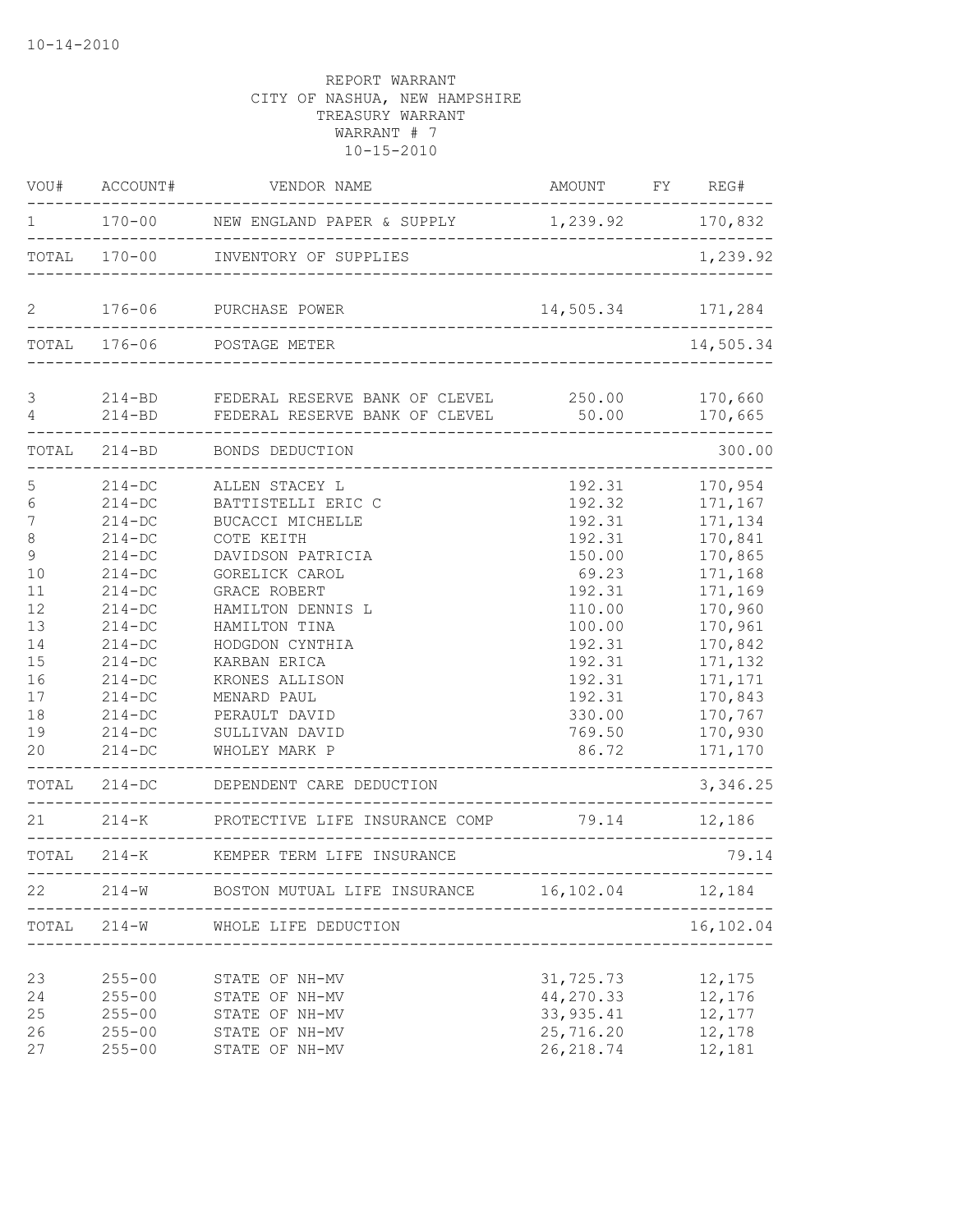| VOU#     | ACCOUNT#                 | VENDOR NAME                      | AMOUNT                 | FY | REG#             |
|----------|--------------------------|----------------------------------|------------------------|----|------------------|
| 28<br>29 | $255 - 00$<br>$255 - 00$ | STATE OF NH-MV<br>STATE OF NH-MV | 20,659.52<br>24,966.23 |    | 12,183<br>12,191 |
| TOTAL    | $255 - 00$               | STATE MVR                        |                        |    | 207,492.16       |
| 30       | $279 - 00$               | TAKACS ELIZABETH/TREASURER       | 10.00                  |    | 171,220          |
| TOTAL    | $279 - 00$               | DUE TO FRIENDS OF THE HUNT       |                        |    | 10.00            |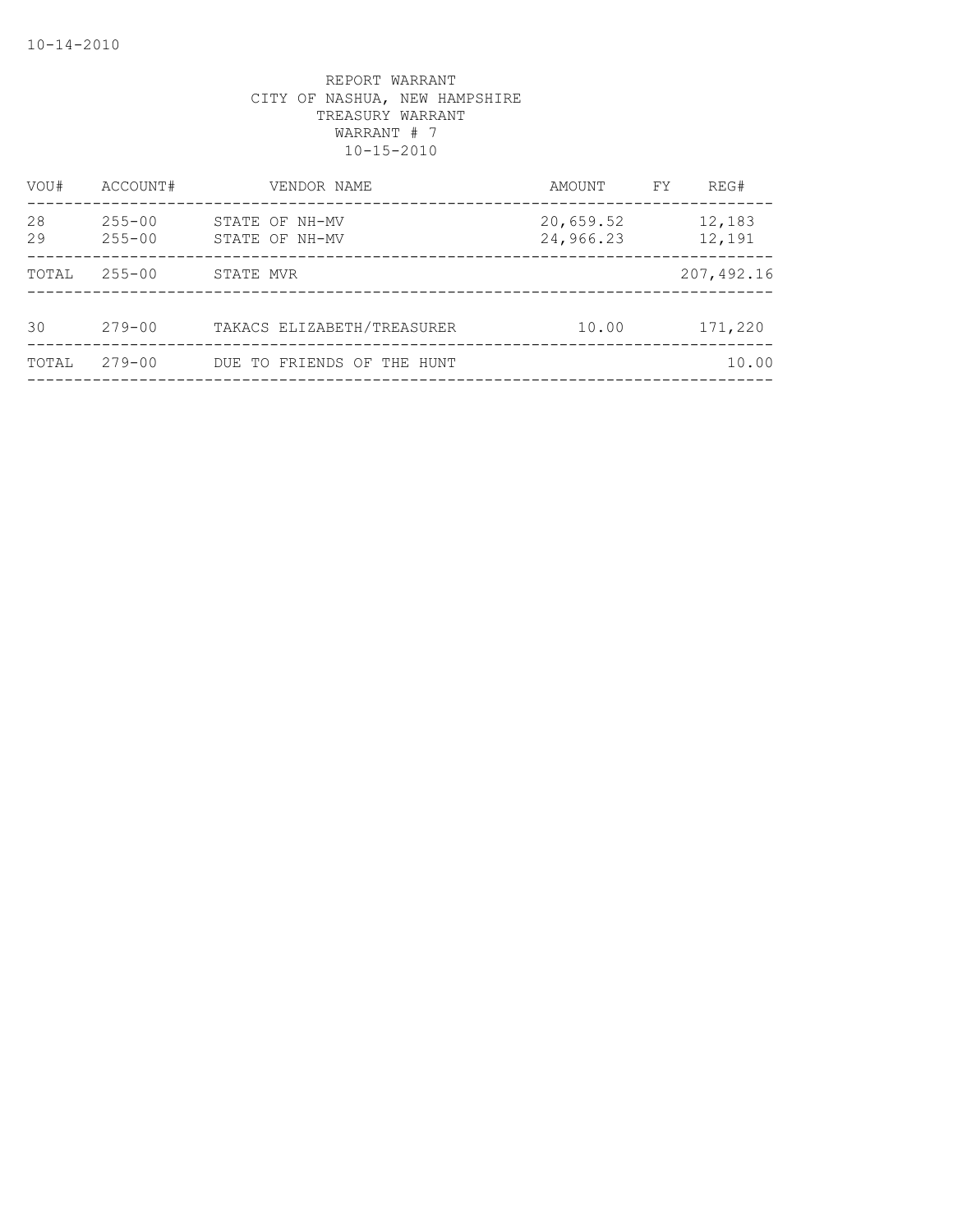| VOU#  | ACCOUNT#               | VENDOR NAME                            | AMOUNT       | FY. | REG#     |
|-------|------------------------|----------------------------------------|--------------|-----|----------|
| 31    | 305-32005              | PUBLIC SERVICE OF NEW HAMPSHIR         | 224.88       |     | 171,409  |
| 32    | 305-33005              | PENNICHUCK WATER                       | 27.06        |     | 171,365  |
| 33    | 305-59100              | COLLINS JOHN                           | 250.00       |     | 170,870  |
| 34    | 305-59100              | JEYNES MIKE                            | 487.50       |     | 170,967  |
| 35    | 305-59100              | KING THOMAS                            | 250.00       |     | 170,866  |
| 36    | 305-59100              | MCLEAN JIM                             | 350.00       |     | 170,848  |
| 37    | 305-59100              | NEXTEL COMMUNICATIONS                  | 21.37        |     | 171,359  |
| 38    | 305-59100              | O'NEIL TIM                             | 312.50       |     | 170,849  |
| 39    | 305-59100              | SOTO JESENIK                           | 100.00       |     | 171,232  |
| 40    | 305-59100              | WALLENT FRANK J                        | 275.00       |     | 170,736  |
| TOTAL | 305                    | SRF - CIVIC & COMM ACTIVITIES          |              |     | 2,298.31 |
| 41    |                        |                                        | 32.99        |     | 171,359  |
| 42    | 308-31050<br>308-41005 | NEXTEL COMMUNICATIONS                  | 32.40        |     | 170,947  |
| 42    | 308-41015              | STAPLES ADVANTAGE<br>STAPLES ADVANTAGE | 42.26        |     | 170,947  |
| 43    | 308-59400              | NORTHEAST DELTA                        | 6,663.96     |     | 12,187   |
| 43    | 308-59402              | NORTHEAST DELTA                        | 3,717.18     |     | 12,187   |
| 44    | 308-83010              | ANTHEM BLUE CROSS BLUE SHIELD          | 116,362.87   |     | 12,188   |
| 44    | 308-83011              | ANTHEM BLUE CROSS BLUE SHIELD          | 300.69       |     | 12,188   |
| 44    | 308-83012              | ANTHEM BLUE CROSS BLUE SHIELD          | 445,679.47   |     | 12,188   |
| 45    | 308-83012              | <b>GAUTIER KURT</b>                    | 1,837.76     |     | 170,946  |
| 46    | 308-83013              | ANTHEM BLUE CROSS BLUE SHIELD          | 406, 193.42  |     | 12,188   |
| 47    | 308-83014              | ANTHEM EAP                             | 4,277.00     |     | 171,384  |
| 47    | 308-83015              | ANTHEM EAP                             | 9,979.00     |     | 171,384  |
| 48    | 308-83016              | HARVARD PILGRIM HEALTH CARE            | 163, 577. 18 |     | 12,189   |
| 48    | 308-83017              | HARVARD PILGRIM HEALTH CARE            | 184, 272.77  |     | 12,189   |
| 49    | 308-83018              | ANTHEM BLUE CROSS BLUE SHIELD          | 118, 225.52  |     | 12,188   |
| 49    | 308-83019              | ANTHEM BLUE CROSS BLUE SHIELD          | 74,968.21    |     | 12,188   |
| 50    | 308-83020              | NORTHEAST DELTA                        | 27,997.75    |     | 12,187   |
| 50    | 308-83021              | NORTHEAST DELTA                        | 10,896.88    |     | 12,187   |
| 51    | 308-83023              | ANTHEM EAP                             | 625.00       |     | 171,384  |
| 52    | 308-83030              | ITT HARTFORD                           | 15, 125.30   |     | 12,185   |
| 52    | 308-83031              | ITT HARTFORD                           | 18,063.97    |     | 12,185   |
| 53    | 308-83051              | WALKER LINDA                           | 2,136.14     |     | 171,185  |
| 54    | 308-83053              | APPLE SERVICES NASHUA                  | 795.00       |     | 170,723  |
| 55    | 308-83053              | LAFLEUR LINTA T                        | 15.00        |     | 171,214  |
| 56    | 308-83053              | SOUTHERN NH INTERNAL MEDICINE          | 100.00       |     | 171,004  |
| 57    | 308-83053              | ST JOSEPH'S HOSPITAL                   | 2,215.35     |     | 170,716  |
| 58    | 308-83054              | ASSOCIATED RADIOLOGISTS PA<br>W/       | 160.00       |     | 170,871  |
| 59    | 308-83054              | FOUR SEASONS ORTHOPAEDIC CTR P         | 733.00       |     | 170,895  |
| 60    | 308-83054              | GREATER NASHUA EMERGENCY PHYS          | 138.00       |     | 170,884  |
| 61    | 308-83054              | OCCUPATIONAL HEALTH CTRS SOUTH         | 417.89       |     | 170,797  |
| 62    | 308-83054              | PAIN SOLUTIONS PLLC                    | 200.00       |     | 170,779  |
| 63    | 308-83054              | ST JOSEPH BUSINESS & HEALTH            | 123.00       |     | 170,785  |
| 64    | 308-83054              | STONE MONIKA                           | 372.49       |     | 171,178  |
| 65    | 308-83054              | STONERIVER PHARMACY SOLUTIONS          | 662.95       |     | 170,888  |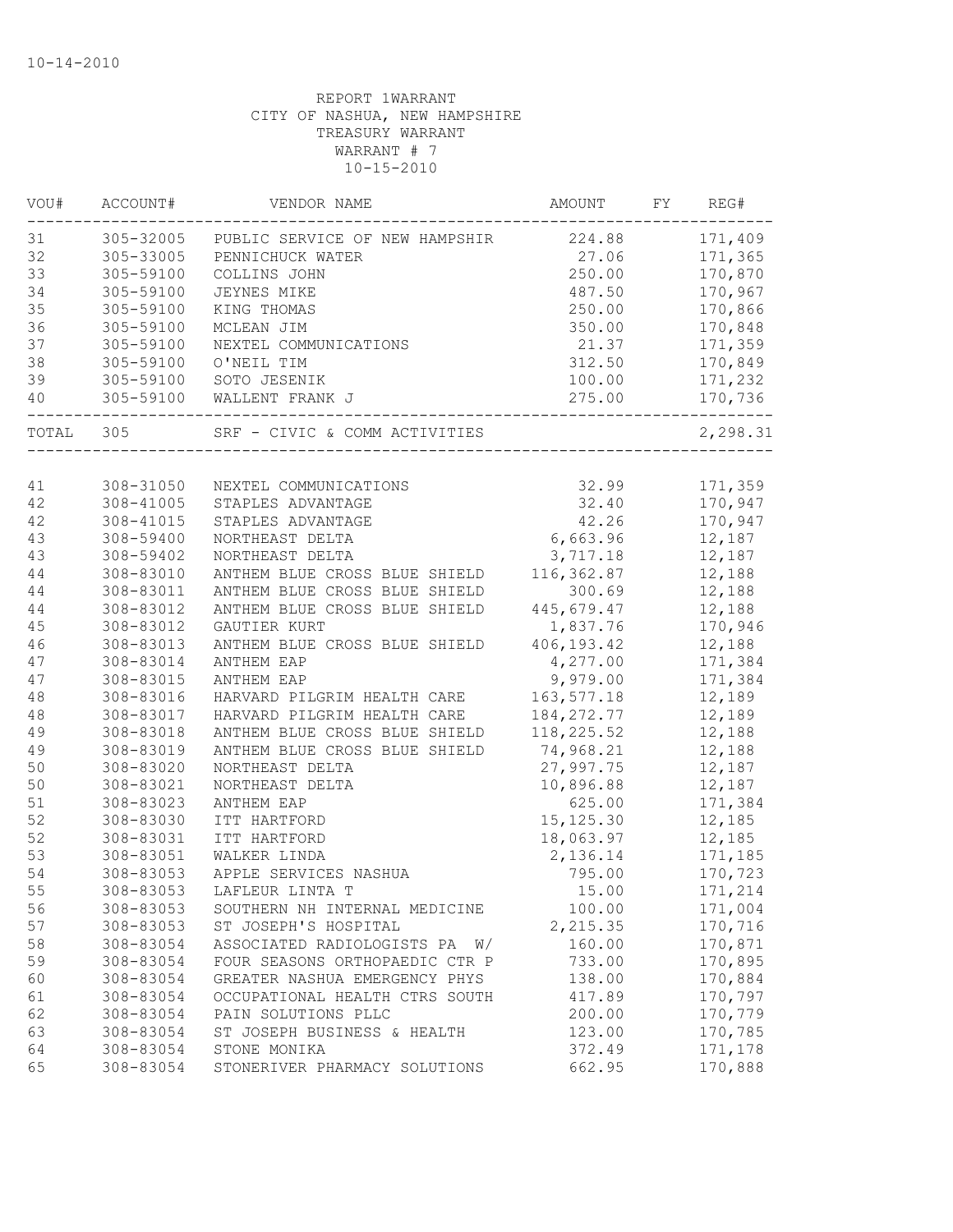| VOU#      | ACCOUNT#           | VENDOR NAME                                   | AMOUNT           | FY | REG#               |
|-----------|--------------------|-----------------------------------------------|------------------|----|--------------------|
| 66        | 308-83055          | DEVINE MILLIMET & BRANCH PA                   | 1,323.91         |    | 170,874            |
| 67        | 308-83064          | ILLG AUTOMOTIVE CORP                          | 2,819.98         |    | 171,186            |
| 68        | 308-83070          | TREASURER STATE OF NH                         | 50.00            |    | 171,404            |
| 69        | 308-83102          | PARKLAND MEDICAL CENTER                       | 22.00            |    | 171,390            |
| 70        | 308-83199          | STANLEY ELEVATOR COMPANY INC                  | 3,885.87         |    | 171,160            |
| TOTAL 308 |                    | SRF - INSURANCE                               |                  |    | 1,625,042.16       |
|           | 222,758 3091-49075 |                                               |                  |    |                    |
|           | 222,759 3091-49075 | CENTRAL PAPER<br>COSTA FRUIT & PRODUCE CO INC | 394.83<br>186.97 |    | 171,023<br>171,194 |
|           | 222,760 3091-49085 | M SAUNDERS INC                                | 3,822.58         |    | 171,035            |
| TOTAL     | 309                | FY11 FRESH FRUIT & VEG GRANT                  |                  |    | 4,404.38           |
|           |                    |                                               |                  |    |                    |
|           | 222,761 3097-44005 | ACE PRINTING COMPANY                          | 455.00           |    | 170,893            |
|           | 222,762 3097-49075 | CENTRAL PAPER                                 | 7,358.84         |    | 171,023            |
|           | 222,763 3097-49075 | CLEAN SOURCE                                  | 647.45           |    | 171,097            |
|           | 222,764 3097-49085 | BIMBO FOODS BAKERIES INC                      | 3,712.89         |    | 171,144            |
|           | 222,765 3097-49085 | BOSTON PIE INC                                | 1,999.75         |    | 171,152            |
|           | 222,766 3097-49085 | COCA-COLA BOTTLING COMPANY                    | 4,904.00         |    | 170,996            |
|           | 222,767 3097-49085 | COSTA FRUIT & PRODUCE CO INC                  | 23, 288.27       |    | 171,194            |
|           | 222,767 3097-49085 | COSTA FRUIT & PRODUCE CO INC                  | 27,363.53        |    | 171,195            |
|           | 222,767 3097-49085 | COSTA FRUIT & PRODUCE CO INC                  | 19,508.16        |    | 171,196            |
|           | 222,768 3097-49085 | GARELICK FARMS-LYNN                           | 26,795.76        |    | 170,863            |
|           | 222,769 3097-49085 | GILL'S PIZZA CO.                              | 6,469.00         |    | 171,047            |
|           | 222,770 3097-49085 | GREAT STATE BEVERAGES INC                     | 417.05           |    | 171,024            |
|           | 222,771 3097-49085 | M SAUNDERS INC                                | 1,682.54         |    | 171,035            |
|           | 222,771 3097-49085 | M SAUNDERS INC                                | 5,470.65         |    | 171,036            |
|           | 222,772 3097-49085 | MCKEE FOODS CORP                              | 1,905.44         |    | 170,803            |
|           | 222,773 3097-49085 | NEW ENGLAND ICE CREAM                         | 747.46           |    | 171,051            |
|           | 222,774 3097-49085 | NUTRITION PLUS VENDING                        | 205.80           |    | 171,242            |
|           | 222,775 3097-49085 | OTIS SPUNKMEYER INC                           | 214.44           |    | 170,985            |
|           | 222,776 3097-49085 | SURPLUS DISTRIBUTION SECTION                  | 2,018.50         |    | 170,851            |
|           | 222,777 3097-707   | FERREIRA TRICIA                               | 26.00            |    | 171,270            |
|           | 222,778 3097-707   | GADE BHUVAN                                   | 30.00            |    | 171,268            |
|           | 222,779 3097-707   | HUANG XIWYA                                   | 20.00            |    | 171,269            |
|           | 222,780 3097-707   | MAJOR SUSAN                                   | 20.25            |    | 171,274            |
|           | 222,781 3097-707   | MCKENNEY DANIELLE                             | 57.25            |    | 171,281            |
|           | 222,782 3097-707   | PACHECO MARIA                                 | 24.00            |    | 171,273            |
|           | 222,783 3097-707   | ROBERTS NATHAN                                | 52.10            |    | 171,272            |
|           | 222,784 3097-707   | SUTTER MICHELLE                               | 71.30            |    | 171,271            |
|           | 222,785 3097-74092 | AFFILIATED HVAC SERVICES LLC                  | 126.00           |    | 171,014            |
|           | 222,786 3097-74092 | GOOD MORNING SALES INC                        | 379.25           |    | 170,945            |
|           | 222,787 3097-91005 | BURGESS DOREEN                                | 28.25            |    | 171,033            |
|           | 222,788 3097-91005 | KIMBELL JEANETTE                              | 63.25            |    | 170,997            |
|           | 222,789 3097-91005 | RALPH PAULE                                   | 62.87            |    | 170,972            |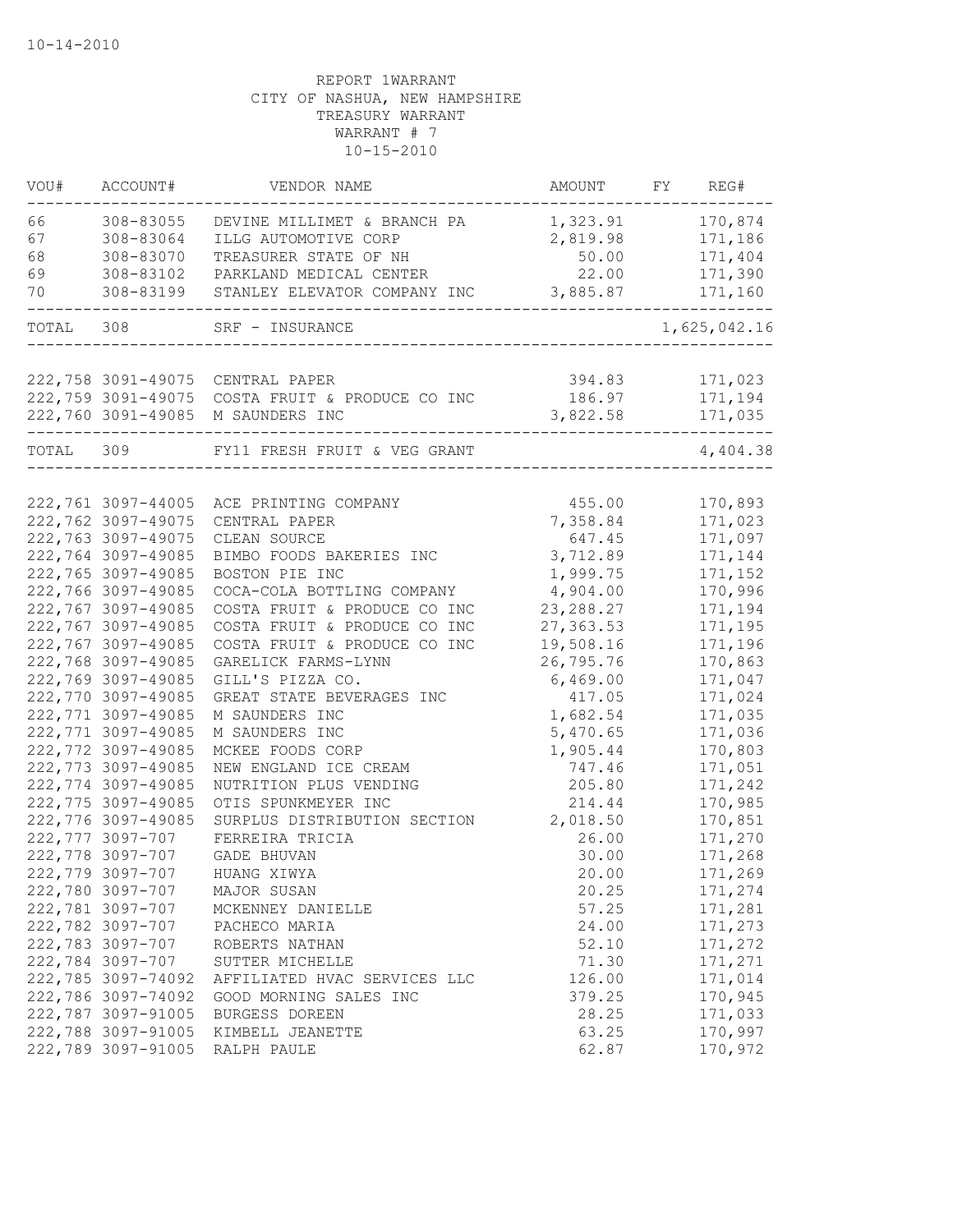| VOU#                       | ACCOUNT#                                                                           | VENDOR NAME                                                                                                            | AMOUNT                                               | FY REG#                                             |
|----------------------------|------------------------------------------------------------------------------------|------------------------------------------------------------------------------------------------------------------------|------------------------------------------------------|-----------------------------------------------------|
|                            |                                                                                    | 222,790 3097-91005 SLOSEK ODETTE                                                                                       |                                                      | 80.37 170,983                                       |
| TOTAL 309                  |                                                                                    | SRF - FOOD SERVICES<br>____________________                                                                            |                                                      | 136,205.42                                          |
|                            |                                                                                    | 222,791 3118-91005 SILVERMAN BARRY                                                                                     | 28.38                                                | 171,084                                             |
| TOTAL 311                  |                                                                                    | SUMMER SCHOOL                                                                                                          |                                                      | 28.38                                               |
| 71<br>72<br>73<br>74       | 312-43005<br>312-43005<br>312-46025<br>312-74020                                   | PRINTGRAPHICS OF MAIN<br>PRINTGRAPHICS OF MAINE<br>BEN'S UNIFORMS<br>CARDINAL TRACKING INC                             | 10.47<br>800.00<br>311.00<br>3,405.20                | 171,388<br>12,190<br>171,162<br>171,375             |
| TOTAL 312                  |                                                                                    | SRF - FINANCIAL SERVICES                                                                                               |                                                      | 4,526.67                                            |
|                            | 222,792 3122-49050<br>222,793 3122-49075<br>222,794 3122-54009<br>222,795 3122-705 | LARGY STEPHAN<br>WALMART COMMUNITY<br>TELEGRAPH PUBLISHING COMPANY<br>BARTOLOMUCCI JENNIFER                            | 33.88<br>158.98<br>1,250.00<br>305.00                | 171,256<br>170,951<br>171,155<br>171,255            |
| TOTAL 312                  |                                                                                    | ADULT ED/CONTINUING ED                                                                                                 |                                                      | 1,747.86                                            |
|                            | 222,797 3247-64192                                                                 | 222,796 3247-64192 LITANIA SPORTS GROUP, INC.<br>TOMARK SPORTS                                                         | 494.00<br>842.86                                     | 171,263<br>170,816                                  |
| TOTAL 324                  |                                                                                    | ATHLETICS-ENTERPRISE FUND                                                                                              |                                                      | 1,336.86                                            |
|                            | 222,799 3250-49075                                                                 | 222,798 3250-49075 FITNESS FINDERS<br>WALL DEB                                                                         | 168.96<br>12.27                                      | 171,260<br>171,245                                  |
| TOTAL                      | 325                                                                                | SAFE ROUTES TO SCHOOL                                                                                                  |                                                      | 181.23                                              |
|                            | 222,800 3261-91040 COTE MARIE                                                      |                                                                                                                        | 512.70                                               | 171,016                                             |
| TOTAL                      | 326                                                                                | NH ALTERNATE ASSESS COACH                                                                                              |                                                      | 512.70                                              |
| 75<br>76<br>77<br>78<br>79 | 331-01641<br>331-01662<br>331-31050<br>331-64030<br>$331 - 64250$                  | DECATUR ELECTRONICS INC<br>THE YOUTH COUNCIL<br>STAPLES ADVANTAGE<br>DTC COMMUNICATIONS INC<br>DECATUR ELECTRONICS INC | 2,730.00<br>3,300.00<br>305.54<br>194.00<br>2,730.00 | 170,684<br>170,693<br>170,947<br>170,749<br>170,684 |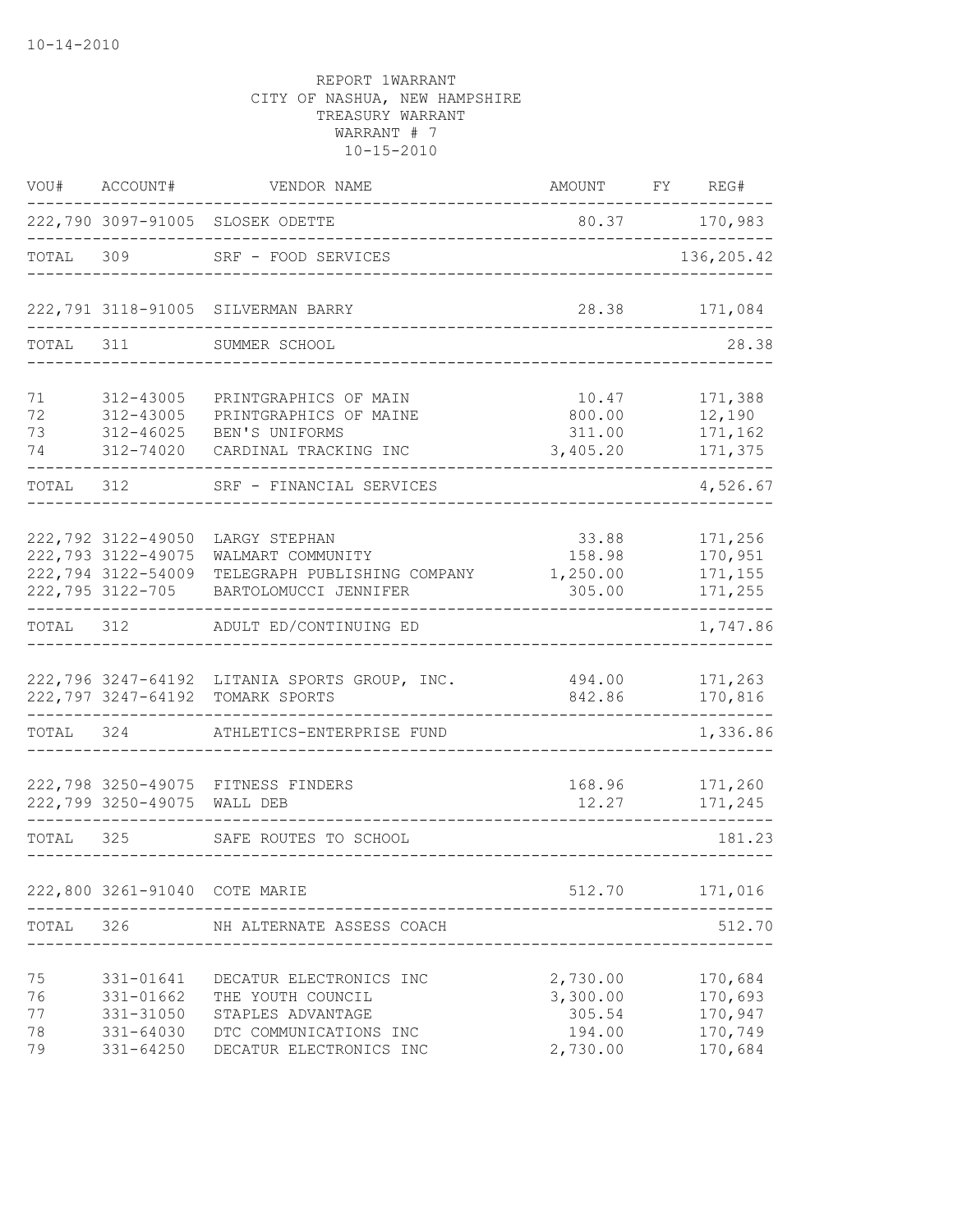| VOU#      | ACCOUNT#               | VENDOR NAME                                             | AMOUNT              | FY | REG#               |
|-----------|------------------------|---------------------------------------------------------|---------------------|----|--------------------|
| 80        | 331-78007              | CARPARTS OF NASHUA                                      | 32.97               |    | 170,686            |
| 81        | 331-78007              | DAVE ILLG'S COLLISION REPAIR C                          | 80.00               |    | 171,181            |
| 82        | 331-78007              | MAC MULKIN CHEVROLET INC                                | 85.95               |    | 171,143            |
| 83        | 331-78007              | NORTHERN FOREIGN CAR PARTS INC                          | 142.08              |    | 171,198            |
| 84        | 331-78007              | SULLIVAN TIRE INC                                       | 288.36              |    | 170,697            |
| 85        | 331-98036              | TARGET                                                  | 1,000.00            |    | 171,394            |
| TOTAL     | 331                    | SRF - POLICE DEPARTMENT                                 |                     |    | 10,888.90          |
| 86        |                        | 332-64192 ROWELL'S CAR CONNECTION                       | 3,050.00            |    | 171,227            |
| TOTAL 332 |                        | SRF - FIRE DEPARTMENT                                   |                     |    | 3,050.00           |
|           |                        |                                                         |                     |    |                    |
|           |                        | 222,801 3330-49050 SCHOOL SPECIALTY INC                 |                     |    | 170,990            |
| TOTAL     | 333                    | ARRA TITLE I SINI MT PLEASANT                           |                     |    |                    |
|           |                        |                                                         |                     |    |                    |
|           | 222,802 3351-91040     | BOURQUE CAROLYN                                         | 99.25               |    | 170,984            |
|           | 222,803 3351-91040     | BRITENRIKER DEBORAH                                     | 107.50              |    | 171,077            |
|           | 222,804 3351-91040     | HYATT TIFFANY                                           | 114.66              |    | 171,240            |
| TOTAL     | 335                    | TITLE I RESTRUCTURING MT PLSNT                          |                     |    | 321.41             |
| 87        |                        |                                                         |                     |    |                    |
| 88        | 341-01966<br>341-31045 | GREATER NASHUA MENTAL HEALTH C<br>NEXTEL COMMUNICATIONS | 11,208.57<br>141.96 |    | 171,131<br>171,359 |
| 88        | 341-31050              | NEXTEL COMMUNICATIONS                                   | 79.98               |    | 171,359            |
| 89        | 341-41015              | STAPLES ADVANTAGE                                       | 153.53              |    | 170,947            |
| 90        | 341-47010              | CARD TECH ID                                            | 144.50              |    | 171,202            |
| 91        | 341-53025              | DAVENPORT LOIS C                                        | 210.00              |    | 170,838            |
| 92        | 341-91025              | DEMBKOSKI CORINN                                        | 171.20              |    | 171,286            |
| 93        | 341-91025              | SCACCO BARBARA                                          | 40.80               |    | 171,285            |
| TOTAL     | 341                    | SRF - COMMUNITY SERVICES                                |                     |    | 12,150.54          |
|           |                        |                                                         |                     |    |                    |
| 94        | 342-01940              | IJAZ FOQIA                                              | 18.30               |    | 170,950            |
| 95        | 342-41015              | BAGLEY BOBBIE                                           | 39.00               |    | 170,821            |
| 96        | 342-49075              | IJAZ FOQIA                                              | 8.46                |    | 170,950            |
| 97        | 342-54036              | M & N SPORTS LLC                                        | 97.75               |    | 170,812            |
| 98        | 342-59086              | ST JOSEPH HOSPITAL                                      | 396.00              |    | 171,369            |
| 99        | 342-59133              | STERICYCLE INC                                          | 51.16               |    | 170,674            |
| 100       | 342-64030              | FLETCHER'S APPLIANCE                                    | 286.94              |    | 170,734            |
| 101       | 342-91025              | CALOPE THERESA                                          | 63.75               |    | 171,182            |
| 102       | 342-91025              | CARON CHRISTINE                                         | 22.00               |    | 170,790            |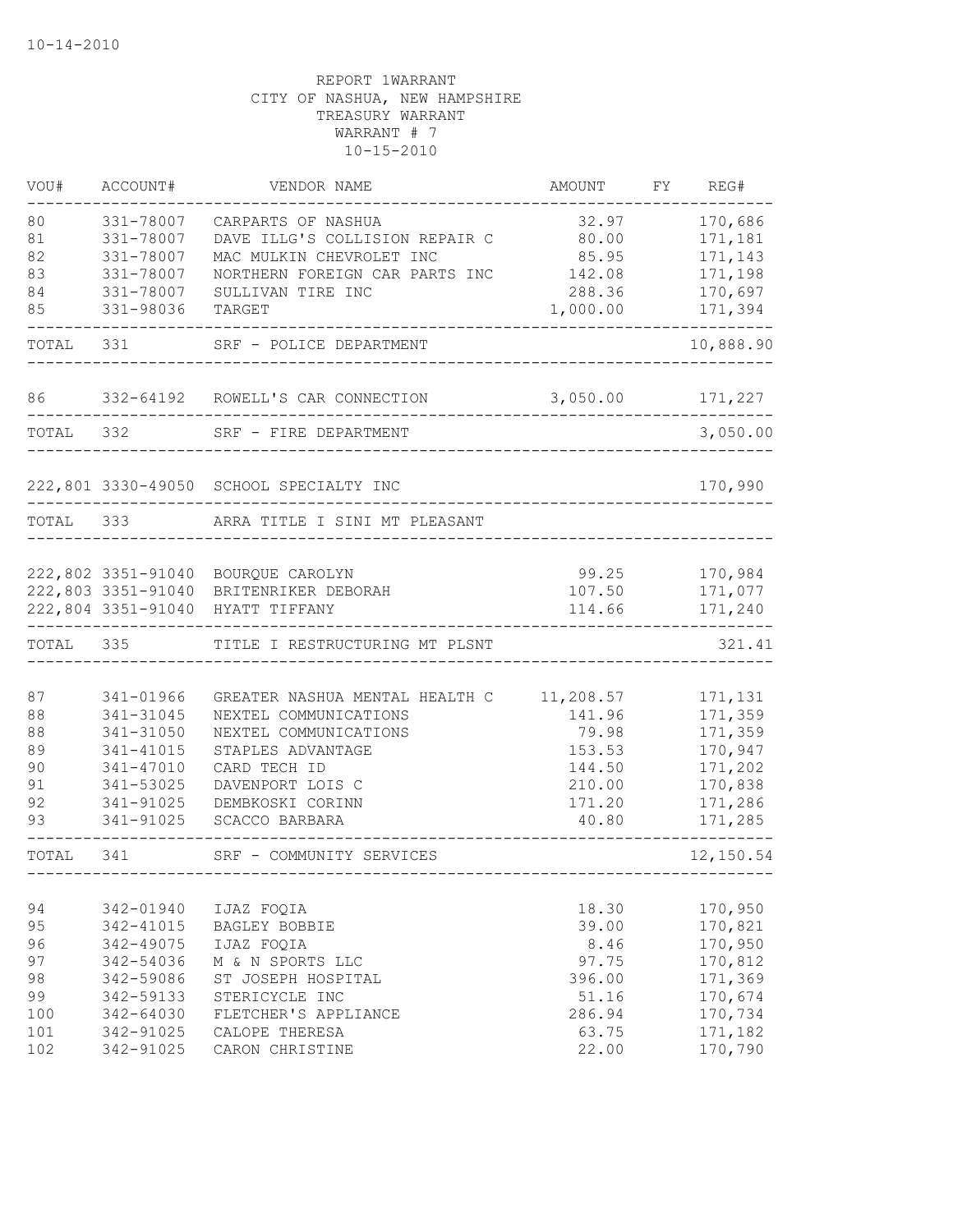| VOU#      | ACCOUNT#                                 | VENDOR NAME                                        | AMOUNT           | FY | REG#               |
|-----------|------------------------------------------|----------------------------------------------------|------------------|----|--------------------|
| 103       | 342-91025                                | IJAZ FOQIA                                         | 457.00           |    | 170,950            |
| 104       | 342-91025                                | LOSIER NICOLE                                      | 72.40            |    | 170,923            |
| 105       | 342-91025                                | PORRES LUIS                                        | 48.50            |    | 170,828            |
| 106       | 342-91025                                | WENDT BETTY                                        | 37.00            |    | 170,920            |
| TOTAL 342 |                                          | SRF - COMMUNITY HEALTH                             |                  |    | 1,598.26           |
|           |                                          |                                                    |                  |    |                    |
|           | 222,805 3440-31005                       | NEXTEL COMMUNICATIONS                              | 277.32           |    | 171,352            |
|           | 222,806 3440-49075                       | AC MOORE INC                                       | 47.95            |    | 171,021            |
|           | 222,807 3440-49075                       | GARELICK FARMS-LYNN                                | 156.17           |    | 170,863            |
|           | 222,808 3440-49075                       | MARKET BASKET                                      | 74.64            |    | 170,823            |
|           | 222,809 3440-49075                       | NEW ENGLAND ICE CREAM                              | 658.00           |    | 171,051            |
|           | 222,810 3440-49075<br>222,811 3440-49075 | SAM'S CLUB                                         | 66.33            |    | 171, 414           |
|           | 222,812 3440-49075                       | STAPLES BUSINESS ADVANTAGE<br>WB MASON COMPANY INC | 468.57<br>137.40 |    | 170,886<br>170,708 |
|           | 222,813 3440-53103                       | BIG BROTHERS BIG SISTERS                           | 1,000.00         |    | 170,800            |
|           | 222,814 3440-53103                       | STATE OF NH - CRIMINAL RECORDS                     | 55.25            |    | 170,891            |
|           | 222,815 3440-53103                       | YMCA OF GREATER NASHUA                             | 5, 312.50        |    | 171,106            |
|           | 222,816 3440-91040                       | ALMEIDA SUSAN                                      | 436.38           |    | 171,020            |
|           |                                          |                                                    |                  |    |                    |
| TOTAL 344 |                                          | AFTER SCHOOL PROGRAM                               |                  |    | 8,690.51           |
|           |                                          |                                                    |                  |    |                    |
|           |                                          | 222,817 3461-49075 CELATA CHRISTINE                | 109.99           |    | 171,251            |
|           | 222,818 3461-49075                       | GARELICK FARMS-LYNN                                | 33.85            |    | 170,863            |
|           | 222,818 3461-49075                       | GARELICK FARMS-LYNN                                | 19.65            |    | 170,864            |
|           | 222,819 3461-49075                       | M SAUNDERS INC                                     | 44.90            |    | 171,036            |
|           | 222,820 3461-49075                       | MARKET BASKET                                      | 42.42            |    | 170,823            |
| TOTAL     | 346                                      | 21 ST CENTURY AFTER SCH MIDDLE                     |                  |    | 250.81             |
|           |                                          |                                                    |                  |    |                    |
|           |                                          | 3468-91040 CITIZENS BANK                           | 5,365.40         |    | 12,179             |
|           |                                          | 222,821 3468-91040 MU ALPHA THETA                  | 95.00            |    | 171,424            |
| TOTAL 346 |                                          | SMALLER LEARNING COMMUNITY                         |                  |    | 5,460.40           |
|           |                                          |                                                    |                  |    |                    |
|           | 222,822 3500-49035                       | BARNES & NOBLE INC                                 | 38.32            |    | 170,671            |
|           | 222,823 3500-49035                       | JOHN WILEY & SONS, INC.                            | 110.29           |    | 171,253            |
|           | 222,824 3500-49035                       | SOLUTION TREE INC                                  | 188.75           |    | 171,138            |
|           | 3500-91040                               | CITIZENS BANK                                      | 3,128.80         |    | 12,179             |
|           | 222,825 3500-91040                       | NHSAA                                              | 780.00           |    | 171,046            |
| TOTAL     | 350                                      | TITLE IIA HQT                                      |                  |    | 4,246.16           |
|           |                                          |                                                    |                  |    |                    |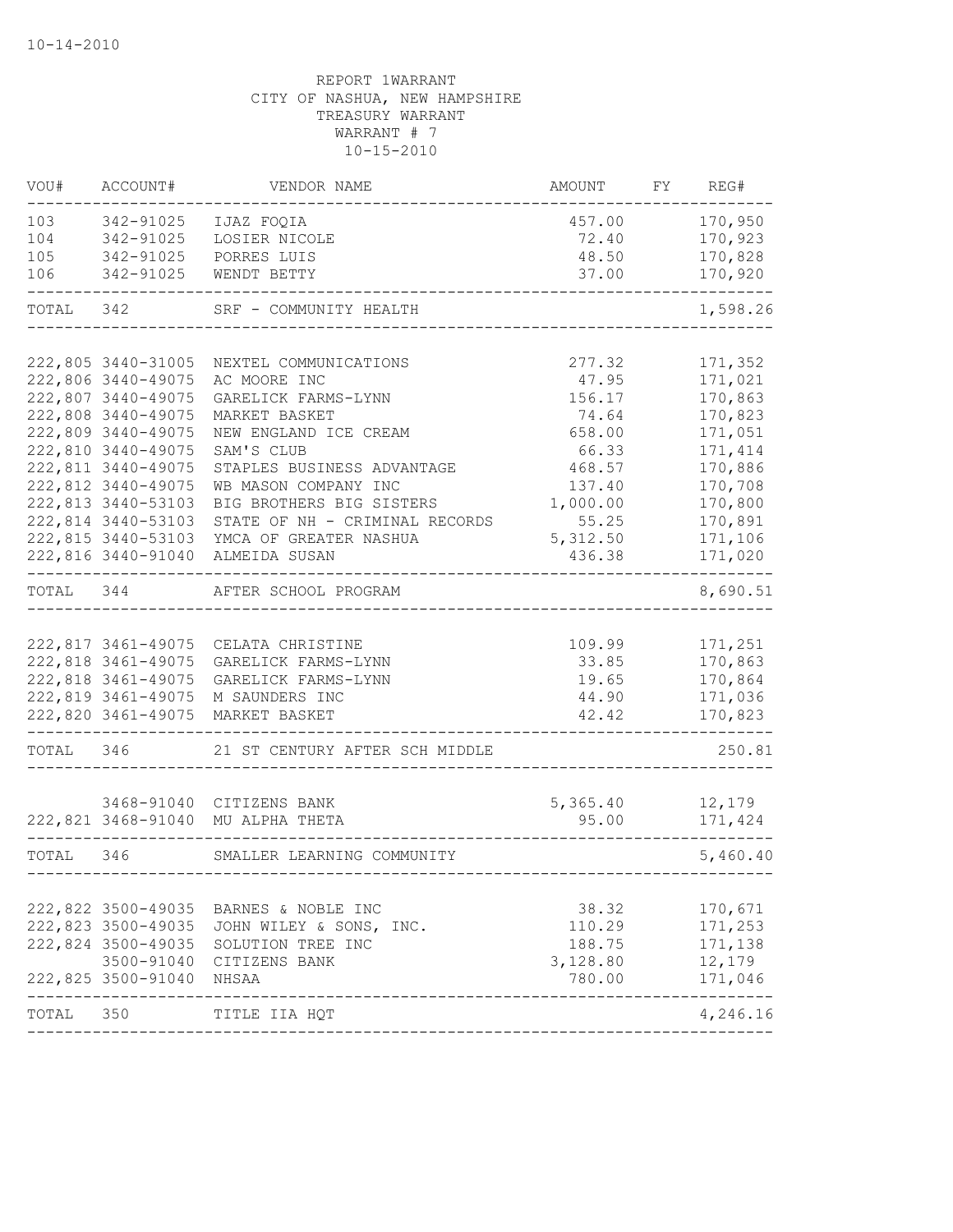|            | VOU# ACCOUNT#            | VENDOR NAME                                                    | AMOUNT FY REG#       |                   |
|------------|--------------------------|----------------------------------------------------------------|----------------------|-------------------|
|            | 222,826 3550-53100 SETDA |                                                                | 4,900.00 171,282     |                   |
|            |                          | TOTAL 355 TITLE IID TECH EVALUATION                            |                      | 4,900.00          |
|            |                          | 108 371-59100 LABYRINTHS IN STONE/MARTIN R K 26,900.00 171,191 |                      |                   |
| TOTAL 371  |                          | SRF - COMMUNITY DEVELOPMENT                                    |                      | 26,900.00         |
| 109        |                          | 373-53025 LOAN PACKAGING LLC                                   | 600.00 170,857       |                   |
| 110        |                          | 373-53075 NASHUA REGIONAL PLANNING COMMI 3,453.75              |                      | 170,663           |
|            | TOTAL 373                | SRF - ECONOMIC DEVELOPMENT                                     |                      | 4,053.75          |
| 111        | 374-01310                | GREEN ENVIRONMENTAL INC                                        | 47,123.00            | 171,236           |
| 112        | 374-01319                | WAVEGUIDE INC                                                  | 750.00               | 170,758           |
| 113        | 374-07118                | NASHUA POLICE ATHLETIC LEAGUE                                  | 15,000.00            | 171,296           |
| 114        | 374-07235                | CAHILL DAN                                                     | 7,460.00             | 171,234           |
| 115        | 374-07298                | CREDERE ASSOCIATES                                             | 14,384.61            | 171,183           |
| 116        | 374-07340                | CAHILL DAN                                                     | 840.00               | 171,234           |
| 117        | 374-07340                | HILLSBOROUGH COUNTY TREASURER                                  | 10.00                | 171,153           |
| 118        | 374-07600                | 17-19 ABBOTT LLC & DAD'S ABATE                                 | 44,000.00            | 171,297           |
| 119        | $374 - 07600$            | ALCHEMY LEAD MANAGMENT                                         | 1,265.00             | 171,206           |
| 120        | 374-07600                | ATC ASSOCIATES INC                                             | 470.00               | 170,824           |
| 121        | 374-07600                | DOLAN TIMOTHY J AND DAD'S ABAT                                 | 2,480.00             | 171,301           |
| 122        | 374-07600                | DUBE BEECH ST LLC & DAD'S ABAT                                 | 14,000.00            | 171,298           |
| 123        | $374 - 07600$            | MCCORMICK KAREN & DAD'S ABATEM                                 | 10,000.00            | 171,295           |
| 124        | 374-07600                | SULLIVAN GARY & DAD'S ABATEMEN                                 | 17,000.00            | 171,294           |
| 125        | 374-07620                | DONNELLY LIEZA                                                 | 400.00               | 171,290           |
| 126        | 374-07620                | FERRY JENNY                                                    | 400.00               | 171,288           |
| 127        | 374-07620                | JOSE JOEL                                                      | 400.00               | 171,292           |
| 128        | 374-07620                | LYNCH DENISE CHAGNON                                           | 400.00               | 171,291           |
| 129        | 374-07620                | M & N SPORTS LLC                                               | 295.10               | 170,812           |
| 130        | 374-07620                | PARKER SHERRI                                                  | 400.00               | 171,287           |
| 131        | 374-07620                | PEREZ AMBER                                                    | 400.00               | 171,293           |
| 132        | 374-07620                | ROBERGE DOREEN A                                               | 400.00               | 171,289           |
| 133        | 374-07620                | RODRIGUEZ RAMONA                                               | 400.00               | 171,300           |
| 134        | 374-07620                | TORRES MARIELITA                                               | 400.00               | 171,299           |
| 135        | 374-45230                | NEXTEL COMMUNICATIONS                                          | 39.99                | 171,359           |
| 136        | 374-53063                | NASHUA REGIONAL PLANNING COMMI                                 | 3,941.39             | 170,663           |
| 137        | 374-53075                | TF MORAN INC                                                   | 9,598.70             | 171,184           |
| 138        | 374-59188                | ALCHEMY LEAD MANAGMENT                                         | 3,151.00             | 171,206           |
| 139        | 374-59188                | ASAP ENVIRONMENTAL INC                                         | 1,462.50             | 170,940           |
| 140        | 374-59188                | ATC ASSOCIATES INC                                             | 845.00               | 170,824           |
| 141<br>142 | 374-59188<br>374-96300   | INSTITUTE FOR ENVIRONMENTAL ED<br>FLEGAL LAW OFFICE            | 500.00<br>181,759.00 | 170,925<br>12,180 |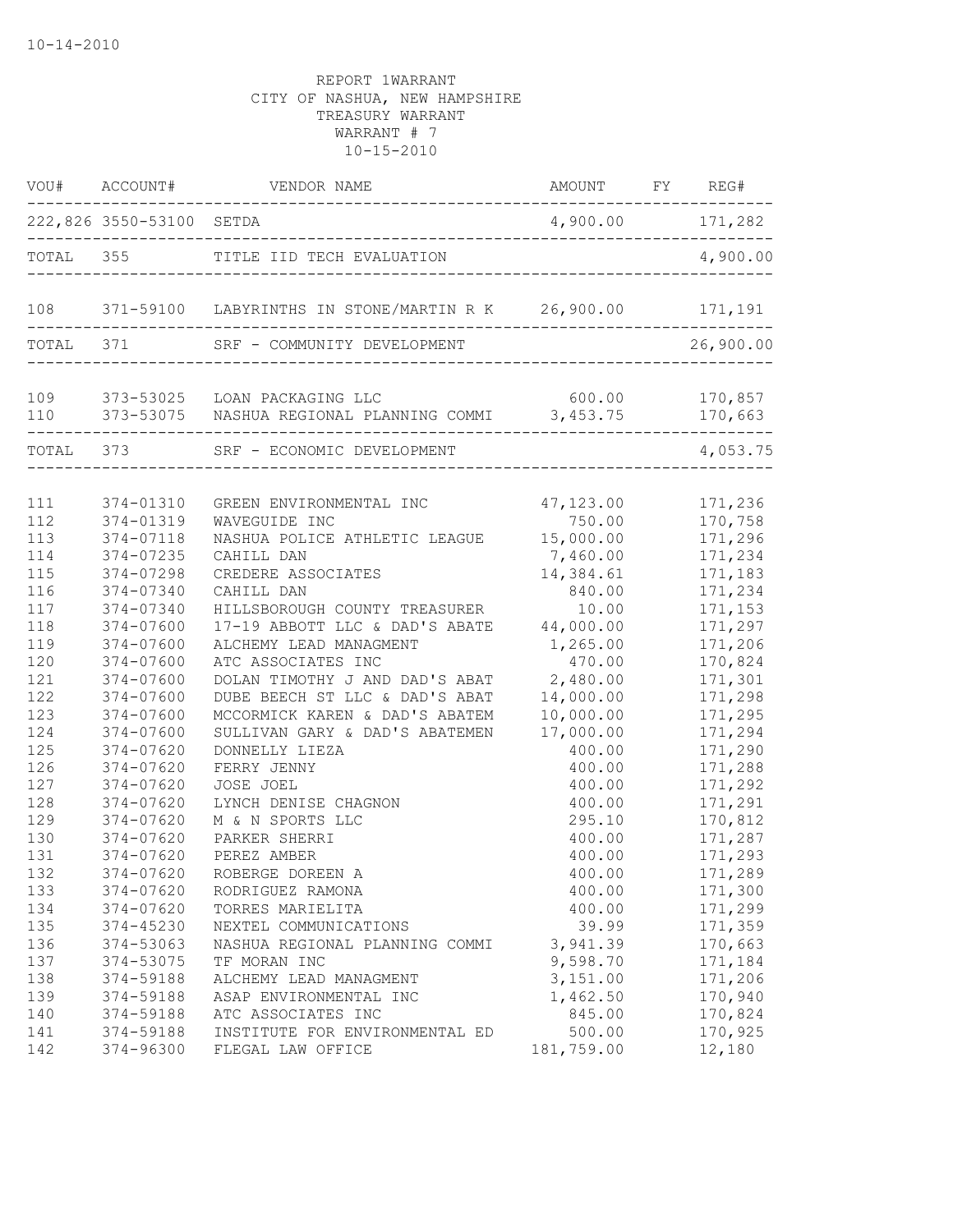|     |                    | VOU# ACCOUNT# VENDOR NAME                                               | AMOUNT FY REG# |                  |
|-----|--------------------|-------------------------------------------------------------------------|----------------|------------------|
|     |                    | 143 374-96300 PENNICHUCK WATER<br>------------------------------------  | $3.64$ 171,365 |                  |
|     |                    | TOTAL 374 SRF - URBAN PROGRAMS<br>。<br>-------------------------------- |                | 379,978.93       |
|     |                    | 222,827 3751-53101 SHEA DENISE                                          |                | 1,500.00 170,987 |
|     |                    | TOTAL 375 TITLE I ARRA GRANT                                            |                | 1,500.00         |
|     |                    |                                                                         |                |                  |
|     |                    | 222,828 3761-49035 BARNES & NOBLE INC                                   | 1,060.04       | 170,671          |
|     | 222,829 3761-49035 | CRYSTAL SPRINGS BOOKS                                                   | 1,097.80       | 171,012          |
|     | 222,830 3761-49035 | SCHOLASTIC BOOK CLUBS INC                                               | 45.00          | 170,799          |
|     | 222,831 3761-49050 | BURNS PATRICIA                                                          | 99.00          | 170,971          |
|     | 222,832 3761-49050 | CHISHOLM JUNE                                                           | 150.63         | 170,973          |
|     | 222,833 3761-49050 | DOODY JEANNE                                                            | 292.18         | 170,791          |
|     | 222,834 3761-49050 | FASE PRODUCTIONS                                                        | 29.90          | 171,022          |
|     | 222,835 3761-49050 | MICHAUD CYNTHIA                                                         | 354.66         | 170,977          |
|     | 222,836 3761-49050 | ROCCA SUSAN                                                             | 63.00          | 170,978          |
|     | 222,837 3761-49050 | SCHOOL SPECIALTY INC                                                    | 1,739.81       | 170,990          |
|     | 222,838 3761-49050 | STAPLES BUSINESS ADVANTAGE                                              | 98.76          | 170,886          |
|     | 222,839 3761-49075 | DOODY JEANNE                                                            | 20.67          | 170,791          |
|     | 222,840 3761-49075 | SCHOOL SPECIALTY INC                                                    | 749.74         | 170,990          |
|     | 222,841 3761-49075 | STAPLES BUSINESS ADVANTAGE                                              | 112.54         | 170,886          |
|     | 3761-94030         | CITIZENS BANK                                                           | 3,358.40       | 12,179           |
|     | 222,842 3761-94030 | LESLEY UNIVERSITY                                                       | 7,500.00       | 170,968          |
|     | 222,843 3761-94030 | NHSAA                                                                   | 130.00         | 171,046          |
|     | 222,844 3761-94030 | SOLUTION TREE INC                                                       | 1,158.00       | 171,427          |
|     | TOTAL 376 TITLE IA |                                                                         |                | 18,060.13        |
| 145 | 378-09023          | STONYBROOK LETTERING                                                    | 1,050.00       | 171,237          |
| 146 | 378-09031          | LOOMIS                                                                  | 153.31         | 171,233          |
| 147 | 378-09061          | ARAMARK UNIFORM SERVICES                                                | 143.56         | 170,760          |
| 148 | 378-09061          | NEXTEL COMMUNICATIONS                                                   | 546.21         | 171,359          |
| 149 | 378-09061          | PETTY CASH                                                              | 41.22          | 171,303          |
| 150 | 378-09071          | CITY OF NASHUA/TAX COLLECTOR'S                                          | 121.41         | 171,302          |
| 151 | 378-09081          | MICHELIN NORTH AMERICA INC                                              | 1,678.54       | 170,701          |
| 152 | 378-09091          | CAMEROTA TRUCK PARTS                                                    | 1,465.18       | 170,782          |
|     |                    |                                                                         | 50.40          |                  |
| 153 | 378-09091          | COHEN STEEL SUPPLY INC                                                  |                | 170,707          |
| 154 | 378-09091          | CORRIVEAU ROUTHIER INC                                                  | 43.80          | 171,140          |
| 155 | 378-09091          | FASTENAL CO                                                             | 365.66         | 170,700          |
| 156 | 378-09091          | GILLIG LLC                                                              | 1,814.15       | 170,876          |
| 157 | 378-09091          | GRAINGER                                                                | 183.70         | 170,730          |
| 158 | 378-09091          | HOME DEPOT CREDIT SERVICES                                              | 516.70         | 171,361          |
| 159 | 378-09091          | NAPA AUTO PARTS                                                         | 100.94         | 170,900          |
| 160 | 378-09091          | NORTHERN BUS SALES INC                                                  | 265.53         | 170,795          |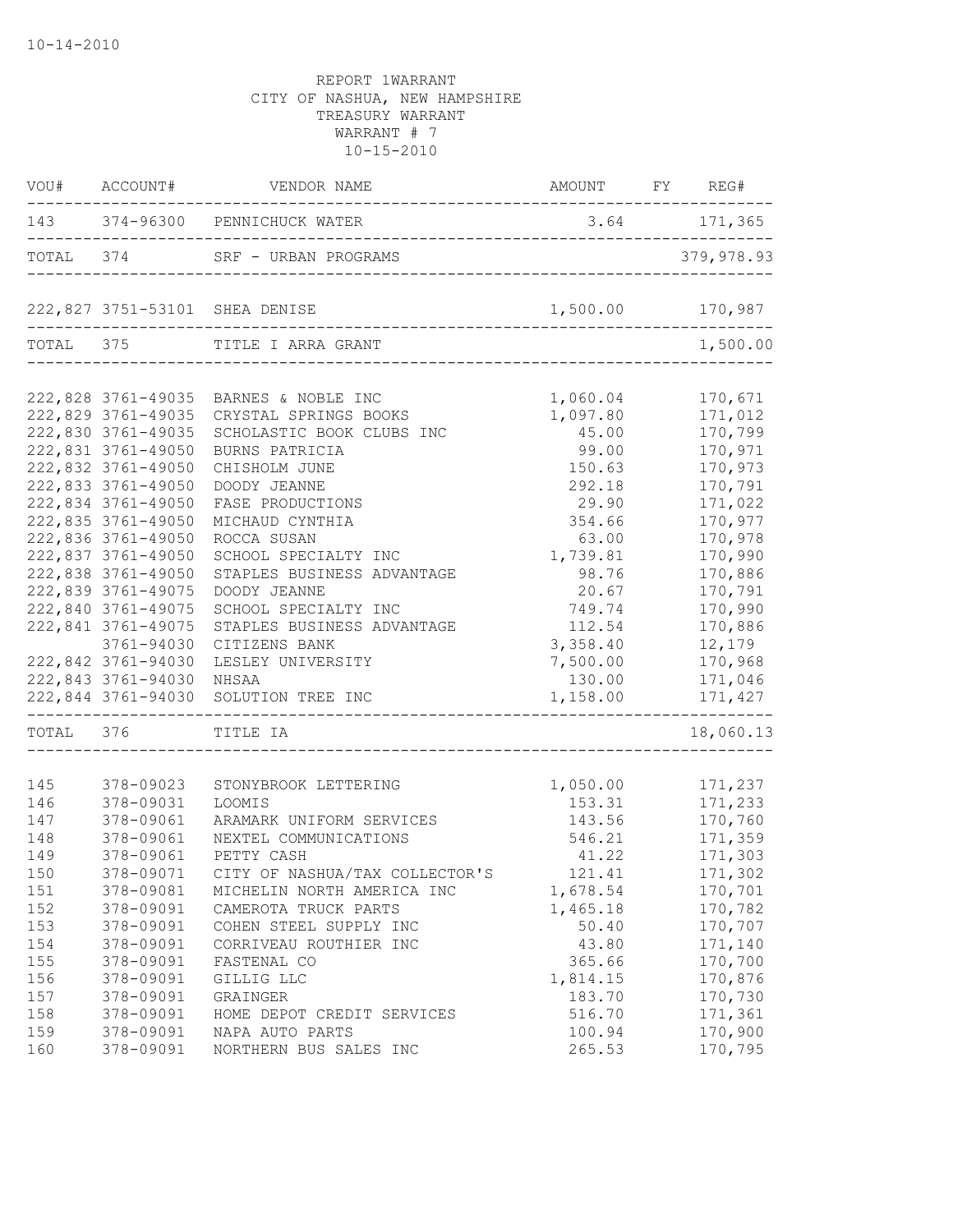| VOU#  | ACCOUNT#                                 | VENDOR NAME                                           | AMOUNT             | FY. | REG#               |
|-------|------------------------------------------|-------------------------------------------------------|--------------------|-----|--------------------|
| 161   | 378-09091                                | PLOURDE PHIL                                          | 19.29              |     | 171,231            |
| 162   | 378-09091                                | PRINT FACTORY                                         | 1,709.62           |     | 170,667            |
| 163   | 378-09091                                | RYDER FLEET PRODUCTS.COM INC                          | 454.98             |     | 170,902            |
| 164   | 378-09091                                | SANEL AUTO PARTS CO                                   | 32.18              |     | 170,813            |
| 165   | 378-09091                                | STAPLES ADVANTAGE                                     | 312.55             |     | 170,947            |
| 166   | 378-09101                                | PSNH                                                  | 1,408.31           |     | 171,398            |
| 167   | 378-09102                                | PUBLIC SERVICE OF NEW HAMPSHIR                        | 832.07             |     | 171,409            |
| 168   | 378-09104                                | PSNH                                                  | 287.88             |     | 171,398            |
| 169   | 378-09120                                | PENNICHUCK WATER                                      | 137.02             |     | 171,365            |
| 169   | 378-09125                                | PENNICHUCK WATER                                      | 99.21              |     | 171,365            |
| 170   | 378-09133                                | FAIRPOINT COMMUNICATIONS                              | 153.00             |     | 171,386            |
| 171   | 378-09133                                | NEXTEL COMMUNICATIONS                                 | 352.16             |     | 171,359            |
| 172   | 378-09230                                | FIRST TRANSIT INC                                     | 32,163.00          |     | 171,357            |
| 173   | 378-09261                                | PETTY CASH                                            | 55.08              |     | 171,303            |
| 174   | 378-09261                                | PURE WATERS OF NEW ENGLAND LLC                        | 31.50              |     | 170,862            |
| 175   | 378-53095                                | PRINT FACTORY                                         | 854.81             |     | 170,667            |
| TOTAL | 378                                      | TRANSPORTATION                                        |                    |     | 47, 442.97         |
|       |                                          |                                                       |                    |     |                    |
|       | 222,845 3901-53102                       | CONNOLLY DONNA                                        | 250.00             |     | 171,279            |
|       | 222,846 3901-53102<br>222,847 3901-53102 | HASBROUCK TARA L                                      | 312.50             |     | 171,121<br>171,093 |
|       | 222,848 3901-53102                       | MANHEIM ZIMMERMAN AMY B                               | 187.50<br>1,900.00 |     | 171,371            |
|       | 222,849 3901-91040                       | UNIVERSITY OF NH                                      |                    |     | 171,066            |
|       |                                          | DARWISH COLLEEN<br>222,850 3901-91040 DUSTIN MARIANNE | 509.40<br>279.97   |     | 170,982            |
| TOTAL | 390                                      | PERKINS VOCATIONAL ED                                 |                    |     | 3,439.37           |
|       |                                          |                                                       |                    |     |                    |
|       | 222,851 3927-49050                       | A & E ROASTERY                                        | 172.30             |     | 171,277            |
|       | 222,852 3927-49050                       | CENTRAL PAPER PRODUCTS CO                             | 662.14             |     | 171,157            |
|       | 222,853 3927-49050                       | GENERAL LINEN SERVICE INC                             | 75.45              |     | 171,125            |
|       | 222,854 3927-49050                       | HANNAFORD                                             | 20.44              |     | 170,928            |
|       | 222,855 3927-53100                       | D A BUCCI & SONS INC                                  | 54.00              |     | 170,704            |
| TOTAL | 392                                      | CULINARY ARTS                                         |                    |     | 984.33             |
|       |                                          |                                                       |                    |     |                    |
|       | 222,856 3951-53109                       | INTERIM HEALTH CARE                                   | 2,229.50           |     | 170,690            |
|       | 222,857 3951-53109                       | MCGURK, CAROL ANN                                     | 340.00             |     | 171,283            |
| TOTAL | 395                                      | IDEA B SPECIAL EDUCATION                              |                    |     | 2,569.50           |
|       |                                          |                                                       |                    |     |                    |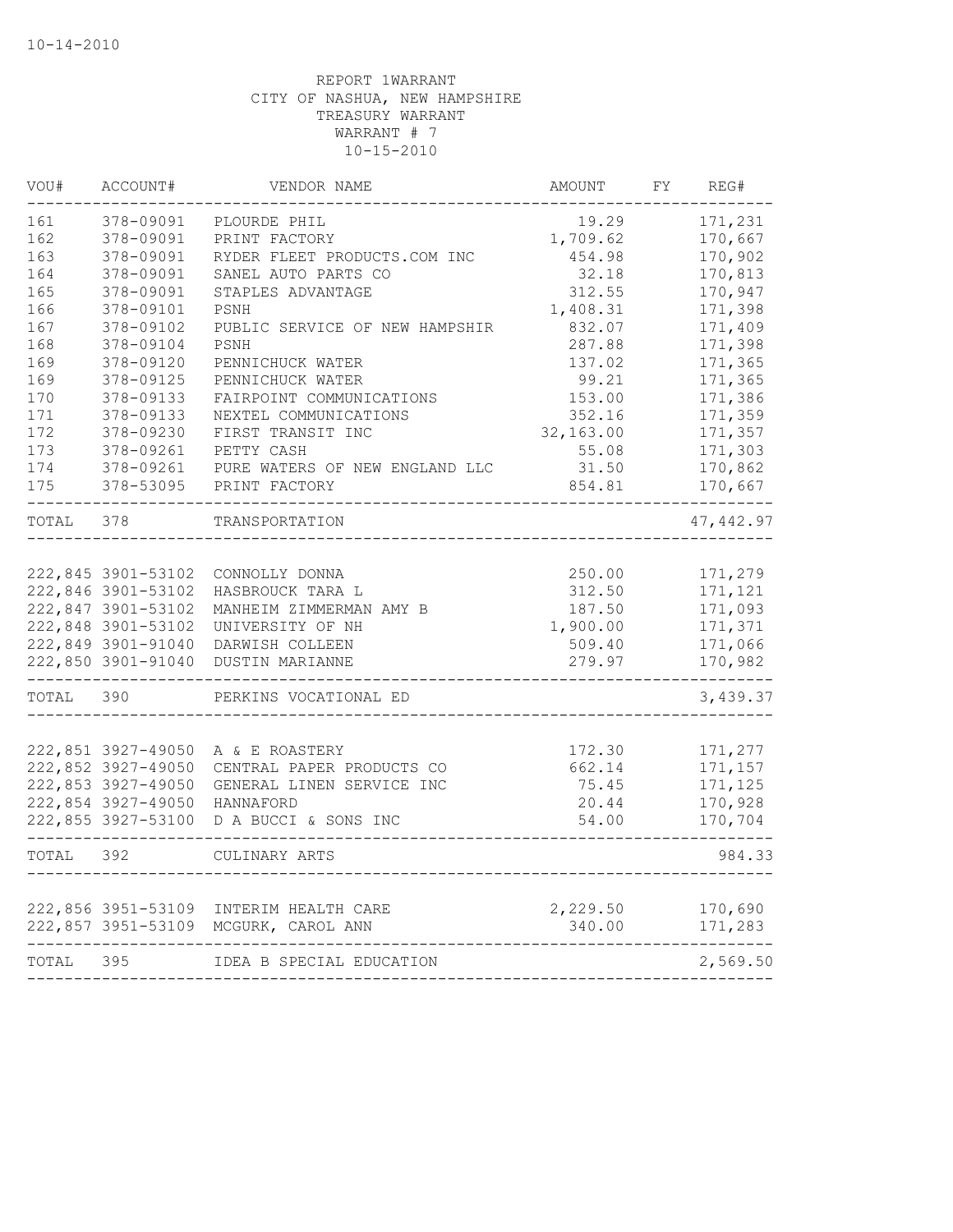| VOU# | ACCOUNT# | VENDOR NAME                                                   | AMOUNT FY REG# |              |
|------|----------|---------------------------------------------------------------|----------------|--------------|
|      |          | 176   412-162   HILLSBOROUGH COUNTY TREASURER   113.76        |                | 171,153      |
|      |          | TOTAL 412-16 FINANCIAL SERVICES<br>INT & COST ON REDEMPTION   |                | 113.76       |
|      |          | 177 431-207 NASHUA POLICE DEPARTMENT                          |                | 5.00 171,304 |
|      |          | TOTAL 431-20 POLICE DEPARTMENT<br>ALARM SYSTEM PERMITS & FEES |                | 5.00         |
|      |          | 177 431-314 NASHUA POLICE DEPARTMENT                          |                | 9.96 171,304 |
|      |          | TOTAL 431-31 POLICE DEPARTMENT<br>SALE OF PHOTOCOPIES         |                | 9.96         |
|      |          |                                                               |                |              |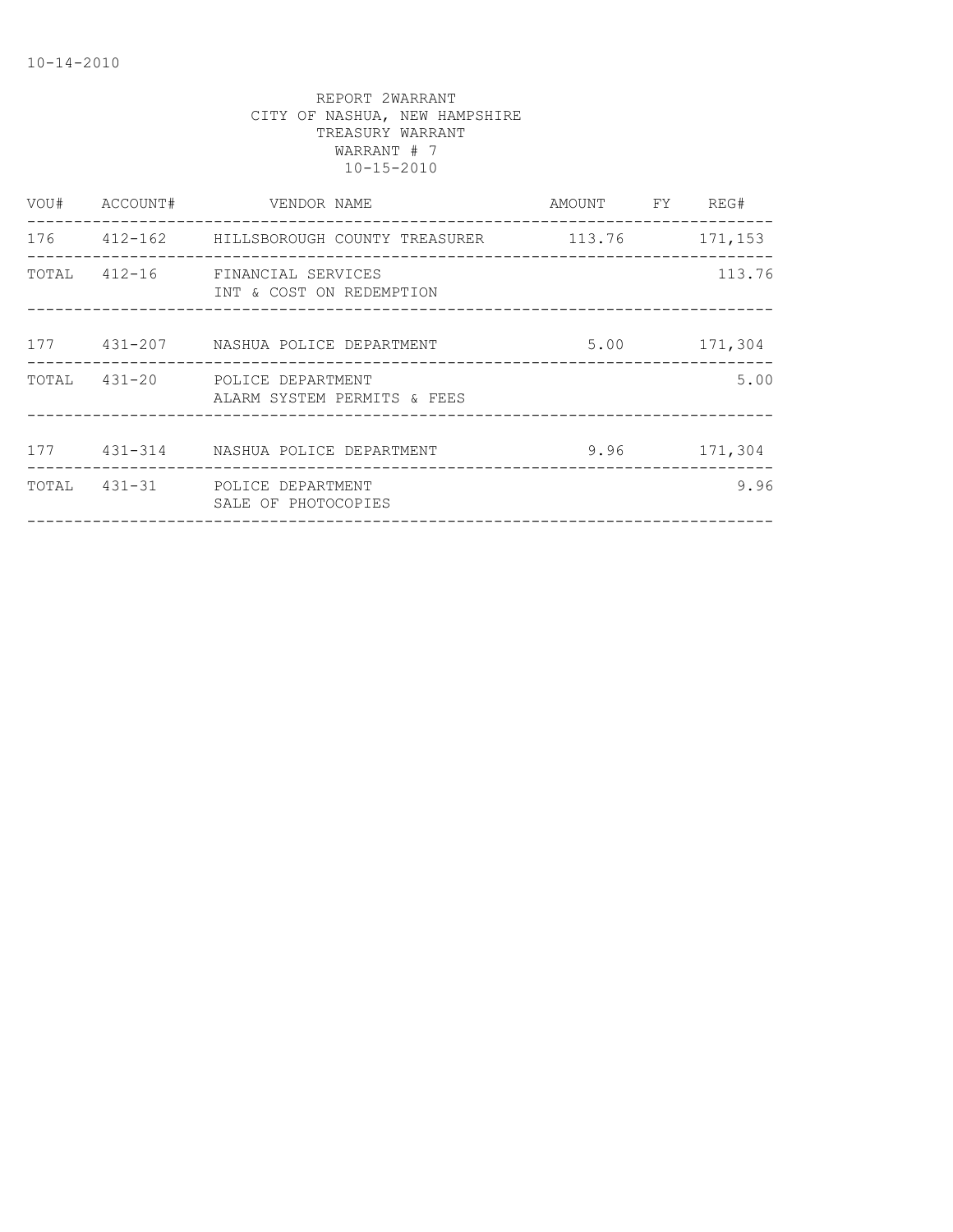| VOU#       | ACCOUNT#               | VENDOR NAME                                        | AMOUNT               | FY | REG#               |
|------------|------------------------|----------------------------------------------------|----------------------|----|--------------------|
| 178        | 501-94005              | GREATER NASHUA CHAMBER OF COMM                     | 20.00                |    | 170,912            |
| 179        | 501-98029              | JEAN'S EXPRESS DOGS/JEAN CARBO                     | 225.00               |    | 170,917            |
| 180        | 501-98029              | SAM'S CLUB DIRECT                                  | 78.64                |    | 171,368            |
| TOTAL      | 501                    | MAYOR'S OFFICE                                     |                      |    | 323.64             |
| 181        | 502-51010              | HILLSBOROUGH COUNTY TREASURER                      | 15.00                |    | 171,153            |
| 182        | 502-31050              | MCNAMEE JAMES M                                    | 161.61               |    | 171,305            |
| 183        | 502-91015              | PETTY CASH                                         | 44.00                |    | 170,661            |
| 183        | $502 - 94020$          | PETTY CASH                                         | 84.60                |    | 170,661            |
| 184        | $502 - 41015$          | STAPLES ADVANTAGE                                  | 36.16                |    | 170,947            |
| 185        | 502-31050              | VERIZON WIRELESS                                   | 60.07                |    | 171,377            |
| TOTAL      | 502                    | LEGAL DEPARTMENT                                   |                      |    | 401.44             |
| 186        |                        | 503-41015 STAPLES ADVANTAGE                        | 102.07               |    | 170,947            |
| TOTAL      | 503                    | BOARD OF ALDERMEN                                  |                      |    | 102.07             |
|            |                        |                                                    |                      |    |                    |
| 187        | 505-81013              | BIG BROTHERS BIG SISTERS                           | 3,432.00             |    | 170,800            |
| 188        | 505-81117              | CASA OF NH INC                                     | 3,750.00             |    | 170,805            |
| 189        | 505-81135              | CITY YEAR NEW HAMPSHIRE                            | 1,200.00             |    | 171,355            |
| 190        | 505-81004              | GATEWAYS COMMUNITY SERVICES                        | 750.00               |    | 170,942            |
| 191        | 505-81024              | HOME HEALTH & HOSPICE CARE                         | 5,750.00             |    | 170,764            |
| 192        | 505-81039              | HUMANE SOCIETY OF NEW ENGLAND                      | 8,256.75             |    | 170,770            |
| 193<br>194 | 505-81019<br>505-81115 | KEYSTONE HALL<br>MARGUERITE'S PLACE INC            | 4,500.00<br>9,060.00 |    | 171,163<br>170,877 |
| 195        | 505-81123              | NASHUA CENTER FOR THE                              | 625.00               |    | 170,898            |
| 196        | 505-81061              | NASHUA REGIONAL PLANNING COMMI                     | 16,366.50            |    | 171,166            |
| 197        | 505-81067              | THE YOUTH COUNCIL                                  | 8,968.00             |    | 170,693            |
| 197        | 505-81068              | THE YOUTH COUNCIL                                  | 3,375.00             |    | 170,693            |
| TOTAL      | 505                    | CIVIC & COMM. ACTIVITIES                           |                      |    | 66,033.25          |
|            |                        |                                                    |                      |    |                    |
| 198        | 506-31005              | BAYRING COMMUNICATIONS<br>FAIRPOINT COMMUNICATIONS | 2,268.78             |    | 171,383            |
| 199<br>200 | 506-31005<br>506-31005 | LOVERING SUE                                       | 69.99<br>33.00       |    | 171,386<br>171,306 |
| 201        | 506-31005              | NEXTEL COMMUNICATIONS                              | 6.96                 |    | 171,359            |
| 202        | 506-31005              | PAETEC COMMUNICATIONS INC                          | 600.00               |    | 171,353            |
| TOTAL      | 506                    | TELECOMMUNICATIONS<br>________________             |                      |    | 2,978.73           |
|            |                        |                                                    |                      |    |                    |
| 203        | 508-83100              | STATE OF NH UC                                     | 5,711.46             |    | 171,407            |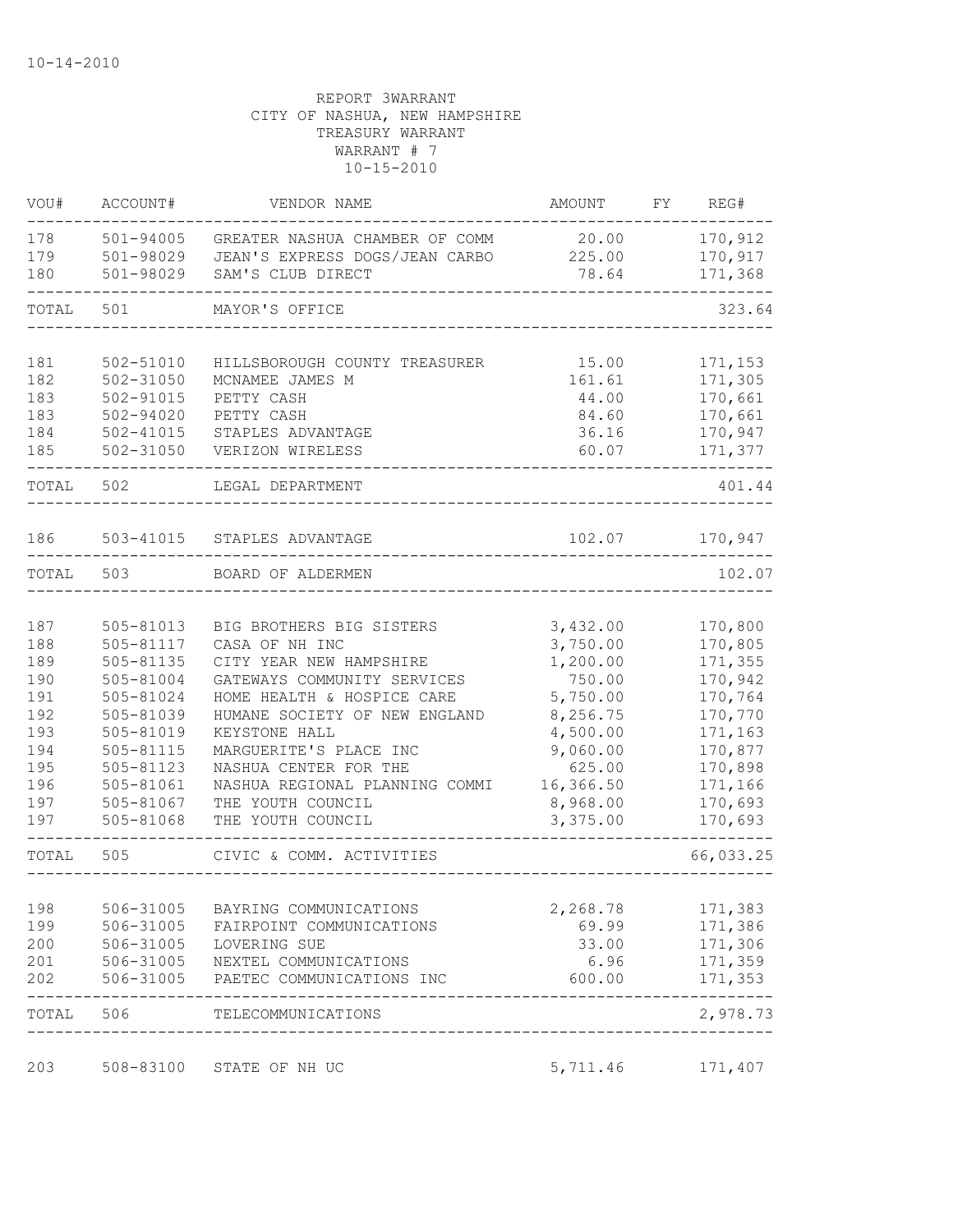| VOU#                                          | ACCOUNT#                                                                   | VENDOR NAME                                                                                                                                                  | AMOUNT                                                             | FY | REG#                                                                      |
|-----------------------------------------------|----------------------------------------------------------------------------|--------------------------------------------------------------------------------------------------------------------------------------------------------------|--------------------------------------------------------------------|----|---------------------------------------------------------------------------|
| 203                                           |                                                                            | 508-83101 STATE OF NH UC                                                                                                                                     | 24,502.97 171,407                                                  |    |                                                                           |
| TOTAL                                         | 508                                                                        | INSURANCE-EMPLOYEE BENEFITS                                                                                                                                  |                                                                    |    | 30, 214.43                                                                |
| 204                                           | 511-41015                                                                  | STAPLES ADVANTAGE                                                                                                                                            | 175.00                                                             |    | 170,947                                                                   |
| TOTAL                                         | 511                                                                        | CITI-STAT                                                                                                                                                    |                                                                    |    | 175.00                                                                    |
| 205<br>206                                    | 512-52010<br>$512 - 66025$                                                 | MELANSON HEATH & COMPANY PC<br>OFFICE EQUIPMENT FINANCE SERVI                                                                                                | 30,000.00<br>79.65                                                 |    | 170,794<br>171,385                                                        |
| 207<br>208<br>209<br>209                      | 512-41015<br>512-43005<br>512-41005<br>512-41015                           | PETTY CASH<br>PRINTGRAPHICS OF MAINE<br>STAPLES ADVANTAGE<br>STAPLES ADVANTAGE                                                                               | 8.00<br>800.00<br>64.80<br>110.21                                  |    | 170,661<br>12,190<br>170,947<br>170,947                                   |
| 210<br>TOTAL                                  | 512-41010<br>512                                                           | SURPLUS OFFICE EQUIPMENT INC<br>FINANCIAL SERVICES                                                                                                           | 239.00                                                             |    | 170,919<br>31,301.66                                                      |
| 211<br>211<br>212<br>212<br>213               | 513-43005<br>513-44005<br>513-43005<br>513-49075<br>513-59115              | GENERAL CODE<br>GENERAL CODE<br>INDEPENDENT TABULATION INC<br>INDEPENDENT TABULATION INC<br>PETTY CASH                                                       | 86.70<br>4,335.00<br>7.43<br>49.95<br>110.00                       |    | 170,834<br>170,834<br>171,216<br>171,216<br>170,661                       |
| TOTAL                                         | 513                                                                        | CITY CLERK'S OFFICE                                                                                                                                          |                                                                    |    | 4,589.08                                                                  |
| 214<br>TOTAL                                  | 515-41015<br>515                                                           | STAPLES ADVANTAGE<br>HUMAN RESOURCES                                                                                                                         | 32.94                                                              |    | 170,947<br>32.94                                                          |
| 215<br>216                                    | 516-54016<br>516-54016                                                     | THE LOWELL PUBLISHING CO<br>UNION LEADER CORP<br>. _ _ _ _ _ _ _ _ _ _ _ _ _ _                                                                               | 781.20<br>1,046.49                                                 |    | 171,360<br>171,395                                                        |
|                                               | TOTAL 516                                                                  | PURCHASING DEPARTMENT                                                                                                                                        |                                                                    |    | 1,827.69                                                                  |
| 217<br>218<br>219<br>220<br>221<br>222<br>223 | 517-75105<br>517-75105<br>517-34015<br>517-31050<br>517-33005<br>517-32005 | 517-75901 B & S LOCKSMITH INC<br>HUFF & GAUTHIER INC<br>M & M ELECTRICAL SUPPLY CO INC<br>NATIONAL GRID<br>NEXTEL COMMUNICATIONS<br>PENNICHUCK WATER<br>PSNH | 244.15<br>247.50<br>65.48<br>128.24<br>110.04<br>18.18<br>2,505.92 |    | 170,852<br>170,932<br>171,139<br>171,382<br>171,359<br>171,365<br>171,398 |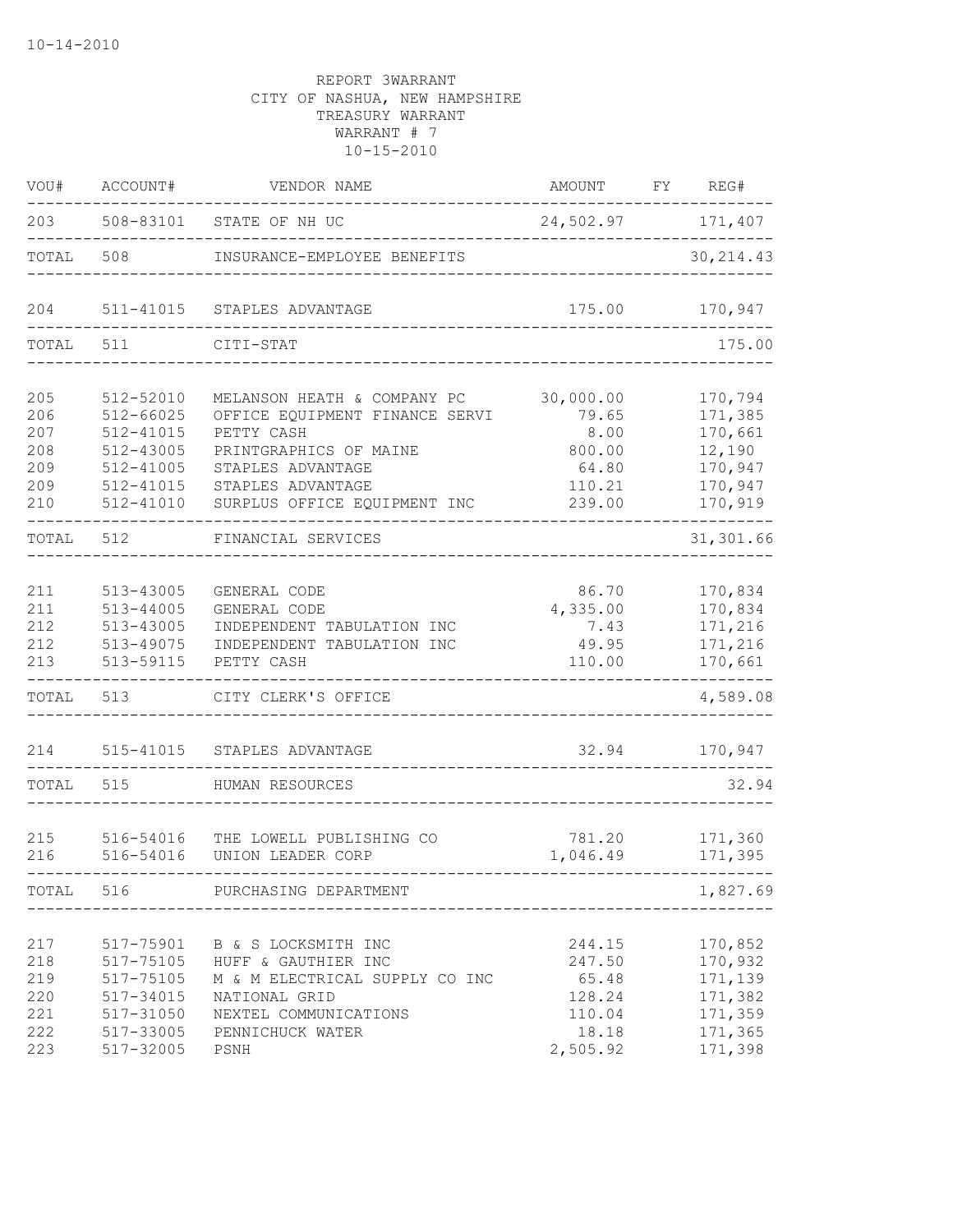| VOU#  | ACCOUNT#      | VENDOR NAME                    | AMOUNT   | FY. | REG#     |
|-------|---------------|--------------------------------|----------|-----|----------|
| 224   | 517-75015     | SETON IDENTIFICATION PRODUCTS  | 244.63   |     | 170,909  |
| 225   | 517-75023     | STANLEY ELEVATOR COMPANY INC   | 249.60   |     | 171,160  |
| TOTAL | 517           | BUILDING MAINT - CITY ADMIN    |          |     | 3,813.74 |
| 226   | 519-91005     | GAGNE ROBERT                   | 31.60    |     | 170,924  |
| 227   | 519-94005     | LOCAL GOVERNMENT CENTER        | 330.00   |     | 171,380  |
| 228   | 519-94005     | <b>NHAAO</b>                   | 70.00    |     | 171,391  |
| 229   | 519-91005     | PETTY CASH                     | 18.00    |     | 170,661  |
| 230   | 519-91005     | TURGISS GARY W                 | 176.50   |     | 171, 117 |
| TOTAL | 519           | ASSESSORS                      |          |     | 626.10   |
| 231   | 520-32005     | PSNH                           | 312.80   |     | 171,398  |
| TOTAL | 520           | HUNT BUILDING                  |          |     | 312.80   |
| 232   | $522 - 64045$ | GHA TECHNOLOGIES INC           | 130.90   |     | 170,765  |
| 233   | 522-31050     | NEXTEL COMMUNICATIONS          | 99.77    |     | 171,359  |
| 234   | 522-45125     | PETTY CASH                     | 29.99    |     | 170,661  |
| 235   | 522-74035     | RON TURLEY ASSOCIATES INC      | 700.00   |     | 170,908  |
| TOTAL | 522           | INFORMATION TECHNOLOGY         |          |     | 960.66   |
| 236   | $524 - 64053$ | ADVANTAGE OPTICS INC           | 225.00   |     | 170,929  |
| 237   | $524 - 64040$ | COMPUTER HUT OF N E INC        | 239.98   |     | 171,159  |
| 238   | $524 - 64045$ | DATACAL                        | 294.00   |     | 171,215  |
| TOTAL | 524           | COMPUTERS - CITYWIDE           |          |     | 758.98   |
| 239   | 531-53056     | AAA CREDIT SCREENING SERV LLC  | 175.00   |     | 170,685  |
| 240   | 531-78007     | ADAMSON INDUSTRIES CORP        | 1,124.70 |     | 170,844  |
| 241   | 531-46040     | ADAMSON WILLIAM                | 133.94   |     | 171,314  |
| 242   | 531-45175     | AIRGAS EAST                    | 35.21    |     | 170,727  |
| 243   | $531 - 46040$ | ALBERT JOSHUA                  | 69.90    |     | 171,313  |
| 244   | $531 - 46040$ | ALL SPORTS HEROES UNIFORMS,    | 114.00   |     | 170,757  |
| 245   | 531-59100     | AMERICAN SECURITY & FIRE PROTE | 216.00   |     | 170,676  |
| 246   | 531-53125     | ARCHAMBAULT DANIEL             | 99.00    |     | 171,309  |
| 247   | 531-78007     | B & S LOCKSMITH INC            | 48.84    |     | 170,852  |
| 248   | 531-94005     | BATTAGLIA BRIAN                | 140.00   |     | 171,331  |
| 249   | 531-94005     | BAXTER KERRY                   | 35.00    |     | 171,307  |
| 250   | 531-75023     | BELLETETES INC                 | 164.49   |     | 170,810  |
| 250   | 531-78007     | BELLETETES INC                 | 20.65    |     | 170,810  |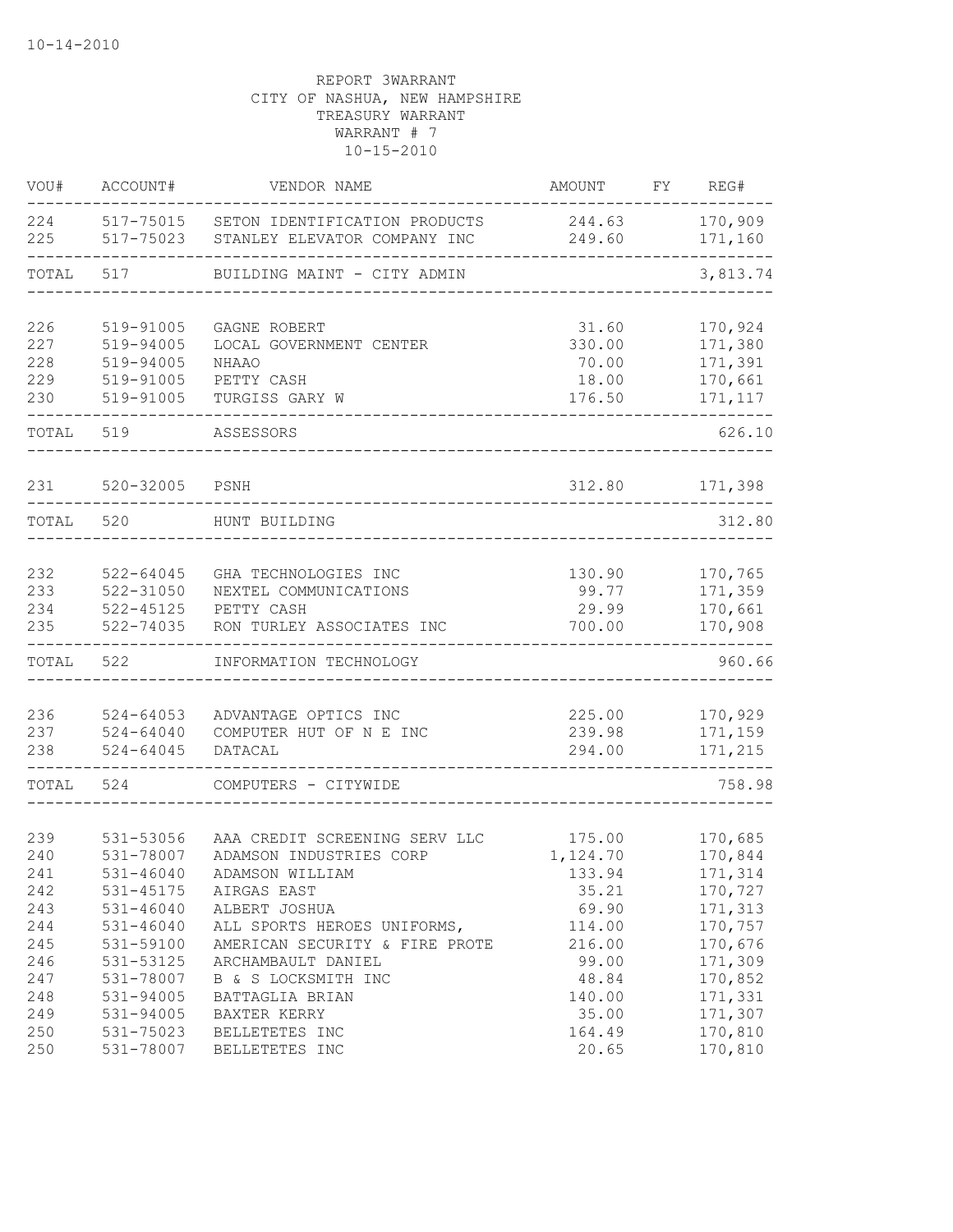| VOU# | ACCOUNT#      | VENDOR NAME                             | AMOUNT    | FY | REG#           |
|------|---------------|-----------------------------------------|-----------|----|----------------|
| 251  |               | 531-46040 BEN'S UNIFORMS                |           |    | 620.99 171,162 |
| 252  |               | 531-64045 BENCHMARK OFFICE SYSTEMS, INC | 105.94    |    | 170,938        |
| 253  | 531-78007     | BEST FORD                               | 194.14    |    | 170,687        |
| 253  | 531-78075     | BEST FORD                               | 155.81    |    | 170,687        |
| 254  | 531-59100     | CANAL ART & FRAMING/SAMANTHA T          | 263.00    |    | 171,048        |
| 255  | 531-78007     | CARPARTS OF NASHUA                      | 592.66    |    | 170,686        |
| 256  | 531-31025     | CINFO PETER                             | 45.96     |    | 171,316        |
| 257  | 531-91025     | COLANGELO JOHN                          | 40.00     |    | 171,322        |
| 258  | 531-31025     | COMCAST                                 | 224.59    |    | 171,376        |
| 259  | $531 - 46040$ | CONSTANT JANE                           | 390.21    |    | 171,330        |
| 260  | 531-75023     | FIMBEL PAUNET CORPORATION               | 470.00    |    | 170,913        |
| 261  | 531-48015     | FLEET SERVICES                          | 777.77    |    | 170,845        |
| 262  | $531 - 46040$ | GEORGE'S APPAREL                        | 421.00    |    | 170,735        |
| 263  | 531-91025     | GOODRIDGE PATRICK                       | 40.00     |    | 171,315        |
| 264  | 531-41015     | GRANITE STATE STAMPS INC                | 14.37     |    | 170,914        |
| 265  | $531 - 46040$ | HAMMOND SCOTT                           | 98.30     |    | 171,326        |
| 266  | $531 - 46040$ | HAWKESWORTH LAUREN                      | 111.83    |    | 171,321        |
| 267  | 531-94005     | HEMP CHARLES C                          | 2,475.00  |    | 171,381        |
| 268  | 531-42000     | HOME DEPOT CREDIT SERVICES              | 44.69     |    | 171,378        |
| 269  | $531 - 64040$ | INFORMATION MANAGEMENT CORP             | 2,562.50  |    | 170,761        |
| 270  | 531-75130     | J LAWRENCE HALL INC                     | 498.00    |    | 171,177        |
| 271  | $531 - 46040$ | LAVOIE ANDREW                           | 99.95     |    | 171,327        |
| 272  | 531-94005     | LEDOUX MICHAEL                          | 63.50     |    | 171,317        |
| 273  | 531-78007     | MAC MULKIN CHEVROLET INC                | 389.06    |    | 171,143        |
| 273  | 531-78075     | MAC MULKIN CHEVROLET INC                | 125.74    |    | 171,143        |
| 274  | 531-78007     | MAYNARD & LESIEUR INCORPORATED          | 22.00     |    | 171,149        |
| 275  | 531-78007     | MHQ MUNICIPAL VEHICLES                  | 1,214.47  |    | 170,850        |
| 276  | 531-31025     | MOBIL SATELLITE TECHNOLOGIES            | 1,199.88  |    | 170,780        |
| 277  | 531-53125     | MOLINARI JOSEPH                         | 150.00    |    | 171,328        |
| 278  | 531-94005     | MORIARTY TODD                           | 445.00    |    | 171,310        |
| 279  | 531-53125     | MOSSCROP RICHARD                        | 199.00    |    | 171,311        |
| 280  | 531-94005     | MOUSHEGIAN MICHAEL                      | 589.70    |    | 171,318        |
| 281  | 531-59100     | NASHUA MILLYARD ASSOCIATES, IN          | 90.00     |    | 171,188        |
| 282  | 531-31025     | NASHUA POLICE DEPARTMENT                | 90.03     |    | 171,323        |
| 283  | 531-31050     | NEXTEL COMMUNICATIONS                   | 32.99     |    | 171,359        |
| 284  | 531-91025     | NICHOLS PHILLIP                         | 40.00     |    | 171,332        |
| 284  | 531-94005     | NICHOLS PHILLIP                         | 140.00    |    | 171,332        |
| 285  | 531-75023     | NORMAN E DAY INC                        | 1,340.00  |    | 170,672        |
| 286  | 531-78007     | NORTHERN FOREIGN CAR PARTS INC          | 10.95     |    | 171,198        |
| 287  | 531-94005     | O'BRIEN KEVIN                           | 80.00     |    | 171,312        |
| 288  | 531-33005     | PENNICHUCK WATER                        | 1,053.15  |    | 171,365        |
| 289  | 531-32035     | PSNH                                    | 488.48    |    | 171,398        |
| 290  | 531-53050     | PSYCHOTHERAPY ASSOCIATES INC            | 612.50    |    | 171,003        |
| 291  | 531-32005     | PUBLIC SERVICE OF NEW HAMPSHIR          | 16,834.99 |    | 171,409        |
| 291  | 531-32035     | PUBLIC SERVICE OF NEW HAMPSHIR          | 382.30    |    | 171,409        |
| 292  | 531-91025     | ROACH TIMOTHY                           | 40.00     |    | 171,324        |
| 293  | 531-78007     | ROBBINS AUTO PARTS                      | 276.54    |    | 171, 114       |
| 294  | 531-94005     | ROGER WILLIAMS UNIVERSITY               | 100.00    |    | 171,362        |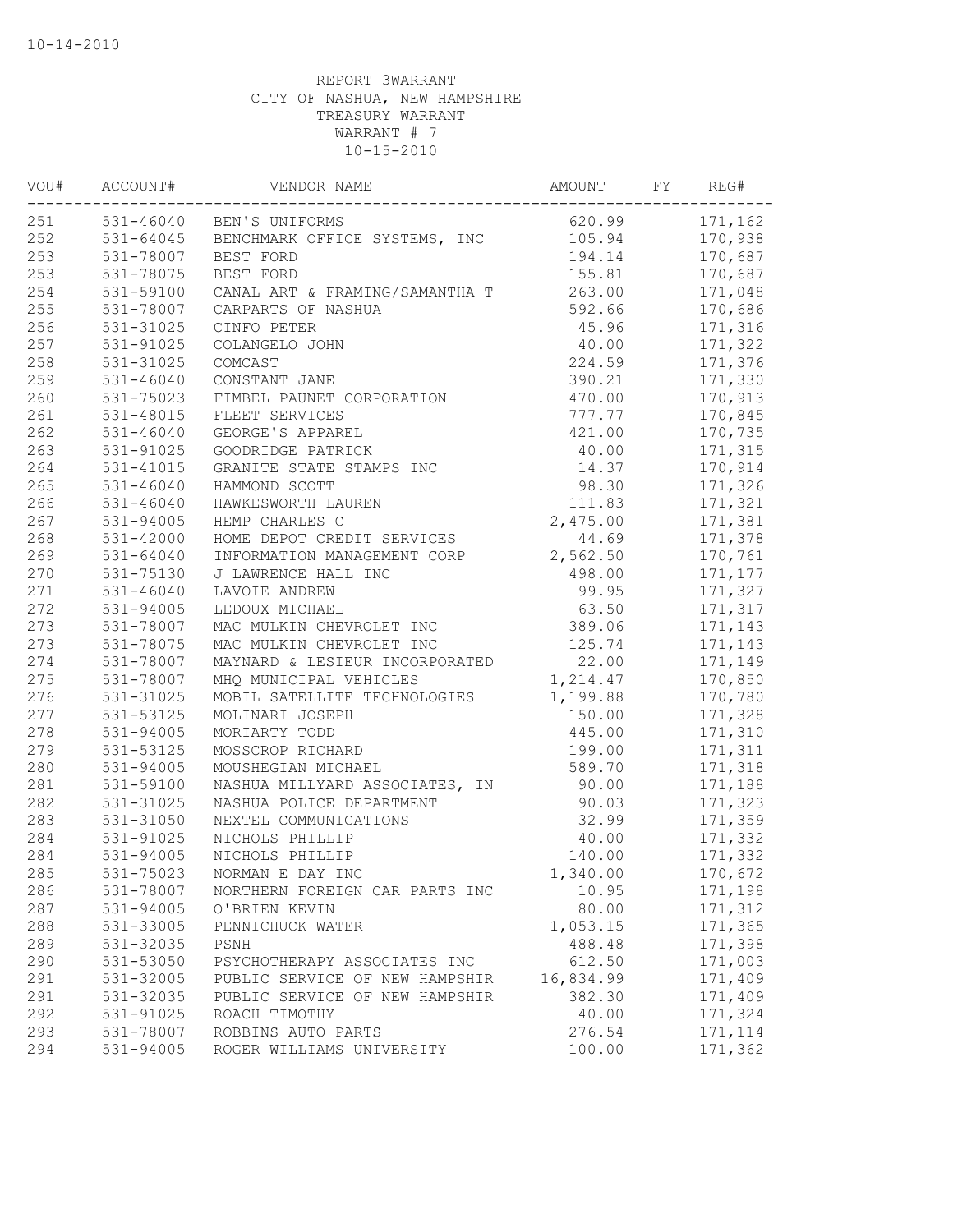| 171,212<br>531-45920<br>99.57<br>SAFARILAND, LLC<br>SAM'S CLUB DIRECT<br>171,368<br>531-42000<br>15.56<br>531-94005<br>275.00<br>SCHOOL CLIMATE CONSULTING SERV<br>171,392<br>170,763<br>531-44005<br>SOURCE 4 INC<br>178.50<br>SOUTHWORTH MILTON INC<br>1,098.00<br>171,351<br>531-74092<br>170,785<br>531-53005<br>ST JOSEPH BUSINESS & HEALTH<br>155.00<br>531-31025<br>45.96<br>171,319<br>ST ONGE JOSHUA<br>345.71<br>170,947<br>531-41005<br>STAPLES ADVANTAGE<br>2, 116.27<br>170,947<br>531-41015<br>STAPLES ADVANTAGE<br>$531 - 46030$<br>STAR PACKER BADGES<br>699.15<br>170,741<br>531-78007<br>STATE OF NH DEPT OF SAFETY<br>120.00<br>171,325<br>305<br>531-78065<br>170,697<br>SULLIVAN TIRE INC<br>1,413.56<br>306<br>9.80<br>531-45220<br>TARGET<br>171,394<br>307<br>531-45125<br>TESSCO INC<br>130.05<br>171,127<br>308<br>170,836<br>531-42000<br>THE DURKIN CO INC<br>290.29<br>170,907<br>309<br>531-78007<br>TOWERS MOTOR PARTS CORP<br>148.38<br>310<br>262.50<br>170,759<br>531-74145<br>TREASURER STATE OF NH<br>311<br>171,397<br>531-95000<br>TREASURER STATE OF NH<br>150.00<br>312<br>531-91025<br>40.00<br>171,320<br>TREFRY JOSHUA<br>313<br>531-75023<br>TRI STATE MECHANICAL<br>725.00<br>170,933<br>314<br>UNITED STATES POSTAL SERVICE<br>1,000.00<br>12,182<br>531-43005<br>315<br>531-53125<br>WELCH MIKE<br>200.00<br>171,308<br>531-46040<br>277.53<br>171,329<br>YURCAK JOHN<br>____________________________________<br>48, 429.55<br>TOTAL 531<br>POLICE DEPARTMENT<br>171,116<br>532-75130<br>278.45<br>AE MECHANICAL INC<br>532-94010<br>ANDERSON KEITH<br>175.00<br>170,677<br>532-75023<br>628.20<br>170,778<br>ARROW PAPER CORP<br>532-78075<br>BAILEY'S TOWING & AUTOBODY<br>54.00<br>170,878<br>25.00<br>171,370<br>532-95005<br>BORDER AREA MUTUAL AID ASSOCIA<br>DELL MARKETING LP<br>2,556.39<br>170,751<br>532-74020<br>532-64080<br>FIRE TECH & SAFETY OF NEW ENGL<br>219.48<br>170,911<br>532-78080<br>40.19<br>170,826<br>FLEETPRIDE<br>75.00<br>170,715<br>532-78075<br>GREENFIELD INDUSTRIES INC<br>532-75023<br>HOME DEPOT CREDIT SERVICES<br>181.29<br>171,361<br>532-46030<br>INDUSTRIAL PROTECTION SERVICES<br>647.33<br>170,724<br>328<br>532-78075<br>MIKE'S CUSTOM KANVAS<br>105.00<br>170,688<br>329<br>532-78100<br>1,739.42<br>170,847<br>MINUTEMAN TRUCKS INC<br>330<br>532-34015<br>264.27<br>171,382<br>NATIONAL GRID<br>171,359<br>331<br>532-31040<br>NEXTEL COMMUNICATIONS<br>417.71<br>171,217<br>332<br>532-75903<br>975.00<br>PELUSO PAINTING AND CONTRACTIN<br>333<br>171,365<br>532-33005<br>PENNICHUCK WATER<br>219.11<br>334<br>532-32005<br>10,396.60<br>171,398<br>PSNH<br>335<br>532-45110<br>170,813<br>SANEL AUTO PARTS CO<br>373.05<br>335<br>532-78007<br>SANEL AUTO PARTS CO<br>264.79<br>170,813 | VOU# | ACCOUNT#  | VENDOR NAME         | AMOUNT | FY | REG#    |
|-------------------------------------------------------------------------------------------------------------------------------------------------------------------------------------------------------------------------------------------------------------------------------------------------------------------------------------------------------------------------------------------------------------------------------------------------------------------------------------------------------------------------------------------------------------------------------------------------------------------------------------------------------------------------------------------------------------------------------------------------------------------------------------------------------------------------------------------------------------------------------------------------------------------------------------------------------------------------------------------------------------------------------------------------------------------------------------------------------------------------------------------------------------------------------------------------------------------------------------------------------------------------------------------------------------------------------------------------------------------------------------------------------------------------------------------------------------------------------------------------------------------------------------------------------------------------------------------------------------------------------------------------------------------------------------------------------------------------------------------------------------------------------------------------------------------------------------------------------------------------------------------------------------------------------------------------------------------------------------------------------------------------------------------------------------------------------------------------------------------------------------------------------------------------------------------------------------------------------------------------------------------------------------------------------------------------------------------------------------------------------------------------------------------------------------------------------------------------------------------------------------------------------------------------------------------------------------------------------------------------------------------------------------------------------------------------------------------------------------------------------------------------------------------|------|-----------|---------------------|--------|----|---------|
|                                                                                                                                                                                                                                                                                                                                                                                                                                                                                                                                                                                                                                                                                                                                                                                                                                                                                                                                                                                                                                                                                                                                                                                                                                                                                                                                                                                                                                                                                                                                                                                                                                                                                                                                                                                                                                                                                                                                                                                                                                                                                                                                                                                                                                                                                                                                                                                                                                                                                                                                                                                                                                                                                                                                                                                           | 295  |           |                     |        |    |         |
|                                                                                                                                                                                                                                                                                                                                                                                                                                                                                                                                                                                                                                                                                                                                                                                                                                                                                                                                                                                                                                                                                                                                                                                                                                                                                                                                                                                                                                                                                                                                                                                                                                                                                                                                                                                                                                                                                                                                                                                                                                                                                                                                                                                                                                                                                                                                                                                                                                                                                                                                                                                                                                                                                                                                                                                           | 296  |           |                     |        |    |         |
|                                                                                                                                                                                                                                                                                                                                                                                                                                                                                                                                                                                                                                                                                                                                                                                                                                                                                                                                                                                                                                                                                                                                                                                                                                                                                                                                                                                                                                                                                                                                                                                                                                                                                                                                                                                                                                                                                                                                                                                                                                                                                                                                                                                                                                                                                                                                                                                                                                                                                                                                                                                                                                                                                                                                                                                           | 297  |           |                     |        |    |         |
|                                                                                                                                                                                                                                                                                                                                                                                                                                                                                                                                                                                                                                                                                                                                                                                                                                                                                                                                                                                                                                                                                                                                                                                                                                                                                                                                                                                                                                                                                                                                                                                                                                                                                                                                                                                                                                                                                                                                                                                                                                                                                                                                                                                                                                                                                                                                                                                                                                                                                                                                                                                                                                                                                                                                                                                           | 298  |           |                     |        |    |         |
|                                                                                                                                                                                                                                                                                                                                                                                                                                                                                                                                                                                                                                                                                                                                                                                                                                                                                                                                                                                                                                                                                                                                                                                                                                                                                                                                                                                                                                                                                                                                                                                                                                                                                                                                                                                                                                                                                                                                                                                                                                                                                                                                                                                                                                                                                                                                                                                                                                                                                                                                                                                                                                                                                                                                                                                           | 299  |           |                     |        |    |         |
|                                                                                                                                                                                                                                                                                                                                                                                                                                                                                                                                                                                                                                                                                                                                                                                                                                                                                                                                                                                                                                                                                                                                                                                                                                                                                                                                                                                                                                                                                                                                                                                                                                                                                                                                                                                                                                                                                                                                                                                                                                                                                                                                                                                                                                                                                                                                                                                                                                                                                                                                                                                                                                                                                                                                                                                           | 300  |           |                     |        |    |         |
|                                                                                                                                                                                                                                                                                                                                                                                                                                                                                                                                                                                                                                                                                                                                                                                                                                                                                                                                                                                                                                                                                                                                                                                                                                                                                                                                                                                                                                                                                                                                                                                                                                                                                                                                                                                                                                                                                                                                                                                                                                                                                                                                                                                                                                                                                                                                                                                                                                                                                                                                                                                                                                                                                                                                                                                           | 301  |           |                     |        |    |         |
|                                                                                                                                                                                                                                                                                                                                                                                                                                                                                                                                                                                                                                                                                                                                                                                                                                                                                                                                                                                                                                                                                                                                                                                                                                                                                                                                                                                                                                                                                                                                                                                                                                                                                                                                                                                                                                                                                                                                                                                                                                                                                                                                                                                                                                                                                                                                                                                                                                                                                                                                                                                                                                                                                                                                                                                           | 302  |           |                     |        |    |         |
|                                                                                                                                                                                                                                                                                                                                                                                                                                                                                                                                                                                                                                                                                                                                                                                                                                                                                                                                                                                                                                                                                                                                                                                                                                                                                                                                                                                                                                                                                                                                                                                                                                                                                                                                                                                                                                                                                                                                                                                                                                                                                                                                                                                                                                                                                                                                                                                                                                                                                                                                                                                                                                                                                                                                                                                           | 302  |           |                     |        |    |         |
|                                                                                                                                                                                                                                                                                                                                                                                                                                                                                                                                                                                                                                                                                                                                                                                                                                                                                                                                                                                                                                                                                                                                                                                                                                                                                                                                                                                                                                                                                                                                                                                                                                                                                                                                                                                                                                                                                                                                                                                                                                                                                                                                                                                                                                                                                                                                                                                                                                                                                                                                                                                                                                                                                                                                                                                           | 303  |           |                     |        |    |         |
|                                                                                                                                                                                                                                                                                                                                                                                                                                                                                                                                                                                                                                                                                                                                                                                                                                                                                                                                                                                                                                                                                                                                                                                                                                                                                                                                                                                                                                                                                                                                                                                                                                                                                                                                                                                                                                                                                                                                                                                                                                                                                                                                                                                                                                                                                                                                                                                                                                                                                                                                                                                                                                                                                                                                                                                           | 304  |           |                     |        |    |         |
|                                                                                                                                                                                                                                                                                                                                                                                                                                                                                                                                                                                                                                                                                                                                                                                                                                                                                                                                                                                                                                                                                                                                                                                                                                                                                                                                                                                                                                                                                                                                                                                                                                                                                                                                                                                                                                                                                                                                                                                                                                                                                                                                                                                                                                                                                                                                                                                                                                                                                                                                                                                                                                                                                                                                                                                           |      |           |                     |        |    |         |
|                                                                                                                                                                                                                                                                                                                                                                                                                                                                                                                                                                                                                                                                                                                                                                                                                                                                                                                                                                                                                                                                                                                                                                                                                                                                                                                                                                                                                                                                                                                                                                                                                                                                                                                                                                                                                                                                                                                                                                                                                                                                                                                                                                                                                                                                                                                                                                                                                                                                                                                                                                                                                                                                                                                                                                                           |      |           |                     |        |    |         |
|                                                                                                                                                                                                                                                                                                                                                                                                                                                                                                                                                                                                                                                                                                                                                                                                                                                                                                                                                                                                                                                                                                                                                                                                                                                                                                                                                                                                                                                                                                                                                                                                                                                                                                                                                                                                                                                                                                                                                                                                                                                                                                                                                                                                                                                                                                                                                                                                                                                                                                                                                                                                                                                                                                                                                                                           |      |           |                     |        |    |         |
|                                                                                                                                                                                                                                                                                                                                                                                                                                                                                                                                                                                                                                                                                                                                                                                                                                                                                                                                                                                                                                                                                                                                                                                                                                                                                                                                                                                                                                                                                                                                                                                                                                                                                                                                                                                                                                                                                                                                                                                                                                                                                                                                                                                                                                                                                                                                                                                                                                                                                                                                                                                                                                                                                                                                                                                           |      |           |                     |        |    |         |
|                                                                                                                                                                                                                                                                                                                                                                                                                                                                                                                                                                                                                                                                                                                                                                                                                                                                                                                                                                                                                                                                                                                                                                                                                                                                                                                                                                                                                                                                                                                                                                                                                                                                                                                                                                                                                                                                                                                                                                                                                                                                                                                                                                                                                                                                                                                                                                                                                                                                                                                                                                                                                                                                                                                                                                                           |      |           |                     |        |    |         |
|                                                                                                                                                                                                                                                                                                                                                                                                                                                                                                                                                                                                                                                                                                                                                                                                                                                                                                                                                                                                                                                                                                                                                                                                                                                                                                                                                                                                                                                                                                                                                                                                                                                                                                                                                                                                                                                                                                                                                                                                                                                                                                                                                                                                                                                                                                                                                                                                                                                                                                                                                                                                                                                                                                                                                                                           |      |           |                     |        |    |         |
|                                                                                                                                                                                                                                                                                                                                                                                                                                                                                                                                                                                                                                                                                                                                                                                                                                                                                                                                                                                                                                                                                                                                                                                                                                                                                                                                                                                                                                                                                                                                                                                                                                                                                                                                                                                                                                                                                                                                                                                                                                                                                                                                                                                                                                                                                                                                                                                                                                                                                                                                                                                                                                                                                                                                                                                           |      |           |                     |        |    |         |
|                                                                                                                                                                                                                                                                                                                                                                                                                                                                                                                                                                                                                                                                                                                                                                                                                                                                                                                                                                                                                                                                                                                                                                                                                                                                                                                                                                                                                                                                                                                                                                                                                                                                                                                                                                                                                                                                                                                                                                                                                                                                                                                                                                                                                                                                                                                                                                                                                                                                                                                                                                                                                                                                                                                                                                                           |      |           |                     |        |    |         |
|                                                                                                                                                                                                                                                                                                                                                                                                                                                                                                                                                                                                                                                                                                                                                                                                                                                                                                                                                                                                                                                                                                                                                                                                                                                                                                                                                                                                                                                                                                                                                                                                                                                                                                                                                                                                                                                                                                                                                                                                                                                                                                                                                                                                                                                                                                                                                                                                                                                                                                                                                                                                                                                                                                                                                                                           |      |           |                     |        |    |         |
|                                                                                                                                                                                                                                                                                                                                                                                                                                                                                                                                                                                                                                                                                                                                                                                                                                                                                                                                                                                                                                                                                                                                                                                                                                                                                                                                                                                                                                                                                                                                                                                                                                                                                                                                                                                                                                                                                                                                                                                                                                                                                                                                                                                                                                                                                                                                                                                                                                                                                                                                                                                                                                                                                                                                                                                           |      |           |                     |        |    |         |
|                                                                                                                                                                                                                                                                                                                                                                                                                                                                                                                                                                                                                                                                                                                                                                                                                                                                                                                                                                                                                                                                                                                                                                                                                                                                                                                                                                                                                                                                                                                                                                                                                                                                                                                                                                                                                                                                                                                                                                                                                                                                                                                                                                                                                                                                                                                                                                                                                                                                                                                                                                                                                                                                                                                                                                                           |      |           |                     |        |    |         |
|                                                                                                                                                                                                                                                                                                                                                                                                                                                                                                                                                                                                                                                                                                                                                                                                                                                                                                                                                                                                                                                                                                                                                                                                                                                                                                                                                                                                                                                                                                                                                                                                                                                                                                                                                                                                                                                                                                                                                                                                                                                                                                                                                                                                                                                                                                                                                                                                                                                                                                                                                                                                                                                                                                                                                                                           | 316  |           |                     |        |    |         |
|                                                                                                                                                                                                                                                                                                                                                                                                                                                                                                                                                                                                                                                                                                                                                                                                                                                                                                                                                                                                                                                                                                                                                                                                                                                                                                                                                                                                                                                                                                                                                                                                                                                                                                                                                                                                                                                                                                                                                                                                                                                                                                                                                                                                                                                                                                                                                                                                                                                                                                                                                                                                                                                                                                                                                                                           |      |           |                     |        |    |         |
|                                                                                                                                                                                                                                                                                                                                                                                                                                                                                                                                                                                                                                                                                                                                                                                                                                                                                                                                                                                                                                                                                                                                                                                                                                                                                                                                                                                                                                                                                                                                                                                                                                                                                                                                                                                                                                                                                                                                                                                                                                                                                                                                                                                                                                                                                                                                                                                                                                                                                                                                                                                                                                                                                                                                                                                           |      |           |                     |        |    |         |
|                                                                                                                                                                                                                                                                                                                                                                                                                                                                                                                                                                                                                                                                                                                                                                                                                                                                                                                                                                                                                                                                                                                                                                                                                                                                                                                                                                                                                                                                                                                                                                                                                                                                                                                                                                                                                                                                                                                                                                                                                                                                                                                                                                                                                                                                                                                                                                                                                                                                                                                                                                                                                                                                                                                                                                                           | 317  |           |                     |        |    |         |
|                                                                                                                                                                                                                                                                                                                                                                                                                                                                                                                                                                                                                                                                                                                                                                                                                                                                                                                                                                                                                                                                                                                                                                                                                                                                                                                                                                                                                                                                                                                                                                                                                                                                                                                                                                                                                                                                                                                                                                                                                                                                                                                                                                                                                                                                                                                                                                                                                                                                                                                                                                                                                                                                                                                                                                                           | 318  |           |                     |        |    |         |
|                                                                                                                                                                                                                                                                                                                                                                                                                                                                                                                                                                                                                                                                                                                                                                                                                                                                                                                                                                                                                                                                                                                                                                                                                                                                                                                                                                                                                                                                                                                                                                                                                                                                                                                                                                                                                                                                                                                                                                                                                                                                                                                                                                                                                                                                                                                                                                                                                                                                                                                                                                                                                                                                                                                                                                                           | 319  |           |                     |        |    |         |
|                                                                                                                                                                                                                                                                                                                                                                                                                                                                                                                                                                                                                                                                                                                                                                                                                                                                                                                                                                                                                                                                                                                                                                                                                                                                                                                                                                                                                                                                                                                                                                                                                                                                                                                                                                                                                                                                                                                                                                                                                                                                                                                                                                                                                                                                                                                                                                                                                                                                                                                                                                                                                                                                                                                                                                                           | 320  |           |                     |        |    |         |
|                                                                                                                                                                                                                                                                                                                                                                                                                                                                                                                                                                                                                                                                                                                                                                                                                                                                                                                                                                                                                                                                                                                                                                                                                                                                                                                                                                                                                                                                                                                                                                                                                                                                                                                                                                                                                                                                                                                                                                                                                                                                                                                                                                                                                                                                                                                                                                                                                                                                                                                                                                                                                                                                                                                                                                                           | 321  |           |                     |        |    |         |
|                                                                                                                                                                                                                                                                                                                                                                                                                                                                                                                                                                                                                                                                                                                                                                                                                                                                                                                                                                                                                                                                                                                                                                                                                                                                                                                                                                                                                                                                                                                                                                                                                                                                                                                                                                                                                                                                                                                                                                                                                                                                                                                                                                                                                                                                                                                                                                                                                                                                                                                                                                                                                                                                                                                                                                                           | 322  |           |                     |        |    |         |
|                                                                                                                                                                                                                                                                                                                                                                                                                                                                                                                                                                                                                                                                                                                                                                                                                                                                                                                                                                                                                                                                                                                                                                                                                                                                                                                                                                                                                                                                                                                                                                                                                                                                                                                                                                                                                                                                                                                                                                                                                                                                                                                                                                                                                                                                                                                                                                                                                                                                                                                                                                                                                                                                                                                                                                                           | 323  |           |                     |        |    |         |
|                                                                                                                                                                                                                                                                                                                                                                                                                                                                                                                                                                                                                                                                                                                                                                                                                                                                                                                                                                                                                                                                                                                                                                                                                                                                                                                                                                                                                                                                                                                                                                                                                                                                                                                                                                                                                                                                                                                                                                                                                                                                                                                                                                                                                                                                                                                                                                                                                                                                                                                                                                                                                                                                                                                                                                                           | 324  |           |                     |        |    |         |
|                                                                                                                                                                                                                                                                                                                                                                                                                                                                                                                                                                                                                                                                                                                                                                                                                                                                                                                                                                                                                                                                                                                                                                                                                                                                                                                                                                                                                                                                                                                                                                                                                                                                                                                                                                                                                                                                                                                                                                                                                                                                                                                                                                                                                                                                                                                                                                                                                                                                                                                                                                                                                                                                                                                                                                                           | 325  |           |                     |        |    |         |
|                                                                                                                                                                                                                                                                                                                                                                                                                                                                                                                                                                                                                                                                                                                                                                                                                                                                                                                                                                                                                                                                                                                                                                                                                                                                                                                                                                                                                                                                                                                                                                                                                                                                                                                                                                                                                                                                                                                                                                                                                                                                                                                                                                                                                                                                                                                                                                                                                                                                                                                                                                                                                                                                                                                                                                                           | 326  |           |                     |        |    |         |
|                                                                                                                                                                                                                                                                                                                                                                                                                                                                                                                                                                                                                                                                                                                                                                                                                                                                                                                                                                                                                                                                                                                                                                                                                                                                                                                                                                                                                                                                                                                                                                                                                                                                                                                                                                                                                                                                                                                                                                                                                                                                                                                                                                                                                                                                                                                                                                                                                                                                                                                                                                                                                                                                                                                                                                                           | 327  |           |                     |        |    |         |
|                                                                                                                                                                                                                                                                                                                                                                                                                                                                                                                                                                                                                                                                                                                                                                                                                                                                                                                                                                                                                                                                                                                                                                                                                                                                                                                                                                                                                                                                                                                                                                                                                                                                                                                                                                                                                                                                                                                                                                                                                                                                                                                                                                                                                                                                                                                                                                                                                                                                                                                                                                                                                                                                                                                                                                                           |      |           |                     |        |    |         |
|                                                                                                                                                                                                                                                                                                                                                                                                                                                                                                                                                                                                                                                                                                                                                                                                                                                                                                                                                                                                                                                                                                                                                                                                                                                                                                                                                                                                                                                                                                                                                                                                                                                                                                                                                                                                                                                                                                                                                                                                                                                                                                                                                                                                                                                                                                                                                                                                                                                                                                                                                                                                                                                                                                                                                                                           |      |           |                     |        |    |         |
|                                                                                                                                                                                                                                                                                                                                                                                                                                                                                                                                                                                                                                                                                                                                                                                                                                                                                                                                                                                                                                                                                                                                                                                                                                                                                                                                                                                                                                                                                                                                                                                                                                                                                                                                                                                                                                                                                                                                                                                                                                                                                                                                                                                                                                                                                                                                                                                                                                                                                                                                                                                                                                                                                                                                                                                           |      |           |                     |        |    |         |
|                                                                                                                                                                                                                                                                                                                                                                                                                                                                                                                                                                                                                                                                                                                                                                                                                                                                                                                                                                                                                                                                                                                                                                                                                                                                                                                                                                                                                                                                                                                                                                                                                                                                                                                                                                                                                                                                                                                                                                                                                                                                                                                                                                                                                                                                                                                                                                                                                                                                                                                                                                                                                                                                                                                                                                                           |      |           |                     |        |    |         |
|                                                                                                                                                                                                                                                                                                                                                                                                                                                                                                                                                                                                                                                                                                                                                                                                                                                                                                                                                                                                                                                                                                                                                                                                                                                                                                                                                                                                                                                                                                                                                                                                                                                                                                                                                                                                                                                                                                                                                                                                                                                                                                                                                                                                                                                                                                                                                                                                                                                                                                                                                                                                                                                                                                                                                                                           |      |           |                     |        |    |         |
|                                                                                                                                                                                                                                                                                                                                                                                                                                                                                                                                                                                                                                                                                                                                                                                                                                                                                                                                                                                                                                                                                                                                                                                                                                                                                                                                                                                                                                                                                                                                                                                                                                                                                                                                                                                                                                                                                                                                                                                                                                                                                                                                                                                                                                                                                                                                                                                                                                                                                                                                                                                                                                                                                                                                                                                           |      |           |                     |        |    |         |
|                                                                                                                                                                                                                                                                                                                                                                                                                                                                                                                                                                                                                                                                                                                                                                                                                                                                                                                                                                                                                                                                                                                                                                                                                                                                                                                                                                                                                                                                                                                                                                                                                                                                                                                                                                                                                                                                                                                                                                                                                                                                                                                                                                                                                                                                                                                                                                                                                                                                                                                                                                                                                                                                                                                                                                                           |      |           |                     |        |    |         |
|                                                                                                                                                                                                                                                                                                                                                                                                                                                                                                                                                                                                                                                                                                                                                                                                                                                                                                                                                                                                                                                                                                                                                                                                                                                                                                                                                                                                                                                                                                                                                                                                                                                                                                                                                                                                                                                                                                                                                                                                                                                                                                                                                                                                                                                                                                                                                                                                                                                                                                                                                                                                                                                                                                                                                                                           |      |           |                     |        |    |         |
|                                                                                                                                                                                                                                                                                                                                                                                                                                                                                                                                                                                                                                                                                                                                                                                                                                                                                                                                                                                                                                                                                                                                                                                                                                                                                                                                                                                                                                                                                                                                                                                                                                                                                                                                                                                                                                                                                                                                                                                                                                                                                                                                                                                                                                                                                                                                                                                                                                                                                                                                                                                                                                                                                                                                                                                           |      |           |                     |        |    |         |
|                                                                                                                                                                                                                                                                                                                                                                                                                                                                                                                                                                                                                                                                                                                                                                                                                                                                                                                                                                                                                                                                                                                                                                                                                                                                                                                                                                                                                                                                                                                                                                                                                                                                                                                                                                                                                                                                                                                                                                                                                                                                                                                                                                                                                                                                                                                                                                                                                                                                                                                                                                                                                                                                                                                                                                                           | 335  | 532-78100 | SANEL AUTO PARTS CO | 7.19   |    | 170,813 |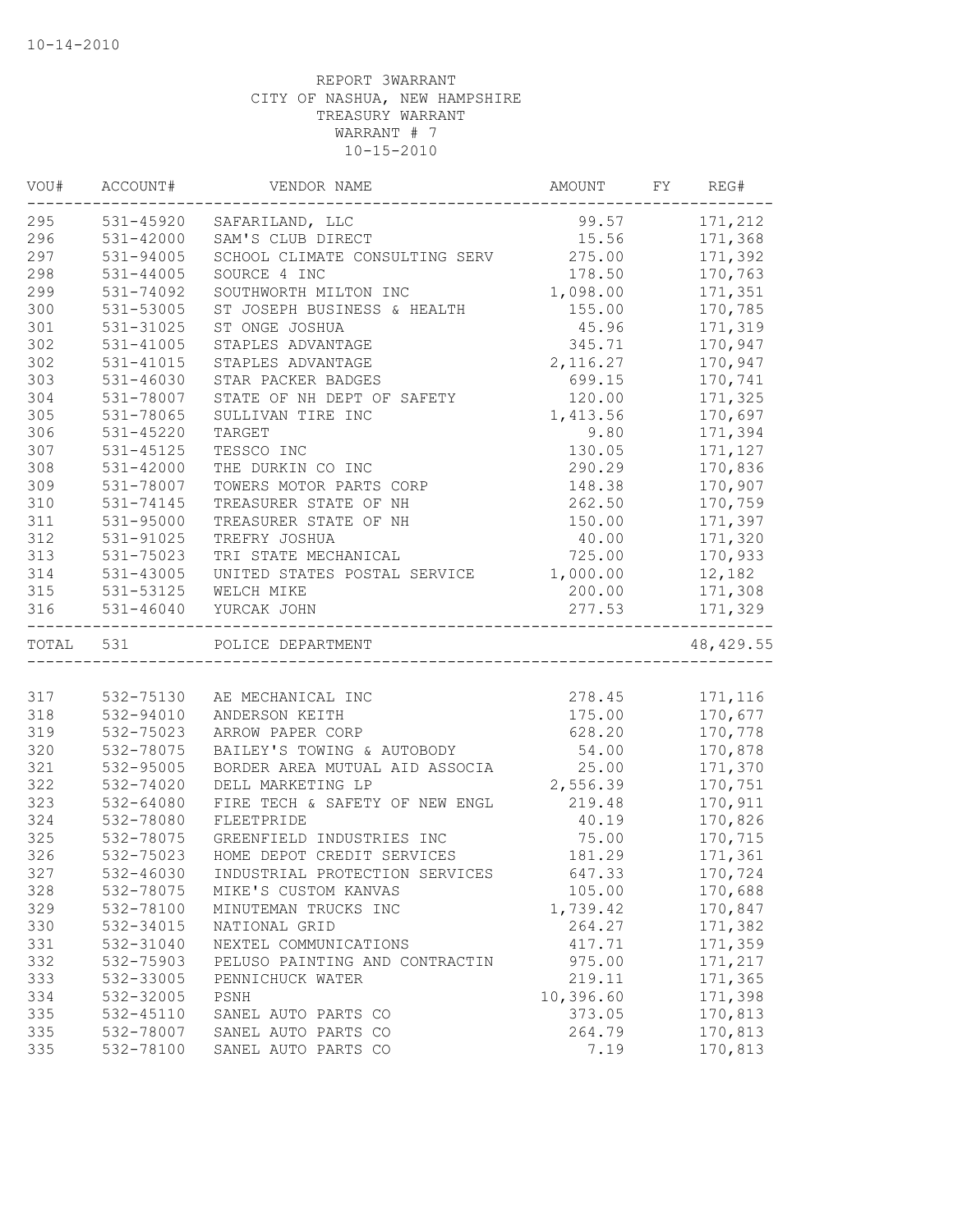| VOU#       | ACCOUNT#               | VENDOR NAME                            | AMOUNT              | FΥ | REG#                      |
|------------|------------------------|----------------------------------------|---------------------|----|---------------------------|
| 335        | 532-79005              | SANEL AUTO PARTS CO                    | 38.71               |    | 170,813                   |
| 336        | 532-94010              | ST JOSEPH HOSPITAL                     | 175.00              |    | 171,218                   |
| 337        | 532-41015              | STAPLES ADVANTAGE                      | 521.02              |    | 170,947                   |
| 338        | 532-78100              | TOWERS MOTOR PARTS CORP                | 135.95              |    | 170,907                   |
| 339        | 532-59100              | TRUE BLUE CLEANERS                     | 89.40               |    | 170,846                   |
| 340        | 532-59100              | UNITED SITE SERVICES NORTHEAST         | 54.97               |    | 171,387                   |
| 341        | 532-98005              | W B HUNT COMPANY, INC                  | 224.99              |    | 170,897                   |
| 342        | 532-78095<br>532-78020 | WD PERKINS FIRE PUMP SPECIALIS         | 378.28<br>13.36     |    | 170,879                   |
| 343<br>343 | 532-78080              | YANKEE TRUCKS<br>YANKEE TRUCKS         | 19.32               |    | 170,698<br>170,698        |
|            |                        |                                        |                     |    |                           |
| TOTAL      | 532                    | FIRE DEPARTMENT                        |                     |    | 21, 293.47                |
| 344        | 533-33010              | PENNICHUCK WATER                       | 191, 227.53         |    | 171,365                   |
| TOTAL      | 533                    | WATER SUPPLY (PUBLIC HYDRANTS)         |                     |    | 191, 227.53               |
|            |                        |                                        |                     |    |                           |
| 345<br>346 | 534-32020<br>534-32020 | PSNH<br>PUBLIC SERVICE OF NEW HAMPSHIR | 432.96<br>65,557.77 |    | 171,398<br>171,409        |
| TOTAL      | 534                    | STREET LIGHTING                        |                     |    | 65,990.73                 |
| 347        | 536-53065              | MANSFIELD WILLIAM                      | 333.16              |    | 171,333                   |
| 348        | 536-74150              | MOTOROLA                               | 4,051.65            |    | 170,752                   |
| 349        | 536-32035              | PSNH                                   | 1,730.07            |    | 171,398                   |
| 350        | 536-46045              | QRST'S & R.A.W.                        | 127.00              |    | 171,189                   |
| 351        | 536-49075              | TESSCO INC                             | 308.55              |    | 171,127                   |
| TOTAL      | 536                    | CITYWIDE COMMUNICATIONS                |                     |    | 6,550.43                  |
| 352        | 541-53165              | LANGUAGE LINE SERVICES                 | 93.22               |    | 170,743                   |
| 353        | 541-41015              | STAPLES ADVANTAGE                      | 93.31               |    | 170,947                   |
| TOTAL      | 541                    | COMMUNITY SERVICES DIVISION            |                     |    | 186.53                    |
| 354        | 542-64170              | LIFESAVERS INC                         | 1,516.35            |    | 171,235                   |
| 355        |                        | 542-31050 NEXTEL COMMUNICATIONS        | 103.17              |    | 171,359                   |
| 356        |                        | 542-41015 STAPLES ADVANTAGE            | 51.28               |    | 170,947                   |
| TOTAL 542  |                        | COMMUNITY HEALTH                       |                     |    | $\frac{1}{2}$<br>1,670.80 |
| 357        | 543-53074              | DRAGON MOSQUITO CONTROL INC            | 2,000.00            |    | 170,867                   |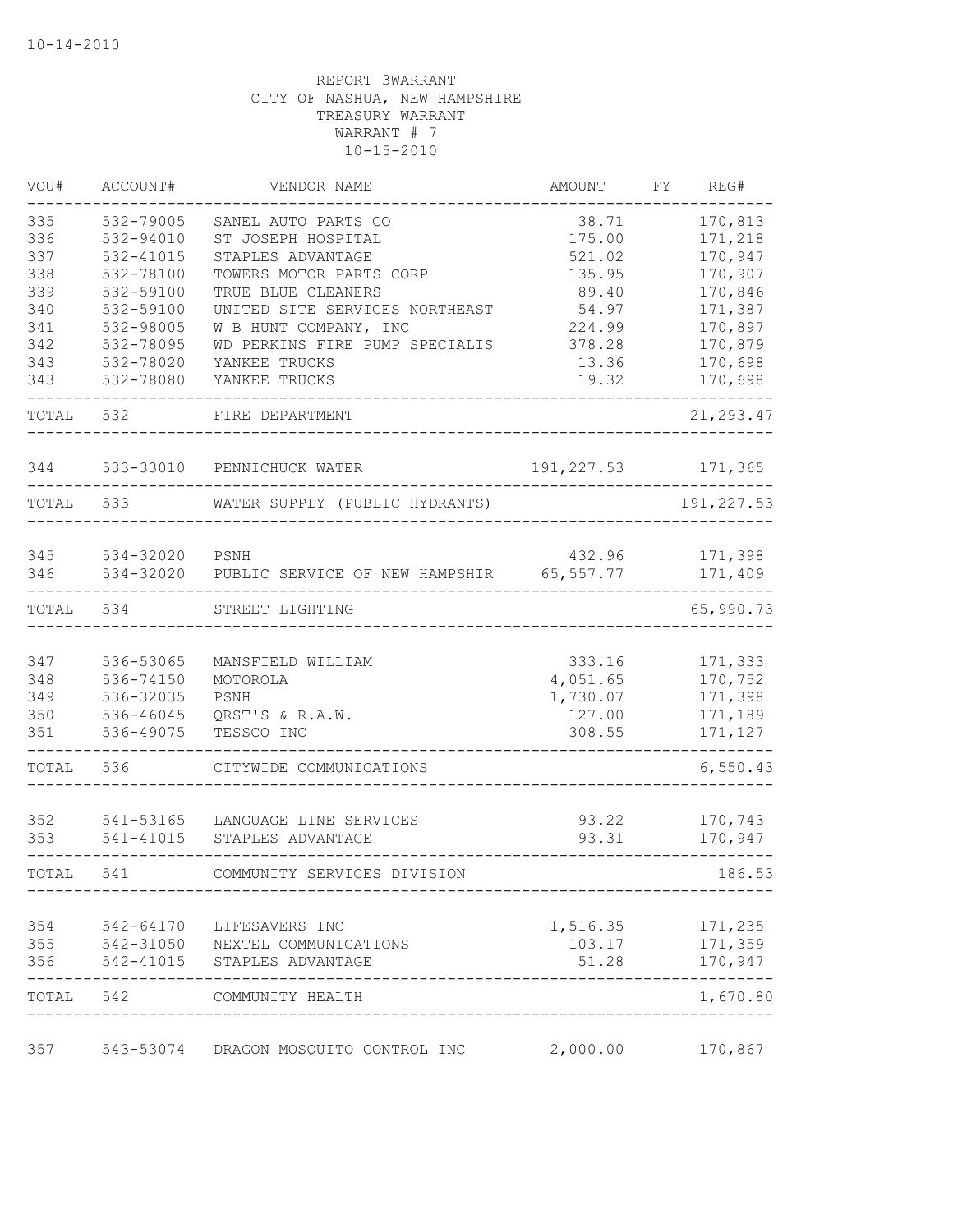| VOU#       | ACCOUNT#  | VENDOR NAME                                            | AMOUNT                    | FY | REG#               |
|------------|-----------|--------------------------------------------------------|---------------------------|----|--------------------|
| 358        | 543-64140 | MILLIPORE CORPORATION                                  | 1,224.96 170,744          |    |                    |
| 359        | 543-31050 | NEXTEL COMMUNICATIONS                                  | 12.62                     |    | 171,359            |
| 360        | 543-94005 | NH HEALTH OFFICERS ASSN                                | 30.00                     |    | 171,358            |
| 361        | 543-91005 | PRICE HOWARD                                           | 71.00                     |    | 170,831            |
| 362        | 543-64028 | STAPLES ADVANTAGE<br>_________________________________ | 492.53<br>_______________ |    | 170,947            |
|            | TOTAL 543 | ENVIRONMENTAL HEALTH DEPT.                             |                           |    | 3,831.11           |
| 363        |           | 544-94005 LOCAL GOVERNMENT CENTER                      | 40.00                     |    | 171,389            |
|            |           | 364 544-41015 STAPLES ADVANTAGE                        | 347.93                    |    | 170,947            |
|            |           |                                                        |                           |    |                    |
| TOTAL 544  |           | WELFARE ADMINISTRATION                                 |                           |    | 387.93             |
| 365        | 545-97020 | 188 CONCORD ST LLC DBA LILLIAN                         | 998.00                    |    | 170,869            |
| 366        | 545-97020 | 23-25 TEMPLE ST REALTY LLC                             | 1,050.00                  |    | 170,875            |
| 367        | 545-97020 | BISHOP REAL ESTATE MGMT INC                            | 367.00                    |    | 170,801            |
| 368        | 545-97020 | BYRD WILLIAM J                                         | 580.00                    |    | 170,807            |
| 369        | 545-97020 | CANTERBURY APARTMENTS                                  | 485.00                    |    | 170,683            |
| 370        | 545-97020 | CASIMIR PLACE LP                                       | 930.00                    |    | 170,825            |
| 371        | 545-97020 | CAYMAN REALTY LLC                                      | 34.66                     |    | 170,747            |
| 372        | 545-97020 | DAIGLE DONNA                                           | 309.00                    |    | 170,798            |
| 373        | 545-97020 | DAKIN TERRY                                            | 680.00                    |    | 170,887            |
| 374        | 545-97020 | DAVIS FUNERAL HOME                                     | 750.00                    |    | 170,699            |
| 375        | 545-97020 | DOBENS DONALD                                          | 800.00                    |    | 170,953            |
| 376        | 545-97020 | DOWNTOWNER NELSON/DAVID A GREG                         | 415.00                    |    | 170,695            |
| 377        | 545-97020 | FARRELL RONALD                                         | 261.52                    |    | 170,941            |
| 378        | 545-97020 | GAUTHIER REALTY/CONNIE GAUTHIE                         | 3,819.66                  |    | 170,935            |
| 379        | 545-97020 | GAUVIN GARY                                            | 758.00                    |    | 170,856            |
| 380        | 545-97020 | HAMMERHEAD RENTAL PROPERTIES                           | 1,034.00                  |    | 170,855            |
| 381        | 545-97020 | ICA PROPERTIES LLC/DAVID LAVOI                         | 479.45                    |    | 170,766            |
| 382        | 545-97020 | KEHAIAS THEOGINIS/ANE PROPERTI                         | 450.00                    |    | 170,774            |
| 383        | 545-97020 | KEROUAC ROBERT E                                       | 575.00                    |    | 170,835            |
| 384        | 545-97020 | KIRKMAN RODNEY                                         | 850.00                    |    | 170,720            |
| 385        | 545-97020 | L & G PROPERTIES LLC                                   | 352.00                    |    | 170,880            |
| 386        | 545-97020 | LACASSE RAOUL                                          | 900.97                    |    | 170,868            |
| 387        | 545-97020 | LAMERAND ENTERPRISES/KYLE LAME                         | 600.48                    |    | 170,901            |
| 388        | 545-97020 | LAVOIE LEO M                                           | 471.24                    |    |                    |
| 389        | 545-97020 |                                                        | 417.00                    |    | 170,899            |
|            | 545-97020 | MCCHANDLER LLC                                         |                           |    | 170,809            |
| 390<br>391 | 545-97020 | MOTEL 6<br>NASHUA HOUSING AUTHORITY                    | 2,767.27<br>596.00        |    | 170,904<br>170,910 |
|            |           |                                                        |                           |    |                    |
| 392        | 545-97015 | NATIONAL GRID                                          | 1,097.85                  |    | 171, 411           |
| 393        | 545-97020 | NE REAL PROPERTIES LLC                                 | 561.57                    |    | 170,854            |
| 394        | 545-97020 | OTD REALTY LLC                                         | 534.61                    |    | 170,721            |
| 395        | 545-97015 | PENNICHUCK WATER WORKS INC                             | 118.74                    |    | 171,363            |
| 396        | 545-97020 | PINE HILL GARDENS ASSOCIATION                          | 900.00                    |    | 170,762            |
| 397        | 545-97020 | PRESENTI RAYMOND G                                     | 1,179.21                  |    | 170,956            |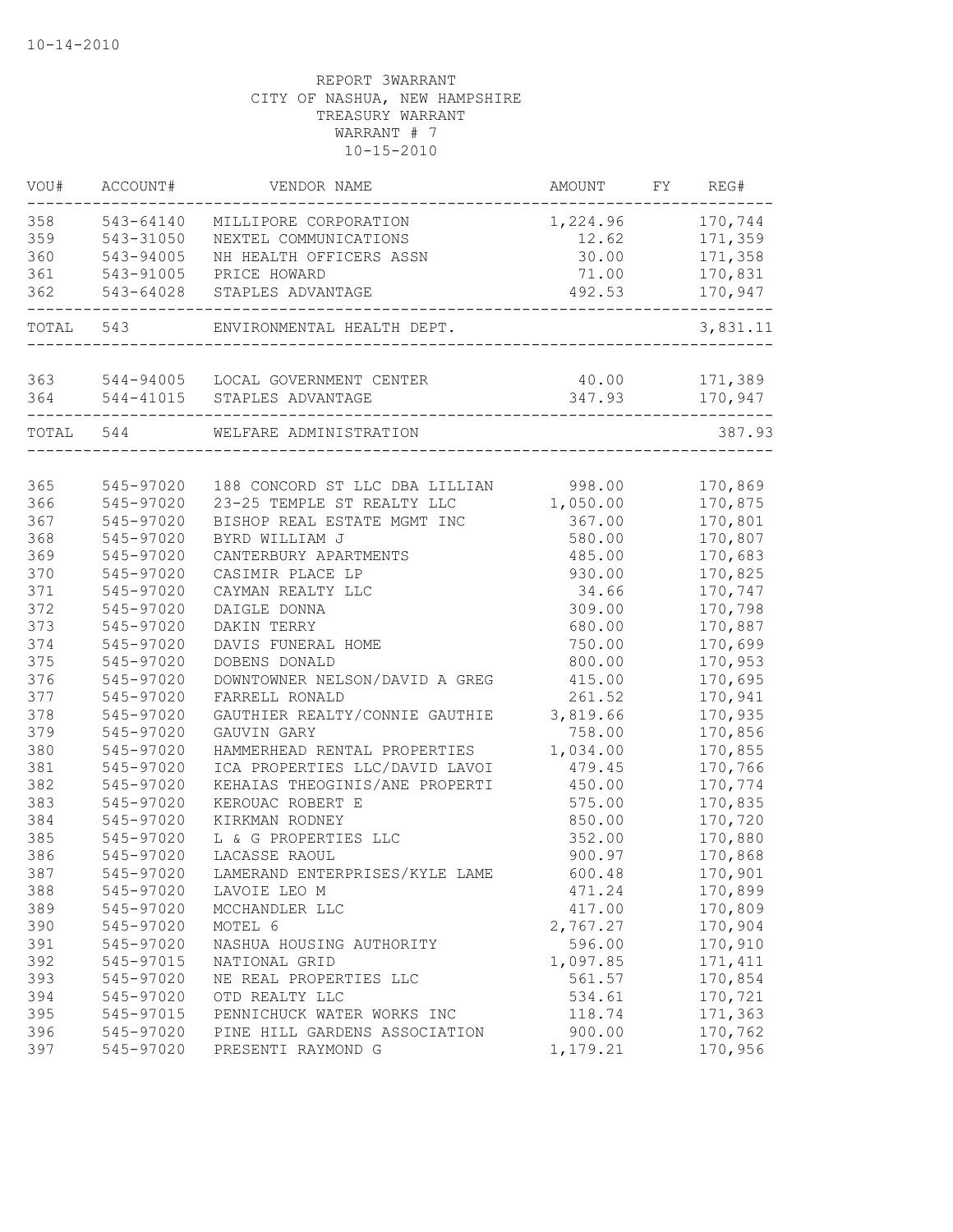| VOU#       | ACCOUNT#                       | VENDOR NAME                                      | AMOUNT          | FY | REG#               |
|------------|--------------------------------|--------------------------------------------------|-----------------|----|--------------------|
| 398        | 545-97020                      | PSALEDAKIS WILLIAM                               | 800.00          |    | 170,702            |
| 399        | 545-97015                      | PSNH                                             | 2,534.06        |    | 171,402            |
| 400        | 545-97020                      | REGENT PARK ASSOCIATES                           | 959.95          |    | 170,756            |
| 401        | 545-97020                      | RHODES DAVID                                     | 325.00          |    | 170,709            |
| 402        | 545-97020                      | RIVERVIEW GARDEN CO LLC                          | 469.59          |    | 170,714            |
| 403        | 545-97020                      | RJ REAL ESTATE PARTNERSHIP                       | 872.00          |    | 170,796            |
| 404        | 545-97020                      | ROGERS SCOTT                                     | 1,086.00        |    | 170,943            |
| 405        | 545-97015                      | ST JOSEPH PHARMACY                               | 289.60          |    | 170,705            |
| 406        | 545-97020                      | T 31 REAL ESTATE LLC                             | 150.00          |    | 170,955            |
| 407        | 545-97020                      | TREMBLAY JEANNINE                                | 387.50          |    | 170,668            |
| 408        | 545-97020                      | TSOUKARIS PETER M                                | 720.00          |    | 170,952            |
| 409        | 545-97015                      | WINGATE'S PHARMACY INC                           | 4,959.69        |    | 170,664            |
| TOTAL 545  |                                | WELFARE COSTS                                    |                 |    | 39,676.62          |
|            |                                |                                                  |                 |    |                    |
| 410        | 551-31050                      | NEXTEL COMMUNICATIONS                            | 299.48          |    | 171,359            |
| 411        | 551-33005                      | PENNICHUCK WATER                                 | 99.21           |    | 171,365            |
| 412        | 551-32005                      | PUBLIC SERVICE OF NEW HAMPSHIR                   | 809.58          |    | 171,409            |
| 413        | 551-41015                      | STAPLES ADVANTAGE                                | 479.80          |    | 170,947            |
| 414        | 551-61022                      | SURPLUS OFFICE EQUIPMENT INC                     | 224.00          |    | 170,919            |
| 415        | 551-72010                      | XEROX CORPORATION                                | 561.00          |    | 170,815            |
| TOTAL      | 551                            | PUBLIC WORKS DIV & ENGINEERING                   |                 |    | 2,473.07           |
|            |                                |                                                  |                 |    |                    |
| 416        | 552-59015                      | 60'S INVASION/DAVID VOSE                         | 850.00          |    | 171,129            |
| 417        | 552-75021                      | AGGREGATE INDUSTRIES                             | 2,214.50        |    | 170,789            |
| 418        | 552-42010                      | BANNER SYSTEMS OF MASSACHUSETT                   | 1,280.70        |    | 171,137            |
| 419<br>420 | $552 - 46045$                  | BEAUCHER ROBERT                                  | 73.78<br>165.26 |    | 171,335            |
| 421        | 552-75170<br>552-75022         | BELLETETES INC<br>CORBETT CLEANING CO/STEPHEN CO | 375.00          |    | 170,810<br>170,827 |
| 422        | 552-48015                      | DENNIS K BURKE INC                               | 1,985.73        |    | 171,410            |
| 423        | 552-75021                      | F W WEBB COMPANY                                 | 2.63            |    | 170,742            |
| 423        | 552-75022                      | F W WEBB COMPANY                                 | 533.08          |    | 170,742            |
| 424        | 552-75021                      | GATE CITY FENCE CO INC                           | 420.00          |    | 170,784            |
| 425        | 552-46030                      | <b>GRAINGER</b>                                  | 98.88           |    | 170,730            |
| 425        | 552-75021                      | GRAINGER                                         | 214.29          |    | 170,730            |
|            |                                | HOME DEPOT CREDIT SERVICES                       |                 |    |                    |
| 426<br>426 | $552 - 46045$<br>$552 - 64192$ | HOME DEPOT CREDIT SERVICES                       | 39.96<br>1.96   |    | 171,361<br>171,361 |
| 426        | 552-69035                      | HOME DEPOT CREDIT SERVICES                       | 67.91           |    | 171,361            |
| 426        | 552-75021                      | HOME DEPOT CREDIT SERVICES                       | 33.66           |    | 171,361            |
| 426        | 552-75022                      | HOME DEPOT CREDIT SERVICES                       | 128.63          |    | 171,361            |
|            |                                | HOME DEPOT CREDIT SERVICES                       | 22.76           |    |                    |
| 426        | 552-75170                      | HUDSON SMALL ENGINE                              |                 |    | 171,361<br>170,802 |
| 427        | 552-74085                      |                                                  | 101.00          |    | 170,802            |
| 427<br>427 | 552-75021<br>552-78007         | HUDSON SMALL ENGINE<br>HUDSON SMALL ENGINE       | 40.00<br>419.00 |    | 170,802            |
| 428        | 552-75021                      | JOHN DEERE LANDSCAPES/LESCO                      | 55.00           |    | 171,008            |
|            |                                |                                                  |                 |    |                    |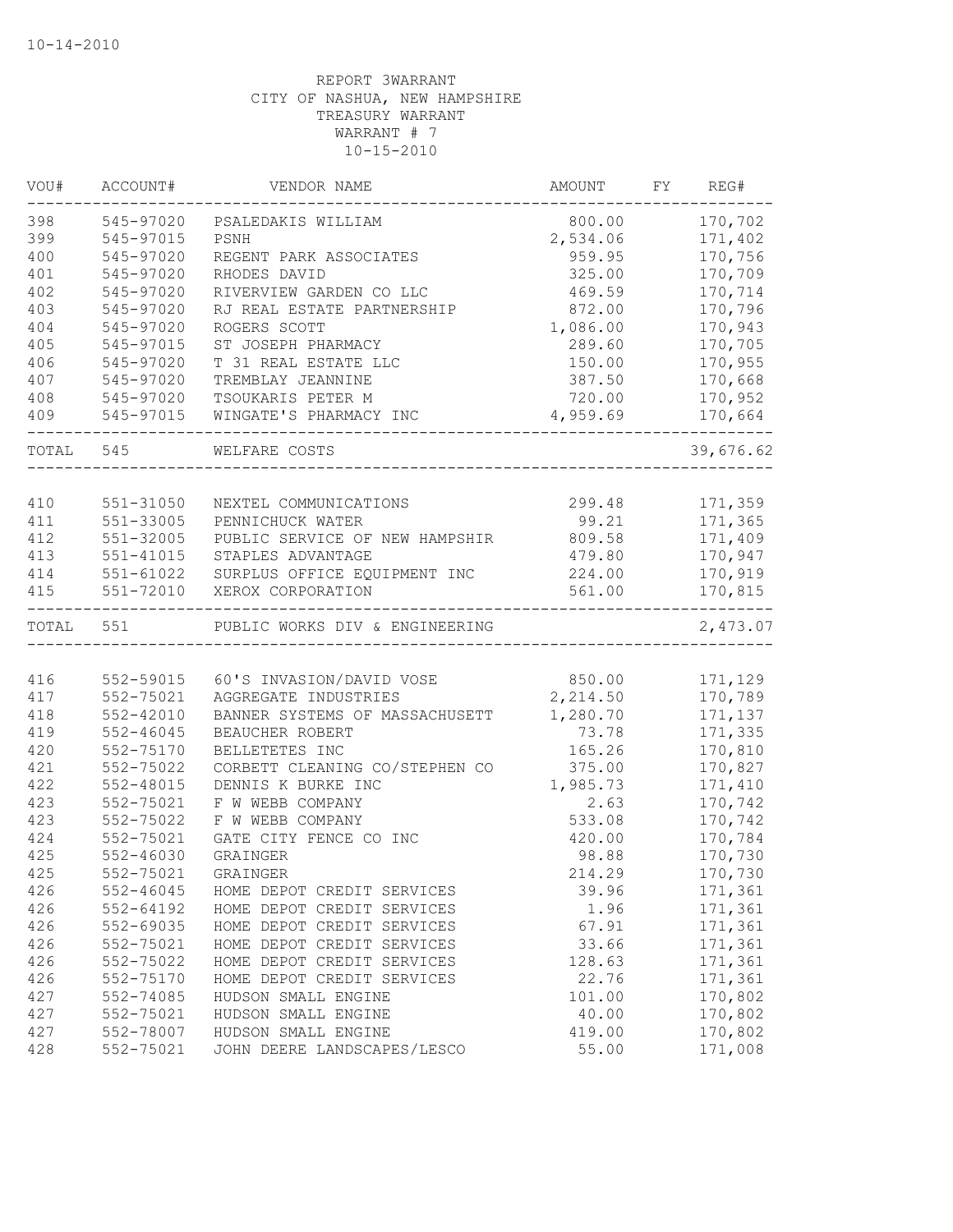| VOU#  | ACCOUNT#      | VENDOR NAME                    | AMOUNT    | FY. | REG#      |
|-------|---------------|--------------------------------|-----------|-----|-----------|
| 429   | 552-75040     | JOHNSON'S ELECTRIC INC         | 13.44     |     | 170,745   |
| 429   | 552-75135     | JOHNSON'S ELECTRIC INC         | 66.06     |     | 170,745   |
| 429   | 552-75170     | JOHNSON'S ELECTRIC INC         | 609.57    |     | 170,745   |
| 430   | $552 - 46030$ | LOWE'S                         | 12.42     |     | 171,379   |
| 430   | 552-75022     | LOWE'S                         | 20.14     |     | 171,379   |
| 431   | 552-78065     | MAYNARD & LESIEUR INCORPORATED | 267.04    |     | 171,149   |
| 432   | 552-81090     | NASHUA VETERAN'S PARADE COMMIT | 4,000.00  |     | 170,722   |
| 433   | 552-31050     | NEXTEL COMMUNICATIONS          | 111.59    |     | 171,359   |
| 433   | 552-59178     | NEXTEL COMMUNICATIONS          | 243.25    |     | 171,359   |
| 434   | 552-32005     | PENNICHUCK WATER               | 874.58    |     | 171,365   |
| 434   | 552-33005     | PENNICHUCK WATER               | 5,476.96  |     | 171,365   |
| 434   | 552-33040     | PENNICHUCK WATER               | 337.41    |     | 171,365   |
| 435   | 552-59020     | PETTY CASH                     | 25.16     |     | 170,661   |
| 436   | 552-78007     | PINE MOTOR PARTS               | 577.45    |     | 171,150   |
| 437   | 552-59180     | PIONEER TREE SERVICE LLC       | 4,761.00  |     | 171,006   |
| 438   | 552-32005     | PSNH                           | 231.56    |     | 171,398   |
| 438   | 552-32005     | PSNH                           | 6,862.23  |     | 171,399   |
| 438   | 552-32005     | PSNH                           | 2,577.87  |     | 171,400   |
| 438   | 552-32030     | PSNH                           | 89.93     |     | 171,398   |
| 438   | 552-32030     | PSNH                           | 2,525.60  |     | 171,399   |
| 438   | 552-32030     | PSNH                           | 2,038.28  |     | 171,400   |
| 439   | 552-32040     | PUBLIC SERVICE OF NEW HAMPSHIR | 4,550.12  |     | 171,409   |
| 440   | 552-78007     | SANEL AUTO PARTS CO            | 4.09      |     | 170,813   |
| 441   | $552 - 45235$ | SEASONAL SPECIALTY STORES      | 96.58     |     | 170,918   |
| 442   | 552-41015     | STAPLES ADVANTAGE              | 246.22    |     | 170,947   |
| 443   | 552-46045     | TAYLOR DEREK                   | 67.48     |     | 171,334   |
| 444   | 552-46045     | UNIFIRST CORPORATION           | 43.24     |     | 170,916   |
| 445   | 552-75021     | UNITED SITE SERVICES NORTHEAST | 674.30    |     | 171,387   |
| TOTAL | 552           | PARKS AND RECREATION           |           |     | 46,527.30 |
|       |               |                                |           |     |           |
| 446   | 553-69025     | ABCO WELDING & INDUSTRIAL SUPP | 26.51     |     | 171,208   |
| 447   | 553-49075     | BELLETETES INC                 | 19.39     |     | 170,810   |
| 447   | 553-69025     | BELLETETES INC                 | 26.22     |     | 170,810   |
| 448   | 553-49075     | BOND AUTO PARTS                | 550.00    |     | 171,205   |
| 448   | 553-78100     | BOND AUTO PARTS                | 240.59    |     | 171,205   |
| 449   | 553-45015     | BROX INDUSTRIES INC            | 5,898.24  |     | 170,713   |
| 449   | 553-45025     | BROX INDUSTRIES INC            | 141.00    |     | 170,713   |
| 449   | 553-45190     | BROX INDUSTRIES INC            | 342.96    |     | 170,713   |
| 450   | 553-46045     | CCP INDUSTRIES INC             | 305.96    |     | 170,817   |
| 451   | 553-45015     | CONTINENTAL PAVING INC         | 235.38    |     | 171,156   |
| 452   | 553-45060     | CORRIVEAU ROUTHIER INC         | 486.25    |     | 171,140   |
| 453   | 553-48015     | DENNIS K BURKE INC             | 14,018.10 |     | 171,410   |
| 454   | 553-49075     | DONOVAN SPRING COMPANY INC     | 36.46     |     | 170,712   |
| 454   | 553-77020     | DONOVAN SPRING COMPANY INC     | 581.04    |     | 170,712   |
| 454   | 553-78100     | DONOVAN SPRING COMPANY INC     | 1,246.93  |     | 170,712   |
| 455   | 553-49075     | FREIGHTLINER OF NH INC         | 95.94     |     | 170,915   |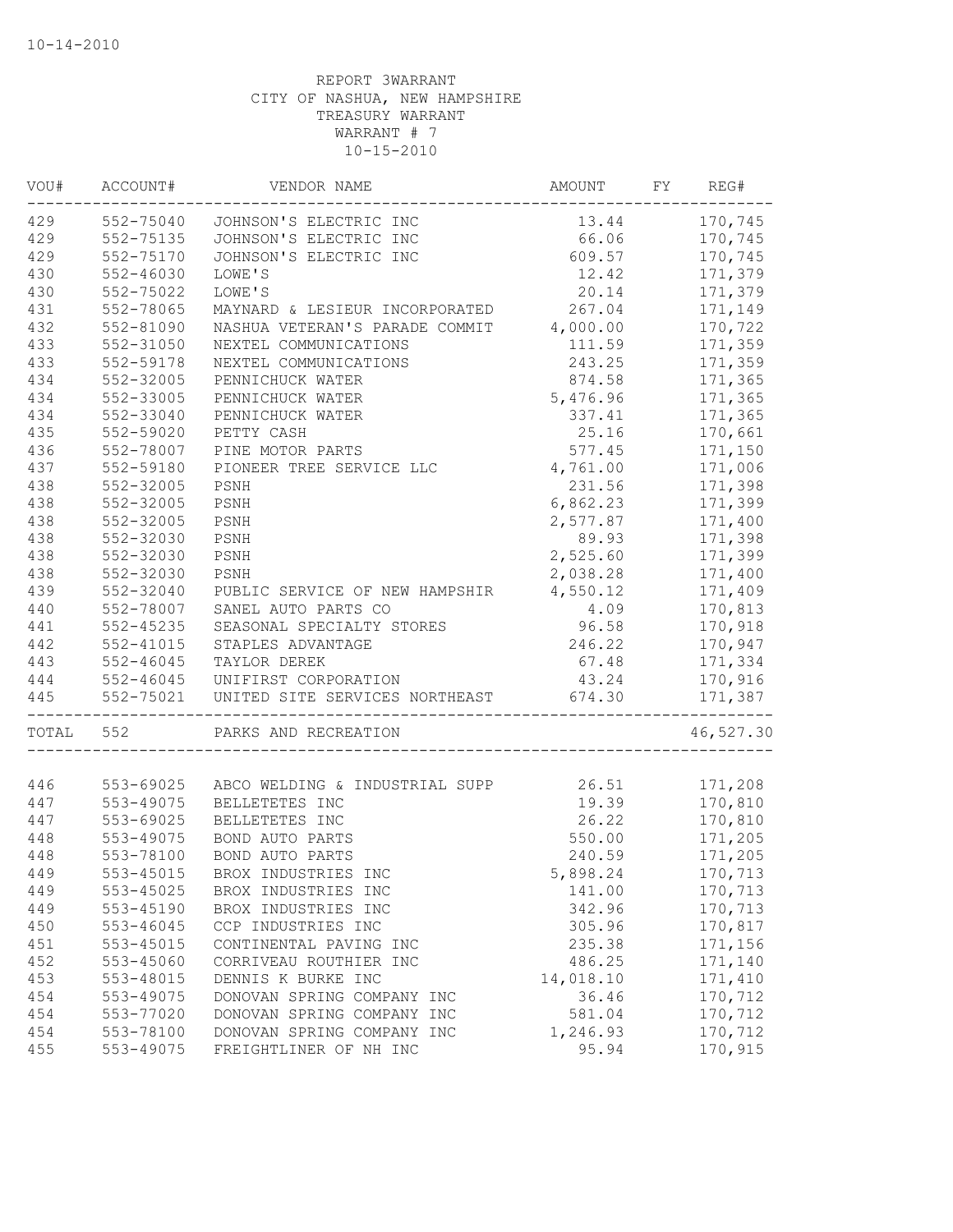| VOU#      | ACCOUNT#                            | VENDOR NAME                              | AMOUNT    | FY | REG#      |
|-----------|-------------------------------------|------------------------------------------|-----------|----|-----------|
| 455       | 553-78100                           | FREIGHTLINER OF NH INC                   | 366.03    |    | 170,915   |
| 456       | 553-59100                           | GATE CITY FENCE CO INC                   | 1,750.00  |    | 170,784   |
| 457       | 553-59105                           | JAN-PRO CLEANING SYSTEMS NORTH           | 620.00    |    | 171,173   |
| 458       | $553 - 46045$                       | LEHIGH OUTFITTERS                        | 79.94     |    | 170,792   |
| 459       | 553-59100                           | LIBERTY INTN'L TRUCKS OF NH LL           | 429.07    |    | 171,146   |
| 459       | 553-78100                           | LIBERTY INTN'L TRUCKS OF NH LL           | 106.04    |    | 171,146   |
| 460       | 553-59100                           | LIONELS WHEEL ALIGNMENT                  | 95.95     |    | 170,787   |
| 461       | 553-78100                           | MAC MULKIN CHEVROLET INC                 | 527.54    |    | 171,143   |
| 462       | 553-78065                           | MAYNARD & LESIEUR INCORPORATED           | 4,085.02  |    | 171,149   |
| 463       | 553-78100                           | MILL METALS CORP                         | 260.00    |    | 170,883   |
| 464       | 553-78100                           | MINUTEMAN TRUCKS INC                     | 251.93    |    | 170,847   |
| 465       | 553-49075                           | NAPA AUTO PARTS                          | 161.17    |    | 170,900   |
| 465       | 553-69025                           | NAPA AUTO PARTS                          | 14.18     |    | 170,900   |
| 465       | 553-78100                           | NAPA AUTO PARTS                          | 234.84    |    | 170,900   |
| 466       | 553-49075                           | NEW G.H. BERLIN OIL COMPANY              | 79.00     |    | 170,840   |
| 467       | 553-31050                           | NEXTEL COMMUNICATIONS                    | 250.49    |    | 171,359   |
| 467       | 553-59178                           | NEXTEL COMMUNICATIONS                    | 754.22    |    | 171,359   |
| 468       | 553-33005                           | PENNICHUCK WATER                         | 396.87    |    | 171,365   |
| 469       | 553-32005                           | PUBLIC SERVICE OF NEW HAMPSHIR           | 3,436.75  |    | 171,409   |
| 470       | 553-59100                           | ROCHETTE'S OIL SERVICE, INC              | 797.10    |    | 171, 115  |
| 471       | 553-49075                           | SANEL AUTO PARTS CO                      | 409.16    |    | 170,813   |
| 471       | 553-69025                           | SANEL AUTO PARTS CO                      | 27.19     |    | 170,813   |
| 471       | 553-78035                           | SANEL AUTO PARTS CO                      | 30.96     |    | 170,813   |
| 471       | 553-78100                           | SANEL AUTO PARTS CO                      | 337.03    |    | 170,813   |
| 472       | 553-48005                           | SHATTUCK MALONE OIL CO                   | 13,742.10 |    | 171,350   |
| 473       | 553-59100                           | SIMPLEXGRINNELL                          | 435.00    |    | 170,679   |
| 474       | 553-77020                           | SWEEPER PARTS SALES                      | 1,126.66  |    | 171,228   |
| 475       | 553-78100                           | TENNANT SALES & SERVICE COMPAN           | 54.55     |    | 170,725   |
| 476       | 553-98021                           | TJ'S DELI                                | 204.38    |    | 170,673   |
| 477       | 553-46045                           | UNIFIRST CORPORATION                     | 1,110.42  |    | 170,916   |
| 478       | 553-75100                           | UNLIMITED DOOR SERVICE/STEVEN            | 465.00    |    | 171,164   |
| 479       | 553-59100                           | WILLARDS AUTO RADIATOR SHOP              | 1,180.00  |    | 171,161   |
| TOTAL     | 553                                 | STREET DEPARTMENT                        |           |    | 58,069.56 |
| 480       |                                     | 555-49075 M & M ELECTRICAL SUPPLY CO INC | 189.95    |    | 171,139   |
| 481       |                                     | 555-59170 MARKINGS INC                   | 5, 223.57 |    | 170,948   |
| 482       | 555-31050                           | NEXTEL COMMUNICATIONS                    | 219.62    |    | 171,359   |
| 482       | 555-59178                           | NEXTEL COMMUNICATIONS                    | 25.87     |    | 171,359   |
| 483       | 555-45285                           | PERMA-LINE CORP OF NEW ENGLAND           | 688.36    |    | 170,696   |
| 484       |                                     | PSNH                                     | 1,581.23  |    | 171,400   |
| 484       |                                     | PSNH                                     | 180.25    |    | 171,401   |
| 485       | 555-32025<br>555-32025<br>555-75023 | UNIFIRST CORPORATION                     | 25.15     |    | 170,916   |
| TOTAL 555 |                                     | TRAFFIC DEPARTMENT                       |           |    | 8,134.00  |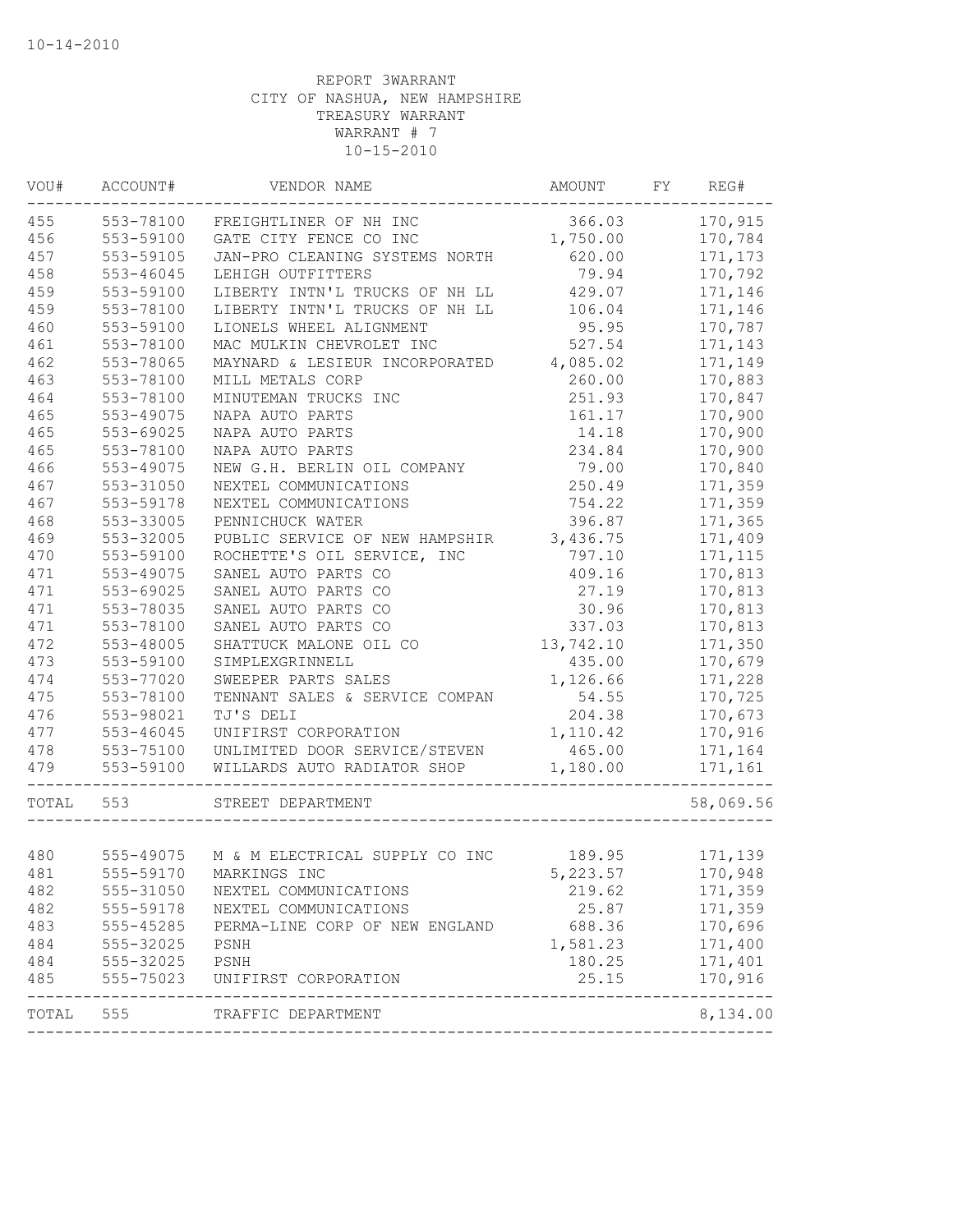| VOU#  | ACCOUNT#      | VENDOR NAME                    | AMOUNT    | FΥ | REG#      |
|-------|---------------|--------------------------------|-----------|----|-----------|
| 486   | 557-59100     | FIRST TRANSIT INC              | 78,159.76 |    | 171,357   |
| 487   | 557-75023     | GAGNON'S ELECTRICAL SERVICE IN | 938.00    |    | 170,881   |
| 488   | 557-49075     | HOME DEPOT CREDIT SERVICES     | 21.94     |    | 171,361   |
| 489   | 557-59100     | LOOMIS                         | 49.57     |    | 171,233   |
| 490   | 557-59178     | NEXTEL COMMUNICATIONS          | 6.96      |    | 171,359   |
| 491   | 557-32005     | PSNH                           | 271.96    |    | 171,401   |
| 492   | 557-41015     | STAPLES ADVANTAGE              | 103.71    |    | 170,947   |
| 493   | 557-59100     | UNITED SITE SERVICES NORTHEAST | 54.97     |    | 171,387   |
| TOTAL | 557           | PARKING LOTS                   |           |    | 79,606.87 |
|       |               |                                |           |    |           |
| 494   | 561-78007     | CARPARTS OF NASHUA             | 21.90     |    | 170,686   |
| 495   | 561-45195     | GRIFFIN GREENHOUSE SUPPLIES IN | 692.07    |    | 170,882   |
| 496   | 561-75023     | HOME DEPOT CREDIT SERVICES     | 188.15    |    | 171,361   |
| 497   | 561-74085     | NASHUA OUTDOOR POWER EQUIPMENT | 147.81    |    | 170,818   |
| 498   | 561-75023     | PENNINGTON SEED                | 434.76    |    | 171,190   |
| 499   | 561-32005     | PSNH                           | 102.50    |    | 171,401   |
| 500   | 561-64165     | RICHEY & CLAPPER INC           | 5,000.00  |    | 170,678   |
| 501   | 561-74085     | VOLVO CONSTRUCTION EQUIPMENT & | 130.38    |    | 170,927   |
| TOTAL | 561           | EDGEWOOD CEMETERY              |           |    | 6,717.57  |
|       |               |                                |           |    |           |
| 502   | 563-75023     | HOME DEPOT CREDIT SERVICES     | 130.68    |    | 171,361   |
| 503   | 563-74085     | NASHUA OUTDOOR POWER EQUIPMENT | 25.14     |    | 170,818   |
| 504   | 563-94005     | NHCA                           | 50.00     |    | 171,367   |
| 505   | 563-41015     | PETTY CASH                     | 14.88     |    | 170,661   |
| 505   | 563-75023     | PETTY CASH                     | 83.50     |    | 170,661   |
| TOTAL | 563           | WOODLAWN CEMETERY              |           |    | 304.20    |
|       |               |                                |           |    |           |
| 506   | $571 - 41015$ | STAPLES ADVANTAGE              | 202.31    |    | 170,947   |
| TOTAL | 571           | COMMUNITY DEVELOPMENT          |           |    | 202.31    |
| 507   | 572-91005     | FALK CARTER                    | 88.00     |    | 171,336   |
| 508   | 572-91005     | HOUSTON ROGER                  | 110.50    |    | 171,337   |
| 509   | 572-94005     | LOCAL GOVERNMENT CENTER        | 80.00     |    | 171,380   |
| 510   | 572-31050     | NEXTEL COMMUNICATIONS          | 12.19     |    | 171,359   |
| 511   | 572-91005     | PETTY CASH                     | 131.00    |    | 170,661   |
| 511   | 572-98045     | PETTY CASH                     | 22.42     |    | 170,661   |
| TOTAL | 572           | PLANNING DEPARTMENT            |           |    | 444.11    |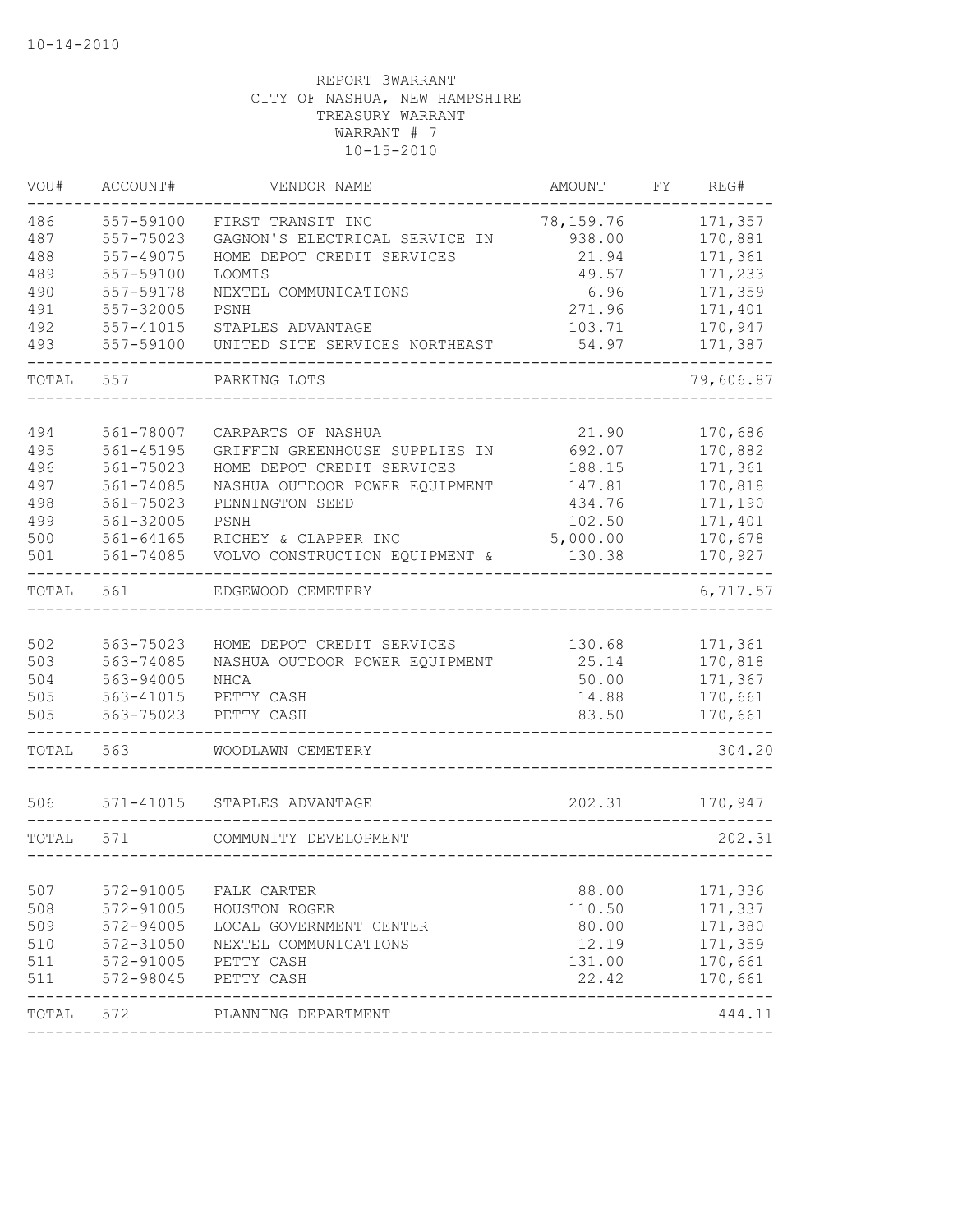| VOU#  | ACCOUNT#          | VENDOR NAME                    | AMOUNT   | FY | REG#      |
|-------|-------------------|--------------------------------|----------|----|-----------|
| 512   | 575-45050         | BAKER & TAYLOR                 | 1,311.46 |    | 170,737   |
| 512   | $575 - 45050$     | BAKER & TAYLOR                 | 2,368.14 |    | 170,738   |
| 513   | 575-45085         | BAKER & TAYLOR ENTERTAINMENT   | 22.18    |    | 170,731   |
| 513   | 575-45315         | BAKER & TAYLOR ENTERTAINMENT   | 871.67   |    | 170,731   |
| 514   | 575-91015         | DESCHENES SUSAN                | 272.58   |    | 170,922   |
| 515   | 575-75023         | GRAINGER                       | 15.07    |    | 170,753   |
| 516   | 575-45050         | INGRAM LIBRARY SERVICES        | 207.06   |    | 170,936   |
| 517   | 575-59100         | LITTLEFIELD WILLIAM            | 350.00   |    | 171,338   |
| 518   | 575-45085         | MICROMARKETING LLC             | 127.41   |    | 170,808   |
| 519   | $575 - 45315$     | MULTICULTURAL BOOKS & VIDEOS   | 57.85    |    | 170,829   |
| 520   | 575-57010         | MV COMMUNICATIONS INC          | 141.00   |    | 170,680   |
| 521   | 575-34015         | NATIONAL GRID                  | 112.73   |    | 171,382   |
| 522   | 575-31040         | NEXTEL COMMUNICATIONS          | 63.67    |    | 171,359   |
| 523   | 575-32005         | PUBLIC SERVICE OF NEW HAMPSHIR | 8,044.15 |    | 171,409   |
| 524   | 575-45050         | SIMON & SCHUSTER               | 30.14    |    | 170,732   |
| TOTAL | 575               | PUBLIC LIBRARIES               |          |    | 13,995.11 |
| 525   |                   | 576-91005 MARCUM RUSS          | 63.00    |    | 171,339   |
| TOTAL | 576               | BUILDING DEPARTMENT            |          |    | 63.00     |
|       |                   |                                |          |    |           |
| 526   | 577-49075         | HERO 247                       | 56.00    |    | 171,230   |
| 527   | 577-94005         | LOCAL GOVERNMENT CENTER        | 80.00    |    | 171,380   |
| 528   | 577-31050         | NEXTEL COMMUNICATIONS          | 44.33    |    | 171,359   |
| 528   | 577-31065         | NEXTEL COMMUNICATIONS          | 79.98    |    | 171,359   |
| 529   | 577-91005         | ORTEGA NELSON                  | 463.50   |    | 171,340   |
| 530   | 577-94005         | SOUSA ROBERT                   | 558.80   |    | 171,341   |
| TOTAL | 577               | CODE ENFORCEMENT               |          |    | 1,282.61  |
|       |                   |                                |          |    |           |
|       | 222,858 581-74092 | AFFILIATED HVAC SERVICES LLC   | 62.64    |    | 170,793   |
|       | 222,859 581-72065 | ALTERNATIVE COMMUNICATIONS SER | 400.00   |    | 170,894   |
|       | 222,860 581-91005 | ALVES ARELINDA                 | 43.63    |    | 171,090   |
|       | 222,861 581-91005 | ANASTAS ROBERT                 | 28.88    |    | 171,148   |
|       | 222,862 581-91005 | ARCARO JANICE                  | 146.00   |    | 170,980   |
|       | 222,863 581-59130 | AREL ANDRE                     | 80.00    |    | 170,889   |
|       | 222,864 581-59130 | AUBIN BILL                     | 80.00    |    | 171,086   |
|       | 222,865 581-75023 | B & S LOCKSMITH INC            | 375.95   |    | 170,852   |
|       | 222,866 581-91005 | BAGLEY MARCIA                  | 139.63   |    | 171,096   |
|       | 222,867 581-59130 | BAKER DANIEL                   | 50.00    |    | 171,099   |
|       | 222,868 581-59130 | <b>BANNER THOMAS</b>           | 60.00    |    | 171,107   |
|       | 222,869 581-49035 | BARNES & NOBLE INC             | 129.60   |    | 170,671   |
|       | 222,869 581-49050 | BARNES & NOBLE INC             | 119.75   |    | 170,671   |
|       | 222,870 581-91005 | BATHEY MARY                    | 4.00     |    | 170,957   |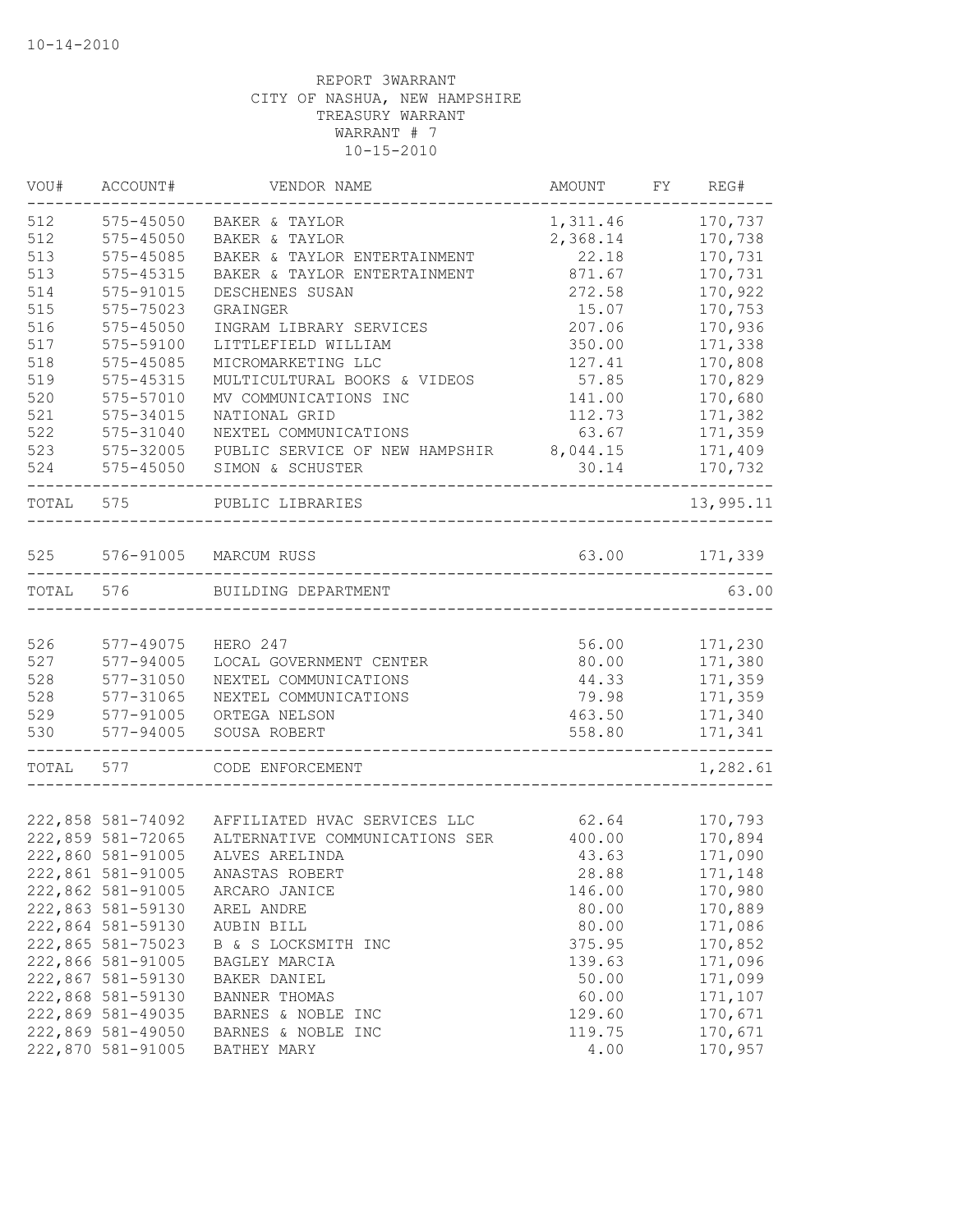| VOU# | ACCOUNT#                               | VENDOR NAME                    | AMOUNT     | FY | REG#     |
|------|----------------------------------------|--------------------------------|------------|----|----------|
|      | 222,871 581-31005                      | BAYRING COMMUNICATIONS         | 2,418.13   |    | 171,421  |
|      | 222,872 581-42130                      | BEARINGS SPECIALTY CO INC      | 63.42      |    | 171,192  |
|      | 222,873 581-59130                      | BELANGER RONALD                | 80.00      |    | 171,264  |
|      | 222,874 581-91005                      | BELLANTUONI PARTRICIA          | 22.00      |    | 170,776  |
|      | 222,875 581-49050                      | BELLETETES INC                 | 134.93     |    | 170,810  |
|      | 222,875 581-75023                      | BELLETETES INC                 | 514.08     |    | 170,810  |
|      | 222,876 581-59130                      | BENSON WILLIAM                 | 130.00     |    | 171,078  |
|      | 222,877 581-49050                      | BODNAR BELINDA                 | 117.97     |    | 171,280  |
|      | 222,878 581-95005                      | BOWER TIMOTHY                  | 95.00      |    | 171,423  |
|      | 222,879 581-59130                      | BRACCI STEVE                   | 50.00      |    | 171,199  |
|      | 222,880 581-59025                      | BRIDGEPORT NATIONAL BINDERY IN | 472.45     |    | 171,009  |
|      | 222,881 581-91005                      | BROWN LYNNE                    | 10.00      |    | 171,029  |
|      | 222,882 581-49910                      | BROX INDUSTRIES INC            | 45.15      |    | 170,713  |
|      | 222,883 581-55010                      | BUDGET CAR & TRUCK RENTAL      | 182.24     |    | 171,019  |
|      | 222,884 581-49035                      | <b>BUDGETEXT</b>               | 1,008.95   |    | 170,903  |
|      | 222,885 581-49050                      | BYERS LAUREN                   | 656.07     |    | 171,247  |
|      | 222,886 581-49050                      | CAMBIUM LEARNING INC           | 760.82     |    | 171,050  |
|      | 222,887 581-59130                      | CAMPBELL-KELLEY KATHLEEN       | 130.00     |    | 171,054  |
|      | 222,888 581-55015                      | CANFIELD BRAD                  | 950.00     |    | 171,030  |
|      | 222,889 581-42130                      | CAPP INC                       | 1,794.00   |    | 170,959  |
|      | 222,890 581-41015                      | CARD TECH ID                   | 321.42     |    | 171,202  |
|      | 222,891 581-55018                      | CARING HANDS TRANSPORTATION LL | 13,900.00  |    | 171,088  |
|      | 222,892 581-59130                      | CARTER PAUL                    | 100.00     |    | 170,775  |
|      | 222,893 581-41040                      | CARTRIDGE WORLD NASHUA         | 15.99      |    | 171,071  |
|      | 222,894 581-42110                      | CED                            | 249.50     |    | 170,733  |
|      | 222,895 581-49035                      | CENGAGE LEARNING               | 3,956.07   |    | 171,110  |
|      | 222,896 581-42010                      | CENTRAL PAPER PRODUCTS CO      | 111.00     |    | 171,157  |
|      | 222,896 581-42020                      | CENTRAL PAPER PRODUCTS CO      | 12,597.79  |    | 171,157  |
|      | 222,897 581-59130                      | CERRA JOSEPH                   | 50.00      |    | 171,118  |
|      | 222,898 581-53103                      | CLARK ASSOCIATES/DEBBIE CLARK  | 29,933.25  |    | 170,717  |
|      | 222,899 581-91005                      | CLARKE CYNTHIA                 | 287.13     |    | 171,094  |
|      | 222,900 581-59130                      | CLINTON PHILIP                 | 130.00     |    | 171,052  |
|      | 222,901 581-43005                      | CMRS-POC                       | 2,000.00   |    | 171, 415 |
|      | 222,902 581-91005                      | COCHRANE DONALD                | 201.00     |    | 171,102  |
|      | 222,903 581-49075                      |                                |            |    |          |
|      |                                        | COFFEE PAUSE                   | 107.00     |    | 171,128  |
|      | 222,904 581-59130<br>222,905 581-49050 | COLBURN GLENN                  | 80.00      |    | 171,069  |
|      |                                        | COLLINS EDUCATION ASSOCIATES L | 18.00      |    | 171,042  |
|      | 222,906 581-74092                      | COMPUTER HUT OF N E INC        | 818.42     |    | 171,159  |
|      | 222,907 581-91005                      | CONRAD MARK                    | 141.48     |    | 170,981  |
|      | 222,908 581-32005                      | CONSTELLATION NEWENERGY INC    | 94, 144.85 |    | 171,422  |
|      | 222,909 581-49035                      | CONTINENTAL BOOK COMPANY INC.  | 369.60     |    | 171,043  |
|      | 222,910 581-42130                      | CONTROL TECHNOLOGIES INC       | 434.70     |    | 170,962  |
|      | 222, 911 581-49050                     | CONWAY OFFICE PRODUCTS LLC     | 110.27     |    | 170,777  |
|      | 222, 912 581-55025                     | CRATEAU SALLY                  | 712.00     |    | 171,238  |
|      | 222, 913 581-49050                     | CRYSTAL PRODUCTIONS            | 1,075.89   |    | 171,180  |
|      | 222, 914 581-49050                     | CRYSTAL ROCK BOTTLED WATER     | 237.27     |    | 171,089  |
|      | 222, 915 581-64045                     | CUSTOM COMPUTER SPECIALIST INC | 6,600.00   |    | 170,931  |
|      | 222,916 581-53101                      | DAILEANES MARK                 | 141.74     |    | 170,979  |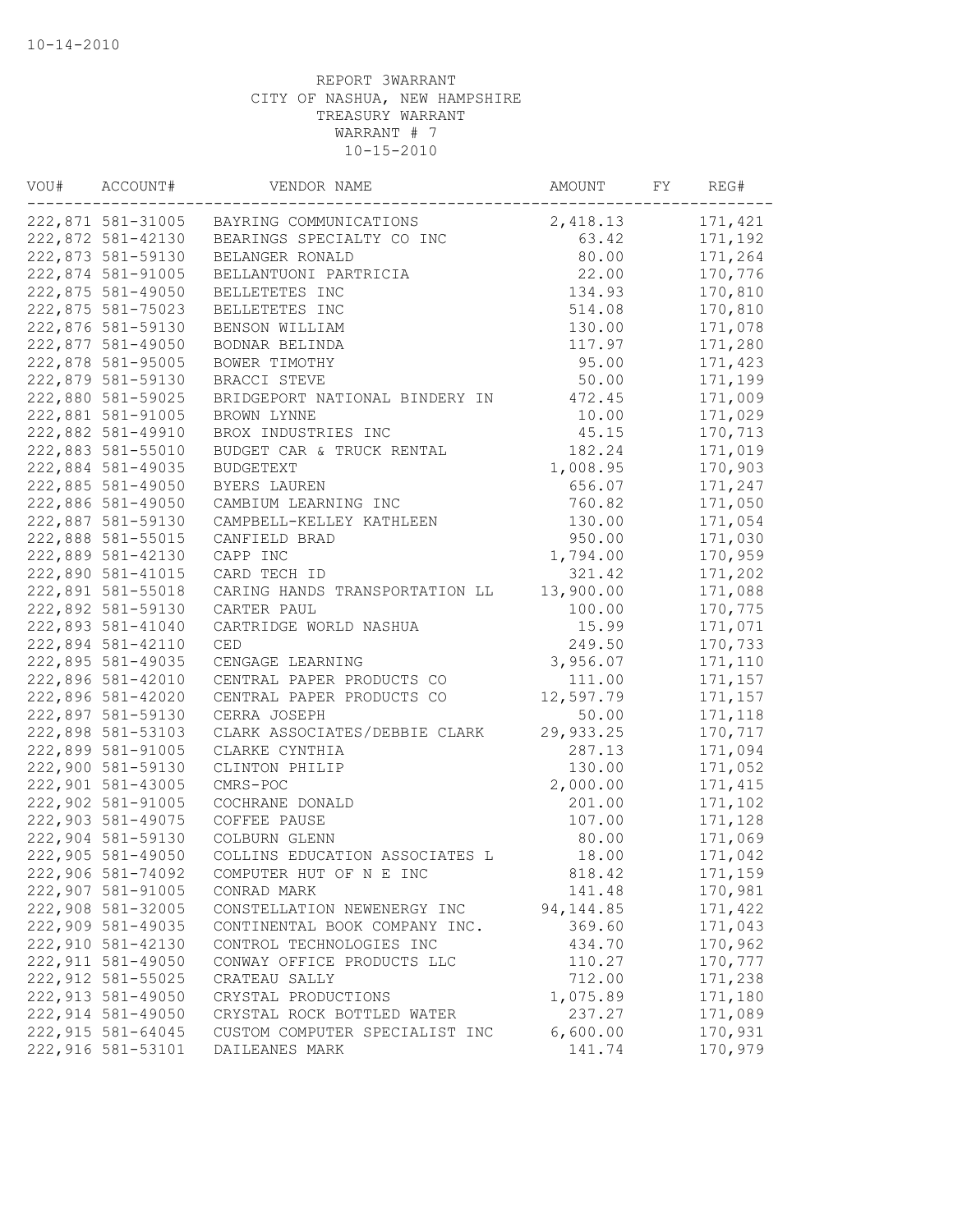| VOU# | ACCOUNT#<br>VENDOR NAME |                                        | AMOUNT    | FY | REG#     |
|------|-------------------------|----------------------------------------|-----------|----|----------|
|      |                         | 222,917 581-49050 DARRELL'S MUSIC HALL | 41.75     |    | 170,682  |
|      | 222,918 581-59130       | DELOIS JEFFREY                         | 80.00     |    | 171,060  |
|      | 222,919 581-59130       | DEPINTO FRANK                          | 80.00     |    | 171, 112 |
|      | 222,920 581-91005       | DICHARD ALLAN                          | 91.25     |    | 171,243  |
|      | 222, 921 581-91005      | DILIDDO KATHRYN M                      | 46.87     |    | 171,261  |
|      | 222, 922 581-91005      | DONOVAN DANIEL                         | 18.90     |    | 171,241  |
|      | 222, 923 581-59130      | DOWLING DOUGLAS                        | 120.00    |    | 171,120  |
|      | 222,924 581-49050       | DOWNES & READER HARDWOOD CO IN         | 1,060.00  |    | 170,706  |
|      | 222,925 581-59130       | DOYLE JAMES                            | 50.00     |    | 171,249  |
|      | 222,926 581-59130       | DRUGAN COLLEEN                         | 130.00    |    | 171,124  |
|      | 222,927 581-59130       | DUBISZ MICHAEL                         | 130.00    |    | 171,061  |
|      | 222,928 581-91005       | DUSTIN MARIANNE                        | 31.25     |    | 170,982  |
|      | 222,929 581-49050       | EDUCATIONAL WAREHOUSE INC              | 75.97     |    | 171,262  |
|      | 222,930 581-49050       | EMERGENCY MEDICAL PRODUCTS INC         | 53.69     |    | 171,259  |
|      | 222,931 581-49050       | ENCHANTED LEARNING LLC                 | 125.00    |    | 171,091  |
|      | 222,932 581-59130       | ENGELHARDT ELAINE                      | 120.00    |    | 171,073  |
|      | 222,933 581-91005       | ESSON VIRGINIA                         | 12.50     |    | 170,989  |
|      | 222,934 581-42130       | F W WEBB COMPANY                       | 228.73    |    | 170,742  |
|      | 222,935 581-31005       | FAIR POINT COMMUNICATIONS INC          | 52.22     |    | 171,418  |
|      | 222,936 581-31005       | FAIRPOINT COMMUNICATIONS INC           | 28.45     |    | 171,416  |
|      | 222,937 581-31005       | FAIRPOINT COMMUNICATIONS INC           | 85.48     |    | 171, 417 |
|      | 222,938 581-31005       | FAIRPOINT COMMUNICATIONS INC           | 36.19     |    | 171,419  |
|      | 222,939 581-59130       | FARIA FILOMONO                         | 160.00    |    | 171,087  |
|      | 222,940 581-91005       | FARRENKOPF RICHARD                     | 130.00    |    | 171,045  |
|      | 222,941 581-49075       | FASTENAL COMPANY                       | 35.68     |    | 170,860  |
|      | 222,942 581-49050       | FASTENATION INC                        | 71.87     |    | 171,275  |
|      | 222,943 581-59130       | FASZEWSKI PENNY                        | 80.00     |    | 171,266  |
|      | 222,944 581-43005       | FEDEX                                  | 48.04     |    | 171,396  |
|      | 222,945 581-55005       | FIRST STUDENT INC                      | 4,870.30  |    | 171,010  |
|      | 222,945 581-55005       | FIRST STUDENT INC                      | 1,250.68  |    | 171,011  |
|      | 222,946 581-49050       | FLINN SCIENTIFIC INC                   | 175.52    |    | 170,746  |
|      | 222,947 581-49035       | FOLLETT EDUCATIONAL SERVICES           | 127.56    |    | 170,691  |
|      | 222,948 581-49030       | FOLLETT LIBRARY RESOURCES              | 10,168.80 |    | 170,694  |
|      | 222,949 581-59130       | FRANCIS KEITH                          | 50.00     |    | 171,248  |
|      | 222,950 581-49050       | FREESTYLE PHOTOGRAPHIC SUPPLIE         | 19.96     |    | 170,748  |
|      | 222,951 581-49050       | FREY SCIENTIFIC                        | 29.06     |    | 170,771  |
|      | 222,952 581-59130       | FULTON JOHN                            | 130.00    |    | 171,062  |
|      | 222,953 581-94010       | GERR KAYLA                             | 1,072.80  |    | 171,278  |
|      | 222,954 581-49050       | GLEASON KAREN A                        | 109.84    |    | 170,892  |
|      | 222,955 581-49050       | GLOBAL EQUIPMENT CO INC                | 1,818.75  |    | 171,203  |
|      | 222,956 581-42130       | GRAINGER                               | 5,829.87  |    | 170,753  |
|      | 222,957 581-53100       | GRANITE STATE SHUTTLE SERVICE          | 160.00    |    | 171,123  |
|      | 222,958 581-49050       | GROTH MUSIC                            | 24.90     |    | 171,103  |
|      | 222,959 581-91005       | GUAL WENDY                             | 25.38     |    | 171,034  |
|      | 222,960 581-59130       | HAMILTON MICHAEL                       | 260.00    |    | 171,074  |
|      | 222,961 581-49050       | HANNAFORD                              | 258.41    |    | 170,928  |
|      | 222,962 581-74092       | HARRIS EQUIPMENT REPAIR SERVIC         | 405.96    |    | 171,147  |
|      | 222,963 581-42130       | HEATING SPECIALTIES OF NH INC          | 1,344.82  |    | 171,142  |
|      |                         |                                        |           |    |          |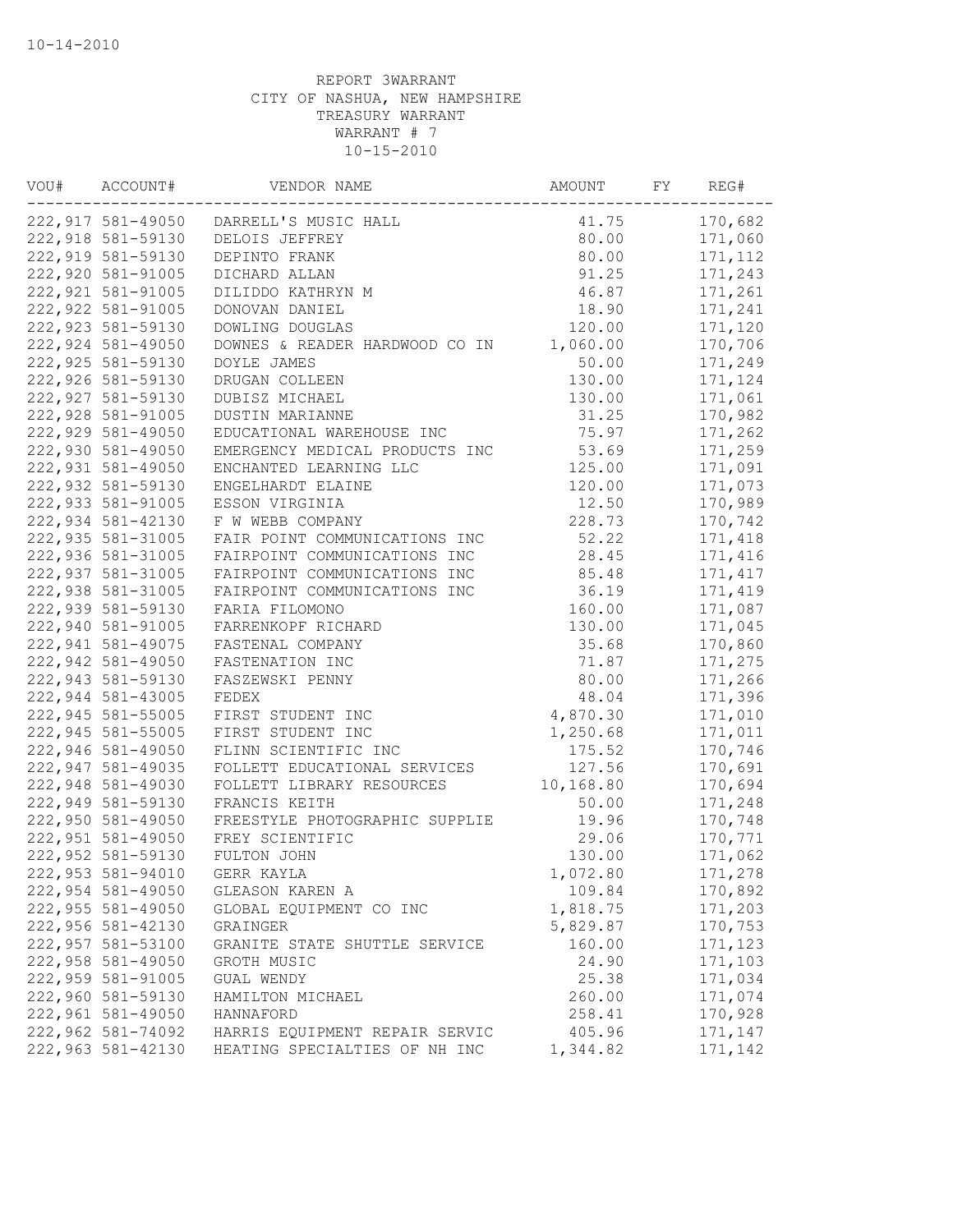| VOU#              | ACCOUNT#<br>VENDOR NAME |                                | AMOUNT<br>FY |  | REG#     |  |
|-------------------|-------------------------|--------------------------------|--------------|--|----------|--|
| 222,964 581-59130 |                         | HEBERT DAVID                   | 80.00        |  | 171,151  |  |
|                   | 222,965 581-49050       | HEINEMANN                      | 313.50       |  | 170,995  |  |
|                   | 222,966 581-49035       | HM RECEIVABLES CO LLC          | 2,922.26     |  | 171,122  |  |
|                   | 222,966 581-49050       | HM RECEIVABLES CO LLC          | 255.70       |  | 171,122  |  |
|                   | 222,967 581-94010       | HODGDON CYNTHIA                | 2,155.20     |  | 170,842  |  |
|                   | 222,968 581-49075       | HOME DEPOT CREDIT SERVICES     | 19.94        |  | 171,001  |  |
|                   | 222,969 581-49050       | HOME DEPOT CREDIT SERVICES     | 70.80        |  | 171,026  |  |
|                   | 222,970 581-94010       | HYATT TIFFANY                  | 1,072.80     |  | 171,240  |  |
|                   | 222,971 581-41040       | INTEGRATED OFFICE SOLUTIONS    | 1,444.00     |  | 171,098  |  |
|                   | 222,972 581-53103       | INTERIM HEALTHCARE OF THE NORT | 1,874.25     |  | 170,858  |  |
|                   | 222,973 581-49050       | J W PEPPER & SON INC           | 491.74       |  | 170,755  |  |
|                   | 222,974 581-59130       | JACKSON ART                    | 80.00        |  | 171,057  |  |
|                   | 222,975 581-59130       | <b>JASINSKI FREDERICK</b>      | 60.00        |  | 171,119  |  |
|                   | 222,976 581-59130       | <b>JASKOLKA JOHN</b>           | 50.00        |  | 170,906  |  |
|                   | 222,977 581-59130       | JONSON EDWARD                  | 60.00        |  | 171,056  |  |
|                   | 222,978 581-49030       | JUNIOR LIBRARY GUILD           | 16.80        |  | 170,970  |  |
|                   | 222,979 581-59130       | KAJEN CHARLES                  | 60.00        |  | 171,108  |  |
|                   | 222,980 581-59130       | KEANE MARCIA                   | 260.00       |  | 171,070  |  |
|                   | 222,981 581-49050       | KELVIN                         | 249.07       |  | 171,197  |  |
|                   | 222,982 581-42110       | KEYSTONE BATTERY               | 992.32       |  | 171,000  |  |
|                   | 222,983 581-91005       | KOSOW CARMEN                   | 64.63        |  | 170,999  |  |
|                   | 222,984 581-94010       | KROM MARY                      | 1,248.00     |  | 171,017  |  |
|                   | 222,985 581-59130       | LATHAM FREDERICK               | 190.00       |  | 171,063  |  |
|                   | 222,986 581-91005       | LATINA DONNA                   | 59.88        |  | 171,025  |  |
|                   | 222,987 581-59130       | LAVALLEE GLENN                 | 60.00        |  | 171,267  |  |
|                   | 222,988 581-59130       | LAWLOR ALBERT                  | 80.00        |  | 170,820  |  |
|                   | 222,989 581-59130       | LEAFE TIMOTHY                  | 100.00       |  | 171,135  |  |
|                   | 222,990 581-59130       | LEAO WAGNER                    | 120.00       |  | 171,083  |  |
|                   | 222,991 581-49050       | LEARNING CYCLES LLC            | 660.00       |  | 171,032  |  |
|                   | 222,992 581-49050       | LEBLANC SERA                   | 313.29       |  | 171,257  |  |
|                   | 222,993 581-91005       | LEWIS SUSAN A                  | 4.25         |  | 171,028  |  |
|                   | 222,994 581-49075       | LINEN & SHADE BIN INC          | 10.00        |  | 170,964  |  |
|                   | 222,995 581-59130       | LOCONTE CARMINE                | 50.00        |  | 171,239  |  |
|                   | 222,996 581-59130       | LUTAS NADIRE                   | 80.00        |  | 171,058  |  |
|                   | 222,997 581-42110       | M & M ELECTRICAL SUPPLY CO INC | 1,854.71     |  | 171,139  |  |
|                   | 222,998 581-49050       | MARKERTEK VIDEO SUPPLY         | 118.30       |  | 170,726  |  |
|                   | 222,999 581-49050       | MARKET BASKET                  | 477.32       |  | 170,823  |  |
|                   | 223,000 581-59130       | MARTEL CHESTER                 | 130.00       |  | 171,065  |  |
|                   | 223,001 581-75090       | MARVELL PLATE GLASS INC        | 1,754.00     |  | 170,689  |  |
|                   | 223,002 581-78007       | MAYNARD & LESIEUR INCORPORATED | 310.90       |  | 171,149  |  |
|                   | 223,003 581-59130       | MCCARTHY PHIL                  | 80.00        |  | 170,905  |  |
|                   | 223,004 581-53103       | MCCARTNEY AMY                  | 6,868.50     |  | 171,092  |  |
|                   | 223,005 581-49035       | MCGRAW HILL COMPANIES          | 2,851.77     |  | 170,788  |  |
|                   | 223,005 581-49050       | MCGRAW HILL COMPANIES          | 250.00       |  | 170,788  |  |
|                   | 223,005 581-49095       | MCGRAW HILL COMPANIES          | 590.21       |  | 170,788  |  |
|                   | 223,006 581-47010       | MEDCO SUPPLY INC               | 4,150.55     |  | 171,007  |  |
|                   | 223,007 581-42120       | METRO GROUP INC (THE)          | 126.00       |  | 171, 111 |  |
|                   | 223,008 581-59130       | MILBURN RICHARD                | 60.00        |  | 171,064  |  |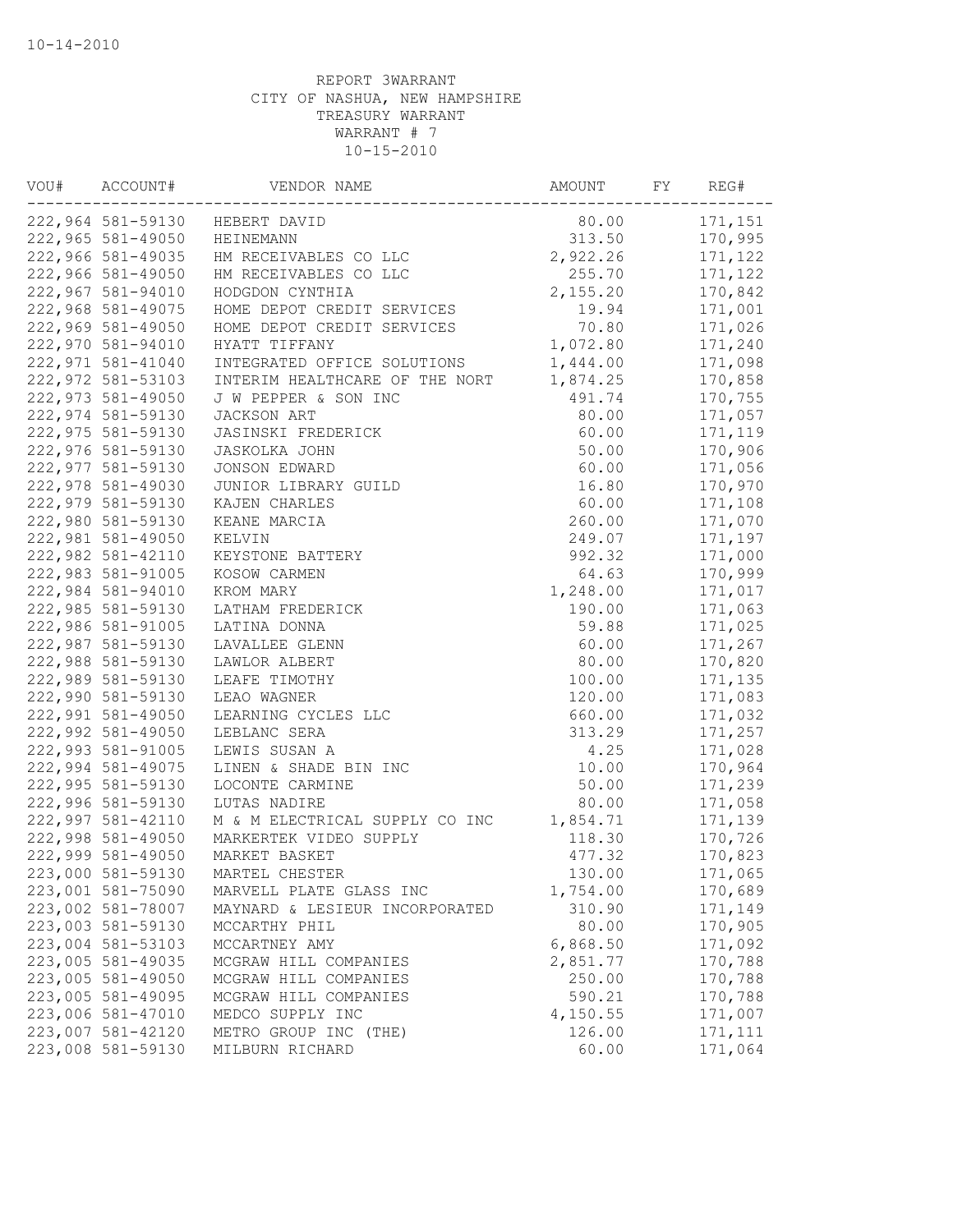| VOU# | ACCOUNT#<br>VENDOR NAME |                                | AMOUNT    | REG# |         |
|------|-------------------------|--------------------------------|-----------|------|---------|
|      | 223,009 581-49050       | MOORE MEDICAL LLC              | 218.00    |      | 170,837 |
|      | 223,010 581-53100       | MULTI-STATE BILLING SERVICES L | 5,007.45  |      | 171,095 |
|      | 223,011 581-59130       | MURPHY MICHAEL                 | 80.00     |      | 171,072 |
|      | 223,012 581-49050       | MUSIC IN MOTION                | 183.59    |      | 170,988 |
|      | 223,013 581-49050       | NASHUA HIGH SCHOOL NORTH       | 450.00    |      | 171,347 |
|      | 223,014 581-49075       | NASHUA WALLPAPER & PAINT CO    | 839.13    |      | 170,822 |
|      | 223,015 581-34015       | NATIONAL GRID                  | 436.11    |      | 171,426 |
|      | 223,016 581-42010       | NATIONWIDE SALES & SERVICE     | 339.89    |      | 170,986 |
|      | 223,017 581-59130       | NEDEAU SANDRA                  | 60.00     |      | 171,252 |
|      | 223,018 581-94030       | NERA                           | 230.00    |      | 170,958 |
|      | 223,019 581-31005       | NEXTEL COMMUNICATIONS          | 2,283.49  |      | 171,352 |
|      | 223,020 581-59130       | NIHAN MARILEE                  | 80.00     |      | 171,104 |
|      | 223,021 581-49050       | NORTHCENTER FOODSERVICE        | 1,785.56  |      | 171,015 |
|      | 223,022 581-49095       | NORTHWEST EVALUATION ASSOC.    | 27,000.00 |      | 171,039 |
|      | 223,023 581-59130       | NUNNALLY WILLIAM               | 130.00    |      | 171,059 |
|      | 223,024 581-94010       | O'LEARY JENNIFER               | 2,145.60  |      | 171,145 |
|      | 223,025 581-49050       | OMNITRON ELECTRONICS INC       | 1,571.88  |      | 171,136 |
|      | 223,026 581-31005       | ONE COMMUNICATIONS             | 6, 260.25 |      | 171,425 |
|      | 223,027 581-91005       | OUELLETTE MARTHA               | 13.33     |      | 171,041 |
|      | 223,028 581-49050       | P J CURRIER LUMBER CO          | 208.48    |      | 171,005 |
|      | 223,029 581-31005       | PAETEC COMMUNICATIONS INC      | 17.64     |      | 171,038 |
|      | 223,030 581-91005       | PAPANICOLAOU PAULA             | 59.38     |      | 170,976 |
|      | 223,031 581-49050       | PARADISE MALCOLM               | 10.47     |      | 171,080 |
|      | 223,032 581-49075       | PASEK CORP                     | 137.53    |      | 170,963 |
|      | 223,033 581-49050       | PAXTON-PATTERSON               | 862.09    |      | 170,830 |
|      | 223,034 581-42120       | PEABODY SUPPLY CO INC          | 272.33    |      | 171,246 |
|      | 223,035 581-49035       | PEARSON EDUCATION              | 10,259.31 |      | 171,044 |
|      | 223,036 581-33005       | PENNICHUCK WATER WORKS INC     | 2,459.10  |      | 171,356 |
|      | 223,037 581-53100       | PERFORMANCE REHAB INC.         | 5,266.40  |      | 171,040 |
|      | 223,038 581-49035       | PERMA-BOUND                    | 3,684.15  |      | 171,154 |
|      | 223,039 581-47010       | PETTY CASH                     | 14.62     |      | 171,342 |
|      | 223,039 581-49050       | PETTY CASH                     | 44.20     |      | 171,342 |
|      | 223,040 581-43005       | PETTY CASH                     | 5.00      |      | 171,343 |
|      | 223,040 581-49110       | PETTY CASH                     | 30.00     |      | 171,343 |
|      | 223,041 581-43005       | PETTY CASH                     | 4.90      |      | 171,344 |
|      | 223,042 581-49050       | PITSCO INC                     | 1,133.21  |      | 170,675 |
|      | 223,043 581-49050       | PLANK ROAD PUBLISHING INC      | 136.15    |      | 170,710 |
|      | 223,044 581-49050       | PLASTIC SUPPLY OF NH INC       | 283.20    |      | 171,276 |
|      | 223,045 581-49050       | POTTERY SUPPLY HOUSE (THE) LIM | 281.09    |      | 171,265 |
|      | 223,046 581-49050       | PRESSTEK INC                   | 997.52    |      | 171,244 |
|      | 223,047 581-64045       | PRO AV SYSTEMS INC             | 609.00    |      | 171,076 |
|      | 223,048 581-55018       | PROVIDER ENTERPRISES INC (THE) | 28,962.56 |      | 171,002 |
|      | 223,049 581-32005       | PSNH                           | 2,320.58  |      | 171,405 |
|      | 223,050 581-32005       | PUBLIC SERVICE OF NH           | 24,008.18 |      | 171,403 |
|      | 223,051 581-53100       | R C WELDING LLC                | 569.00    |      | 170,681 |
|      | 223,052 581-59130       | RECORD GLENN                   | 160.00    |      | 171,053 |
|      | 223,053 581-49050       | REDLEAF PRESS                  | 90.85     |      | 170,975 |
|      | 223,054 581-42110       | REXEL CLS                      | 68.28     |      | 171,081 |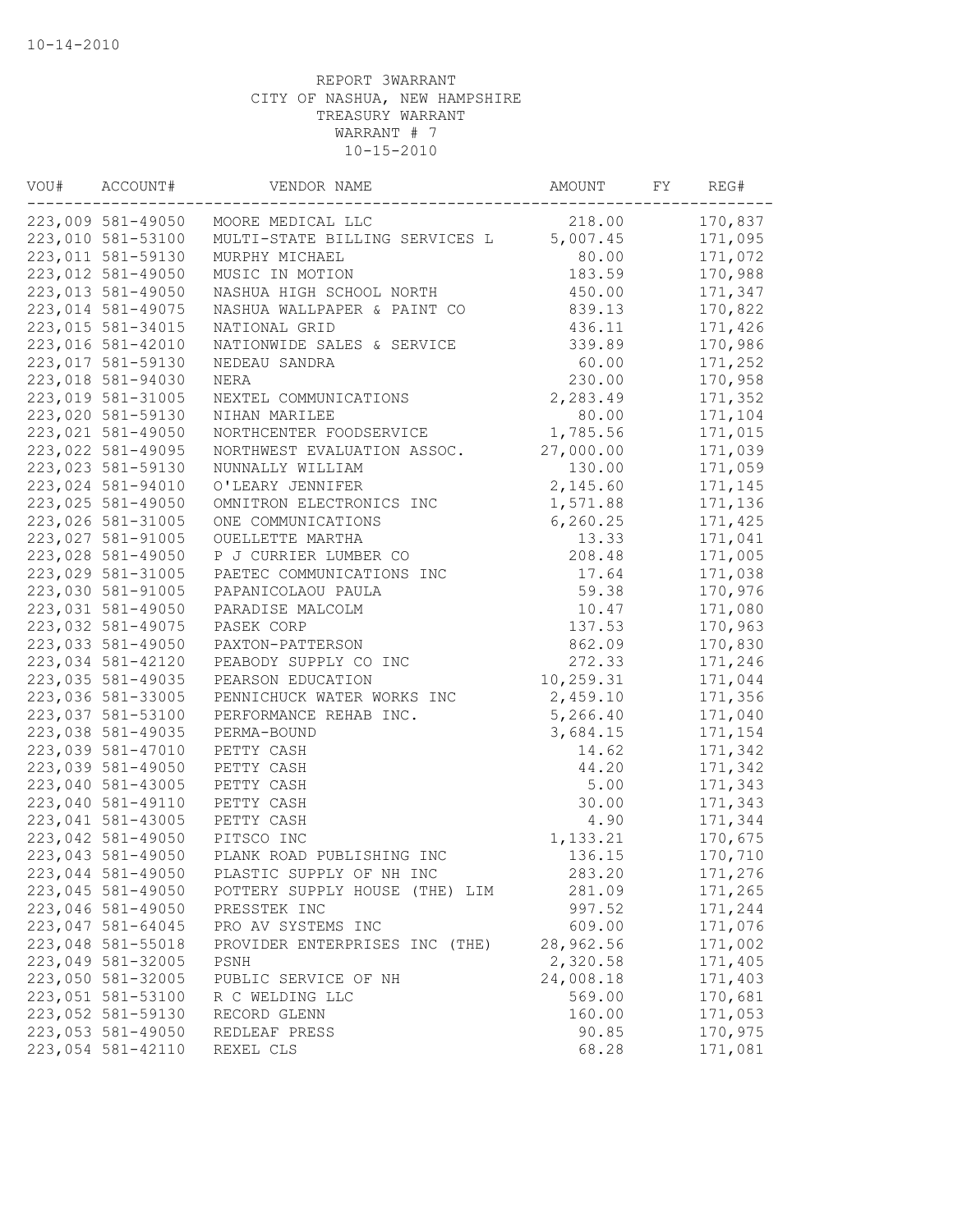| VOU#              | ACCOUNT#<br>VENDOR NAME |                                | AMOUNT    | FY | REG#     |
|-------------------|-------------------------|--------------------------------|-----------|----|----------|
| 223,055 581-59130 |                         | ROSE KENNETH                   | 50.00     |    | 171,105  |
|                   | 223,056 581-59130       | ROSEN JEFF                     | 80.00     |    | 170,890  |
|                   | 223,057 581-59130       | ROSENSTEIN HARRY               | 120.00    |    | 171,018  |
|                   | 223,058 581-91005       | RYAN DAVID                     | 136.50    |    | 171,082  |
|                   | 223,059 581-78007       | SANEL AUTO PARTS CO            | 454.73    |    | 170,813  |
|                   | 223,060 581-59130       | SANTEE NED                     | 130.00    |    | 171, 113 |
|                   | 223,061 581-49050       | SARGENT-WELCH                  | 274.52    |    | 170,729  |
|                   | 223,062 581-49035       | SCHOLASTIC INCORPORATED        | 424.12    |    | 171,158  |
|                   | 223,063 581-47010       | SCHOOL HEALTH ALERT            | 44.00     |    | 170,974  |
|                   | 223,064 581-47010       | SCHOOL HEALTH CORP             | 224.90    |    | 170,692  |
|                   | 223,064 581-49050       | SCHOOL HEALTH CORP             | 485.55    |    | 170,692  |
|                   | 223,065 581-47010       | SCHOOL NURSE SUPPLY INC        | 128.65    |    | 170,969  |
|                   | 223,066 581-41045       | SCHOOL SPECIALTY INC           | 176.91    |    | 170,992  |
|                   | 223,066 581-44005       | SCHOOL SPECIALTY INC           | 401.00    |    | 170,990  |
|                   | 223,066 581-49050       | SCHOOL SPECIALTY INC           | 7,552.64  |    | 170,990  |
|                   | 223,066 581-49050       | SCHOOL SPECIALTY INC           | 5,248.92  |    | 170,991  |
|                   | 223,066 581-49050       | SCHOOL SPECIALTY INC           | 6, 253.38 |    | 170,992  |
|                   | 223,066 581-49050       | SCHOOL SPECIALTY INC           | 4,066.01  |    | 170,993  |
|                   | 223,066 581-49050       | SCHOOL SPECIALTY INC           | 2,627.10  |    | 170,994  |
|                   | 223,067 581-49075       | SHIFFLER EQUIPMENT SALES INC   | 305.80    |    | 170,966  |
|                   | 223,068 581-91005       | SILVA AMANDA                   | 61.37     |    | 171,100  |
|                   | 223,069 581-59130       | SIMPSON GARY                   | 60.00     |    | 170,754  |
|                   | 223,070 581-49050       | SIMULATION CURRICULUM CORP     | 233.90    |    | 171,258  |
|                   | 223,071 581-31005       | SPRINT                         | 12.66     |    | 171,420  |
|                   | 223,072 581-53100       | STANLEY ELEVATOR COMPANY INC   | 405.00    |    | 171,160  |
|                   | 223,073 581-41015       | STAPLES BUSINESS ADVANTAGE     | 184.66    |    | 170,886  |
|                   | 223,073 581-41045       | STAPLES BUSINESS ADVANTAGE     | 172.62    |    | 170,886  |
|                   | 223,073 581-49050       | STAPLES BUSINESS ADVANTAGE     | 1,215.96  |    | 170,886  |
|                   | 223,074 581-53100       | STATE OF NH CRIMINAL RECORDS   | 1,160.25  |    | 171,346  |
|                   | 223,075 581-64192       | STELLOS ELECTRICAL SUPPLY CO I | 660.00    |    | 171,412  |
|                   | 223,076 581-59130       | STOLL DEBRA                    | 120.00    |    | 171,101  |
|                   | 223,077 581-91005       | SWINDELL LORNE                 | 67.75     |    | 171,013  |
|                   | 223,078 581-59130       | TAGGART BRUCE                  | 190.00    |    | 171,085  |
|                   | 223,079 581-59130       | THOMAS DOUGLAS                 | 60.00     |    | 171,079  |
|                   | 223,080 581-49050       | TIGER DIRECT                   | 10.55     |    | 170,781  |
|                   | 223,080 581-64192       | TIGER DIRECT                   | 1,509.08  |    | 170,781  |
|                   | 223,081 581-49035       | TOADSTOOL BOOKSHOP             | 366.19    |    | 170,768  |
|                   | 223,082 581-78007       | TOWERS MOTOR PARTS CORP        | 63.46     |    | 170,907  |
|                   | 223,083 581-43005       | U S POSTAL SERVICES            | 132.00    |    | 171,345  |
|                   | 223,084 581-43005       | UNITED PARCEL SERVICE          | 36.29     |    | 170,965  |
|                   | 223,085 581-49050       | UNIVERSITY MUSIC               | 345.00    |    | 171,109  |
|                   | 223,086 581-45910       | USA TODAY                      | 195.00    |    | 171, 413 |
|                   | 223,087 581-31005       | VERIZON BUSINESS               | 4,412.68  |    | 170,670  |
|                   | 223,088 581-59130       | VIVEIROS MICHAEL               | 100.00    |    | 170,839  |
|                   | 223,089 581-49050       | WALMART COMMUNITY              | 101.29    |    | 170,951  |
|                   | 223,090 581-74092       | WAVEGUIDE INC                  | 14,102.50 |    | 170,758  |
|                   | 223,091 581-41045       | WB MASON COMPANY INC           | 4,534.20  |    | 170,708  |
|                   | 223,091 581-49075       | WB MASON COMPANY INC           | 109.92    |    | 170,708  |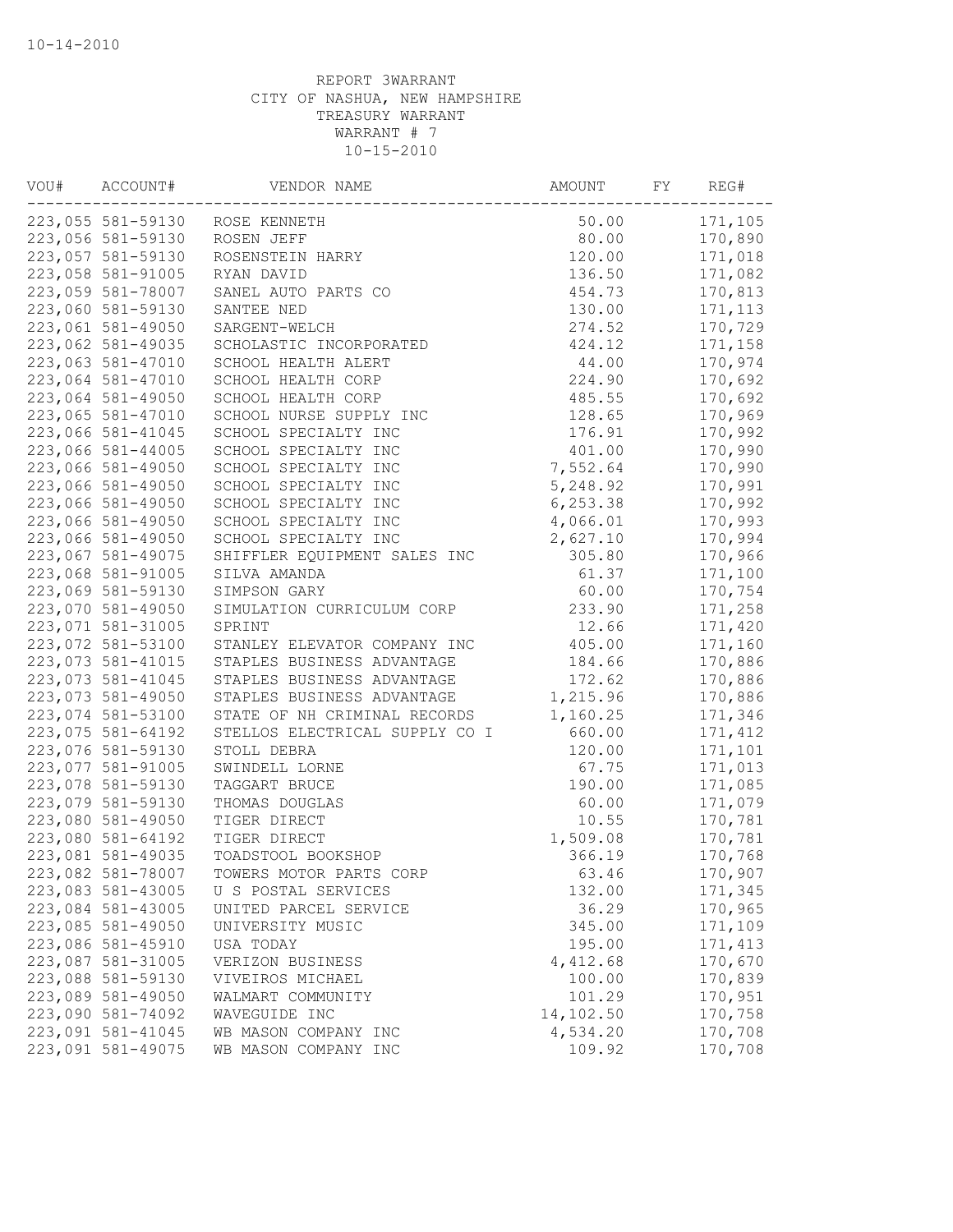| WOU#  | ACCOUNT#          | VENDOR NAME                    | AMOUNT     | FY. | REG#         |
|-------|-------------------|--------------------------------|------------|-----|--------------|
|       | 223,092 581-91005 | WEBB KATHRYN                   | 68.55      |     | 171,254      |
|       | 223,093 581-95010 | WEEKLY READER CORP<br>1,527.00 |            |     | 171,175      |
|       | 223,094 581-59130 | WILKINS GERARD                 | 60.00      |     | 171,055      |
|       | 223,095 581-47010 | WILLIAM V. MACGILL & COMPANY   | 391.94     |     | 170,769      |
|       | 223,096 581-59130 | WILLIAMS BRIAN                 | 50.00      |     | 171,068      |
|       | 223,097 581-42110 | WILLIAMS COMMUNICATIONS SERVIC | 478.40     |     | 171,031      |
|       | 223,098 581-59130 | WOOD JOHN                      | 60.00      |     | 171,250      |
|       | 223,099 581-53101 | YOUTH COUNCIL (THE)            | 4,512.50   |     | 171,027      |
|       | 223,100 581-59130 | ZIELINSKI KAREN                | 120.00     |     | 171,075      |
|       | 223,101 581-59130 | ZUCCARO ROBERT                 | 100.00     |     | 171,067      |
| TOTAL | 581               | SCHOOL DEPARTMENT              |            |     | 445, 991.75  |
|       |                   |                                |            |     |              |
| 531   | 590-23552         | F W WEBB COMPANY               | 1,153.77   |     | 170,742      |
| 532   | 590-24501         | GRANT ERIC                     | 1,500.00   |     | 170,666      |
| 533   | 590-24505         | EPSTEIN & AUGUST LLP           | 372.20     |     | 171,193      |
| 534   | 590-24531         | MHQ MUNICIPAL VEHICLES         | 3,592.00   |     | 170,850      |
| 535   | 590-24542         | GLAXOSMITHKLINE PHARMACEUTICAL | 8,406.00   |     | 170,711      |
|       | 223,102 590-24581 | CONTROL TECHNOLOGIES INC       | 4,480.00   |     | 170,962      |
| TOTAL | 590               | PRIOR YEAR OBLIGATIONS         |            |     | 19,503.97    |
|       |                   |                                |            |     |              |
| 536   | 592-85010         | US BANK NA (091000022)         | 35,860.00  |     | 12,174       |
| 536   | 592-85015         | US BANK NA (091000022)         | 116,597.50 |     | 12,174       |
| 536   | 592-85020         | US BANK NA (091000022)         | 202,100.00 |     | 12,174       |
| 536   | 592-85025         | US BANK NA (091000022)         | 657,900.00 |     | 12,174       |
| TOTAL | 592               | BONDED DEBT SERVICE            |            |     | 1,012,457.50 |
|       |                   |                                |            |     |              |
| 537   | 595-22015         | KASHEX LTD PARTNERSHIP         | 1,095.86   |     | 171,219      |
| 537   | 595-22020         | KASHEX LTD PARTNERSHIP         | 21, 213.35 |     | 171,219      |
| TOTAL | 595               | OVERLAY                        |            |     | 22,309.21    |
|       |                   |                                |            |     |              |
| 538   | 599-64085         | TURF PRODUCTS CORP             | 87,036.02  |     | 170,949      |
| 539   | 599-68010         | CHAPPELL TRACTOR SALES, INC    | 2,675.00   |     | 171,210      |
| TOTAL | 599               | "CERF" - EQUIPMENT PURCHASES   |            |     | 89,711.02    |
|       |                   |                                |            |     |              |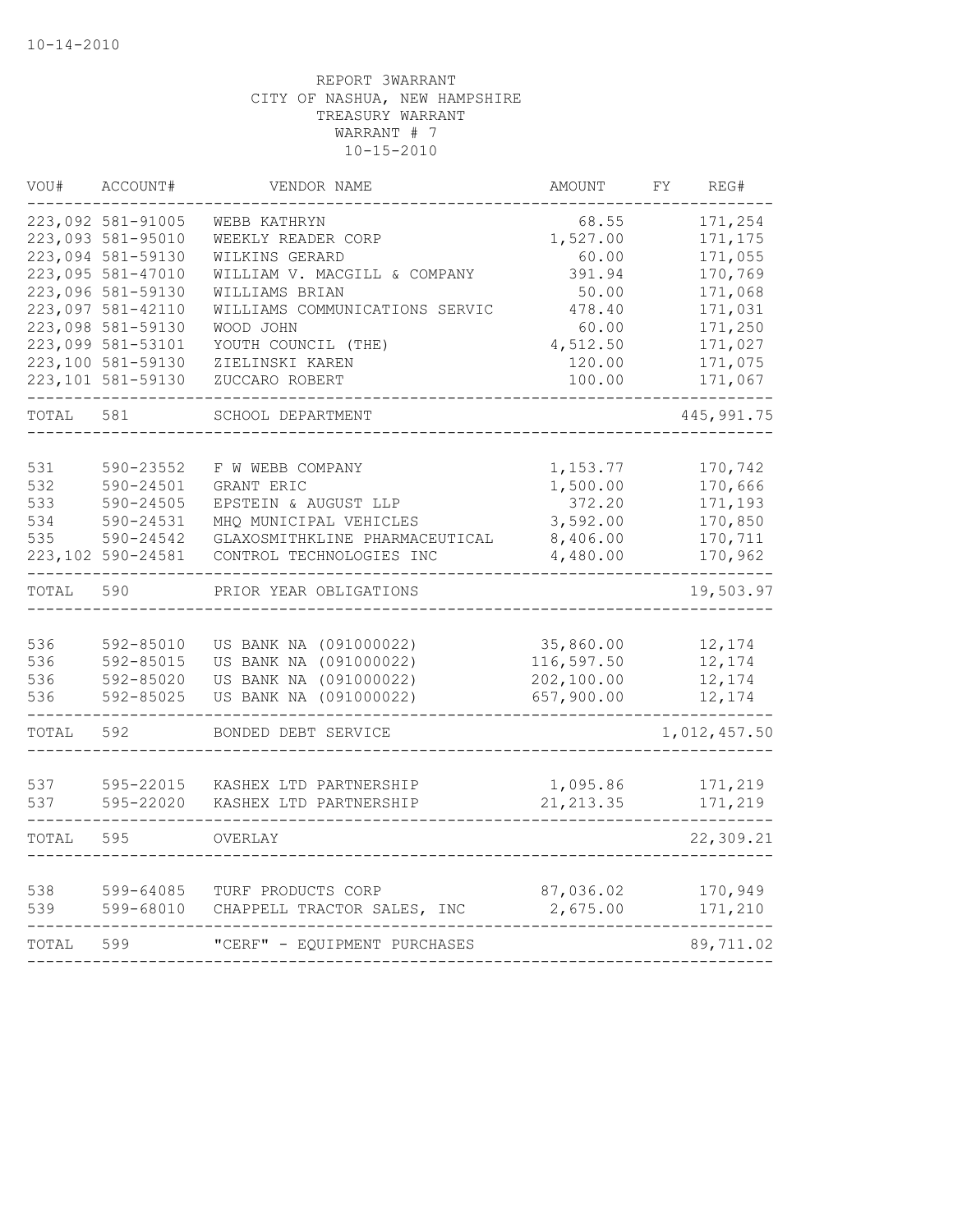| VOU#              | ACCOUNT#                               | VENDOR NAME                                                             | AMOUNT                   | FY | REG#                          |  |
|-------------------|----------------------------------------|-------------------------------------------------------------------------|--------------------------|----|-------------------------------|--|
| 540<br>541        | $617 - 01$<br>$617 - 01$               | CN CARLEY ASSOCIATES<br>THE SCOTT LAWSON GROUP, LTD                     | 4,682.00<br>1,280.00     |    | 171,207<br>171,229            |  |
| TOTAL             | $617 - 01$                             | CAP IMP - BUILDING MAINT<br>GENERAL REPAIRS - CITY HALL                 |                          |    |                               |  |
| 542               | $653 - 20$                             | MILL CITY LANDSCAPING                                                   | 9,408.70                 |    |                               |  |
| TOTAL             | $653 - 20$                             | CAP IMP - STREET DEPT<br>SIDEWALK CONSTR & REPLACEMENT                  |                          |    | 9,408.70                      |  |
| 543<br>544<br>545 | $653 - 22$<br>$653 - 22$<br>$653 - 22$ | BELLETETES INC<br>BROX INDUSTRIES INC<br>M & M ELECTRICAL SUPPLY CO INC | 94.16<br>900.58<br>51.22 |    | 170,810<br>170,713<br>171,139 |  |
| TOTAL             | 653-22                                 | CAP IMP - STREET DEPT<br>SIDEWALK PROGRAM FY09                          |                          |    | 1,045.96                      |  |
| 546<br>547        | $653 - 23$<br>$653 - 23$               | SUNSHINE PAVING CORPORATION<br>SUNSHINE PAVING CORPORATION/RE           | 169,812.83<br>14,676.24  |    | 171,204<br>12,172             |  |
| TOTAL             | 653-23                                 | CAP IMP - STREET DEPT<br>STREET PAVING PROGRAM FY10                     |                          |    | 184,489.07                    |  |
| 548<br>549        | 699-07<br>699-07                       | GEOINSIGHT INC<br>PATENAUDE JOHN L                                      | 6,917.26<br>9,813.90     |    | 171,211<br>171,200            |  |
| TOTAL             | 699-07                                 | OTHER EXPENSES<br>WATER SUPPLY ACQUISITION                              |                          |    | 16,731.16                     |  |
|                   |                                        |                                                                         |                          |    |                               |  |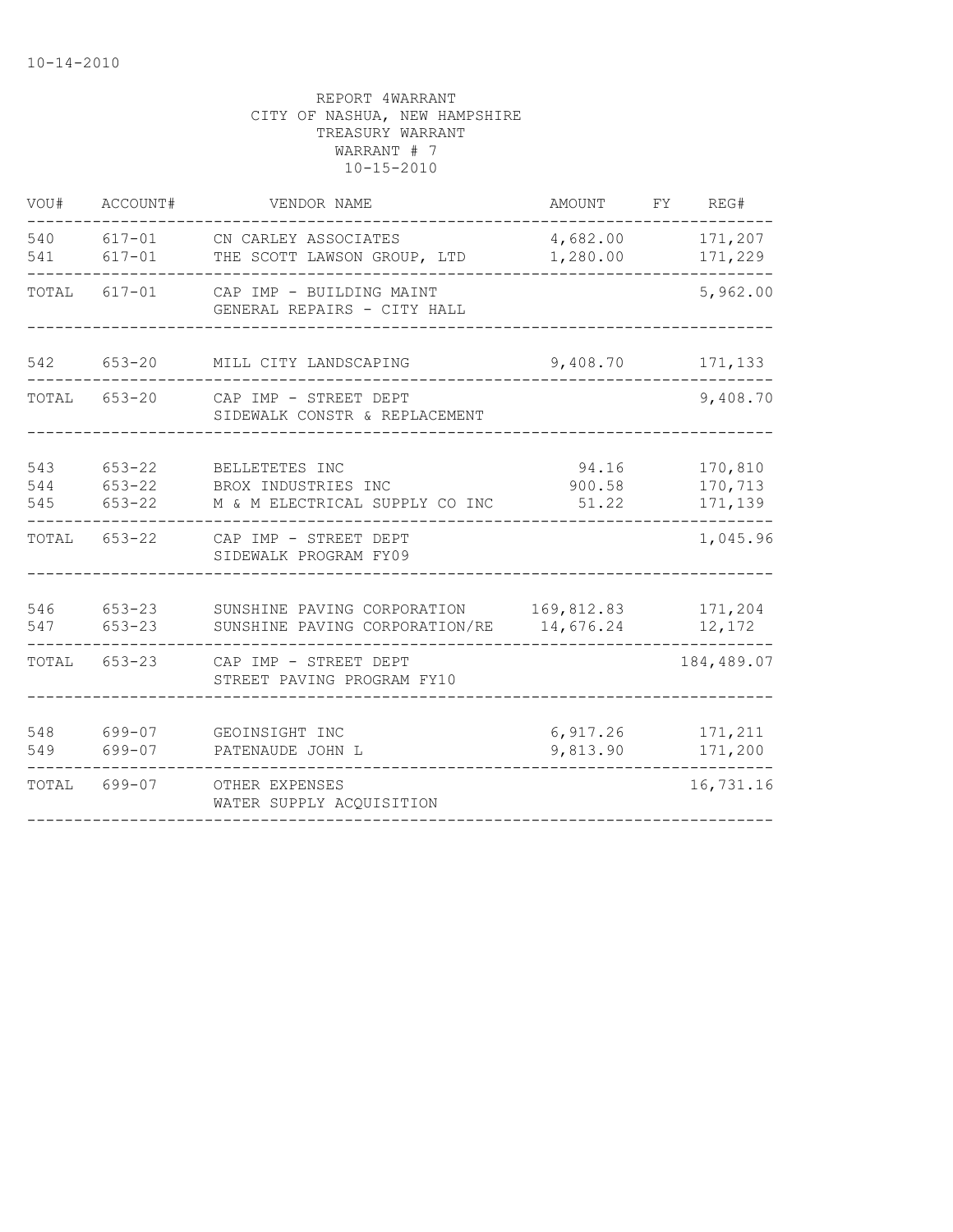|           | VOU# ACCOUNT# PROGRAM | VENDOR NAME                                                              |            | AMOUNT FY REG#   |
|-----------|-----------------------|--------------------------------------------------------------------------|------------|------------------|
| 550       |                       | 720-53186 3738 NEW HAMPSHIRE BORING INC                                  |            | 2,056.95 170,703 |
| TOTAL     | 720                   | CPF - HUNT BUILDING                                                      | 2,056.95   |                  |
|           |                       |                                                                          |            |                  |
| 551       | 722-31070             | 3735 CONNECTIVITY                                                        | 877.34     | 170,939          |
| 552       | 722-31070             | 3735 NEW ENGLAND TRAFFIC CONTROL SV                                      | 1,782.00   | 170,739          |
| 553       | 722-31070             | 3735 PC MALL GOV INC                                                     | 376.70     | 170,998          |
| 554       | 722-53029             | 3735 FEDEX                                                               | 11.98      | 171,354          |
| 555       | 722-53140             | 3735 BERRY DUNN MCNEIL & PARKER                                          | 21,568.00  | 171,037          |
| 556       | 722-53140             | 3735 CAREER CONNECTIONS                                                  | 681.45     | 170,772          |
| 557       | 722-91075             | 3735 CROWNE PLAZA NASHUA                                                 | 1,723.29   | 171,406          |
| TOTAL     | 722                   | CPF-INFORMATION TECHNOLOGY                                               | 27,020.76  |                  |
|           |                       |                                                                          |            |                  |
| 558       |                       | 753-53075   3740 NASHUA REGIONAL PLANNING COMMI    18,958.62     170,663 |            |                  |
| TOTAL 753 |                       | CPF-STREET DEPT                                                          | 18,958.62  |                  |
|           |                       |                                                                          |            |                  |
| 559       | 792-01310             | 3749 KINSMEN CORPORATION/RETAINAGE                                       | 10,870.00  | 12,173           |
| 560       | 792-01310             | 3752 PARK CONSTRUCTION CORP                                              | 260,578.89 | 170,750          |
| 561       | 792-53030             | 3748 HAYNER/SWANSON INC                                                  | 35, 104.22 | 170,718          |
| 561       | 792-53075             | 3749 HAYNER/SWANSON INC                                                  | 25, 258.81 | 170,718          |
| 562       | 792-53075             | 3752 SEA CONSULTANTS                                                     | 7,079.46   | 170,859          |
| 563       | 792-53075             | 3743 STEARNS & WHELER LLC                                                | 3,125.20   | 170,896          |
| 564       | 792-59231             | 3744 SUNSHINE PAVING CORPORATION                                         | 7,506.37   | 171,204          |
| 565       | 792-59232             | 3795 FL MERRILL CONSTRUCTION INC                                         | 67,606.55  | 170,873          |
| TOTAL     | 792                   | CPF-WASTEWATER USER FUND                                                 | 417,129.50 |                  |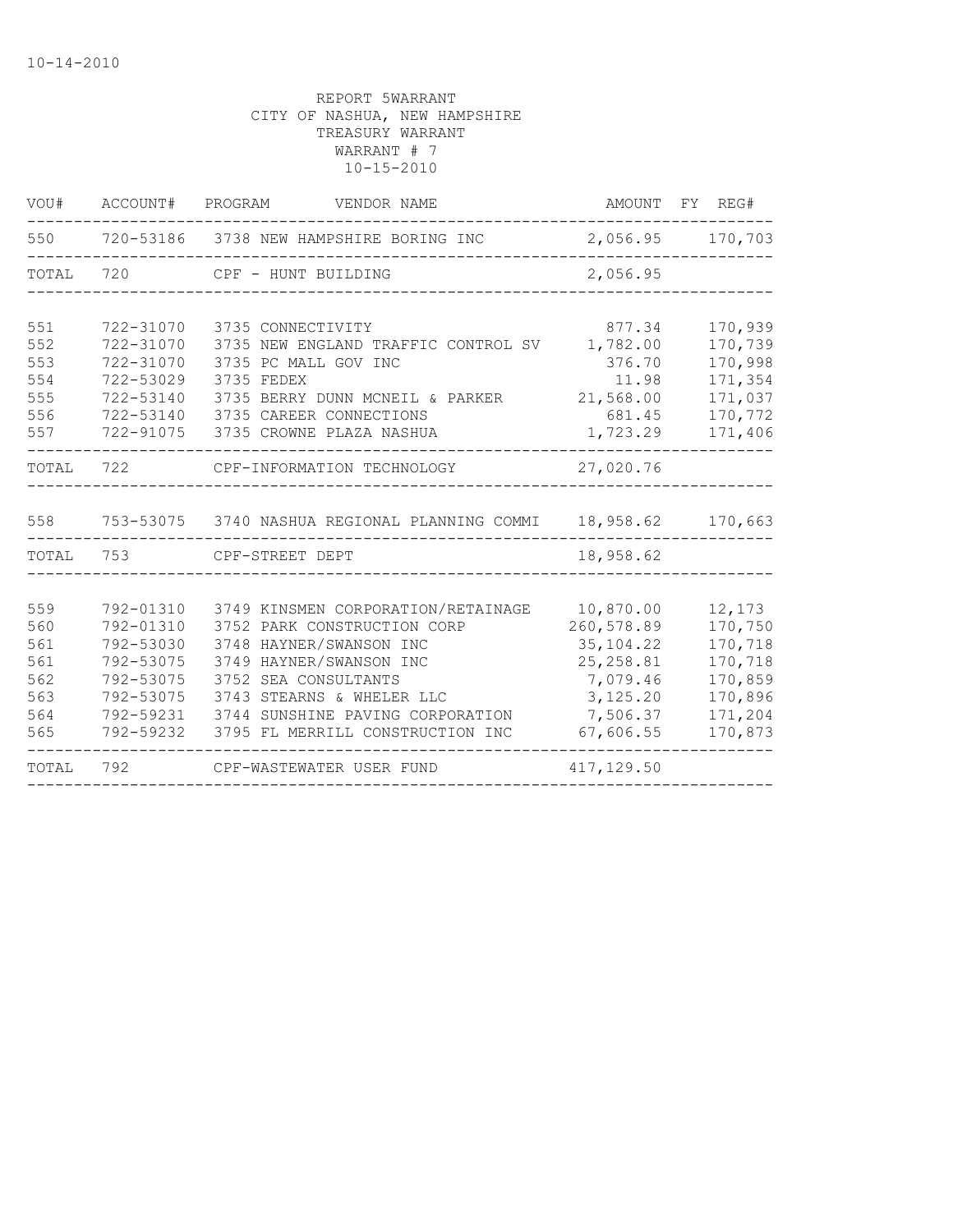| VOU#  | ACCOUNT#<br>VENDOR NAME<br>801-31050<br>NEXTEL COMMUNICATIONS |                                | AMOUNT             | FY      | REG#      |  |
|-------|---------------------------------------------------------------|--------------------------------|--------------------|---------|-----------|--|
| 566   |                                                               |                                | 1,022.49<br>270.85 | 171,359 |           |  |
| 567   | 801-32005                                                     | PSNH                           |                    | 171,401 |           |  |
| 568   | 801-33005                                                     | PENNICHUCK WATER               | 224.01             |         | 171,365   |  |
| 569   | 801-41015                                                     | STAPLES ADVANTAGE              | 125.29             |         | 170,947   |  |
| 570   | 801-42000                                                     | BANNER SYSTEMS OF MASSACHUSETT | 259.88             |         | 171,137   |  |
| 571   | 801-46030                                                     | LEHIGH OUTFITTERS              | 214.99             |         | 170,792   |  |
| 572   | 801-48005                                                     | SHATTUCK MALONE OIL CO         | 891.66             |         | 171,350   |  |
| 572   | 801-48005                                                     | SHATTUCK MALONE OIL CO         | 1,025.40           |         | 171,350   |  |
| 572   | 801-48005                                                     | SHATTUCK MALONE OIL CO         | 312.08             |         | 171,350   |  |
| 573   | 801-53030                                                     | EASTERN ANALYTICAL INC         | 26.00              |         | 170,811   |  |
| 574   | 801-53030                                                     | TREASURER STATE OF N H         | 100.00             |         | 171,374   |  |
| 575   | 801-59100                                                     | PHOTOVAC INC                   | 275.00             |         | 171,174   |  |
| 576   | 801-59100                                                     | RYDIN DECAL                    | 492.12             |         | 170,872   |  |
| 577   | 801-59100                                                     | UNIVERSAL RECYCLING TECH LLC   | 100.00             |         | 171,172   |  |
| 578   | 801-59105                                                     | BILL'S WORLD CLASS CLEANING IN | 780.00             |         | 171,130   |  |
| 579   | 801-59245                                                     | D & R TOWING INC               | 150.00             |         | 171,141   |  |
| 580   | 801-64192                                                     | TOTER INC                      | 5,082.50           |         | 170,740   |  |
| 580   | 801-64192                                                     | TOTER INC                      | 8,695.00           |         | 170,740   |  |
| 581   | 801-75023                                                     | BELLETETES INC                 | 43.20              |         | 170,810   |  |
| 582   | 801-75023                                                     | FOUR SEASONS AIR               | 509.62             |         | 171,126   |  |
| 583   | 801-75023                                                     | GATE CITY FENCE CO INC         | 4,850.00           |         | 170,784   |  |
| 584   | 801-77020                                                     | CN WOOD CO INC                 | 65.88              |         | 171,049   |  |
| 585   | 801-77020                                                     | LIBERTY INTN'L TRUCKS OF NH LL | 3, 127.78          |         | 171,146   |  |
| 586   | 801-77020                                                     | MCDEVITT TRUCKS INC            | 4,521.50           |         | 170,921   |  |
| 587   | 801-77020                                                     | POWERPLAN                      | 2,408.99           |         | 170,926   |  |
| 588   | 801-77020                                                     | SOUTHWORTH MILTON INC          | 108.61             |         | 171,351   |  |
| 589   | 801-77020                                                     | WILLARDS AUTO RADIATOR SHOP    | 1,180.00           |         | 171,161   |  |
| 590   | 801-78065                                                     | MAYNARD & LESIEUR INCORPORATED | 3,936.39           |         | 171,149   |  |
| 591   | 801-78100                                                     | AUTO ELECTRIC WAREHOUSE INC    | 240.00             |         | 170,669   |  |
| 592   | 801-78100                                                     | NAPA AUTO PARTS                | 297.62             |         | 170,900   |  |
| 593   | 801-78100                                                     | SANEL AUTO PARTS CO            | 310.61             |         | 170,813   |  |
| 594   | 801-78100                                                     | TAYLOR & LLOYD INC             | 84.15              |         | 170,853   |  |
| 595   | 801-78100                                                     | TST EQUIPMENT INC              | 283.00             |         | 170,783   |  |
| 596   | 801-94005                                                     | SWANA                          | 50.00              |         | 171,364   |  |
| TOTAL | 801                                                           | SOLID WASTE DISPOSAL           |                    |         | 42,064.62 |  |
|       |                                                               |                                |                    |         |           |  |
| 597   | $802 - 215 - 00$                                              | CHAMPAGNE & MARCHAND PC        | 28.75              |         | 171,225   |  |
| 598   | $802 - 215 - 00$                                              | CITYSIDE MANAGEMENT CORP       | 21.00              |         | 171,226   |  |
| 599   | $802 - 215 - 00$                                              | FRASCA & FRASCA PA/IOLTA REAL  | 11.97              |         | 171,224   |  |
| 600   | $802 - 215 - 00$                                              | PESSOTTI JOANNE                | 72.18              |         | 171,221   |  |
| 601   | $802 - 215 - 00$                                              | SEWHUK STEVEN                  | 104.00             |         | 171,223   |  |
| 602   | $802 - 215 - 00$                                              | WINER & BENNETT LLP            | 18.50              |         | 171,222   |  |
| 603   | 802-31005                                                     | BAYRING COMMUNICATIONS         | 60.42              |         | 171,383   |  |
| 604   | 802-31005                                                     | FAIRPOINT COMMUNICATIONS       | 62.84              |         | 171,386   |  |
| 605   | 802-31005                                                     | NEXTEL COMMUNICATIONS          | 209.52             |         | 171,359   |  |
| 605   | 802-31005                                                     | NEXTEL COMMUNICATIONS          | 99.54<br>171,359   |         |           |  |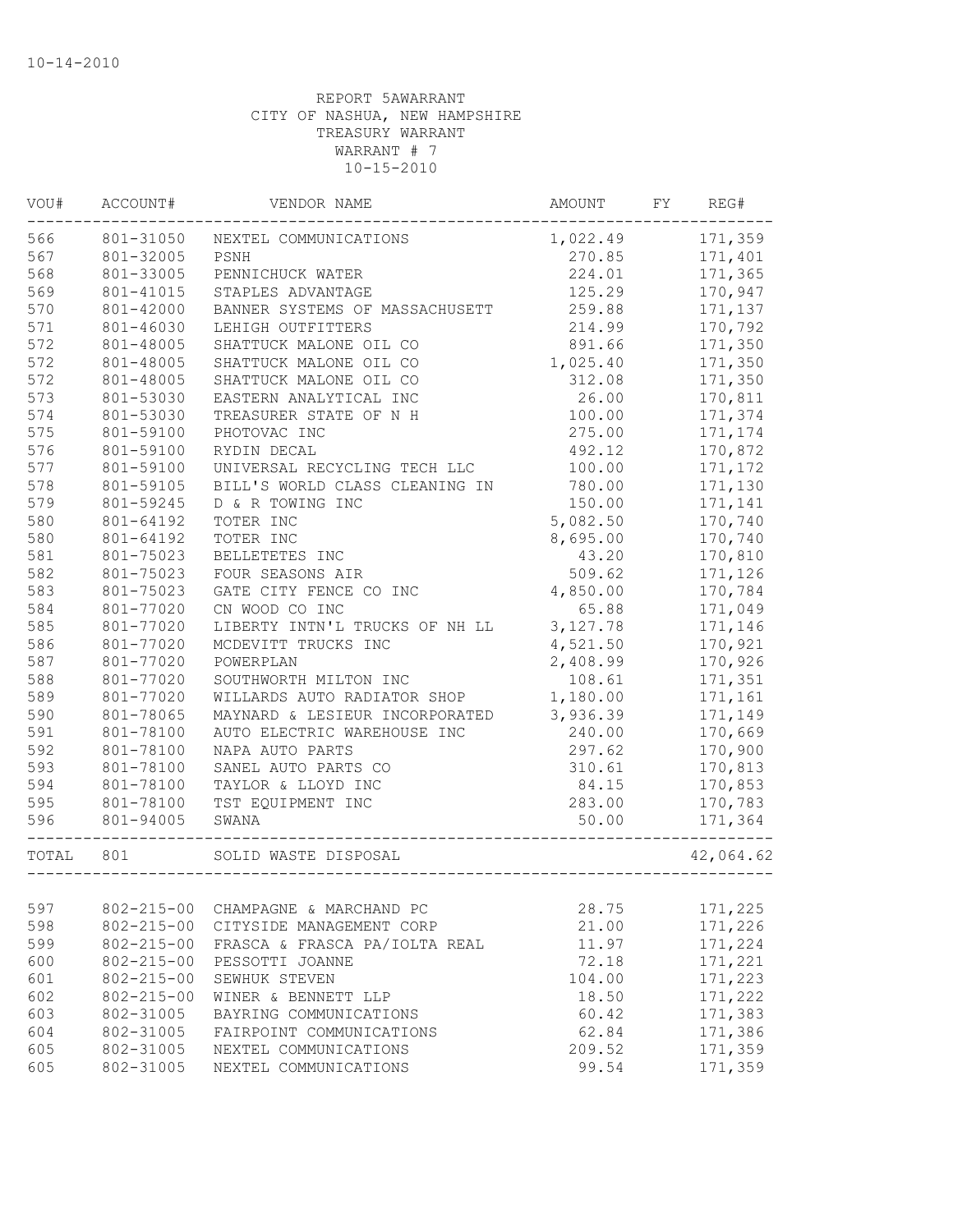| VOU# | ACCOUNT#<br>VENDOR NAME<br>802-32005 PSNH |                                | AMOUNT<br>FY |         | REG#    |  |
|------|-------------------------------------------|--------------------------------|--------------|---------|---------|--|
| 606  |                                           |                                | 427.18       | 171,401 |         |  |
| 607  | 802-33005                                 | PENNICHUCK WATER               | 55.70        | 171,365 |         |  |
| 608  | 802-41015                                 | DAY-TIMERS INC                 | 76.16        | 171,187 |         |  |
| 609  | 802-42010                                 | CENTRAL PAPER PRODUCTS CO      | 444.51       |         | 170,937 |  |
| 610  | 802-45103                                 | JCI JONES                      | 6,422.33     |         | 171,213 |  |
| 611  | 802-46045                                 | LEHIGH SAFETY SHOE CO          | 163.34       |         | 171,179 |  |
| 612  | 802-46045                                 | UNIFIRST CORPORATION           | 55.00        |         | 170,916 |  |
| 612  | 802-46045                                 | UNIFIRST CORPORATION           | 343.37       |         | 170,916 |  |
| 613  | $802 - 467$                               | HILLSBOROUGH COUNTY TREASURER  | 64.20        |         | 171,153 |  |
| 614  | 802-48015                                 | DENNIS K BURKE INC             | 595.49       |         | 171,410 |  |
| 614  | 802-48015                                 | DENNIS K BURKE INC             | 595.50       |         | 171,410 |  |
| 615  | 802-49070                                 | MILLIPORE CORPORATION          | 740.35       |         | 170,744 |  |
| 616  | 802-49075                                 | STAPLES ADVANTAGE              | 40.09        |         | 170,947 |  |
| 617  | 802-53030                                 | CHEMSERVE ENVIRONMENTAL ANALYS | 523.19       |         | 170,885 |  |
| 618  | 802-53030                                 | MILLIPORE CORPORATION          | 38.00        |         | 170,744 |  |
| 619  | 802-53030                                 | TREASURER STATE OF NH          | 250.00       |         | 171,366 |  |
| 620  | 802-59100                                 | KOHL GLENN                     | 2,040.00     |         | 170,728 |  |
| 621  | 802-59230                                 | BROX INDUSTRIES INC            | 3, 212.54    |         | 170,713 |  |
| 622  | 802-59230                                 | CONCRETE CORING CO             | 695.00       |         | 170,662 |  |
| 623  | 802-59230                                 | CONCRETE SYSTEMS INC           | 3,381.00     |         | 171,176 |  |
| 624  | 802-59230                                 | CORRIVEAU ROUTHIER INC         | 92.90        |         | 171,140 |  |
| 625  | 802-59230                                 | OMEGA INDUSTRIAL SUPPLY INC    | 905.25       |         | 170,861 |  |
| 626  | 802-59230                                 | URBAN TREE SERVICE             | 3,025.00     |         | 171,201 |  |
| 627  | 802-59230                                 | VELLANO BROS INC               | 1,241.39     |         | 170,814 |  |
| 628  | 802-59275                                 | PENNICHUCK WATER               | 8,282.10     |         | 170,833 |  |
| 629  | 802-59320                                 | D & R TOWING INC               | 70.00        |         | 171,141 |  |
| 630  | 802-59320                                 | LIBERTY INTN'L TRUCKS OF NH LL | 111.95       |         | 171,146 |  |
| 631  | 802-59320                                 | MAYNARD & LESIEUR INCORPORATED | 162.60       |         | 171,149 |  |
| 632  | 802-59320                                 | NAPA AUTO PARTS                | 372.00       |         | 170,900 |  |
| 633  | 802-59320                                 | SANEL AUTO PARTS CO            | 2.51         |         | 170,813 |  |
| 634  | 802-64192                                 | FASTENAL COMPANY               | 90.99        |         | 170,860 |  |
| 635  | 802-64192                                 | HOME DEPOT CREDIT SERVICES     | 154.73       |         | 171,361 |  |
| 636  | 802-64192                                 | LAB SAFETY SUPPY INC           | 852.27       |         | 170,944 |  |
| 637  | 802-64192                                 | M & M ELECTRICAL SUPPLY CO INC | 31.50        |         | 171,139 |  |
| 638  | 802-64192                                 | PINE MOTOR PARTS               | 29.97        |         | 171,150 |  |
| 639  | 802-77050                                 | AAA PUMP SERVICE INC           | 1,072.00     |         | 171,209 |  |
| 640  | 802-77050                                 | GRAINGER                       | 379.36       |         | 170,753 |  |
| 641  | 802-77050                                 | HOME DEPOT CREDIT SERVICES     | 1.26         |         | 171,361 |  |
| 642  | 802-77065                                 | EASTERN BEARINGS INC           | 152.42       |         | 170,773 |  |
| 643  | 802-77066                                 | M & M ELECTRICAL SUPPLY CO INC | 673.69       |         | 171,139 |  |
| 644  | 802-77067                                 | MCMASTER-CARR SUPPLY CO        | 20.89        |         | 170,806 |  |
| 645  | 802-77069                                 | GRAINGER                       | 334.56       |         | 170,753 |  |
| 646  | 802-77069                                 | NASHUA OUTDOOR POWER EQUIPMENT | 20.00        |         | 170,818 |  |
| 647  | 802-77072                                 | HIGHLAND POWER                 | 2,820.00     |         | 170,934 |  |
| 648  | 802-94005                                 | NEIWPCC-TRAINING               | 150.00       |         | 171,372 |  |
| 648  | 802-94005                                 | NEIWPCC-TRAINING               | 110.00       |         | 171,372 |  |
| 649  | 802-94005                                 | NEWEA                          | 400.00       |         | 171,408 |  |
| 650  | 802-94005                                 | NHWPCA                         | 600.00       |         | 171,393 |  |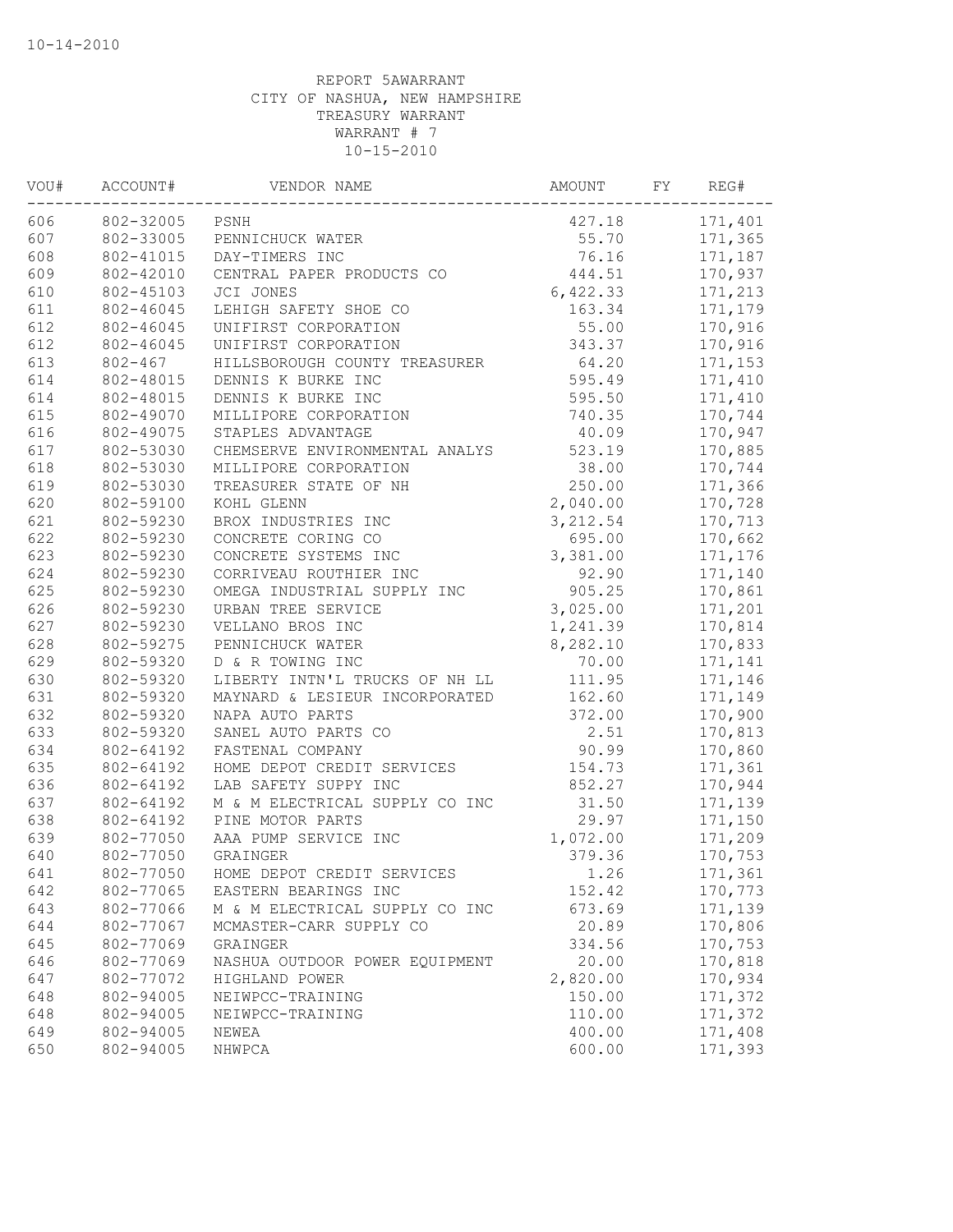| VOU#       | ACCOUNT#               | VENDOR NAME                    | AMOUNT             | FY. | REG#               |
|------------|------------------------|--------------------------------|--------------------|-----|--------------------|
| 651<br>652 | 802-95005<br>802-95075 | NACWA<br>TREASURER STATE OF NH | 6,761.00<br>150.00 |     | 171,373<br>171,366 |
| TOTAL      | 802                    | SEWERAGE DISPOSAL SYSTEM       |                    |     | 49,922.01          |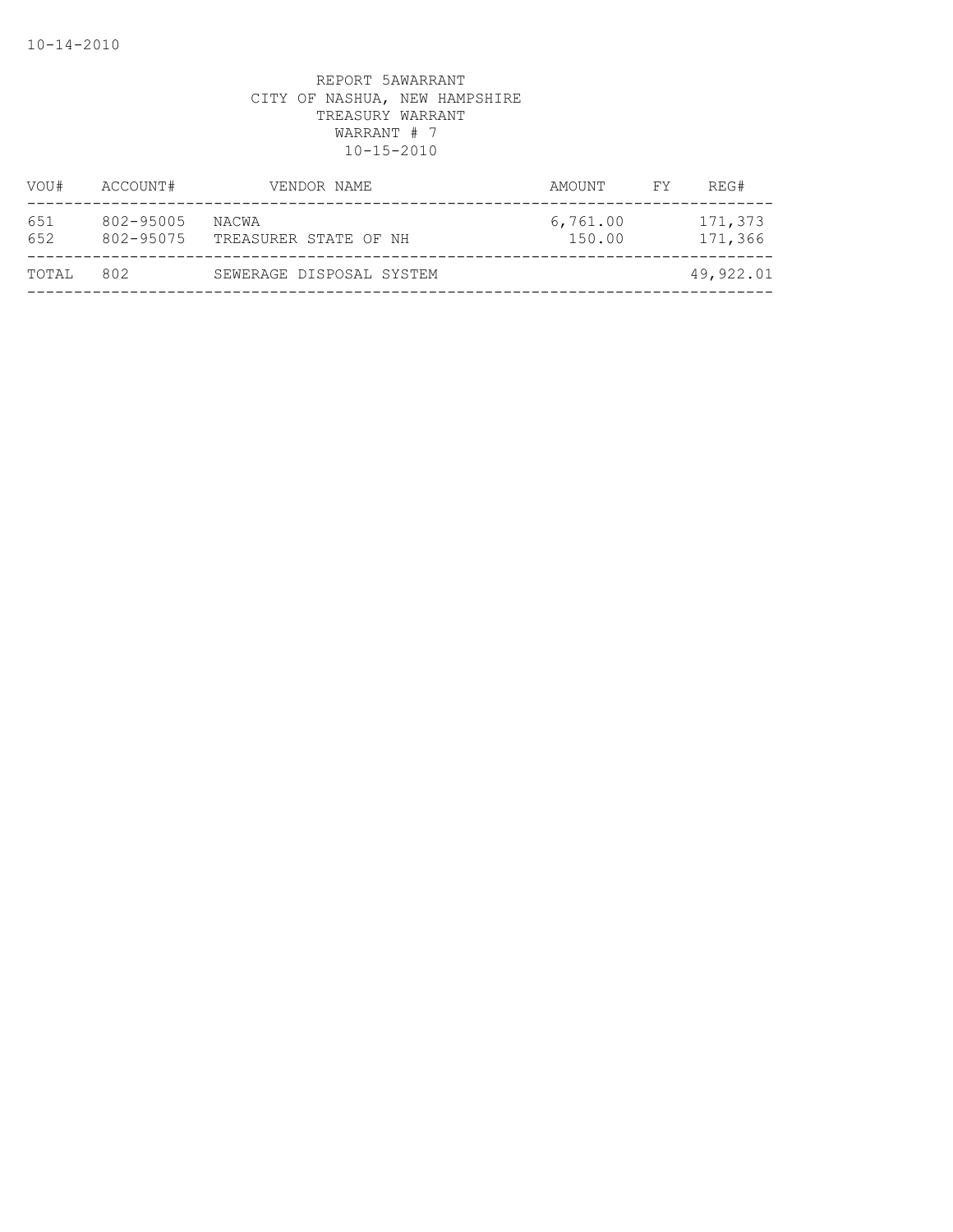| VOU#  | ACCOUNT#<br>VENDOR NAME          |                                | AMOUNT   | FY | REG#      |  |
|-------|----------------------------------|--------------------------------|----------|----|-----------|--|
| 653   | 915-94010                        | 40.50<br>MACDONALD BRUCE       |          |    | 171,348   |  |
| TOTAL | 915<br>HUMAN RESOURCE TRUST FUND |                                |          |    | 40.50     |  |
| 654   | 952-05058                        | B & S LOCKSMITH INC            | 205.05   |    | 170,852   |  |
| 655   | $952 - 05058$                    | HARRIS TROPHY                  | 273.00   |    | 170,786   |  |
| 656   | 952-45285                        | MARSHALL SIGNS INC             | 17.50    |    | 171,165   |  |
| 657   | 952-75021                        | BROX INDUSTRIES INC            | 67.52    |    | 170,713   |  |
| 658   | 952-75021                        | JOHNSON'S ELECTRIC INC         | 65.00    |    | 170,745   |  |
| 659   | 952-75021                        | KOHL GLENN                     | 3,400.00 |    | 170,728   |  |
| 660   | 952-75021                        | NARDONE SAND & GRAVEL CO INC   | 1,938.51 |    | 170,804   |  |
| 661   | 952-75021                        | PIONEER TREE SERVICE LLC       | 650.00   |    | 171,006   |  |
| 662   | 952-75022                        | PIONEER MANUFACTURING COMPANY  | 395.00   |    | 170,719   |  |
| TOTAL | 952                              | PARK & RECREATION TRUST FUND   |          |    | 7,011.58  |  |
| 663   | 961-05054                        | RICHEY & CLAPPER INC           | 3,939.00 |    | 170,678   |  |
| 664   | 961-45185                        | HARDY DORIC INC                | 1,170.00 |    | 170,819   |  |
| TOTAL | 961                              | EDGEWOOD CEMETERY TRUST FUND   |          |    | 5,109.00  |  |
|       |                                  |                                |          |    |           |  |
| 665   | 963-05054                        | BELLETETES INC                 | 833.19   |    | 170,810   |  |
| 666   | 963-05054                        | NASHUA OUTDOOR POWER EQUIPMENT | 9,389.99 |    | 170,818   |  |
| 667   | 963-45185                        | HARDY DORIC INC                | 1,170.00 |    | 170,819   |  |
| TOTAL | 963                              | WOODLAWN CEMETERY TRUST FUND   |          |    | 11,393.18 |  |
| 668   | $974 - 20$                       | HARBOR HOMES INC & TRI-CITY PA | 2,500.00 |    | 171,349   |  |
| TOTAL | 974                              | URBAN PROGRAM TRUST FUND       |          |    | 2,500.00  |  |
|       |                                  |                                |          |    |           |  |
| 669   | 975-31040                        | BAYRING COMMUNICATIONS         | 25.00    |    | 171,383   |  |
| 670   | 975-34015                        | NATIONAL GRID                  | 80.72    |    | 171,382   |  |
| TOTAL | 975                              | LIBRARY TRUST FUND             | 105.72   |    |           |  |
|       |                                  |                                |          |    |           |  |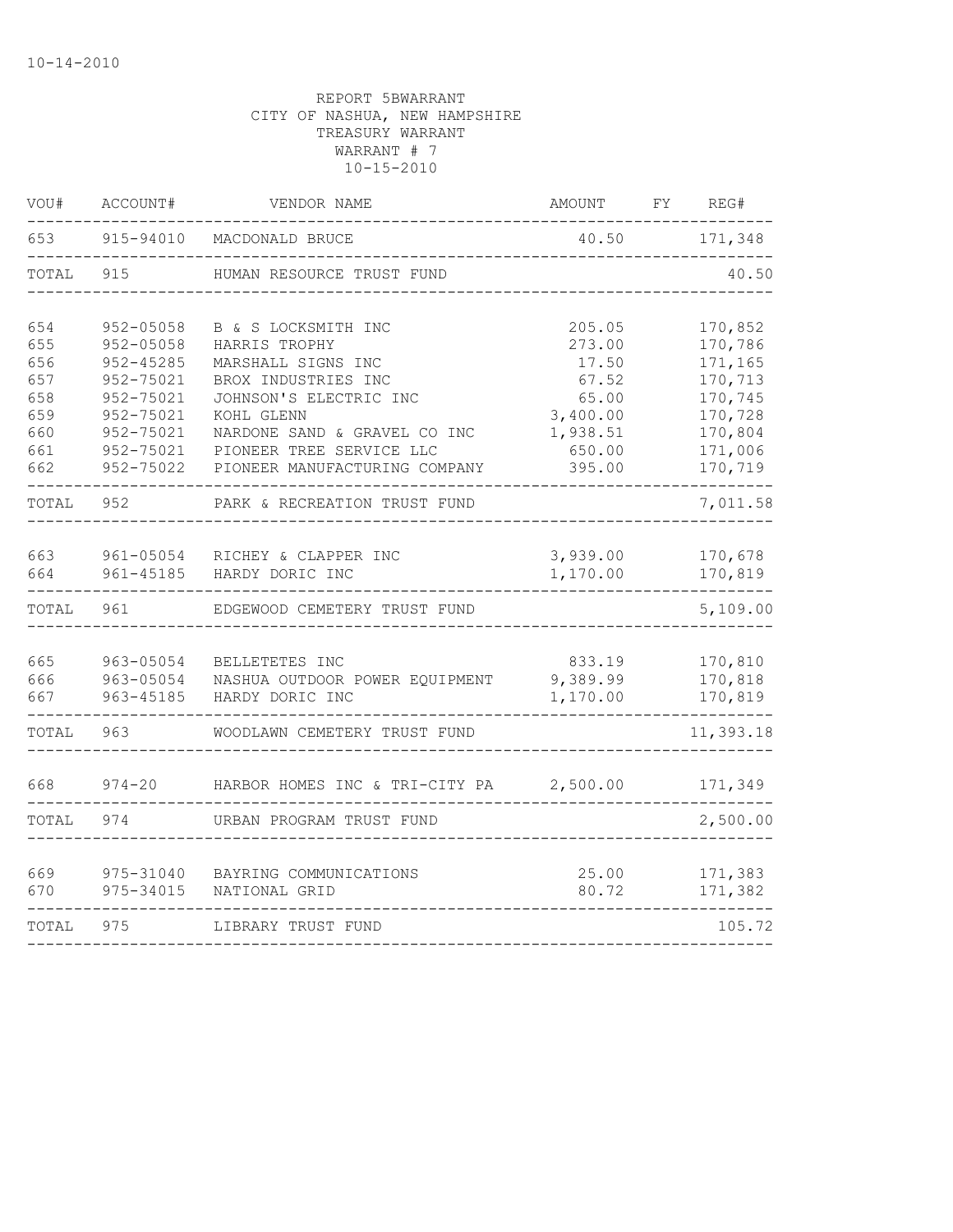|           | ACCOUNT# PAYROLL WEEK ENDING |  | AMOUNT |
|-----------|------------------------------|--|--------|
|           |                              |  |        |
| TOTAL 952 |                              |  |        |
|           |                              |  |        |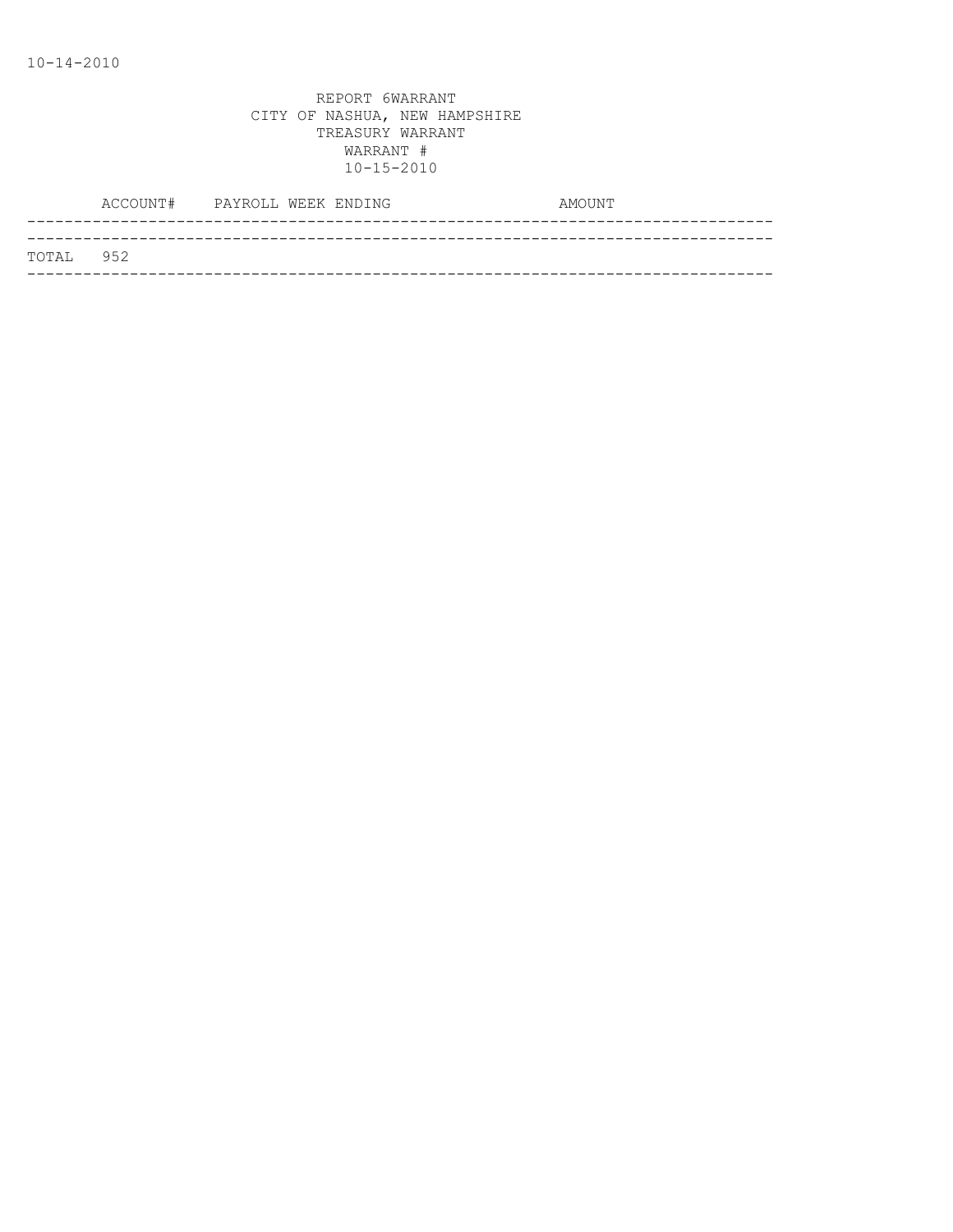# REPORT 7WARRANT CITY OF NASHUA, NEW HAMPSHIRE TREASURY WARRANT WARRANT # 7 10-15-2010 ACCOUNT# PAYROLL WEEK ENDING CONTROLL AMOUNT -------------------------------------------------------------------------------- 305-11125 02-OCT-2010 957.28 305-11125 09-OCT-2010 957.28 305-11239 02-OCT-2010 1,075.14 305-11239 09-OCT-2010 1,075.16

--------------------------------------------------------------------------------

| TOTAL     | 305        | SRF - CIVIC & COMM ACTIVITIES |           | 4,064.86  |
|-----------|------------|-------------------------------|-----------|-----------|
|           |            |                               |           |           |
|           | 308-11130  | $02 - OCT - 2010$             | 858.44    |           |
|           | 308-11130  | $09 - OCT - 2010$             | 858.44    |           |
|           | 308-11418  | $02 - OCT - 2010$             | 493.53    |           |
|           | 308-11418  | $09-OCT-2010$                 | 493.54    |           |
|           | 308-11441  | $02 - OCT - 2010$             | 1,446.40  |           |
|           | 308-11441  | $09 - OCT - 2010$             | 1,446.40  |           |
|           | 308-11446  | $02 - OCT - 2010$             | 1,150.53  |           |
|           | 308-11446  | $09 - OCT - 2010$             | 1,150.52  |           |
|           | 308-11540  | $02 - OCT - 2010$             | 1,078.50  |           |
|           | 308-11540  | 09-OCT-2010                   | 1,078.50  |           |
|           | 308-11578  | $02 - OCT - 2010$             | 992.87    |           |
|           | 308-11578  | $09 - OCT - 2010$             | 992.87    |           |
|           | 308-11589  | $02 - OCT - 2010$             | 1,075.15  |           |
|           | 308-11589  | 09-OCT-2010                   | 1,055.14  |           |
|           | 308-11608  | $02 - OCT - 2010$             | 976.17    |           |
|           | 308-11608  | 09-OCT-2010                   | 976.17    |           |
|           | 308-83051  | $02 - OCT - 2010$             | 1,951.05  |           |
|           | 308-83051  | $09 - OCT - 2010$             | 4,243.83  |           |
|           | 308-83052  | 02-OCT-2010                   | 1,530.79  |           |
|           | 308-83052  | 09-OCT-2010                   | 1,530.79  |           |
|           |            | 308-83102 02-OCT-2010         | 3,797.85  |           |
|           |            | 308-83102 09-OCT-2010         | 3,797.85  |           |
| TOTAL 308 |            | SRF - INSURANCE               |           | 32,975.33 |
|           |            | 3091-13004 02-OCT-2010        | 597.31    |           |
|           |            | 3091-13004 09-OCT-2010        | 1,651.80  |           |
|           |            |                               |           |           |
|           | TOTAL 309  | FY11 FRESH FRUIT & VEG GRANT  |           | 2,249.11  |
|           |            |                               |           |           |
|           |            | 3097-11162 02-OCT-2010        | 644.25    |           |
|           | 3097-11162 | $09 - OCT - 2010$             | 644.25    |           |
|           | 3097-12112 | $02 - OCT - 2010$             | 599.38    |           |
|           | 3097-12112 | $09 - OCT - 2010$             | 651.88    |           |
|           | 3097-12830 | $02 - OCT - 2010$             | 174.30    |           |
|           | 3097-12830 | $09 - OCT - 2010$             | 106.65    |           |
|           | 3097-19138 | $09 - OCT - 2010$             | 3,011.20  |           |
|           | 3097-19139 | 09-OCT-2010                   | 13,063.75 |           |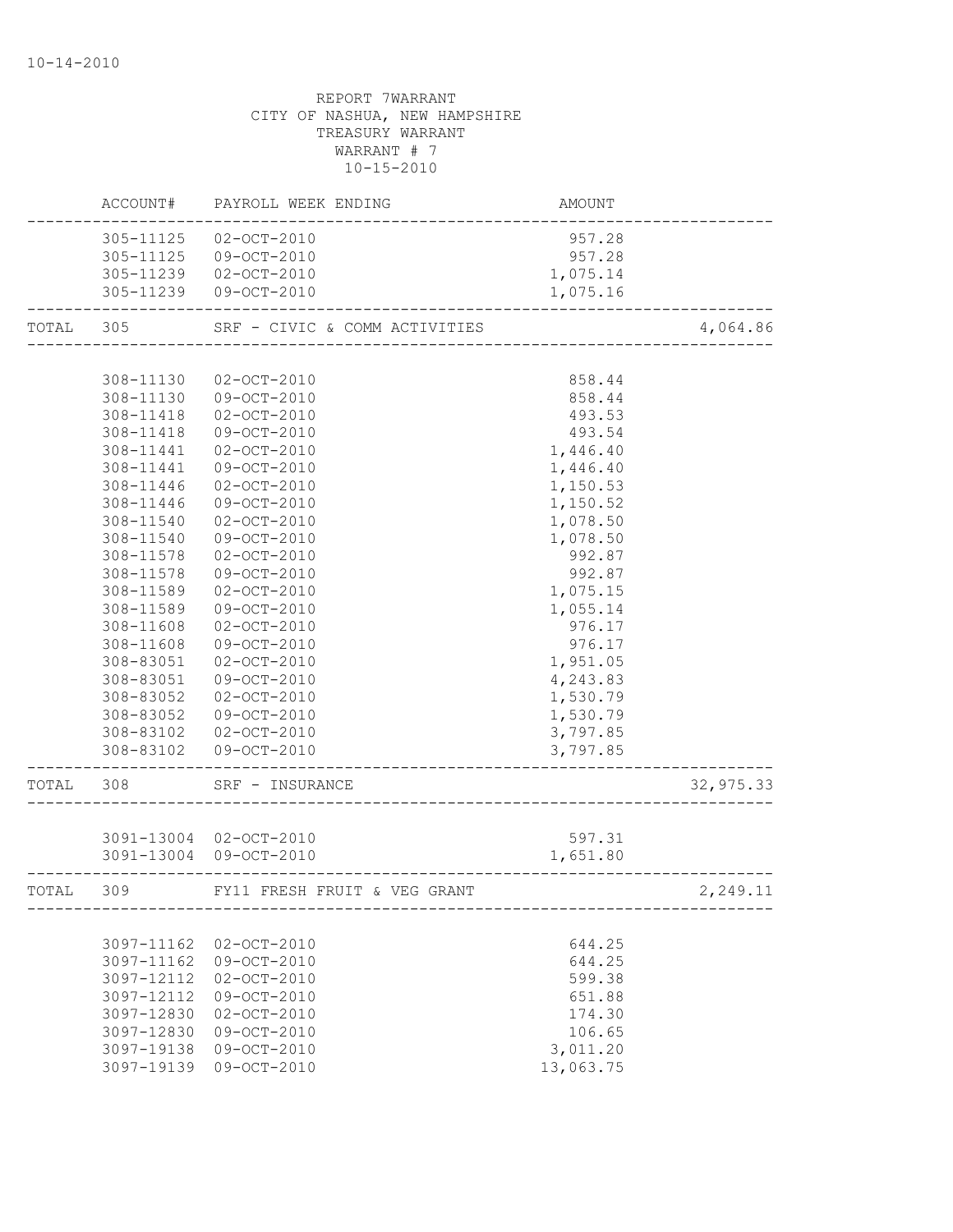|       | ACCOUNT#   | PAYROLL WEEK ENDING                   | AMOUNT              |           |
|-------|------------|---------------------------------------|---------------------|-----------|
|       | 3097-19140 | $02 - OCT - 2010$                     | 8,847.65            |           |
|       | 3097-19140 | $09 - OCT - 2010$                     | 8,847.66            |           |
|       | 3097-19540 | $02 - OCT - 2010$                     | 25,085.00           |           |
|       | 3097-19540 | $09 - OCT - 2010$                     | 25, 121.04          |           |
|       | 3097-19544 | $02 - OCT - 2010$                     | 620.30              |           |
|       | 3097-19544 | $09 - OCT - 2010$                     | 653.52              |           |
|       |            | 3097-19545 02-OCT-2010                | 1,624.24            |           |
|       |            | 3097-19545 09-OCT-2010                | 1,826.93            |           |
| TOTAL | 309        | SRF - FOOD SERVICES                   |                     | 91,522.00 |
|       |            |                                       |                     |           |
|       | 3117-12006 | 02-OCT-2010                           | 500.00              |           |
|       | 3117-12006 | 09-OCT-2010                           | 2,825.00            |           |
|       |            | 3117-13032 02-OCT-2010                | 54.06               |           |
|       | 3117-13032 | $09-0CT-2010$                         | 81.09<br>---------- |           |
| TOTAL | 311        | DRIVER'S EDUCATION                    |                     | 3,460.15  |
|       |            |                                       |                     |           |
|       | 312-11165  | $02 - OCT - 2010$                     | 757.99              |           |
|       | 312-11165  | 09-OCT-2010                           | 757.99              |           |
|       | 312-11167  | $02 - OCT - 2010$                     | 290.45              |           |
|       | 312-11167  | $09 - OCT - 2010$                     | 290.45              |           |
|       | 312-11191  | $02 - OCT - 2010$                     | 827.27              |           |
|       | 312-11191  | 09-OCT-2010                           | 827.27              |           |
|       | 312-11445  | $02 - OCT - 2010$                     | 109.36              |           |
|       | 312-11445  | 09-OCT-2010                           | 109.36              |           |
|       | 312-11547  | $02 - OCT - 2010$                     | 2,224.38            |           |
|       | 312-11547  | 09-OCT-2010                           | 2,224.36            |           |
|       | 312-12116  | $02 - OCT - 2010$                     | 630.24              |           |
|       | 312-12116  | $09 - OCT - 2010$                     | 630.24              |           |
|       | 312-13004  | 02-OCT-2010                           | 736.50              |           |
|       | 312-13004  | 09-OCT-2010                           | 94.24               |           |
| TOTAL | 312        | SRF - FINANCIAL SERVICES              |                     | 10,510.10 |
|       |            |                                       |                     |           |
|       |            | 3122-12006 02-OCT-2010                | 150.00              |           |
|       | 3122-13004 | 3122-12006 09-OCT-2010<br>09-OCT-2010 | 650.00<br>100.00    |           |
| TOTAL | 312        | ADULT ED/CONTINUING ED                |                     | 900.00    |

3211-12006 09-OCT-2010 275.00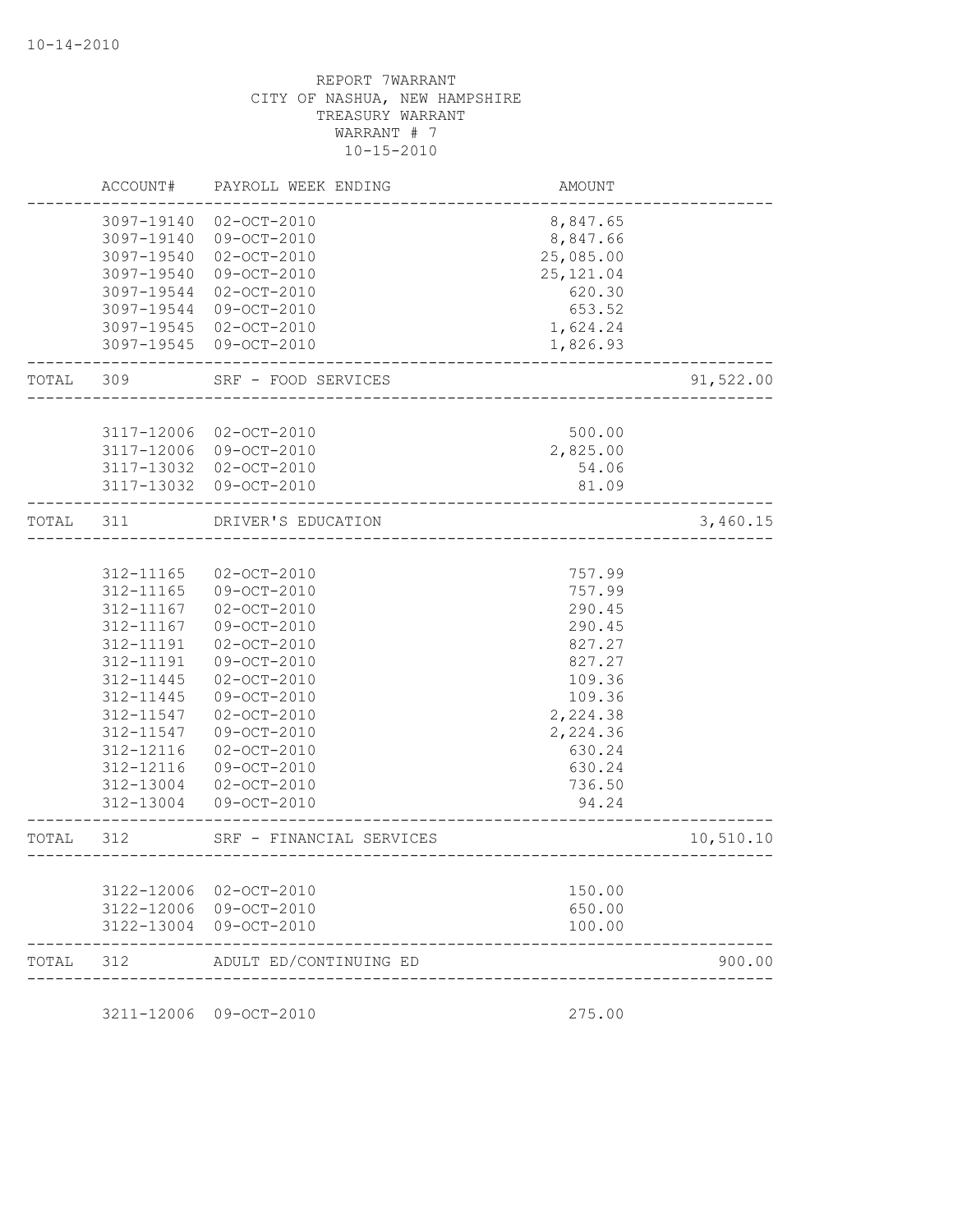|       |                                                                                                      | ACCOUNT# PAYROLL WEEK ENDING                                                                                                                                                                                                                                                                                         | AMOUNT                                                                                                                                                                  |            |
|-------|------------------------------------------------------------------------------------------------------|----------------------------------------------------------------------------------------------------------------------------------------------------------------------------------------------------------------------------------------------------------------------------------------------------------------------|-------------------------------------------------------------------------------------------------------------------------------------------------------------------------|------------|
|       |                                                                                                      | TOTAL 321 ADULT ED/COLLEGE TRANSITIONS                                                                                                                                                                                                                                                                               |                                                                                                                                                                         | 275.00     |
|       |                                                                                                      | 3231-11870 09-OCT-2010<br>________________                                                                                                                                                                                                                                                                           | 700.00                                                                                                                                                                  |            |
|       |                                                                                                      | TOTAL 323 ADULT ED/HS ALTERNATIVE ED                                                                                                                                                                                                                                                                                 |                                                                                                                                                                         | 700.00     |
|       |                                                                                                      | 3245-11860 09-OCT-2010<br>-----------------------------                                                                                                                                                                                                                                                              | 1,373.08                                                                                                                                                                |            |
|       |                                                                                                      | TOTAL 324 YOUTH SAFE HAVEN-PAL                                                                                                                                                                                                                                                                                       |                                                                                                                                                                         | 1,373.08   |
|       |                                                                                                      | 3261-11860 09-OCT-2010<br>_________________________                                                                                                                                                                                                                                                                  | 1,915.12                                                                                                                                                                |            |
|       | TOTAL 326                                                                                            | NH ALTERNATE ASSESS COACH                                                                                                                                                                                                                                                                                            |                                                                                                                                                                         | 1,915.12   |
|       | 331-11250<br>331-11561<br>331-11561<br>331-12115<br>331-12115<br>331-13038<br>331-13038<br>331-13044 | $02 - OCT - 2010$<br>331-11250 09-OCT-2010<br>$02 - OCT - 2010$<br>09-OCT-2010<br>$02 - OCT - 2010$<br>09-OCT-2010<br>$02 - OCT - 2010$<br>09-OCT-2010<br>$02 - OCT - 2010$<br>331-13044 09-OCT-2010<br>331-18036 02-OCT-2010<br>331-18036 09-OCT-2010<br>TOTAL 331 SRF - POLICE DEPARTMENT<br>332-13004 09-OCT-2010 | 717.44<br>717.45<br>1,173.90<br>1,173.90<br>590.21<br>590.21<br>1,044.68<br>599.62<br>1,294.07<br>2,598.77<br>12,595.70<br>11,268.92<br>_____________________<br>225.05 | 34, 364.87 |
|       |                                                                                                      | 332-18084 02-OCT-2010                                                                                                                                                                                                                                                                                                | 505.68                                                                                                                                                                  |            |
| TOTAL | 332                                                                                                  | SRF - FIRE DEPARTMENT                                                                                                                                                                                                                                                                                                |                                                                                                                                                                         | 730.73     |
|       | 341-01210<br>341-01210<br>341-11024<br>341-11024<br>341-11235<br>341-11235<br>341-11484              | $02 - OCT - 2010$<br>09-OCT-2010<br>$02 - OCT - 2010$<br>09-OCT-2010<br>$02 - OCT - 2010$<br>09-OCT-2010<br>$02 - OCT - 2010$                                                                                                                                                                                        | 435.31<br>435.31<br>394.55<br>394.55<br>1,211.11<br>1,211.11<br>1,160.00                                                                                                |            |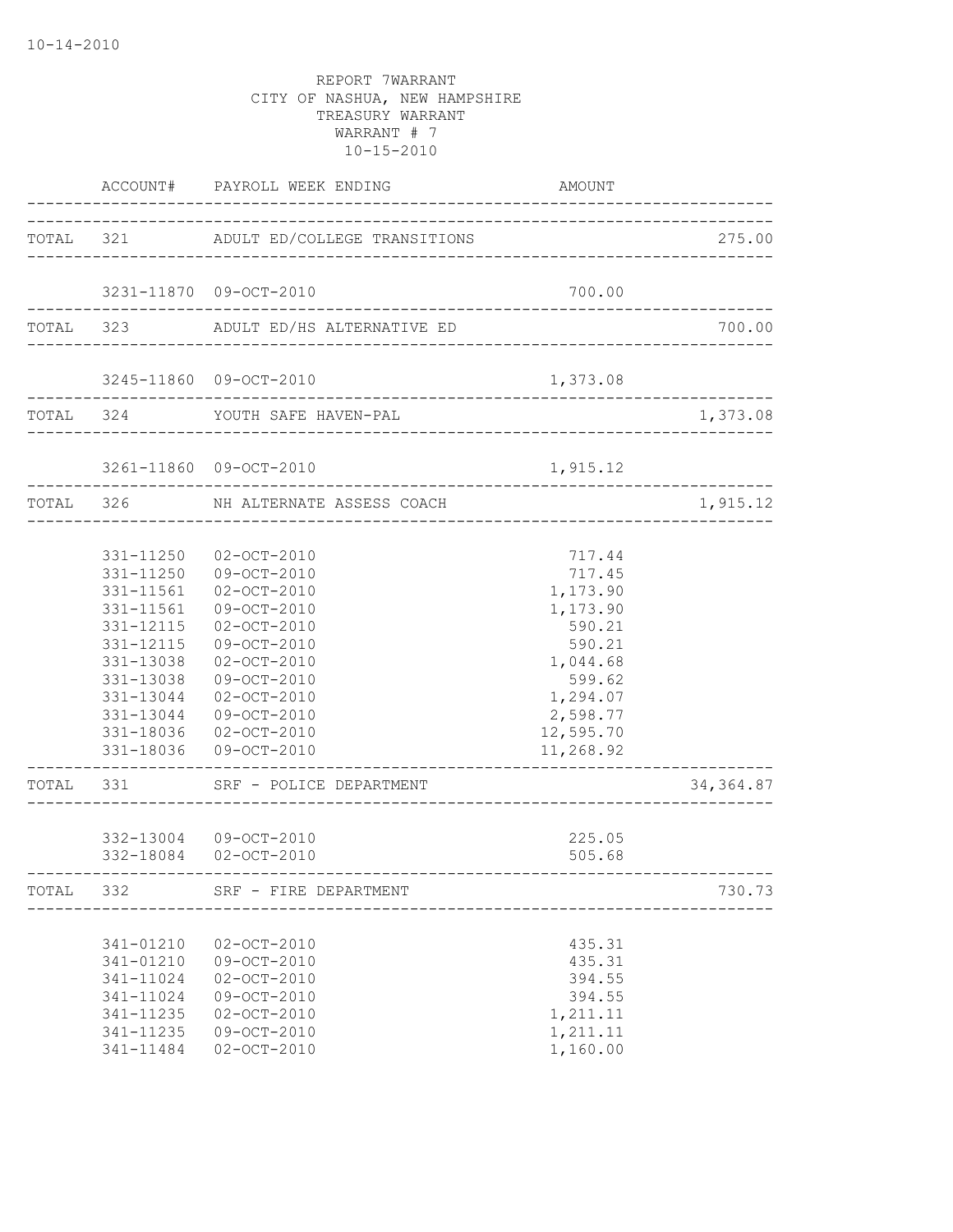|           | ACCOUNT#               | PAYROLL WEEK ENDING                              | AMOUNT                                |           |
|-----------|------------------------|--------------------------------------------------|---------------------------------------|-----------|
|           | 341-11484              | $09 - OCT - 2010$                                | 880.00                                |           |
|           | 341-11563              | $02 - OCT - 2010$                                | 1,014.26                              |           |
|           | 341-11563              | 09-OCT-2010                                      | 1,014.26                              |           |
|           | 341-12037              | $02 - OCT - 2010$                                | 176.62                                |           |
|           | 341-12037              | 09-OCT-2010                                      | 176.62                                |           |
|           | 341-12101              | $02 - OCT - 2010$                                | 199.52                                |           |
|           | 341-12101              | 09-OCT-2010                                      | 199.52                                |           |
| TOTAL     | 341                    | SRF - COMMUNITY SERVICES                         |                                       | 8,902.74  |
|           |                        |                                                  |                                       |           |
|           | 342-11499              | $02 - OCT - 2010$                                | 1,036.26                              |           |
|           | 342-11499              | 09-OCT-2010                                      | 1,036.26                              |           |
|           | 342-11584              | $02 - OCT - 2010$                                | 1,577.59                              |           |
|           | 342-11584<br>342-12000 | 09-OCT-2010                                      | 1,577.59<br>652.84                    |           |
|           | 342-12000              | $02 - OCT - 2010$<br>09-OCT-2010                 | 652.84                                |           |
| TOTAL     | 342                    | SRF - COMMUNITY HEALTH                           | _____________________________________ | 6,533.38  |
|           |                        |                                                  |                                       |           |
|           |                        | 3440-12006 02-OCT-2010                           | 1,593.36                              |           |
|           |                        | 3440-12006 09-OCT-2010                           | 4,934.39                              |           |
|           | TOTAL 344              | AFTER SCHOOL PROGRAM                             |                                       | 6,527.75  |
|           |                        |                                                  |                                       |           |
|           |                        | 3451-11162 02-OCT-2010                           | 709.50                                |           |
|           |                        | 3451-11162 09-OCT-2010                           | 3,185.30                              |           |
|           |                        | 3451-11860 09-OCT-2010                           | 6,598.37                              |           |
|           |                        | 3451-12006 02-OCT-2010<br>3451-12006 09-OCT-2010 | 2,431.84<br>515.00                    |           |
|           |                        |                                                  |                                       |           |
| TOTAL 345 |                        | TITLE IV 21ST CENT ELEM                          |                                       | 13,440.01 |
|           |                        | 3461-11162 09-OCT-2010                           | $-2,475.80$                           |           |
|           | 3461-11860             | 09-OCT-2010                                      | 4,210.86                              |           |
|           |                        | 3461-12006 02-OCT-2010                           | 1,099.70                              |           |
|           |                        | 3461-12006 09-OCT-2010                           | 4,431.95                              |           |
|           | TOTAL 346              | 21 ST CENTURY AFTER SCH MIDDLE                   |                                       | 7,266.71  |
|           |                        |                                                  |                                       |           |
|           | 3468-11162             | 02-OCT-2010                                      | 644.25                                |           |
|           | 3468-11162             | 09-OCT-2010                                      | 644.25                                |           |
|           | 3468-11870             | 09-OCT-2010                                      | 4,461.44                              |           |
|           | 3468-19230             | 09-OCT-2010                                      | 8,325.00                              |           |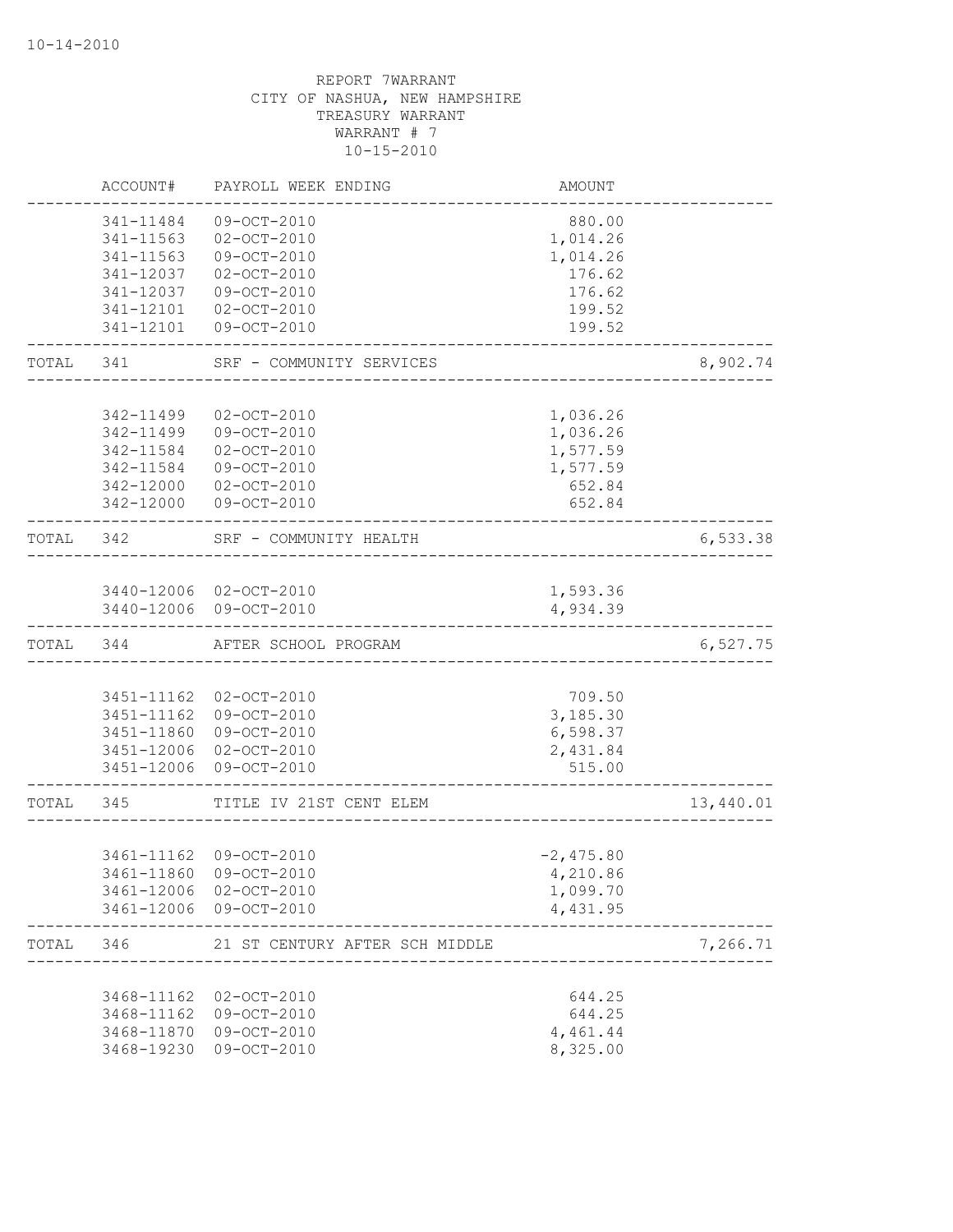|                | ACCOUNT# PAYROLL WEEK ENDING                   | AMOUNT                                 |           |
|----------------|------------------------------------------------|----------------------------------------|-----------|
|                | TOTAL 346 SMALLER LEARNING COMMUNITY           |                                        | 14,074.94 |
|                | 3501-11726 09-OCT-2010                         | 24,646.00                              |           |
|                | 3501-12201 02-OCT-2010                         | 155.00                                 |           |
|                | 3501-12201 09-OCT-2010                         | 217.00                                 |           |
| TOTAL 350      | TITLE IIA QUALITY TEACHERS                     | ______________________________________ | 25,018.00 |
|                |                                                |                                        |           |
|                | 352-11562 02-OCT-2010<br>352-11562 09-OCT-2010 | 420.52<br>420.52                       |           |
| TOTAL 352      | SRF - PARKS AND RECREATION                     |                                        | 841.04    |
|                |                                                |                                        |           |
|                | 3531-12006 02-OCT-2010                         | 600.00                                 |           |
| -------------- | 3531-12006 09-OCT-2010                         | 2,650.00                               |           |
|                | TOTAL 353 ADULT ED/HS DIPLOMA PROGRAM          |                                        | 3,250.00  |
|                |                                                |                                        |           |
|                | 3601-11515 09-OCT-2010                         | 4,158.00                               |           |
|                | 3601-11870 09-OCT-2010                         | 1,650.00                               |           |
|                | 3601-13133 09-OCT-2010                         | 2,525.00                               |           |
| TOTAL 360      | DROPOUT PREVENTION ADULT ED                    |                                        | 8,333.00  |
|                | 373-53075 02-OCT-2010                          | 258.02                                 |           |
|                | 373-53075 09-OCT-2010                          | 165.87                                 |           |
| TOTAL 373      | SRF - ECONOMIC DEVELOPMENT                     |                                        | 423.89    |
|                |                                                |                                        |           |
|                | 374-01126 02-OCT-2010                          | 959.33                                 |           |
|                | 374-01126 09-OCT-2010                          | 959.33                                 |           |
| 374-0705P      | $02 - OCT - 2010$                              | 1,478.87                               |           |
| 374-0705P      | 09-OCT-2010                                    | 1,478.87                               |           |
| 374-07235      | $02 - OCT - 2010$                              | 505.21                                 |           |
| 374-07235      | 09-OCT-2010                                    | 505.21                                 |           |
| 374-0734P      | $02 - OCT - 2010$                              | 1,163.78                               |           |
| 374-0734P      | 09-OCT-2010                                    | 1,163.78                               |           |
| 374-0734R      | $02 - OCT - 2010$                              | 147.84                                 |           |
| 374-0734R      | $09 - OCT - 2010$                              | 147.84                                 |           |
| 374-11131      | $02 - OCT - 2010$                              | 398.45                                 |           |
| 374-11131      | $09-OCT-2010$                                  | 398.45                                 |           |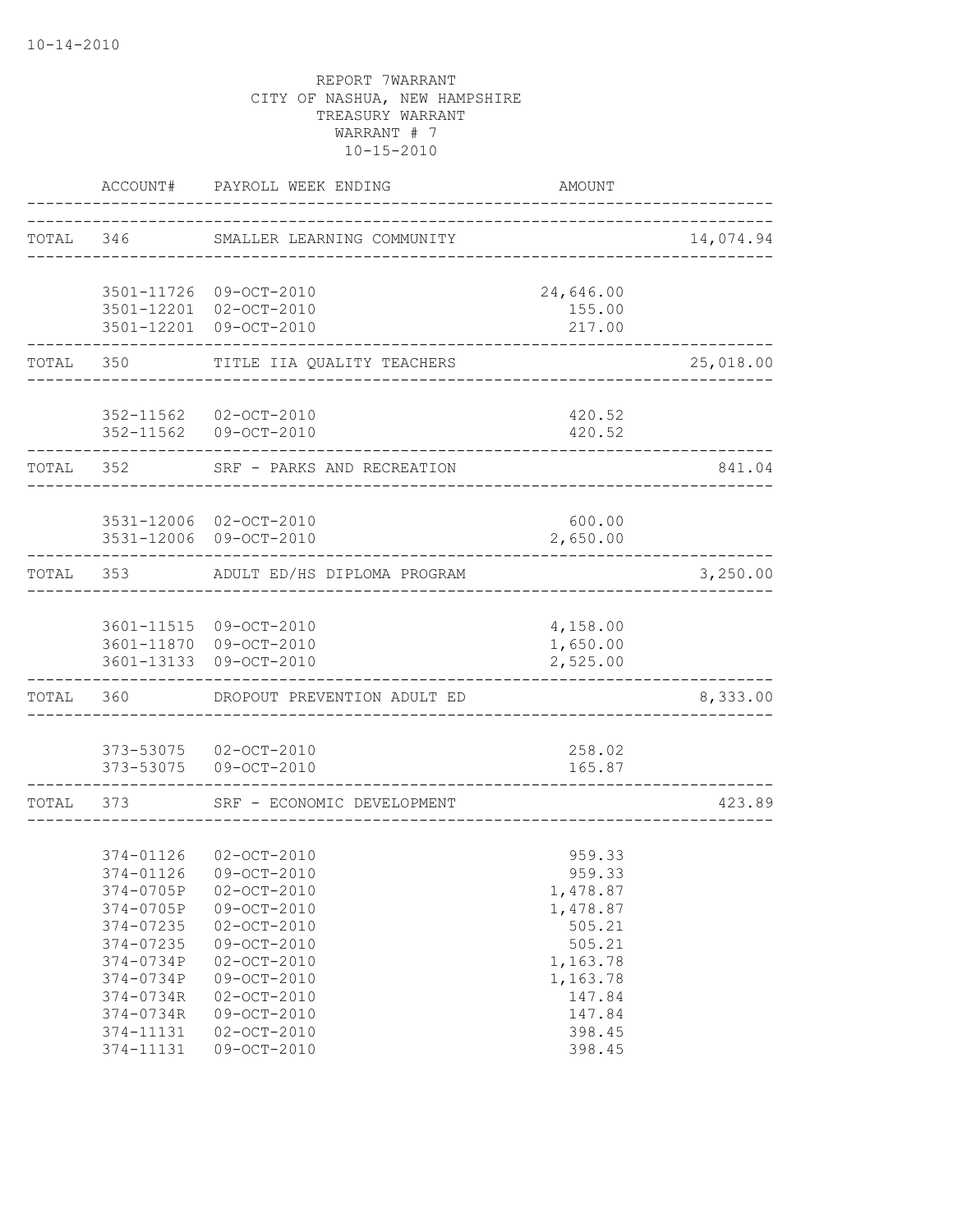|           | ACCOUNT#   | PAYROLL WEEK ENDING    | <b>AMOUNT</b> |              |
|-----------|------------|------------------------|---------------|--------------|
|           | 374-11149  | $02 - OCT - 2010$      | 1,932.53      |              |
|           | 374-11149  | 09-OCT-2010            | 1,932.54      |              |
|           | 374-11168  | $02 - OCT - 2010$      | 976.17        |              |
|           | 374-11168  | 09-OCT-2010            | 976.17        |              |
|           | 374-11653  | $02 - OCT - 2010$      | 246.40        |              |
|           | 374-11653  | 09-OCT-2010            | 246.40        |              |
|           | 374-31050  | $02 - OCT - 2010$      | 34.00         |              |
| TOTAL 374 |            | SRF - URBAN PROGRAMS   |               | 15,651.17    |
|           |            | 3750-13133 09-OCT-2010 | 325.00        |              |
|           |            |                        |               |              |
| TOTAL     | 375        | TITLE I ARRA GRANT     |               | 325.00       |
|           |            |                        |               |              |
|           | 3751-11726 | 09-OCT-2010            | 5,003.89      |              |
|           | 3751-11870 | $02 - OCT - 2010$      | 750.00        |              |
|           | 3751-11870 | 09-OCT-2010            | 750.00        |              |
|           | 3751-12111 | $02 - OCT - 2010$      | 1,987.50      |              |
|           | 3751-12111 | 09-OCT-2010            | 1,157.26      |              |
|           | 3751-12198 | 09-OCT-2010            | 16,509.15     |              |
|           | 3751-12201 | $02 - OCT - 2010$      | 310.00        |              |
|           | 3751-13133 | 09-OCT-2010            | 512.50        |              |
|           | 3751-19000 | $02 - OCT - 2010$      | 489.05        |              |
|           | 3751-19000 | 09-OCT-2010            | 2,179.44      |              |
| TOTAL     | 375        | ARRA TITLE I           |               | 29,648.79    |
|           |            | 3760-12111 02-OCT-2010 | $-1, 399.44$  |              |
|           |            |                        |               |              |
| TOTAL 376 |            | TITLE I                |               | $-1, 399.44$ |
|           |            |                        |               |              |
|           |            | 3761-11726 09-OCT-2010 | 11,049.03     |              |
|           | 3761-11802 | 09-OCT-2010            | 2,051.77      |              |
|           | 3761-11805 | 09-OCT-2010            | 1,294.56      |              |
|           | 3761-11870 | 09-OCT-2010            | 2,843.02      |              |
|           | 3761-12111 | $02 - OCT - 2010$      | 7,861.61      |              |
|           | 3761-12111 | 09-OCT-2010            | 6,050.58      |              |
|           | 3761-12126 | $02 - OCT - 2010$      | 614.90        |              |
|           | 3761-12126 | 09-OCT-2010            | 614.90        |              |
|           | 3761-12138 | 09-OCT-2010            | 95.84         |              |
|           | 3761-12198 | 09-OCT-2010            | 53,719.30     |              |
|           | 3761-12201 | $02 - OCT - 2010$      | 52.70         |              |
|           | 3761-12201 | 09-OCT-2010            | 744.00        |              |
|           | 3761-13133 | $02 - OCT - 2010$      | 37.50         |              |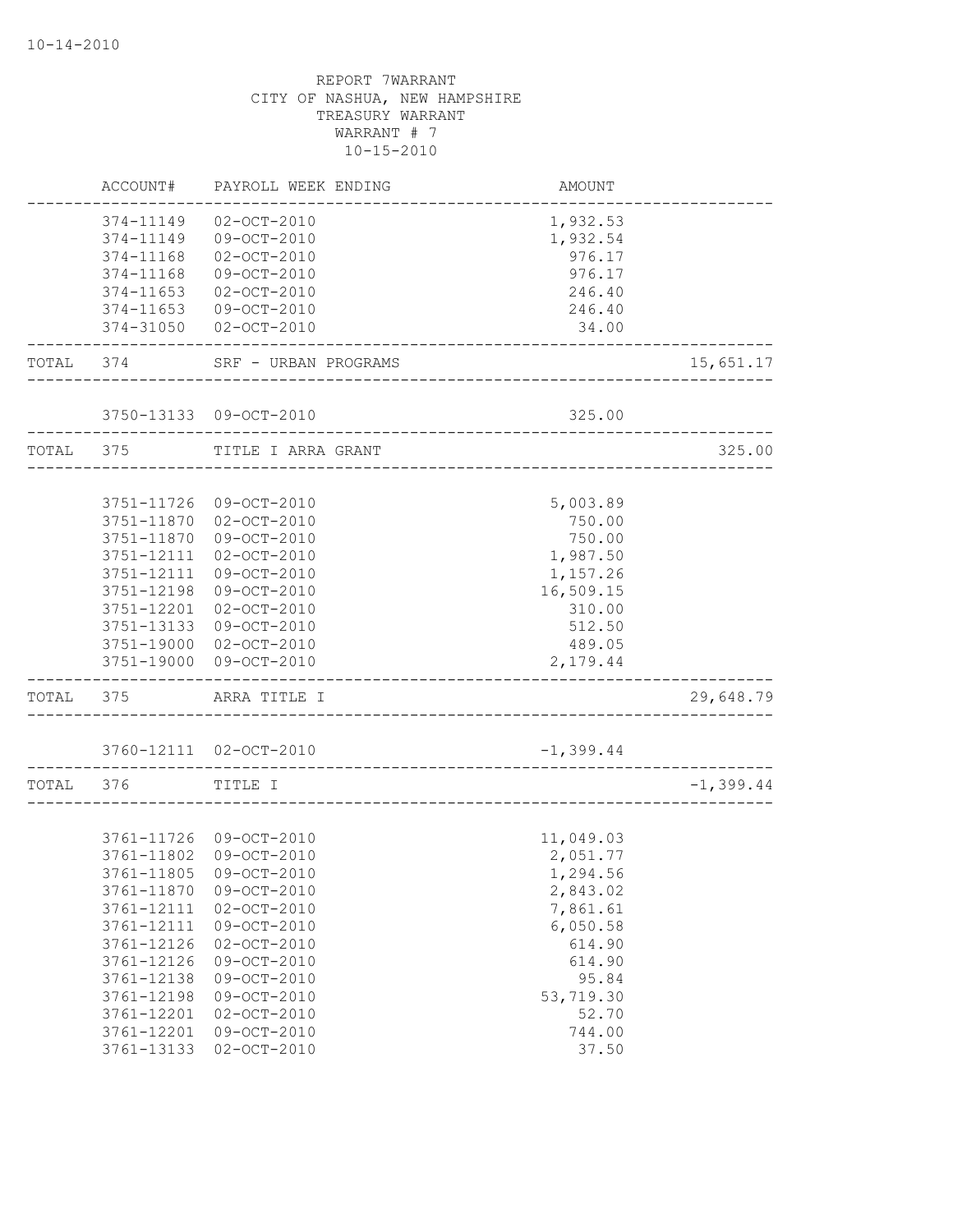|       | ACCOUNT#   | PAYROLL WEEK ENDING                       | AMOUNT    |           |
|-------|------------|-------------------------------------------|-----------|-----------|
|       | 3761-13133 | 09-OCT-2010                               | 1,862.50  |           |
|       | 3761-13137 | 02-OCT-2010                               | 81.06     |           |
|       | 3761-13137 | 09-OCT-2010                               | 23.17     |           |
|       |            | 3761-19000 02-OCT-2010                    | 3,329.43  |           |
|       |            | 3761-19000 09-OCT-2010                    | 5,517.19  |           |
| TOTAL | 376        | TITLE IA                                  |           | 97,843.06 |
|       |            | 3770-13133 09-OCT-2010                    | $-350.00$ |           |
|       |            | TOTAL 377 TITLE III ENHANCE ENG. LANGUAGE |           | $-350.00$ |
|       |            |                                           |           |           |
|       | 378-01210  | $02 - OCT - 2010$                         | 550.37    |           |
|       | 378-01210  | 09-OCT-2010                               | 550.36    |           |
|       | 378-09003  | $02 - OCT - 2010$                         | 550.37    |           |
|       | 378-09003  | 09-OCT-2010                               | 550.37    |           |
|       | 378-11676  | $02 - OCT - 2010$                         | 929.42    |           |
|       | 378-11676  | 09-OCT-2010                               | 929.42    |           |
|       | 378-11677  | $02 - OCT - 2010$                         | 783.71    |           |
|       | 378-11677  | 09-OCT-2010                               | 783.71    |           |
|       | 378-11679  | $02 - OCT - 2010$                         | 928.77    |           |
|       | 378-11679  | 09-OCT-2010                               | 928.77    |           |
|       | 378-11680  | $02 - OCT - 2010$                         | 833.90    |           |
|       | 378-11680  | 09-OCT-2010                               | 833.90    |           |
|       | 378-11683  | $02 - OCT - 2010$                         | 1,753.20  |           |
|       | 378-11683  | 09-OCT-2010                               | 1,753.20  |           |
|       | 378-11688  | $02 - OCT - 2010$                         | 620.56    |           |
|       | 378-11688  | 09-OCT-2010                               | 620.56    |           |
|       | 378-11751  | $02 - OCT - 2010$                         | 1,337.77  |           |
|       | 378-11751  | 09-OCT-2010                               | 1,337.77  |           |
|       | 378-12188  | 02-OCT-2010                               | 151.84    |           |
|       | 378-12188  | $09 - OCT - 2010$                         | 151.84    |           |
| TOTAL | 378        | TRANSPORTATION                            |           | 16,879.81 |
|       |            |                                           |           |           |
|       | 3901-12111 | 02-OCT-2010                               | 428.63    |           |
|       | 3901-12111 | 09-OCT-2010                               | 428.63    |           |
|       | 3901-19000 | 09-OCT-2010                               | 1,600.62  |           |
| TOTAL | 390        | PERKINS VOCATIONAL ED                     |           | 2,457.88  |
|       |            |                                           |           |           |

3937-19000 09-OCT-2010 841.70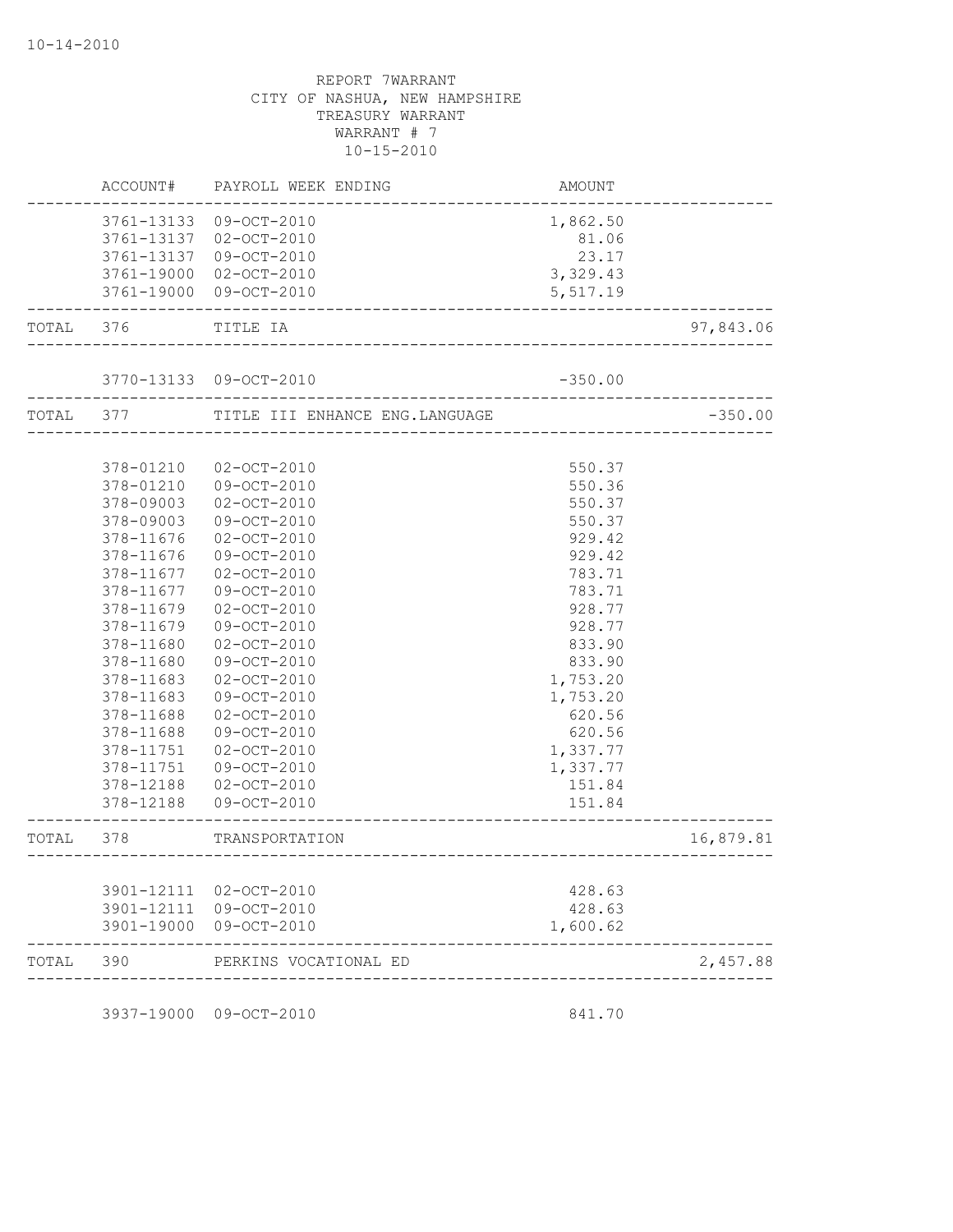|           |                    | ACCOUNT# PAYROLL WEEK ENDING                     | AMOUNT               |           |
|-----------|--------------------|--------------------------------------------------|----------------------|-----------|
|           | TOTAL 393 DAY CARE |                                                  |                      | 841.70    |
|           |                    |                                                  |                      |           |
|           |                    | 3940-11726 09-OCT-2010                           | 19,398.78            |           |
|           |                    | 3940-11803 09-OCT-2010                           | 1,318.15             |           |
|           |                    | 3940-12111 02-OCT-2010                           | 13,977.01            |           |
|           |                    | 3940-12111 09-OCT-2010<br>3940-12198 09-OCT-2010 | 15, 335.96<br>519.47 |           |
|           | TOTAL 394          | ARRA IDEA SPEC ED                                |                      | 50,549.37 |
|           |                    |                                                  |                      |           |
|           |                    | 3951-11726 09-OCT-2010<br>3951-12201 02-OCT-2010 | 72,486.00<br>93.00   |           |
|           |                    | 3951-12201 09-OCT-2010                           | 372.00               |           |
|           |                    | TOTAL 395 IDEA B SPECIAL EDUCATION               |                      | 72,951.00 |
|           |                    | 3961-11726 09-OCT-2010                           | 1,696.93             |           |
|           | TOTAL 396          | IDEA PRESCHOOL                                   |                      | 1,696.93  |
|           |                    |                                                  |                      |           |
|           |                    | 3971-11803 09-OCT-2010                           | 459.49               |           |
|           |                    | TOTAL 397 SPEC ED FOCUS MONITOR ELEM2            |                      | 459.49    |
|           |                    | 3977-13004 02-OCT-2010                           | 625.21               |           |
|           |                    | 3977-13004 09-OCT-2010                           | 50.00                |           |
| TOTAL 397 |                    | SPECIAL ED LOCAL                                 |                      | 675.21    |
|           |                    |                                                  |                      |           |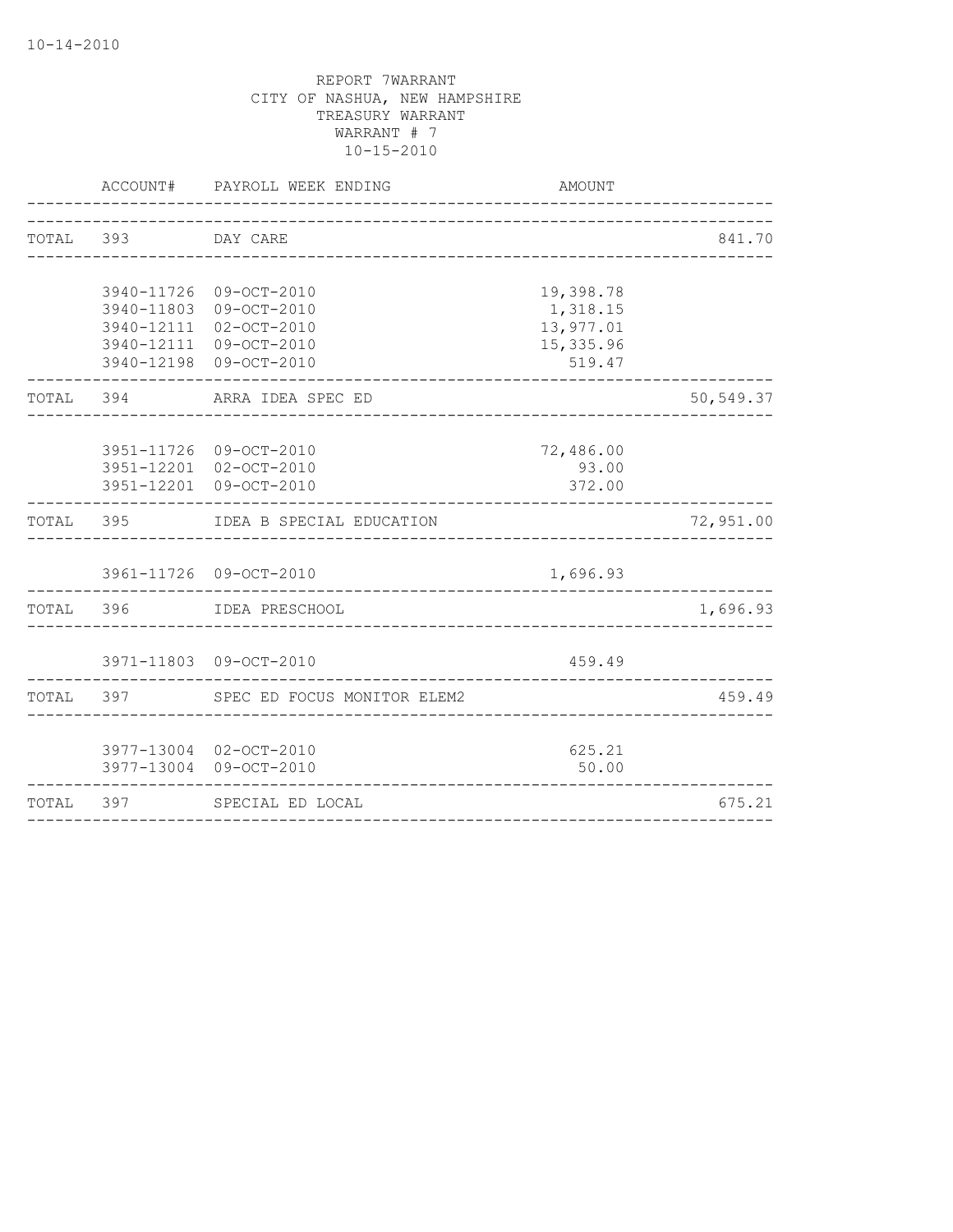|       | ACCOUNT#      | PAYROLL WEEK ENDING | AMOUNT   |           |
|-------|---------------|---------------------|----------|-----------|
|       | 501-11033     | $02 - OCT - 2010$   | 827.74   |           |
|       | 501-11033     | 09-OCT-2010         | 827.73   |           |
|       | 501-11445     | $02 - OCT - 2010$   | 437.44   |           |
|       | 501-11445     | 09-OCT-2010         | 437.44   |           |
|       | 501-11463     | $02 - OCT - 2010$   | 598.73   |           |
|       | $501 - 11463$ | 09-OCT-2010         | 733.44   |           |
|       | 501-11470     | $02 - OCT - 2010$   | 852.14   |           |
|       | 501-11470     | 09-OCT-2010         | 852.14   |           |
|       | 501-11471     | $02 - OCT - 2010$   | 1,990.00 |           |
|       | 501-11471     | 09-OCT-2010         | 1,990.00 |           |
|       | 501-11611     | $02 - OCT - 2010$   | 546.80   |           |
|       | 501-11611     | 09-OCT-2010         | 546.80   |           |
| TOTAL | 501           | MAYOR'S OFFICE      |          | 10,640.40 |
|       |               |                     |          |           |
|       | 502-11113     | $02 - OCT - 2010$   | 1,618.06 |           |
|       | 502-11113     | 09-OCT-2010         | 1,618.06 |           |
|       | 502-11195     | $02 - OCT - 2010$   | 2,059.24 |           |
|       | 502-11195     | 09-OCT-2010         | 2,059.24 |           |
|       | 502-11219     | $02 - OCT - 2010$   | 1,873.48 |           |
|       | 502-11219     | 09-OCT-2010         | 1,873.48 |           |
|       | 502-11518     | $02 - OCT - 2010$   | 1,767.52 |           |
|       | 502-11518     | 09-OCT-2010         | 1,767.52 |           |
| TOTAL | 502           | LEGAL DEPARTMENT    |          | 14,636.60 |
|       |               |                     |          |           |
|       | 503-11071     | $02 - OCT - 2010$   | 1,286.72 |           |
|       | 503-11071     | 09-OCT-2010         | 1,286.71 |           |
|       | 503-12092     | $02 - OCT - 2010$   | 519.85   |           |
|       | 503-12092     | 09-OCT-2010         | 519.86   |           |
|       | 503-58005     | $02 - OCT - 2010$   | 138.64   |           |
|       | 503-58005     | 09-OCT-2010         | 173.30   |           |
| TOTAL | 503           | BOARD OF ALDERMEN   |          | 3,925.08  |
|       |               |                     |          |           |
|       | 511-11247     | $02 - OCT - 2010$   | 1,493.95 |           |
|       | 511-11248     | $02 - OCT - 2010$   | 1,401.23 |           |
|       | 511-11248     | 09-OCT-2010         | 1,401.23 |           |
| TOTAL | 511           | CITI-STAT           |          | 4,296.41  |
|       |               |                     |          |           |
|       | 512-11005     | 02-OCT-2010         | 359.38   |           |
|       | 512-11005     | 09-OCT-2010         | 315.63   |           |
|       | 512-11050     | $02 - OCT - 2010$   | 742.06   |           |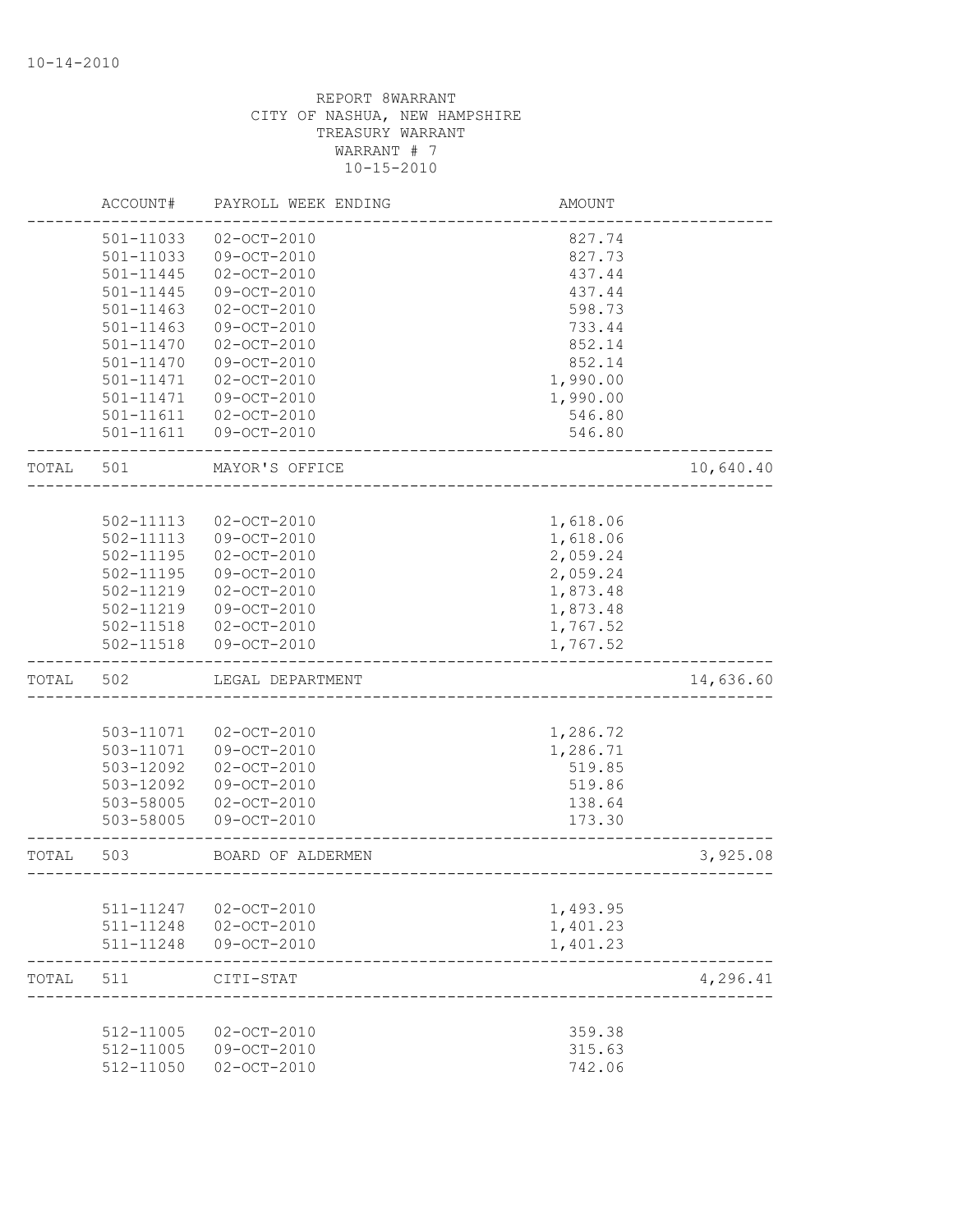| ACCOUNT#  | PAYROLL WEEK ENDING          | AMOUNT                            |           |
|-----------|------------------------------|-----------------------------------|-----------|
| 512-11050 | 09-OCT-2010                  | 742.06                            |           |
| 512-11064 | 02-OCT-2010                  | 1,012.48                          |           |
| 512-11064 | 09-OCT-2010                  | 1,012.48                          |           |
| 512-11073 | $02 - OCT - 2010$            | 1,627.85                          |           |
| 512-11073 | 09-OCT-2010                  | 1,627.85                          |           |
| 512-11134 | $02 - OCT - 2010$            | 796.65                            |           |
| 512-11134 | 09-OCT-2010                  | 796.65                            |           |
| 512-11165 | $02 - OCT - 2010$            | 1,918.03                          |           |
| 512-11165 | 09-OCT-2010                  | 1,918.03                          |           |
| 512-11167 | $02 - OCT - 2010$            | 290.45                            |           |
| 512-11167 | 09-OCT-2010                  | 290.45                            |           |
| 512-11173 | $02 - OCT - 2010$            | 1,446.40                          |           |
| 512-11173 | 09-OCT-2010                  | 1,446.40                          |           |
| 512-11177 | $02 - OCT - 2010$            | 1,885.72                          |           |
| 512-11177 | 09-OCT-2010                  | 1,885.72                          |           |
| 512-11222 | $02 - OCT - 2010$            | 1,015.00                          |           |
| 512-11222 | 09-OCT-2010                  | 1,015.00                          |           |
| 512-11224 | $02 - OCT - 2010$            | 1,005.33                          |           |
| 512-11224 | 09-OCT-2010                  | 1,005.33                          |           |
| 512-11232 | $02 - OCT - 2010$            | 1,062.18                          |           |
| 512-11232 | 09-OCT-2010                  | 1,062.19                          |           |
| 512-11265 | $02 - OCT - 2010$            | 883.76                            |           |
| 512-11265 | 09-OCT-2010                  | 883.76                            |           |
| 512-11431 | $02 - OCT - 2010$            | 2,192.84                          |           |
| 512-11431 | 09-OCT-2010                  | 2,192.84                          |           |
| 512-11531 | $02 - OCT - 2010$            | 1,798.23                          |           |
| 512-11531 | 09-OCT-2010                  | 1,798.23                          |           |
| 512-11684 | $02 - OCT - 2010$            | 877.26                            |           |
| 512-11684 | $09-OCT-2010$                | 877.27                            |           |
| 512-11714 |                              |                                   |           |
|           | $02 - OCT - 2010$            | 957.28                            |           |
| 512-11714 | 09-OCT-2010                  | 957.28                            |           |
| 512-11740 | $02 - OCT - 2010$            | 1,670.35                          |           |
| 512-11740 | 09-OCT-2010                  | 1,670.35                          |           |
| 512-12033 | $02 - OCT - 2010$            | 615.98                            |           |
| 512-12033 | 09-OCT-2010                  | 615.98                            |           |
| 512-12052 | $02 - OCT - 2010$            | 637.53                            |           |
| 512-12052 | 09-OCT-2010                  | 566.89                            |           |
| 512-12056 | $02 - OCT - 2010$            | 363.07                            |           |
| 512-12056 | 09-OCT-2010                  | 363.07                            |           |
| 512-12749 | 02-OCT-2010                  | 622.72                            |           |
| 512-12749 | 09-OCT-2010                  | 622.72                            |           |
| 512-13004 | 02-OCT-2010                  | 109.33                            |           |
| 512-13004 | 09-OCT-2010                  | 247.59                            |           |
|           | TOTAL 512 FINANCIAL SERVICES | --------------------------------- | 47,803.65 |
|           |                              |                                   |           |
|           | 513-11117  02-OCT-2010       | 1,579.18                          |           |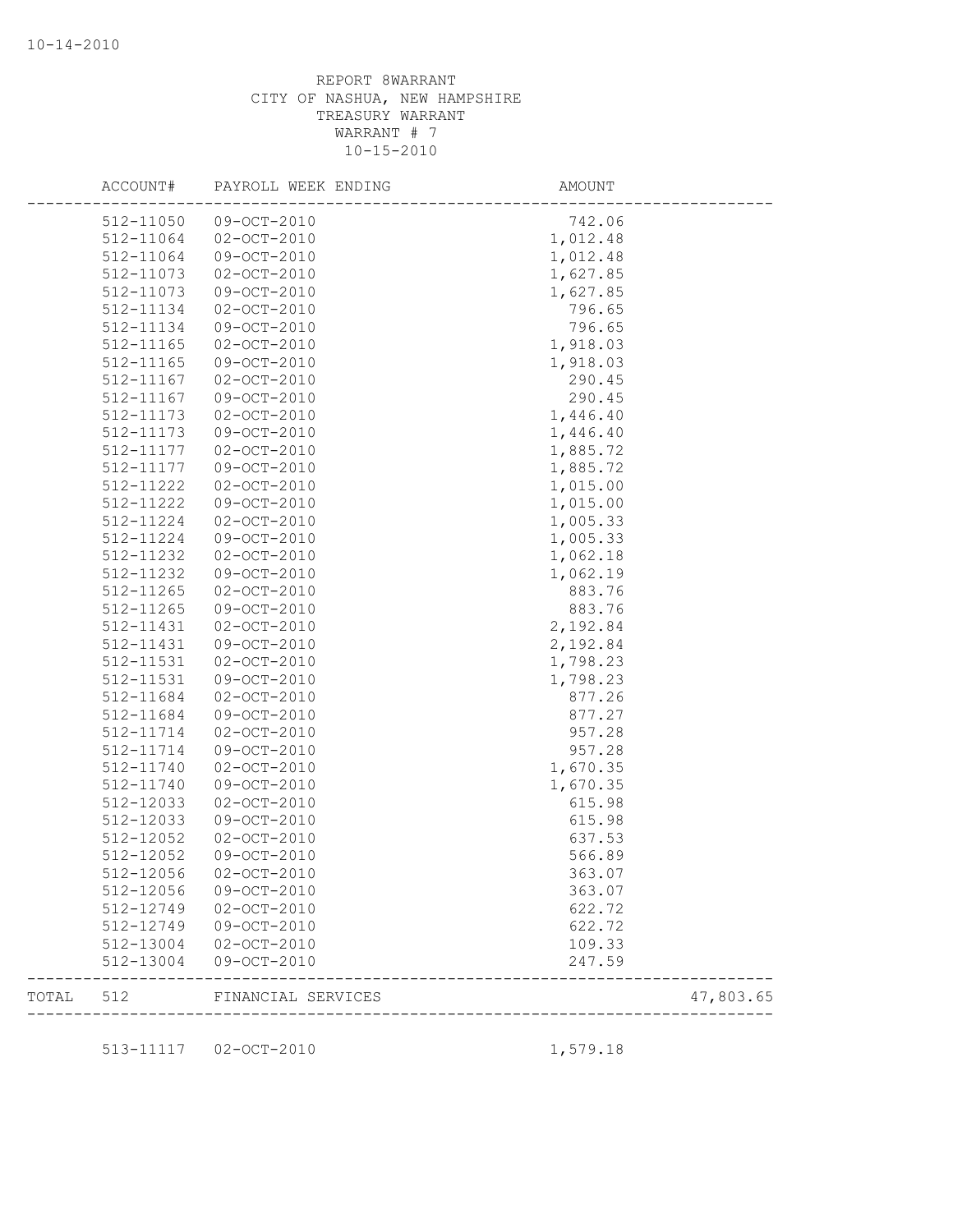|       | ACCOUNT#  | PAYROLL WEEK ENDING         | AMOUNT        |            |
|-------|-----------|-----------------------------|---------------|------------|
|       | 513-11117 | 09-OCT-2010                 | 1,579.18      |            |
|       | 513-11171 | $02 - OCT - 2010$           | 2,056.01      |            |
|       | 513-11171 | 09-OCT-2010                 | 1,286.34      |            |
|       | 513-11213 | $02 - OCT - 2010$           | 1,293.11      |            |
|       | 513-11213 | 09-OCT-2010                 | 1,293.11      |            |
|       | 513-11223 | $02 - OCT - 2010$           | 774.95        |            |
|       | 513-11223 | $09 - OCT - 2010$           | 774.94        |            |
|       | 513-12024 | $02 - OCT - 2010$           | 70.00         |            |
| TOTAL | 513       | CITY CLERK'S OFFICE         |               | 10,706.82  |
|       |           |                             |               |            |
|       | 515-11350 | $02 - OCT - 2010$           | 957.28        |            |
|       | 515-11350 | 09-OCT-2010                 | 957.28        |            |
|       |           | 515-12028 02-OCT-2010       | 609.67        |            |
|       | 515-12028 | 09-OCT-2010                 | 783.86        |            |
| TOTAL | 515       | HUMAN RESOURCES             |               | 3,308.09   |
|       |           |                             |               |            |
|       | 516-11147 | $02 - OCT - 2010$           | 637.19        |            |
|       | 516-11147 | 09-OCT-2010                 | 637.19        |            |
|       | 516-11148 | $02 - OCT - 2010$           | 985.60        |            |
|       | 516-11148 | $09 - OCT - 2010$           | 985.60        |            |
|       | 516-11459 | $02 - OCT - 2010$           | 1,286.72      |            |
|       | 516-11459 | $09 - OCT - 2010$           | 1,286.72      |            |
|       | 516-11573 | $02 - OCT - 2010$           | 939.12        |            |
|       | 516-11573 | $09 - OCT - 2010$           | 939.12        |            |
| TOTAL | 516       | PURCHASING DEPARTMENT       |               | 7,697.26   |
|       |           |                             |               |            |
|       | 517-11198 | $02 - OCT - 2010$           | 652.98        |            |
|       | 517-11198 | 09-OCT-2010                 | 1,127.96      |            |
|       | 517-11266 | $02 - OCT - 2010$           | 641.15        |            |
|       | 517-11266 | $09 - OCT - 2010$           | 641.15        |            |
|       | 517-11420 | $02 - OCT - 2010$           | 744.15        |            |
|       | 517-11420 | $09-OCT-2010$               | 744.15        |            |
|       | 517-12063 | $02 - OCT - 2010$           | 296.86        |            |
|       | 517-12063 | $09 - OCT - 2010$           | 296.86        |            |
| TOTAL | 517       | BUILDING MAINT - CITY ADMIN | _____________ | 5, 145. 26 |
|       |           |                             |               |            |

518-12078 09-OCT-2010 262.50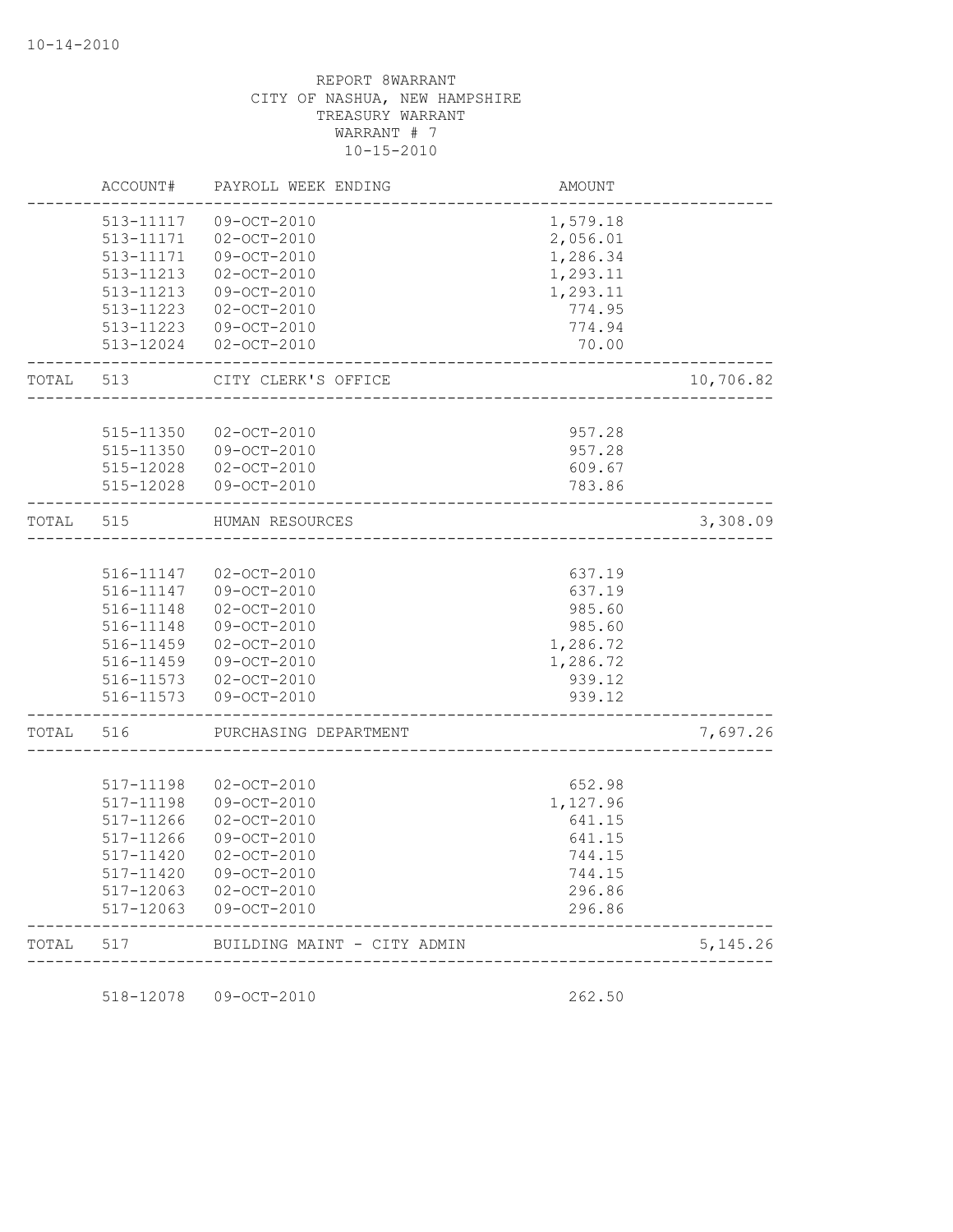|           |                     |                                      | AMOUNT               |           |
|-----------|---------------------|--------------------------------------|----------------------|-----------|
| TOTAL 518 |                     |                                      |                      | 262.50    |
|           |                     |                                      |                      |           |
|           |                     | 519-11014 02-OCT-2010                | 1,122.77             |           |
|           |                     | 519-11014 09-OCT-2010                | 1,122.76             |           |
|           |                     | 519-11016 02-OCT-2010                | 985.60               |           |
|           |                     | 519-11016 09-OCT-2010                | 985.60               |           |
|           |                     | 519-11017  02-OCT-2010               | 824.00               |           |
|           |                     | 519-11017 09-OCT-2010                | 824.00               |           |
|           | 519-11115           | $02 - OCT - 2010$                    | 1,986.69             |           |
|           | 519-11115           | 09-OCT-2010                          | 1,986.69             |           |
|           | 519-11146           | 02-OCT-2010                          | 858.42               |           |
|           | 519-11146           | 09-OCT-2010                          | 858.42               |           |
|           | 519-11153           | $02 - OCT - 2010$                    | 620.55               |           |
|           | 519-11153           | 09-OCT-2010                          | 620.55               |           |
|           | 519-11154           | $02 - OCT - 2010$                    | 652.11               |           |
|           | 519-11154           | 09-OCT-2010                          | 652.12               |           |
|           |                     | 519-11205 02-OCT-2010                | 815.22               |           |
|           |                     | 519-11205 09-OCT-2010                | 815.21               |           |
|           |                     | 519-11241  02-OCT-2010               | 3,077.93             |           |
|           | TOTAL 519 ASSESSORS |                                      |                      | 18,808.64 |
|           |                     |                                      |                      |           |
|           |                     | 520-12077 02-OCT-2010                | 275.65               |           |
|           | _________________   | 520-12077 09-OCT-2010                | 275.65               |           |
|           |                     | TOTAL 520 HUNT BUILDING              |                      | 551.30    |
|           |                     |                                      |                      |           |
|           |                     | 522-11127 02-OCT-2010                | 1,709.64             |           |
|           |                     | 522-11127 09-OCT-2010                | 1,709.64             |           |
|           | 522-11128           | $02 - OCT - 2010$                    | 1,152.83             |           |
|           | 522-11128           | 09-OCT-2010                          | 1,152.83             |           |
|           | 522-11286           | $02 - OCT - 2010$                    | 608.85               |           |
|           | 522-11286           | 09-OCT-2010                          | 608.85               |           |
|           | 522-11429           | 522-11429 02-OCT-2010<br>09-OCT-2010 | 1,819.33<br>1,819.33 |           |
|           | 522-11641           | $02 - OCT - 2010$                    | 1,409.38             |           |
|           | 522-11641           | 09-OCT-2010                          | 1,409.39             |           |
|           | 522-11652           | $02 - OCT - 2010$                    | 1,489.36             |           |
|           | $522 - 11652$       | 09-OCT-2010                          | 1,489.36             |           |
|           | 522-11721           | $02 - OCT - 2010$                    | 1,556.12             |           |
|           | 522-11721           | 09-OCT-2010                          | 1,556.11             |           |
|           | 522-11724           | $02 - OCT - 2010$                    | 1,370.98             |           |
|           | 522-11724           | $09 - OCT - 2010$                    | 1,370.99             |           |
|           | 522-11725           | $02 - OCT - 2010$                    | 998.12               |           |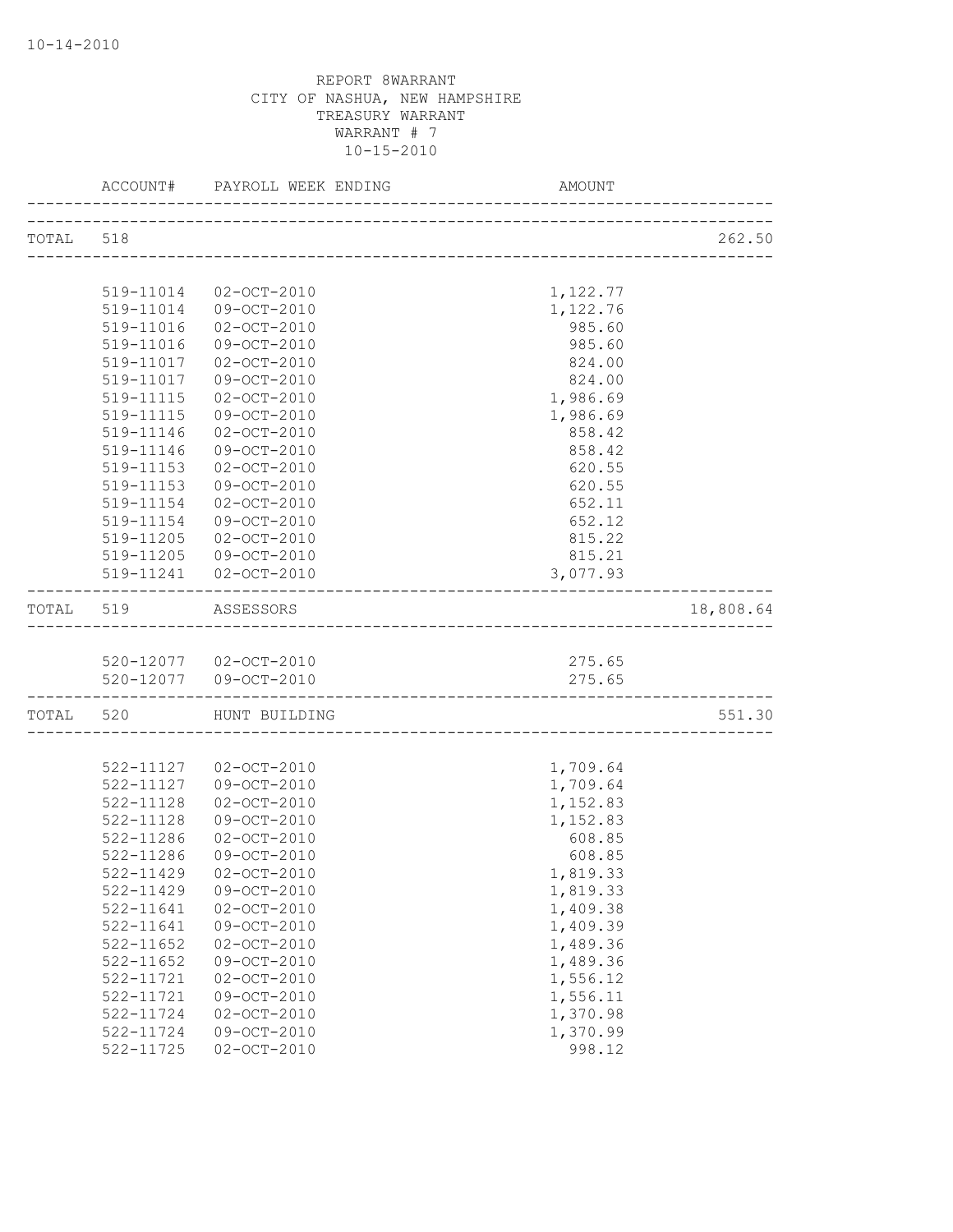|           |                        | ACCOUNT# PAYROLL WEEK ENDING                            | AMOUNT                          |           |
|-----------|------------------------|---------------------------------------------------------|---------------------------------|-----------|
|           |                        | 522-11725 09-OCT-2010                                   | 998.12                          |           |
|           |                        | 522-11729 02-OCT-2010                                   | 2,231.12                        |           |
|           |                        | 522-11729 09-OCT-2010                                   | 2,231.12                        |           |
|           |                        | 522-13004 02-OCT-2010                                   | 157.25<br>_____________________ |           |
| TOTAL 522 |                        | INFORMATION TECHNOLOGY                                  |                                 | 28,848.72 |
|           |                        |                                                         |                                 |           |
|           |                        | 523-11332 02-OCT-2010                                   | 1,006.33                        |           |
|           |                        | 523-11332 09-OCT-2010<br>------------------------------ | 1,006.33                        |           |
|           | TOTAL 523              | GIS                                                     |                                 | 2,012.66  |
|           |                        |                                                         |                                 |           |
|           | 531-11065              | $02 - OCT - 2010$                                       | 1,143.31                        |           |
|           | 531-11065              | 09-OCT-2010                                             | 1,143.31                        |           |
|           | 531-11085              | $02 - OCT - 2010$                                       | 922.04                          |           |
|           | 531-11085              | 09-OCT-2010                                             | 922.04                          |           |
|           | 531-11114              | $02 - OCT - 2010$                                       | 2,355.27                        |           |
|           | 531-11114              | 09-OCT-2010                                             | 2,355.27                        |           |
|           | 531-11129              | $02 - OCT - 2010$                                       | 1,874.59                        |           |
|           | 531-11129              | 09-OCT-2010                                             | 1,998.79                        |           |
|           | 531-11164              | 02-OCT-2010                                             | 1,178.65                        |           |
|           | 531-11164              | 09-OCT-2010                                             | 1,178.65                        |           |
|           | 531-11166              | $02 - OCT - 2010$                                       | 2,023.52                        |           |
|           | 531-11166              | 09-OCT-2010                                             | 2,023.52                        |           |
|           | 531-11170              | $02 - OCT - 2010$                                       | 1,526.04                        |           |
|           | 531-11170              | 09-OCT-2010                                             | 1,526.04                        |           |
|           | 531-11201              | $02 - OCT - 2010$                                       | 682.41                          |           |
|           | 531-11201<br>531-11203 | 09-OCT-2010<br>$02 - OCT - 2010$                        | 682.41<br>1,349.54              |           |
|           |                        |                                                         |                                 |           |
|           | 531-11203<br>531-11226 | 09-OCT-2010<br>$02 - OCT - 2010$                        | 1,349.54<br>776.25              |           |
|           | 531-11226              | 09-OCT-2010                                             | 776.25                          |           |
|           | 531-11242              | $02 - OCT - 2010$                                       | 1,158.79                        |           |
|           | 531-11242              | 09-OCT-2010                                             | 1,158.79                        |           |
|           | 531-11245              | $02 - OCT - 2010$                                       | 643.00                          |           |
|           | 531-11245              | 09-OCT-2010                                             | 643.00                          |           |
|           | 531-11257              | $02 - OCT - 2010$                                       | 3,451.85                        |           |
|           | 531-11257              | $09 - OCT - 2010$                                       | 3,451.85                        |           |
|           | 531-11287              | $02 - OCT - 2010$                                       | 846.15                          |           |
|           | 531-11287              | 09-OCT-2010                                             | 846.15                          |           |
|           | 531-11398              | $02 - OCT - 2010$                                       | 646.26                          |           |
|           | 531-11398              | 09-OCT-2010                                             | 646.25                          |           |
|           | 531-11477              | $02 - OCT - 2010$                                       | 1,384.53                        |           |
|           | 531-11477              | 09-OCT-2010                                             | 1,384.54                        |           |
|           | 531-11487              | $02 - OCT - 2010$                                       | 1,400.35                        |           |
|           | 531-11487              | 09-OCT-2010                                             | 1,400.35                        |           |
|           |                        |                                                         |                                 |           |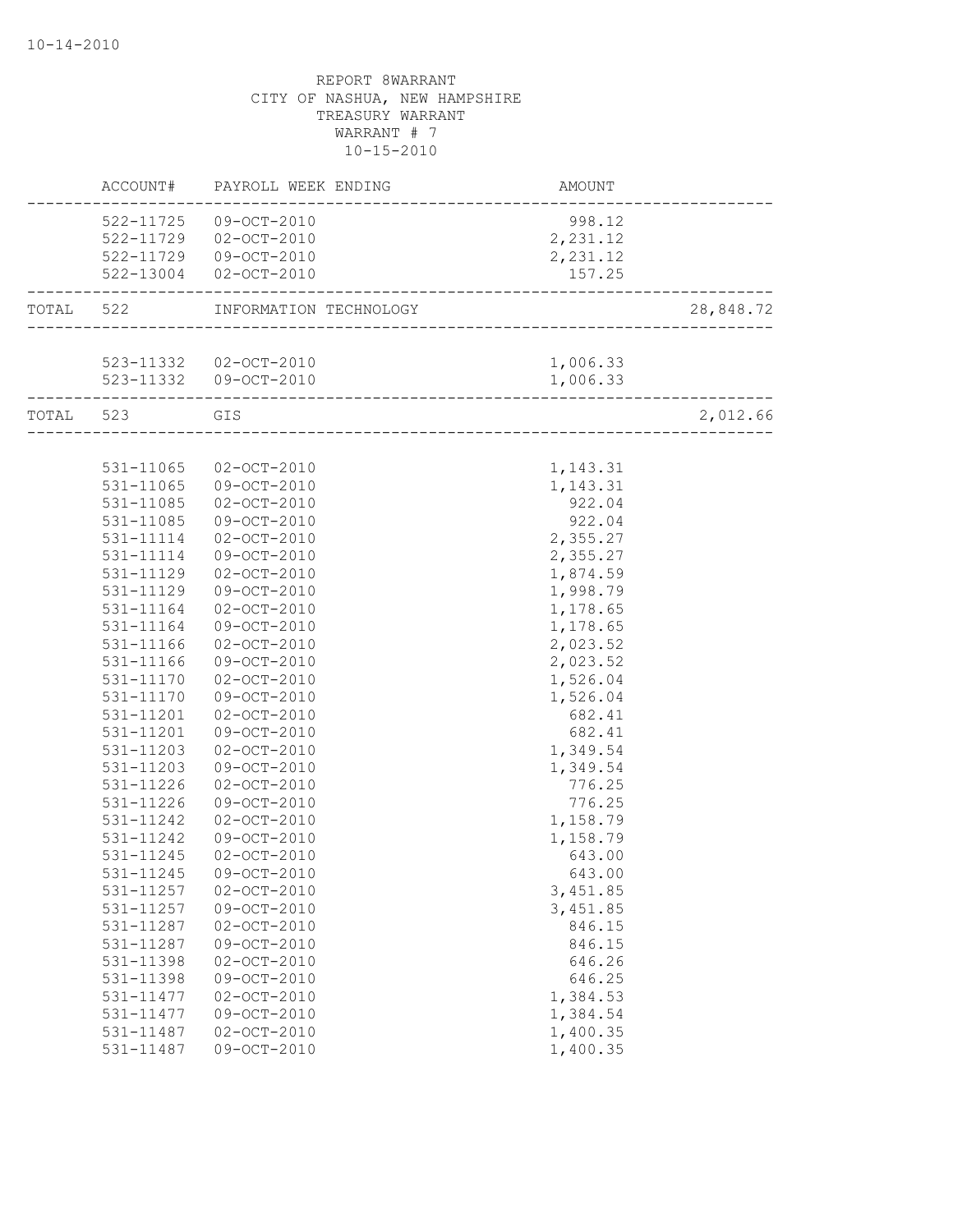| ACCOUNT#      | PAYROLL WEEK ENDING | AMOUNT      |
|---------------|---------------------|-------------|
| 531-11495     | $02 - OCT - 2010$   | 1,037.27    |
| 531-11495     | $09 - OCT - 2010$   | 1,037.27    |
| 531-11498     | $02 - OCT - 2010$   | 878.18      |
| 531-11498     | 09-OCT-2010         | 878.19      |
| 531-11516     | $02 - OCT - 2010$   | 884.57      |
| 531-11516     | $09 - OCT - 2010$   | 884.59      |
| 531-11534     | $02 - OCT - 2010$   | 1,496.62    |
| 531-11534     | 09-OCT-2010         | 1,496.61    |
| 531-11535     | $02 - OCT - 2010$   | 13,380.91   |
| 531-11535     | $09 - OCT - 2010$   | 13,380.92   |
| 531-11537     | $02 - OCT - 2010$   | 14,485.32   |
| 531-11537     | 09-OCT-2010         | 14,485.32   |
| 531-11538     | $02 - OCT - 2010$   | 922.04      |
| 531-11538     | 09-OCT-2010         | 922.04      |
| 531-11539     | $02 - OCT - 2010$   | 1,579.18    |
| 531-11539     | 09-OCT-2010         | 1,579.18    |
| 531-11544     | $02 - OCT - 2010$   | 4,268.62    |
| 531-11544     | 09-OCT-2010         | 4,268.62    |
| 531-11549     | $02 - OCT - 2010$   | 7,328.10    |
| 531-11549     | $09 - OCT - 2010$   | 7,328.08    |
| 531-11550     | $02 - OCT - 2010$   | 957.35      |
| 531-11550     | 09-OCT-2010         | 957.35      |
| 531-11552     | $02 - OCT - 2010$   | 10,362.00   |
| 531-11552     | $09 - OCT - 2010$   | 10,362.00   |
| 531-11555     | $02 - OCT - 2010$   | 41,243.10   |
| $531 - 11555$ | 09-OCT-2010         | 41,940.00   |
| 531-11558     | $02 - OCT - 2010$   | 111,269.72  |
| 531-11558     | 09-OCT-2010         | 76,126.29   |
| 531-11561     | $02 - OCT - 2010$   | 11,756.55   |
| 531-11561     | 09-OCT-2010         | 11,756.55   |
| 531-11567     | $02 - OCT - 2010$   | 34, 187. 11 |
| 531-11567     | 09-OCT-2010         | 34, 187. 12 |
| 531-11569     | $02 - OCT - 2010$   | 1,214.02    |
| 531-11569     | 09-OCT-2010         | 1,214.02    |
| 531-11618     | $02 - OCT - 2010$   | 2,118.68    |
| 531-11618     | 09-OCT-2010         | 2,118.68    |
| 531-11622     | $02 - OCT - 2010$   | 3,081.17    |
| 531-11622     | 09-OCT-2010         | 3,081.17    |
| 531-11634     | $02 - OCT - 2010$   | 716.55      |
| 531-11634     | 09-OCT-2010         | 716.55      |
| 531-11636     | $02 - OCT - 2010$   | 998.45      |
| 531-11636     | 09-OCT-2010         | 998.45      |
| 531-11664     | $02 - OCT - 2010$   | 1,171.17    |
| 531-11664     | 09-OCT-2010         | 1,171.17    |
| 531-11665     | $02 - OCT - 2010$   | 809.40      |
| 531-11665     | $09 - OCT - 2010$   | 809.40      |
| 531-11719     | $02 - OCT - 2010$   | 949.27      |
| 531-11719     | 09-OCT-2010         | 949.27      |
|               |                     |             |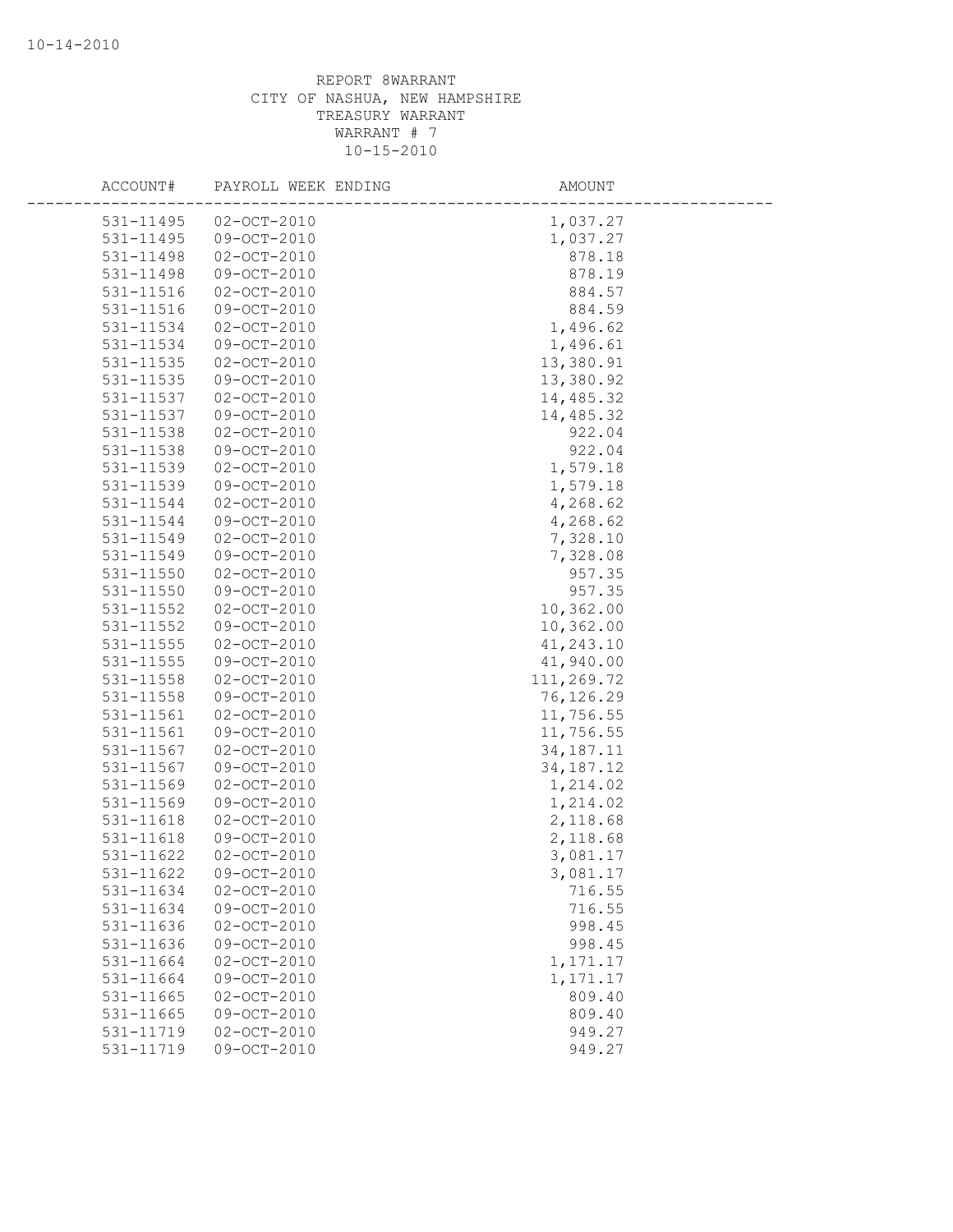|       | ACCOUNT#      | PAYROLL WEEK ENDING | AMOUNT    |            |
|-------|---------------|---------------------|-----------|------------|
|       | 531-11732     | $02 - OCT - 2010$   | 6,004.25  |            |
|       | 531-11732     | 09-OCT-2010         | 6,004.25  |            |
|       | 531-12020     | $02 - OCT - 2010$   | 984.98    |            |
|       | 531-12020     | 09-OCT-2010         | 984.98    |            |
|       | 531-12042     | $02 - OCT - 2010$   | 1,476.46  |            |
|       | 531-12042     | 09-OCT-2010         | 1,404.83  |            |
|       | 531-12066     | $02 - OCT - 2010$   | 708.06    |            |
|       | 531-12066     | $09 - OCT - 2010$   | 708.06    |            |
|       | 531-12068     | $02 - OCT - 2010$   | 771.36    |            |
|       | 531-12068     | 09-OCT-2010         | 771.36    |            |
|       | 531-12071     | $02 - OCT - 2010$   | 266.52    |            |
|       | 531-12071     | 09-OCT-2010         | 266.52    |            |
|       | 531-12119     | $02 - OCT - 2010$   | 1,158.52  |            |
|       | 531-12119     | 09-OCT-2010         | 1,158.52  |            |
|       | 531-13004     | $02 - OCT - 2010$   | 3, 191.25 |            |
|       | 531-13004     | 09-OCT-2010         | 1,543.15  |            |
|       | 531-13038     | $02 - OCT - 2010$   | 1,484.43  |            |
|       | 531-13038     | 09-OCT-2010         | 2,640.30  |            |
|       | $531 - 13040$ | $02 - OCT - 2010$   | 4,951.62  |            |
|       | 531-13040     | 09-OCT-2010         | 1,679.64  |            |
|       | 531-13044     | $02 - OCT - 2010$   | 1,432.15  |            |
|       | 531-13044     | 09-OCT-2010         | 1,455.71  |            |
|       | 531-13047     | $02 - OCT - 2010$   | 16,060.82 |            |
|       | 531-13047     | 09-OCT-2010         | 7,336.27  |            |
|       | 531-13048     | $02 - OCT - 2010$   | 7,030.33  |            |
|       | 531-13048     | 09-OCT-2010         | 2,784.09  |            |
|       | 531-17006     | $02 - OCT - 2010$   | 900.00    |            |
| TOTAL | 531           | POLICE DEPARTMENT   |           | 621,751.92 |
|       |               |                     |           |            |
|       | 532-11024     | $02 - OCT - 2010$   | 2,120.50  |            |
|       | 532-11024     | 09-OCT-2010         | 2,120.48  |            |
|       | 532-11036     | $02 - OCT - 2010$   | 1,929.25  |            |
|       | 532-11036     | 09-OCT-2010         | 1,929.25  |            |
|       | 532-11063     | $02 - OCT - 2010$   | 1,356.86  |            |
|       | 532-11063     | $09 - OCT - 2010$   | 1,356.86  |            |
|       | 532-11066     | $02 - OCT - 2010$   | 1,330.14  |            |
|       | 532-11066     | 09-OCT-2010         | 1,330.13  |            |
|       | 532-11069     | $02 - OCT - 2010$   | 2,713.88  |            |
|       | 532-11069     | 09-OCT-2010         | 2,713.88  |            |
|       | 532-11111     | $02 - OCT - 2010$   | 2,229.62  |            |
|       | 532-11111     | 09-OCT-2010         | 2,229.62  |            |
|       | 532-11207     | $02 - OCT - 2010$   | 6,838.59  |            |
|       | 532-11207     | 09-OCT-2010         | 6,838.59  |            |
|       | 532-11281     | $02 - OCT - 2010$   | 1,005.79  |            |
|       | 532-11281     | 09-OCT-2010         | 1,005.79  |            |
|       | 532-11285     | $02 - OCT - 2010$   | 8,222.77  |            |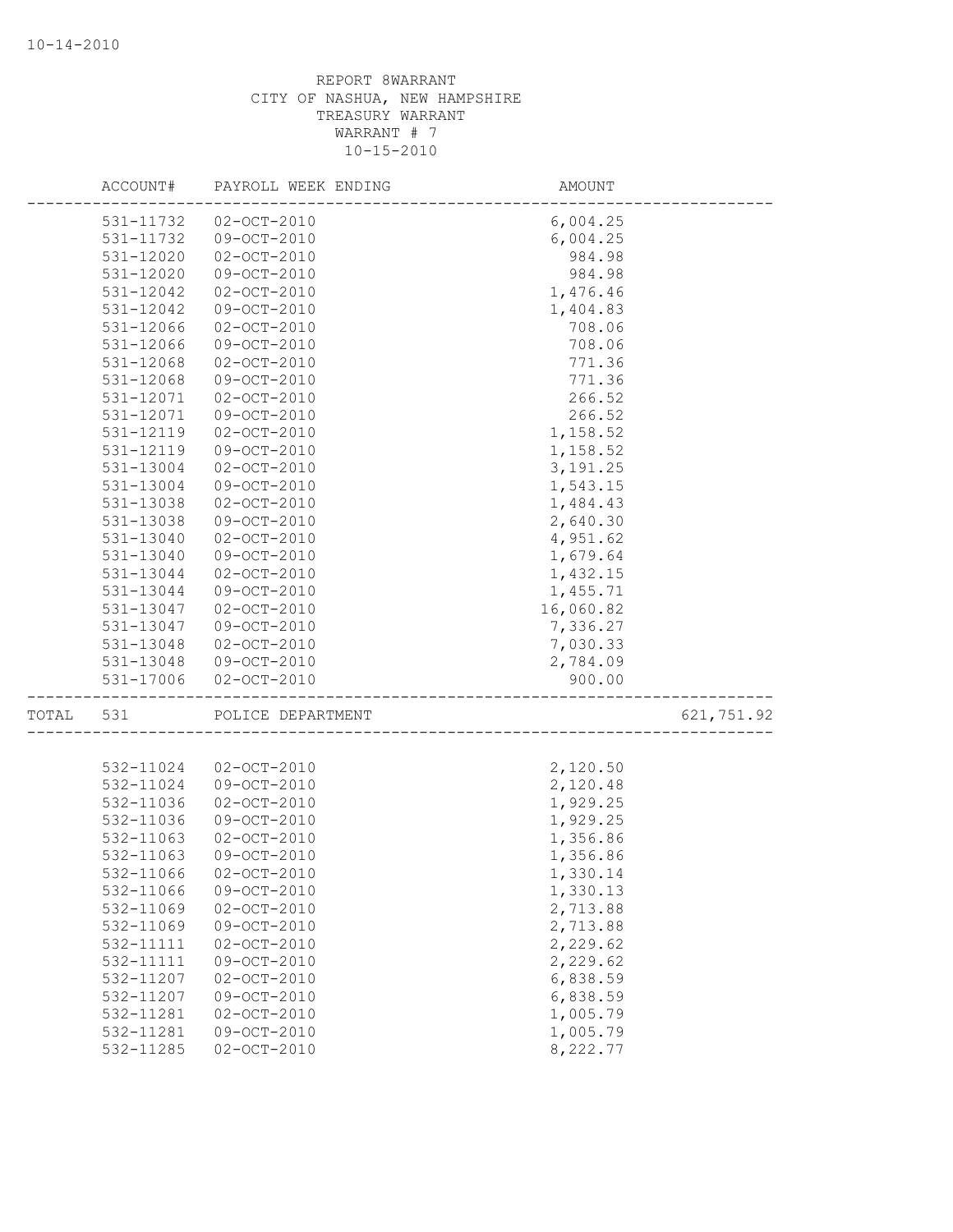| ACCOUNT#  | PAYROLL WEEK ENDING   | AMOUNT     |            |
|-----------|-----------------------|------------|------------|
| 532-11285 | 09-OCT-2010           | 8,222.77   |            |
| 532-11291 | $02 - OCT - 2010$     | 5,910.38   |            |
| 532-11291 | $09-OCT-2010$         | 6,336.06   |            |
| 532-11298 | $02 - OCT - 2010$     | 1,361.22   |            |
| 532-11298 | 09-OCT-2010           | 964.20     |            |
| 532-11300 | $02 - OCT - 2010$     | 36,540.61  |            |
| 532-11300 | 09-OCT-2010           | 36,829.90  |            |
| 532-11303 | $02 - OCT - 2010$     | 1,203.00   |            |
| 532-11303 | 09-OCT-2010           | 1,203.00   |            |
| 532-11305 | $02 - OCT - 2010$     | 4,788.13   |            |
| 532-11305 | 09-OCT-2010           | 4,788.13   |            |
| 532-11309 | $02 - OCT - 2010$     | 107,485.59 |            |
| 532-11309 | 09-OCT-2010           | 107,485.59 |            |
| 532-11660 | $02 - OCT - 2010$     | 1,528.54   |            |
| 532-11660 | 09-OCT-2010           | 1,528.56   |            |
| 532-11663 | $02 - OCT - 2010$     | 1,498.40   |            |
| 532-11663 | 09-OCT-2010           | 1,498.40   |            |
| 532-11666 | $02 - OCT - 2010$     | 1,498.40   |            |
| 532-11666 | 09-OCT-2010           | 1,498.40   |            |
| 532-11669 | $02 - OCT - 2010$     | 1,513.38   |            |
| 532-11669 | $09-OCT-2010$         | 1,513.38   |            |
| 532-12070 | $02 - OCT - 2010$     | 28,589.05  |            |
| 532-12070 | 09-OCT-2010           | 26, 207.03 |            |
| 532-13003 | $02 - OCT - 2010$     | 12,527.79  |            |
| 532-13003 | 09-OCT-2010           | 1,269.97   |            |
| 532-13004 | $02 - OCT - 2010$     | 355.95     |            |
| 532-13004 | 09-OCT-2010           | 47.18      |            |
| 532-13018 | $02 - OCT - 2010$     | 3, 254.21  |            |
| 532-13018 | $09 - OCT - 2010$     | 3,931.33   |            |
| 532-13024 | $02 - OCT - 2010$     | 1,208.47   |            |
| 532-13024 | 09-OCT-2010           | 106.27     |            |
| 532-13050 | $02 - OCT - 2010$     | 10,597.46  |            |
| 532-13050 | 09-OCT-2010           | 9,775.14   |            |
| 532-18030 | $09 - OCT - 2010$     | 100.00     |            |
| 532-19231 | $02 - OCT - 2010$     | 1,359.67   |            |
| 532-19231 | 09-OCT-2010           | 1,359.67   |            |
| 532-19232 | $02 - OCT - 2010$     | 2,008.67   |            |
| 532-19232 | 09-OCT-2010           | 2,008.67   |            |
| 532-19233 | 02-OCT-2010           | 2,968.29   |            |
| 532-19233 | 09-OCT-2010           | 2,968.29   |            |
| 532-19234 | $02 - OCT - 2010$     | 1,886.09   |            |
| 532-19234 | 09-OCT-2010           | 1,886.09   |            |
| TOTAL 532 | FIRE DEPARTMENT       |            | 496,883.33 |
|           |                       |            |            |
|           | 535-11980 02-OCT-2010 | 96.15      |            |
|           | 535-11980 09-OCT-2010 | 96.15      |            |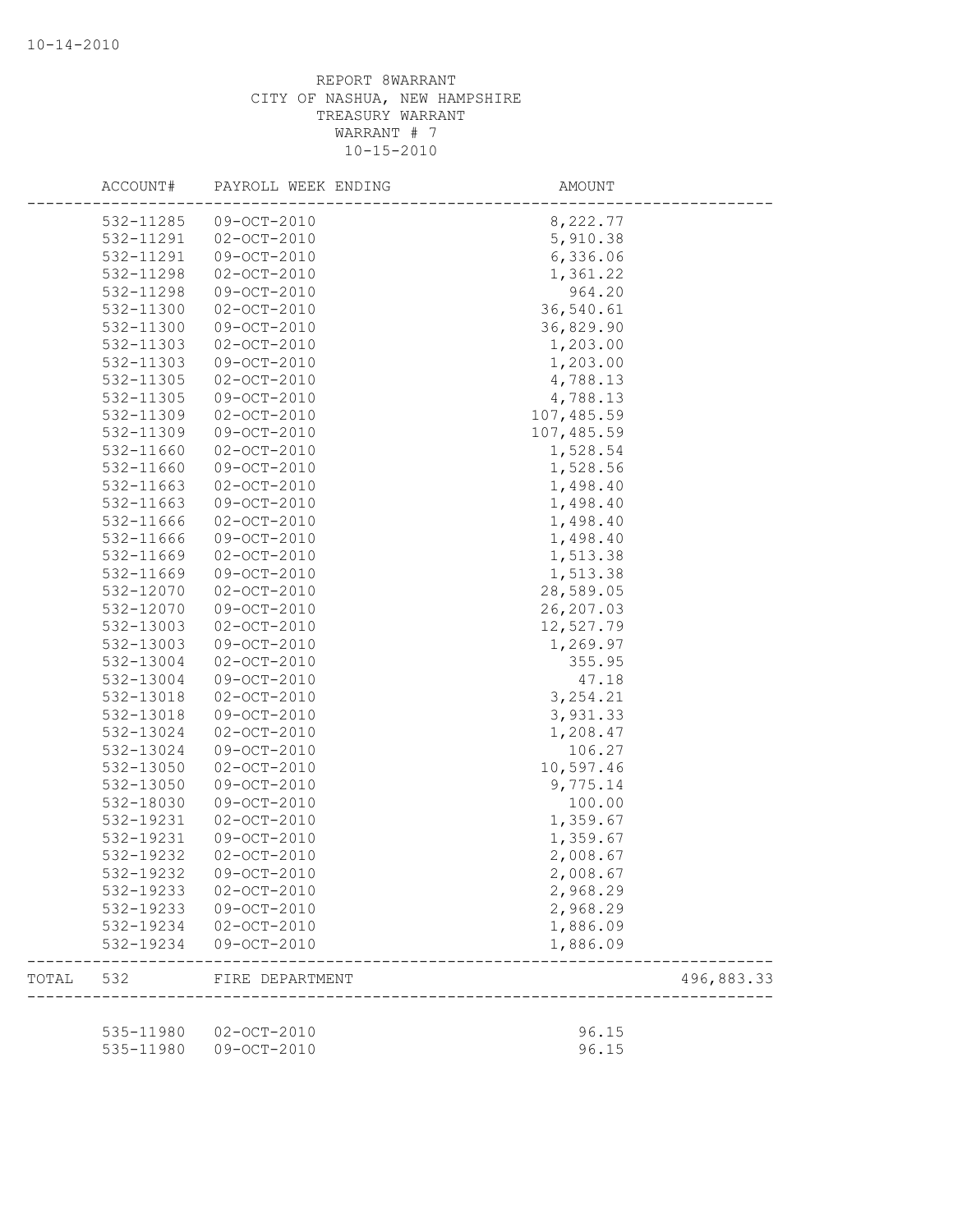|           | ACCOUNT#  | PAYROLL WEEK ENDING         | AMOUNT   |           |
|-----------|-----------|-----------------------------|----------|-----------|
| TOTAL 535 |           | EMERGENCY MANAGEMENT        |          | 192.30    |
|           |           |                             |          |           |
|           |           | 536-11200 02-OCT-2010       | 1,449.60 |           |
|           |           | 536-11200 09-OCT-2010       | 1,449.60 |           |
|           |           | 536-12137 02-OCT-2010       | 1,230.12 |           |
|           |           | 536-12137 09-OCT-2010       | 1,230.12 |           |
|           | TOTAL 536 | CITYWIDE COMMUNICATIONS     |          | 5,359.44  |
|           |           |                             |          |           |
|           | 541-11024 | $02 - OCT - 2010$           | 263.04   |           |
|           | 541-11024 | 09-OCT-2010                 | 263.04   |           |
|           | 541-11104 | $02 - OCT - 2010$           | 1,044.26 |           |
|           | 541-11104 | 09-OCT-2010                 | 1,044.26 |           |
|           | 541-11240 | $02 - OCT - 2010$           | 1,503.02 |           |
|           | 541-11240 | 09-OCT-2010                 | 1,503.02 |           |
|           |           | 541-11346 02-OCT-2010       | 435.31   |           |
|           |           | 541-11346 09-OCT-2010       | 435.31   |           |
| TOTAL 541 |           | COMMUNITY SERVICES DIVISION |          | 6,491.26  |
|           |           |                             |          |           |
|           | 542-11024 | $02 - OCT - 2010$           | 657.59   |           |
|           |           | 542-11024 09-OCT-2010       | 657.59   |           |
|           | 542-11426 | $02 - OCT - 2010$           | 1,404.69 |           |
|           | 542-11426 | 09-OCT-2010                 | 1,404.69 |           |
|           | 542-11484 | 02-OCT-2010                 | 160.00   |           |
|           | 542-11484 | 09-OCT-2010                 | 160.00   |           |
|           | 542-11584 | $02 - OCT - 2010$           | 3,787.06 |           |
|           | 542-11584 | 09-OCT-2010                 | 3,787.06 |           |
|           | 542-12044 | $02 - OCT - 2010$           | 348.46   |           |
|           | 542-12044 | 09-OCT-2010                 | 530.27   |           |
|           | 542-12109 | $02 - OCT - 2010$           | 85.00    |           |
|           | 542-12109 | 09-OCT-2010                 | 85.00    |           |
| TOTAL     | 542       | COMMUNITY HEALTH            |          | 13,067.41 |
|           |           |                             |          |           |
|           | 543-11380 | $02 - OCT - 2010$           | 988.21   |           |
|           | 543-11380 | 09-OCT-2010                 | 988.21   |           |
|           | 543-11438 | $02 - OCT - 2010$           | 1,324.88 |           |
|           | 543-11438 | 09-OCT-2010                 | 1,324.88 |           |
|           | 543-11602 | $02 - OCT - 2010$           | 909.84   |           |
|           | 543-11602 | 09-OCT-2010                 | 909.84   |           |
|           | 543-11604 | $02 - OCT - 2010$           | 1,573.64 |           |
|           | 543-11604 | 09-OCT-2010                 | 1,573.64 |           |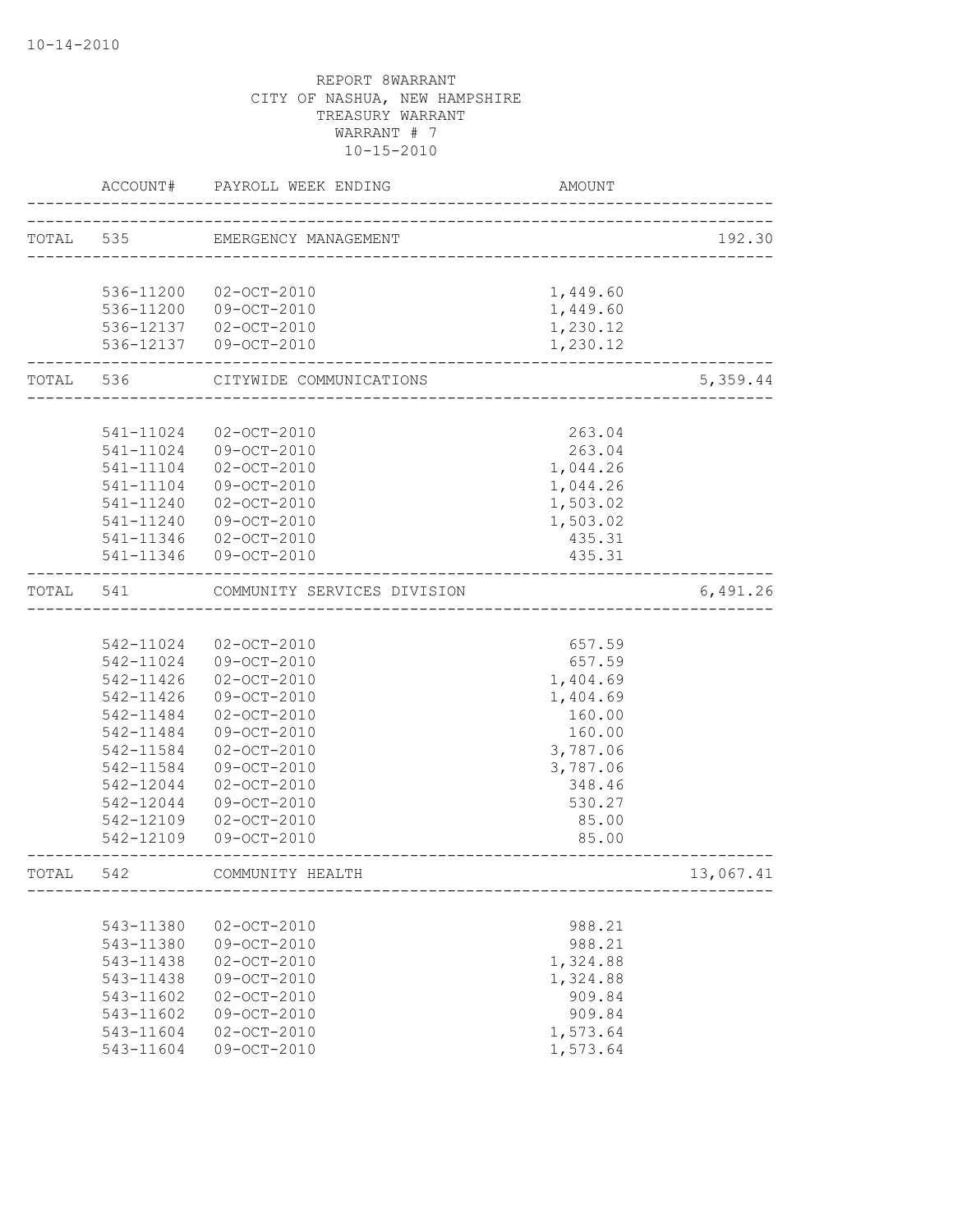|                        | $\begin{minipage}{0.9\linewidth} ACCOUNT\# & \texttt{PAYROLL} \texttt{ WEEK ENDING} \end{minipage}$ |                    |           |
|------------------------|-----------------------------------------------------------------------------------------------------|--------------------|-----------|
|                        | 543-11605 02-OCT-2010                                                                               | 985.14             |           |
|                        | 543-11605 09-OCT-2010                                                                               | 985.14             |           |
|                        |                                                                                                     |                    | 11,563.42 |
|                        |                                                                                                     |                    |           |
|                        | 544-11008 02-OCT-2010                                                                               | 766.46             |           |
|                        | 544-11008 09-OCT-2010                                                                               | 766.46             |           |
|                        | 544-11099 02-OCT-2010                                                                               | 2,161.17           |           |
|                        | 544-11099 09-OCT-2010                                                                               | 2,023.99           |           |
|                        | 544-11112 02-OCT-2010                                                                               | 877.27             |           |
|                        | 544-11112 09-OCT-2010                                                                               | 877.27             |           |
| 544-11367              | $02 - OCT - 2010$                                                                                   | 858.43             |           |
| 544-11367              | 09-OCT-2010                                                                                         | 858.44             |           |
|                        | 544-11777 02-OCT-2010                                                                               | 1,328.18           |           |
|                        | 544-11777 09-OCT-2010                                                                               | 1,328.18           |           |
|                        | 544-12101 02-OCT-2010                                                                               | 441.56             |           |
|                        | 544-12101 09-OCT-2010                                                                               | 441.56             |           |
|                        | TOTAL 544 WELFARE ADMINISTRATION                                                                    |                    | 12,728.97 |
|                        |                                                                                                     |                    |           |
|                        | 551-11024 02-OCT-2010                                                                               | 639.71             |           |
|                        | 551-11024 09-OCT-2010                                                                               | 639.71             |           |
|                        | 551-11028 02-OCT-2010                                                                               | 557.82             |           |
|                        | 551-11028 09-OCT-2010                                                                               | 557.83             |           |
|                        | 551-11057 02-OCT-2010                                                                               | 920.69             |           |
|                        | 551-11057 09-OCT-2010                                                                               | 920.70             |           |
| 551-11094              | $02 - OCT - 2010$                                                                                   | 313.79             |           |
| 551-11094              | 09-OCT-2010                                                                                         | 313.78             |           |
| 551-11097              | $02 - OCT - 2010$                                                                                   | 1,101.98           |           |
| 551-11097              | 09-OCT-2010                                                                                         | 1,101.98           |           |
| 551-11211              | $02 - OCT - 2010$                                                                                   | 632.11             |           |
| 551-11211              | 09-OCT-2010                                                                                         | 632.11             |           |
| 551-11249              | 02-OCT-2010                                                                                         | 1,320.01           |           |
| 551-11249              | 09-OCT-2010                                                                                         | 1,320.01           |           |
| 551-11268              | $02 - OCT - 2010$                                                                                   | 650.13             |           |
|                        | 551-11268 09-OCT-2010                                                                               | 650.13             |           |
| 551-11273              | $02 - OCT - 2010$                                                                                   | 1,735.80           |           |
| 551-11273              | 09-OCT-2010                                                                                         | 1,735.80           |           |
| 551-11435              | $02 - OCT - 2010$                                                                                   | 936.74             |           |
| 551-11435              | $09-OCT-2010$                                                                                       | 936.74             |           |
| 551-11462              | $02 - OCT - 2010$                                                                                   | 1,059.21           |           |
| $551 - 11462$          | 09-OCT-2010                                                                                         | 1,059.21           |           |
| 551-11638              | $02 - OCT - 2010$<br>09-OCT-2010                                                                    | 1,212.05           |           |
| 551-11638<br>551-13004 | $02 - OCT - 2010$                                                                                   | 1,212.06<br>268.61 |           |
| 551-13004              | 09-OCT-2010                                                                                         | 48.23              |           |
|                        |                                                                                                     |                    |           |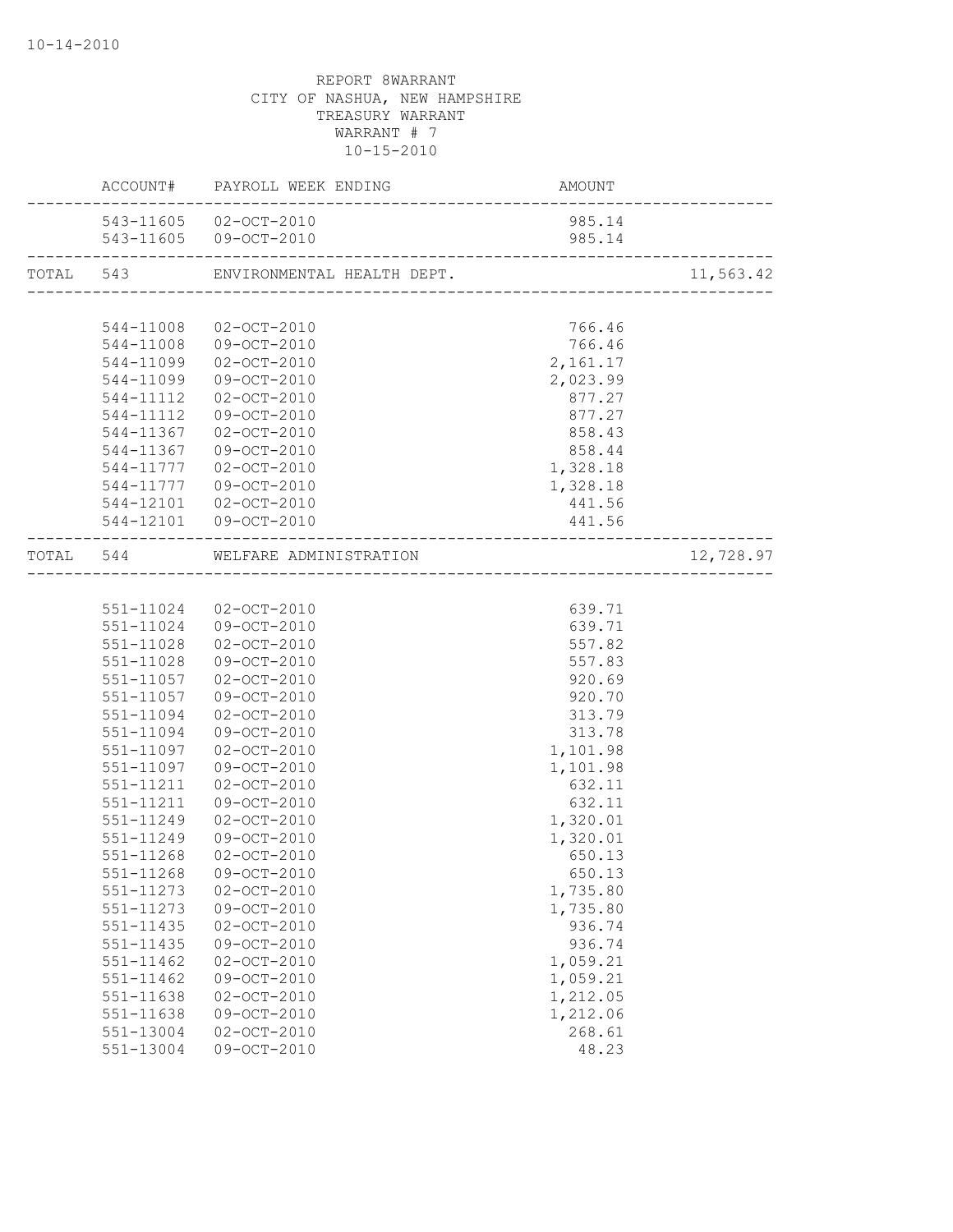|       |               | TOTAL 551 PUBLIC WORKS DIV & ENGINEERING     |          | 22, 476.94 |
|-------|---------------|----------------------------------------------|----------|------------|
|       |               |                                              |          |            |
|       | 552-11024     | 02-OCT-2010                                  | 706.27   |            |
|       | 552-11024     | 09-OCT-2010                                  | 706.26   |            |
|       | 552-11077     | 02-OCT-2010                                  | 1,331.47 |            |
|       | 552-11077     | 09-OCT-2010                                  | 1,331.47 |            |
|       | 552-11087     | 02-OCT-2010                                  | 840.40   |            |
|       | 552-11087     | 09-OCT-2010                                  | 854.64   |            |
|       | 552-11143     | $02 - OCT - 2010$                            | 878.00   |            |
|       | 552-11143     | 09-OCT-2010                                  | 878.01   |            |
|       | 552-11324     | 02-OCT-2010                                  | 4,236.84 |            |
|       | 552-11324     | 09-OCT-2010                                  | 4,236.84 |            |
|       | 552-11339     | $02 - OCT - 2010$                            | 3,028.32 |            |
|       | 552-11339     | 09-OCT-2010                                  | 2,941.13 |            |
|       | 552-11342     | $02 - OCT - 2010$                            | 790.80   |            |
|       | 552-11342     | 09-OCT-2010                                  | 790.80   |            |
|       | 552-11343     | $02 - OCT - 2010$                            | 2,665.20 |            |
|       | $552 - 11343$ | $09 - OCT - 2010$                            | 2,665.20 |            |
|       | 552-11407     | $02 - OCT - 2010$                            | 5,469.60 |            |
|       | 552-11407     | 09-OCT-2010                                  | 5,469.60 |            |
|       | 552-11492     | 02-OCT-2010                                  | 836.40   |            |
|       | 552-11492     | 09-OCT-2010                                  | 836.40   |            |
|       | 552-11562     | $02 - OCT - 2010$                            | 420.52   |            |
|       | 552-11562     | 09-OCT-2010                                  | 420.52   |            |
|       | 552-11580     | $02 - OCT - 2010$                            | 1,014.70 |            |
|       | 552-11580     | 09-OCT-2010                                  | 1,014.70 |            |
|       | 552-11672     | $02 - OCT - 2010$                            | 1,489.36 |            |
|       | 552-11672     | 09-OCT-2010                                  | 1,489.36 |            |
|       | 552-11750     | $02 - OCT - 2010$                            | 810.00   |            |
|       | 552-11750     | 09-OCT-2010                                  | 813.20   |            |
|       | 552-12156     | $02 - OCT - 2010$                            | 1,690.00 |            |
|       | 552-12156     | 09-OCT-2010                                  | 1,730.00 |            |
|       | 552-12192     | $09 - OCT - 2010$                            |          |            |
|       | 552-13004     | $02 - OCT - 2010$                            | 1,652.62 |            |
|       | 552-13004     | 09-OCT-2010                                  | 2,607.79 |            |
|       | 552-17004     | 09-OCT-2010                                  | 700.00   |            |
|       |               | 552-17008 09-OCT-2010                        | 900.00   |            |
| TOTAL |               | 552 PARKS AND RECREATION<br>________________ |          | 58, 246.42 |
|       |               |                                              |          |            |
|       | 553-11024     | $02 - OCT - 2010$                            | 398.75   |            |
|       | 553-11024     | 09-OCT-2010                                  | 362.87   |            |
|       | 553-11078     | $02 - OCT - 2010$                            | 1,533.32 |            |
|       | 553-11078     | 09-OCT-2010                                  | 1,533.32 |            |
|       | 553-11098     | $02 - OCT - 2010$                            | 1,038.42 |            |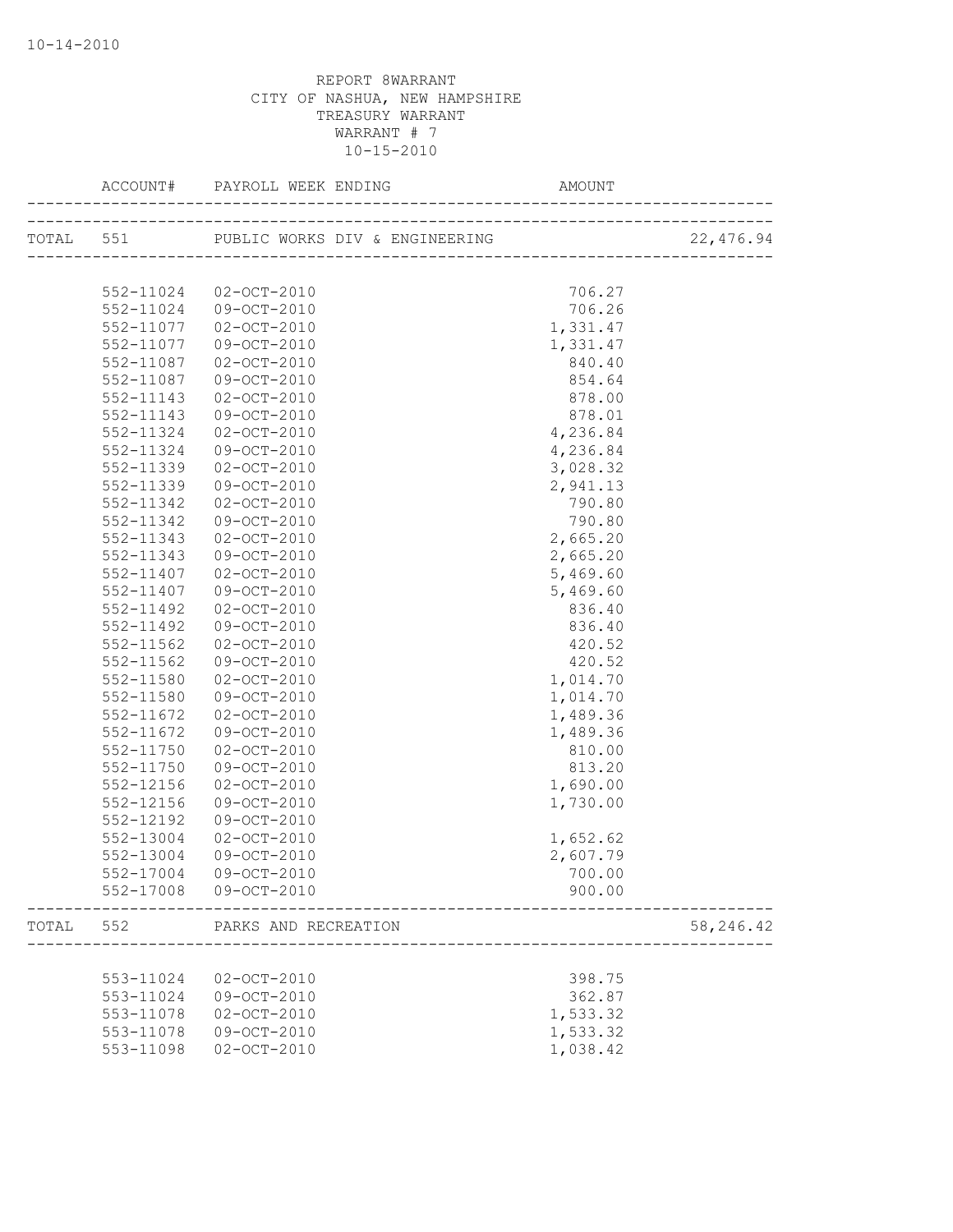|       | ACCOUNT#      | PAYROLL WEEK ENDING | AMOUNT    |            |
|-------|---------------|---------------------|-----------|------------|
|       | 553-11098     | 09-OCT-2010         | 1,038.42  |            |
|       | 553-11169     | $02 - OCT - 2010$   | 1,071.44  |            |
|       | 553-11169     | 09-OCT-2010         | 1,071.44  |            |
|       | 553-11192     | $02 - OCT - 2010$   | 977.05    |            |
|       | 553-11192     | 09-OCT-2010         | 977.05    |            |
|       | 553-11279     | $02 - OCT - 2010$   | 6,635.77  |            |
|       | 553-11279     | 09-OCT-2010         | 6,350.64  |            |
|       | 553-11327     | $02 - OCT - 2010$   | 3, 177.63 |            |
|       | 553-11327     | 09-OCT-2010         | 3,177.63  |            |
|       | 553-11375     | $02 - OCT - 2010$   | 1,369.94  |            |
|       | 553-11375     | 09-OCT-2010         | 1,386.58  |            |
|       | 553-11465     | $02 - OCT - 2010$   | 3,680.19  |            |
|       | 553-11465     | 09-OCT-2010         | 3,766.09  |            |
|       | 553-11474     | $02 - OCT - 2010$   | 3,856.80  |            |
|       | 553-11474     | 09-OCT-2010         | 3,856.81  |            |
|       | 553-11475     | $02 - OCT - 2010$   | 2,931.60  |            |
|       | 553-11475     | 09-OCT-2010         | 2,931.60  |            |
|       | 553-11630     | $02 - OCT - 2010$   | 1,616.00  |            |
|       | 553-11630     | 09-OCT-2010         | 1,616.00  |            |
|       | 553-11648     | $02 - OCT - 2010$   | 860.56    |            |
|       | 553-11648     | 09-OCT-2010         | 860.56    |            |
|       | 553-11678     | $02 - OCT - 2010$   | 1,485.69  |            |
|       | 553-11678     | 09-OCT-2010         | 1,485.69  |            |
|       | 553-11759     | $02 - OCT - 2010$   | 14,430.24 |            |
|       | 553-11759     | 09-OCT-2010         | 14,718.82 |            |
|       | 553-11771     | $02 - OCT - 2010$   | 2,852.41  |            |
|       | 553-11771     | 09-OCT-2010         | 1,901.60  |            |
|       | 553-13004     | $02 - OCT - 2010$   | 1,271.43  |            |
|       | 553-13004     | 09-OCT-2010         | 2,294.42  |            |
|       | 553-17001     | $02 - OCT - 2010$   | 300.00    |            |
|       | 553-17004     | $02 - OCT - 2010$   | 700.00    |            |
|       | 553-17010     | $02 - OCT - 2010$   | 1,100.00  |            |
|       |               |                     |           |            |
| TOTAL | 553           | STREET DEPARTMENT   |           | 100,616.78 |
|       |               |                     |           |            |
|       | 555-11024     | 02-OCT-2010         | 398.76    |            |
|       | 555-11024     | 09-OCT-2010         | 362.87    |            |
|       | 555-11058     | $02 - OCT - 2010$   | 1,014.70  |            |
|       | 555-11058     | 09-OCT-2010         | 1,014.70  |            |
|       | 555-11461     | $02 - OCT - 2010$   | 1,533.61  |            |
|       | 555-11461     | 09-OCT-2010         | 1,533.61  |            |
|       | $555 - 11505$ | $02 - OCT - 2010$   | 1,219.71  |            |
|       | 555-11505     | 09-OCT-2010         | 1,219.71  |            |
|       | 555-11639     | $02 - OCT - 2010$   | 836.40    |            |
|       | 555-11639     | 09-OCT-2010         | 836.40    |            |
|       | 555-11640     | $02 - OCT - 2010$   | 790.28    |            |
|       | 555-11640     | 09-OCT-2010         | 811.02    |            |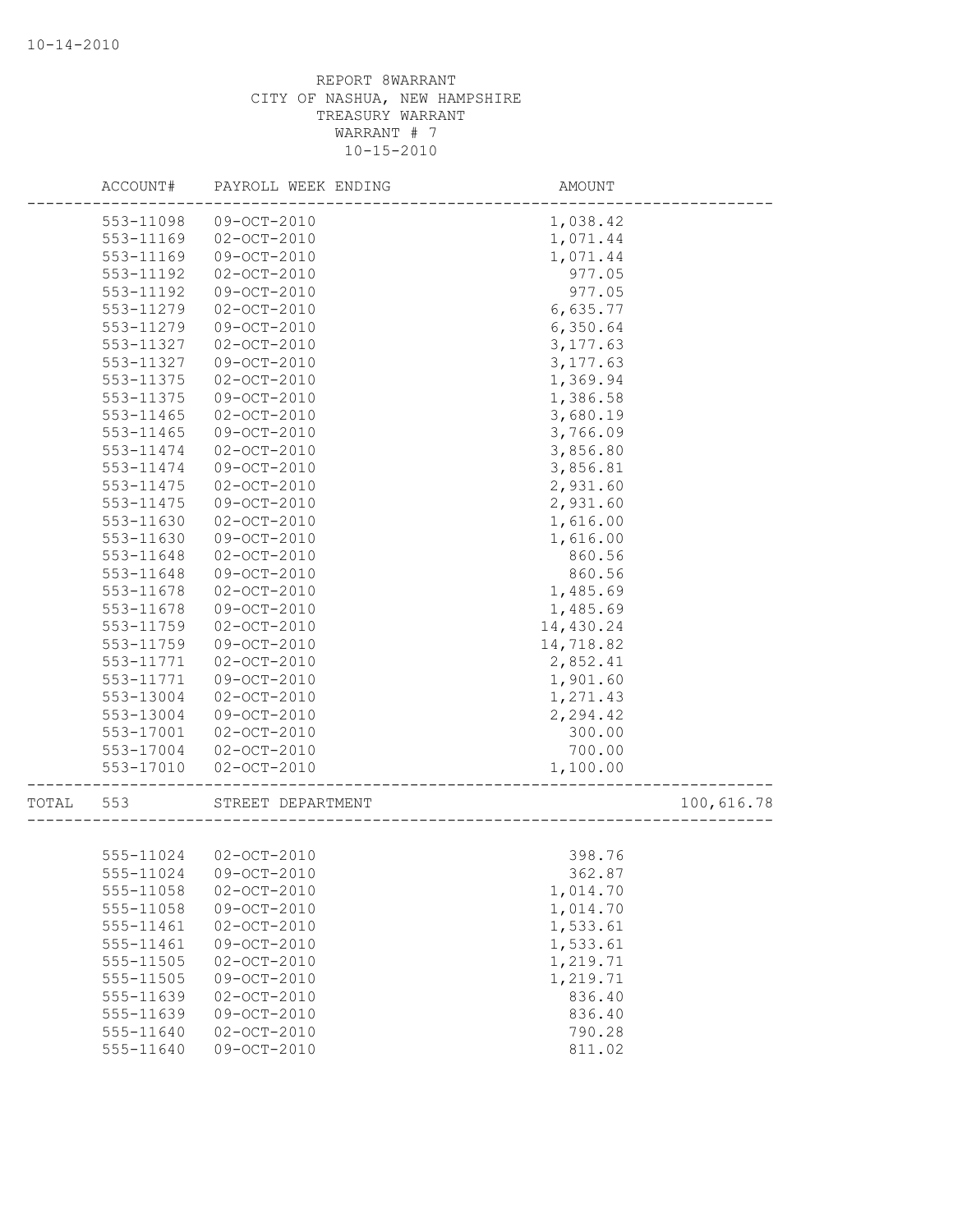|       | ACCOUNT#      | PAYROLL WEEK ENDING | AMOUNT   |            |
|-------|---------------|---------------------|----------|------------|
|       | 555-11738     | $02 - OCT - 2010$   | 2,000.00 |            |
|       | 555-11738     | 09-OCT-2010         | 2,000.00 |            |
|       | 555-11745     | $02 - OCT - 2010$   | 831.60   |            |
|       | 555-11745     | 09-OCT-2010         | 831.60   |            |
|       | 555-11746     | $02 - OCT - 2010$   | 1,173.51 |            |
|       | 555-11746     | 09-OCT-2010         | 1,173.51 |            |
|       | 555-13004     | $02 - OCT - 2010$   | 40.02    |            |
|       | 555-13004     | 09-OCT-2010         | 225.65   |            |
|       | 555-13068     | $02 - OCT - 2010$   | 263.15   |            |
|       | 555-13068     | 09-OCT-2010         | 263.37   |            |
| TOTAL | 555           | TRAFFIC DEPARTMENT  |          | 20, 374.18 |
|       |               |                     |          |            |
|       | 557-11024     | $02 - OCT - 2010$   | 639.71   |            |
|       | 557-11024     | 09-OCT-2010         | 639.71   |            |
|       | 557-11161     | $02 - OCT - 2010$   | 1,268.16 |            |
|       | 557-11161     | $09 - OCT - 2010$   | 1,268.16 |            |
|       | 557-11751     | $02 - OCT - 2010$   | 70.41    |            |
|       | 557-11751     | 09-OCT-2010         | 70.41    |            |
|       | 557-13004     | 09-OCT-2010         | 47.56    |            |
| TOTAL | 557           | PARKING LOTS        |          | 4,004.12   |
|       |               |                     |          |            |
|       | 561-11345     | $02 - OCT - 2010$   | 1,240.91 |            |
|       | 561-11345     | 09-OCT-2010         | 1,240.90 |            |
|       | 561-11651     | $02 - OCT - 2010$   | 885.76   |            |
|       | 561-11651     | 09-OCT-2010         | 885.76   |            |
|       | 561-11658     | $02 - OCT - 2010$   | 1,075.61 |            |
|       | 561-11658     | 09-OCT-2010         | 1,075.61 |            |
|       | 561-12153     | $02 - OCT - 2010$   | 400.00   |            |
|       | $561 - 12153$ | 09-OCT-2010         | 400.00   |            |
|       | 561-13004     | 09-OCT-2010         | 179.50   |            |
| TOTAL | 561           | EDGEWOOD CEMETERY   |          | 7,384.05   |
|       |               |                     |          |            |
|       | 563-11345     | $02 - OCT - 2010$   | 1,193.50 |            |
|       | 563-11345     | 09-OCT-2010         | 1,193.50 |            |
|       | 563-11651     | $02 - OCT - 2010$   | 788.59   |            |
|       | 563-11651     | 09-OCT-2010         | 788.59   |            |
|       | 563-11657     | $02 - OCT - 2010$   | 985.56   |            |
|       | 563-11657     | 09-OCT-2010         | 985.56   |            |
| TOTAL | 563           | WOODLAWN CEMETERY   |          | 5,935.30   |
|       |               |                     |          |            |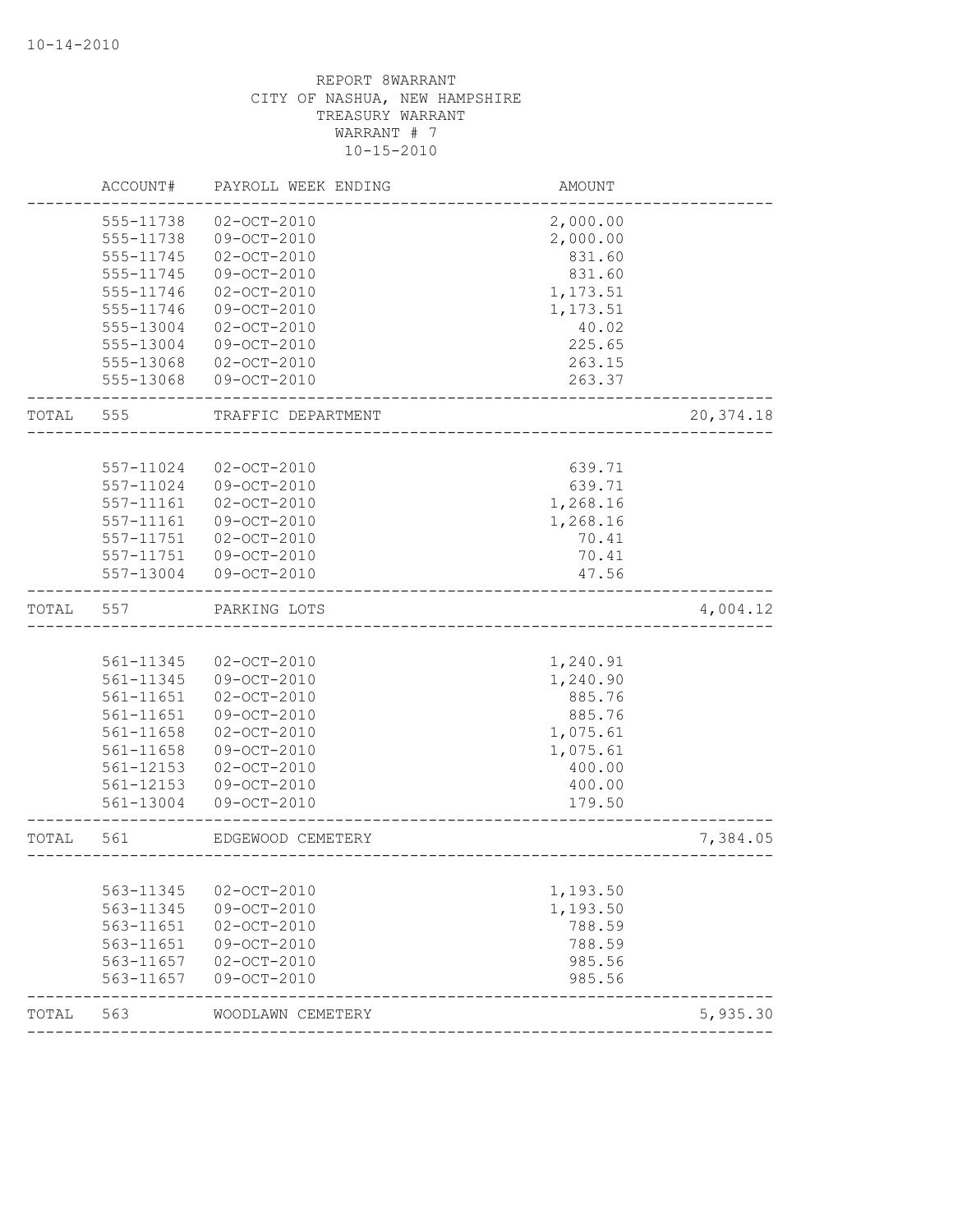|       | ACCOUNT#      | PAYROLL WEEK ENDING   | AMOUNT                    |           |
|-------|---------------|-----------------------|---------------------------|-----------|
|       | 571-11174     | $02 - OCT - 2010$     | 639.71                    |           |
|       | 571-11174     | 09-OCT-2010           | 639.71                    |           |
|       | 571-11237     | $02 - OCT - 2010$     | 1,999.68                  |           |
|       | 571-11237     | 09-OCT-2010           | 1,999.68                  |           |
|       | 571-12045     | $02 - OCT - 2010$     | 328.28                    |           |
|       | 571-12045     | 09-OCT-2010           | 332.29                    |           |
| TOTAL | 571           | COMMUNITY DEVELOPMENT |                           | 5,939.35  |
|       |               |                       |                           |           |
|       | 572-11024     | $02 - OCT - 2010$     | 672.17                    |           |
|       | 572-11024     | 09-OCT-2010           | 672.17                    |           |
|       | 572-11215     | $02 - OCT - 2010$     | 3,727.01                  |           |
|       | 572-11215     | 09-OCT-2010           | 3,727.01                  |           |
|       | 572-11238     | $02 - OCT - 2010$     | 882.38                    |           |
|       | 572-11238     | 09-OCT-2010           | 882.38                    |           |
|       | 572-11450     | $02 - OCT - 2010$     | 1,771.19                  |           |
|       | 572-11450     | $09 - OCT - 2010$     | 1,771.19                  |           |
|       | 572-11522     | $02 - OCT - 2010$     | 858.42                    |           |
|       | 572-11522     | 09-OCT-2010           | 858.42                    |           |
|       | $572 - 11525$ | $02 - OCT - 2010$     | 1,058.00                  |           |
|       | 572-11525     | 09-OCT-2010           | 1,058.00                  |           |
|       | 572-58005     | $02 - OCT - 2010$     | 200.00                    |           |
|       | 572-58005     | 09-OCT-2010           | 200.00                    |           |
|       | 572-98046     | 09-OCT-2010           | 100.00                    |           |
| TOTAL | 572           | PLANNING DEPARTMENT   |                           | 18,438.34 |
|       |               |                       |                           |           |
|       | 573-11444     | $02 - OCT - 2010$     | 1,666.17                  |           |
|       | 573-11444     | 09-OCT-2010           | 1,666.17                  |           |
|       | 573-12029     | $02 - OCT - 2010$     | 368.59                    |           |
|       | 573-12029     | 09-OCT-2010           | 368.59                    |           |
| TOTAL | 573           | ECONOMIC DEVELOPMENT  | ------------------------- | 4,069.52  |
|       |               |                       |                           |           |
|       |               | 575-11032 02-OCT-2010 | 738.32                    |           |
|       | 575-11032     | 09-OCT-2010           | 738.32                    |           |
|       | 575-11042     | $02 - OCT - 2010$     | 1,471.30                  |           |
|       | 575-11042     | 09-OCT-2010           | 1,471.30                  |           |
|       | 575-11189     | $02 - OCT - 2010$     | 1,130.10                  |           |
|       | 575-11189     | 09-OCT-2010           | 1,130.10                  |           |
|       | 575-11246     | $02 - OCT - 2010$     | 1,726.92                  |           |
|       | 575-11246     | 09-OCT-2010           | 1,726.92                  |           |
|       | 575-11387     | $02 - OCT - 2010$     | 7,026.41                  |           |
|       | 575-11387     | 09-OCT-2010           | 7,026.41                  |           |
|       | 575-11393     | $02 - OCT - 2010$     | 3,715.07                  |           |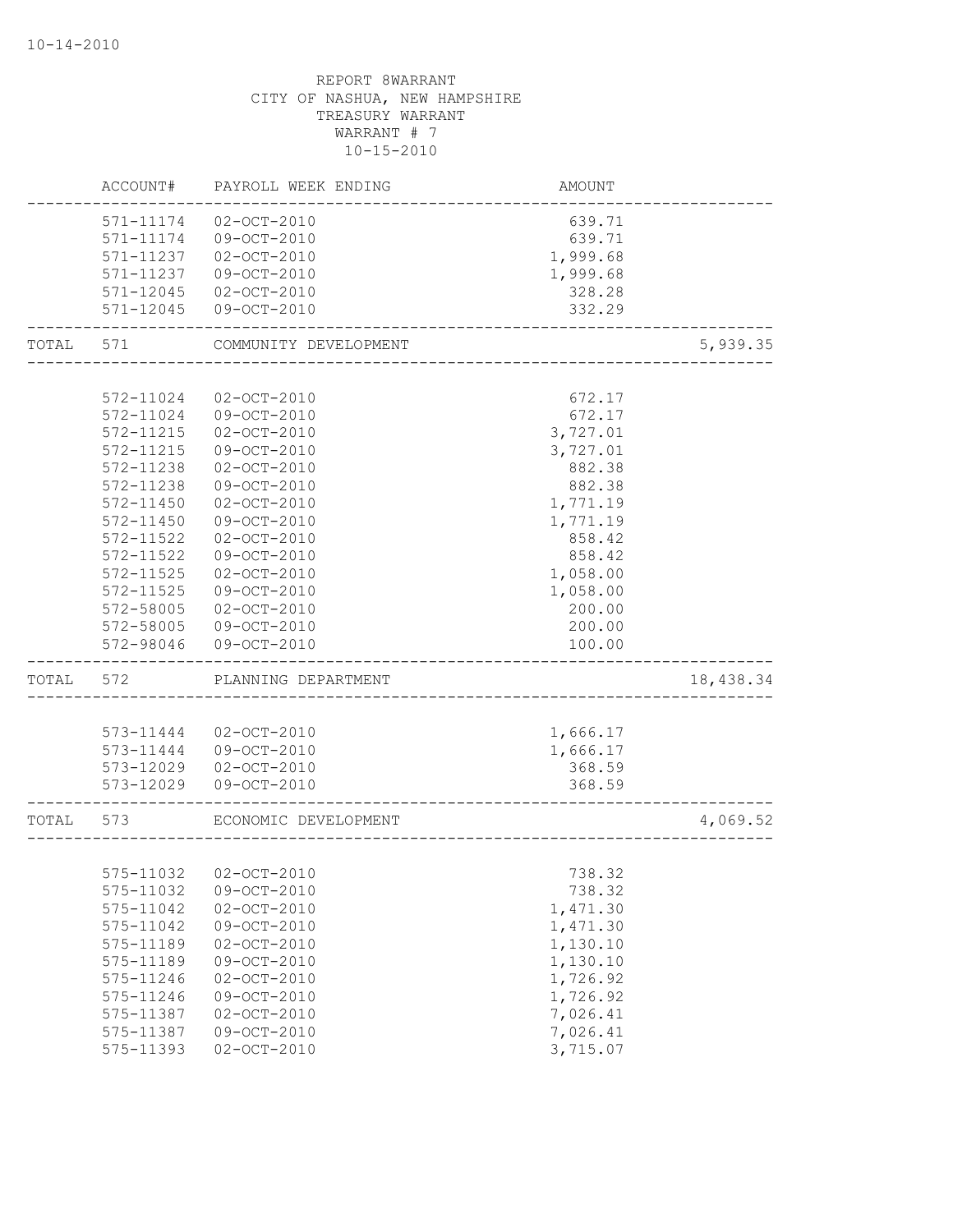|       | ACCOUNT#      | PAYROLL WEEK ENDING   | AMOUNT    |           |
|-------|---------------|-----------------------|-----------|-----------|
|       | 575-11393     | $09-OCT-2010$         | 3,715.06  |           |
|       | 575-11400     | $02 - OCT - 2010$     | 12,627.94 |           |
|       | 575-11400     | 09-OCT-2010           | 8,312.26  |           |
|       | 575-11401     | $02 - OCT - 2010$     | 4,099.82  |           |
|       | 575-11401     | 09-OCT-2010           | 4,099.81  |           |
|       | 575-11403     | $02 - OCT - 2010$     | 786.81    |           |
|       | 575-11403     | 09-OCT-2010           | 786.82    |           |
|       | 575-11404     | $02 - OCT - 2010$     | 799.50    |           |
|       | 575-11404     | 09-OCT-2010           | 799.50    |           |
|       | 575-11627     | $02 - OCT - 2010$     | 643.50    |           |
|       | 575-11627     | 09-OCT-2010           | 563.06    |           |
|       | 575-12073     | $02 - OCT - 2010$     | 399.68    |           |
|       | 575-12073     | 09-OCT-2010           | 399.68    |           |
|       | 575-12090     | $02 - OCT - 2010$     | 1,168.87  |           |
|       | 575-12090     | 09-OCT-2010           | 1,168.87  |           |
|       | 575-12114     | $02 - OCT - 2010$     | 1,518.72  |           |
|       | 575-12114     | 09-OCT-2010           | 1,363.09  |           |
|       | 575-13004     | $02 - OCT - 2010$     | 190.92    |           |
|       | 575-13035     | 09-OCT-2010           | 1,256.77  |           |
| TOTAL | 575           | PUBLIC LIBRARIES      |           | 72,601.85 |
|       |               |                       |           |           |
|       | 576-11059     | $02 - OCT - 2010$     | 1,328.18  |           |
|       | 576-11059     | 09-OCT-2010           | 1,328.18  |           |
|       | 576-11221     | $02 - OCT - 2010$     | 1,092.14  |           |
|       | 576-11221     | 09-OCT-2010           | 1,092.14  |           |
|       | 576-11315     | $02 - OCT - 2010$     | 698.94    |           |
|       | 576-11315     | $09-OCT-2010$         | 698.94    |           |
|       | 576-11361     | $02 - OCT - 2010$     | 4,102.84  |           |
|       | 576-11361     | 09-OCT-2010           | 4,102.83  |           |
|       | 576-11362     | $02 - OCT - 2010$     | 1, 114.73 |           |
|       | 576-11362     | 09-OCT-2010           | 1, 114.73 |           |
| TOTAL | 576           | BUILDING DEPARTMENT   |           | 16,673.65 |
|       |               |                       |           |           |
|       |               | 577-11067 02-OCT-2010 | 1,216.69  |           |
|       | 577-11067     | 09-OCT-2010           | 1,216.69  |           |
|       | $577 - 11183$ | $02 - OCT - 2010$     | 998.12    |           |
|       | 577-11183     | 09-OCT-2010           | 998.12    |           |
| TOTAL | 577           | CODE ENFORCEMENT      |           | 4,429.62  |
|       |               |                       |           |           |
|       | 581-11012     | $09 - OCT - 2010$     | 3,766.23  |           |
|       | 581-11076     | $09 - OCT - 2010$     | 3,884.61  |           |
|       | 581-11081     | 09-OCT-2010           | 2,550.00  |           |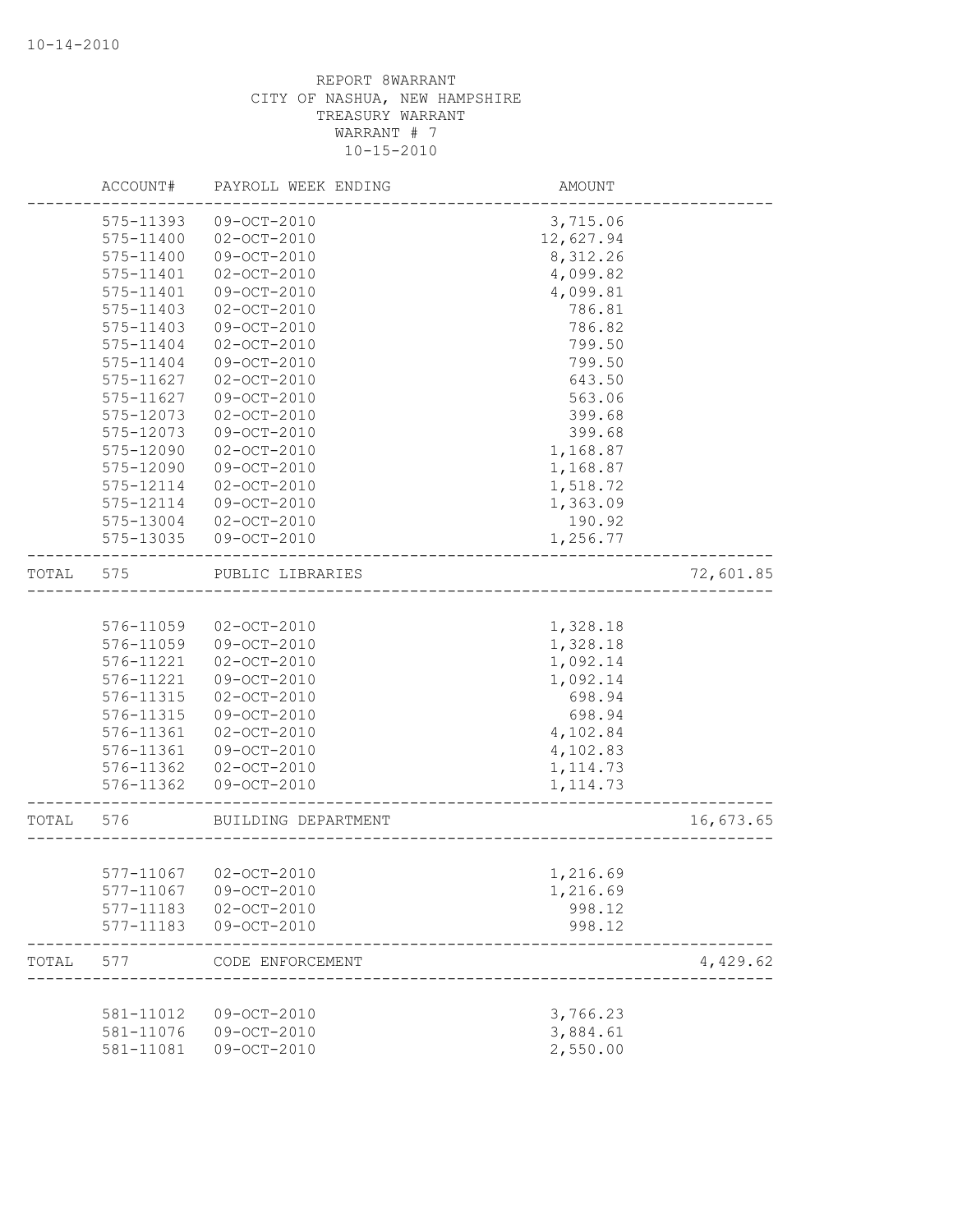| ACCOUNT#  | PAYROLL WEEK ENDING | AMOUNT       |
|-----------|---------------------|--------------|
| 581-11162 | $02 - OCT - 2010$   | 55,240.82    |
| 581-11162 | $09 - OCT - 2010$   | 55,602.54    |
| 581-11204 | $02 - OCT - 2010$   | 11, 175.61   |
| 581-11204 | 09-OCT-2010         | 11,903.60    |
| 581-11347 | 09-OCT-2010         | 2,462.73     |
| 581-11348 | $09 - OCT - 2010$   | 88, 254.17   |
| 581-11366 | $02 - OCT - 2010$   | 56, 417.04   |
| 581-11366 | 09-OCT-2010         | 55,705.00    |
| 581-11396 | $09-OCT-2010$       | 40,592.16    |
| 581-11402 | $02 - OCT - 2010$   | 3,432.89     |
| 581-11402 | 09-OCT-2010         | 3,432.87     |
| 581-11408 | $02 - OCT - 2010$   | 18,399.90    |
| 581-11408 | 09-OCT-2010         | 18,422.40    |
| 581-11486 | 09-OCT-2010         | 44, 211.30   |
| 581-11570 | $09 - OCT - 2010$   | 61, 164. 14  |
| 581-11572 | 09-OCT-2010         | 57,847.06    |
| 581-11579 | 09-OCT-2010         | 38,622.59    |
| 581-11628 | $02 - OCT - 2010$   | 3,285.20     |
| 581-11628 | $09-OCT-2010$       | 3,285.20     |
| 581-11675 | $09 - OCT - 2010$   | 5, 192.31    |
| 581-11709 | 09-OCT-2010         | 5,781.40     |
| 581-11711 | 09-OCT-2010         | 2,705.80     |
| 581-11726 | 09-OCT-2010         | 1,708,330.74 |
| 581-11800 | $09 - OCT - 2010$   | 58,165.28    |
| 581-11801 | $02 - OCT - 2010$   | 274.50       |
| 581-11801 | 09-OCT-2010         | 13, 224.83   |
| 581-11802 | 09-OCT-2010         | 13,010.01    |
| 581-11803 | $02 - OCT - 2010$   | 727.18       |
| 581-11803 | $09 - OCT - 2010$   | 16,229.06    |
| 581-11805 | 09-OCT-2010         | 33, 288.31   |
| 581-11812 | 09-OCT-2010         | 2,683.92     |
| 581-11830 | 09-OCT-2010         | 4,069.46     |
| 581-11850 | $02 - OCT - 2010$   | 1,903.06     |
| 581-11850 | 09-OCT-2010         | 1,903.06     |
| 581-11860 | 09-OCT-2010         | 4,231.12     |
| 581-11870 | $09-OCT-2010$       | 3, 153.85    |
| 581-12021 | 09-OCT-2010         | 1,852.18     |
| 581-12060 | $02 - OCT - 2010$   | 3,182.91     |
| 581-12060 | 09-OCT-2010         | 2,869.57     |
| 581-12078 | $02 - OCT - 2010$   | 862.50       |
| 581-12078 | 09-OCT-2010         | 681.25       |
| 581-12081 | 09-OCT-2010         | 2,449.06     |
| 581-12084 | $02 - OCT - 2010$   | 1,562.50     |
| 581-12084 | 09-OCT-2010         | 2,725.00     |
| 581-12111 | $02 - OCT - 2010$   | 146,196.19   |
| 581-12111 | $09 - OCT - 2010$   | 147,867.72   |
| 581-12112 | $02 - OCT - 2010$   | 7,067.01     |
| 581-12112 | 09-OCT-2010         | 6,582.24     |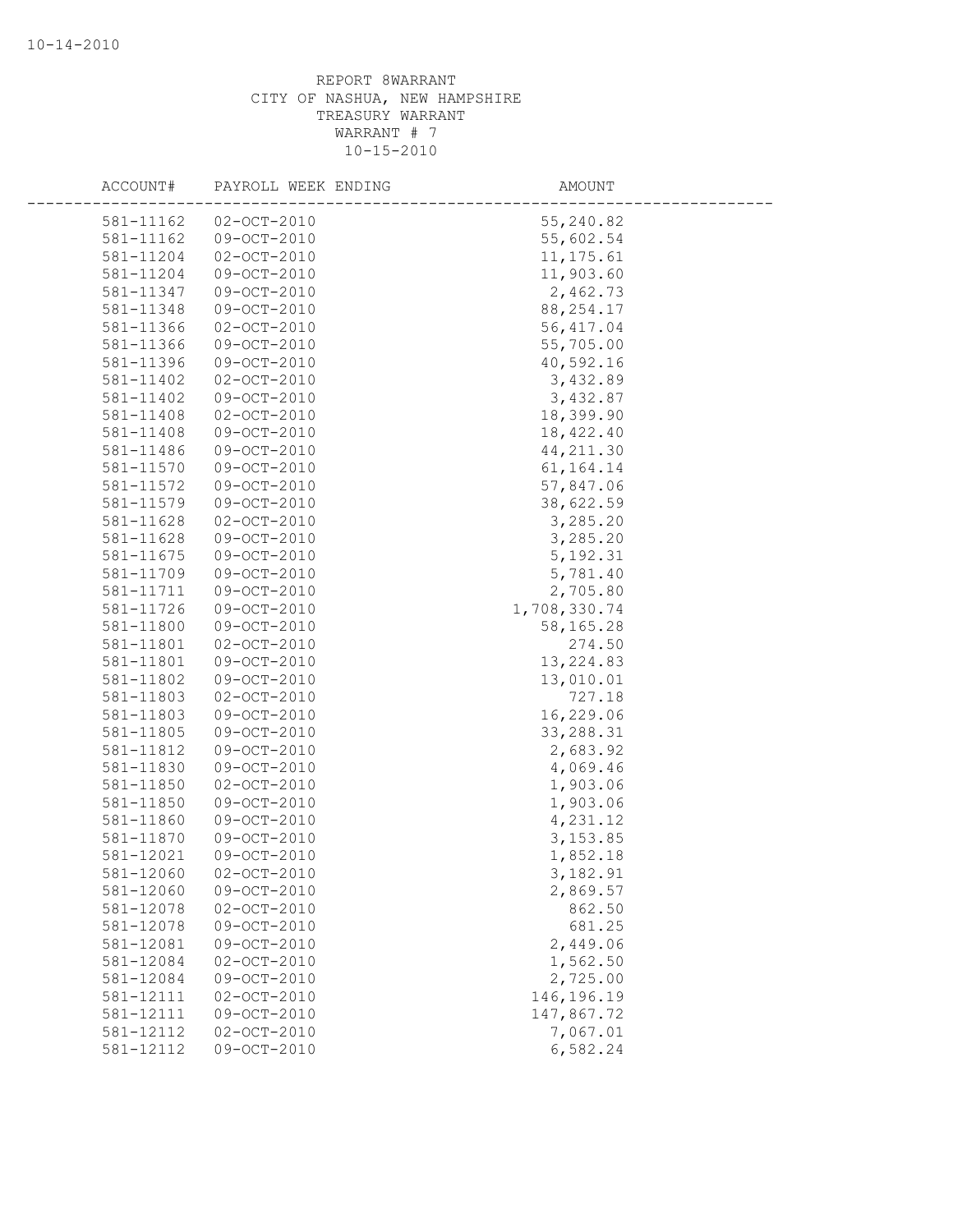|       | ACCOUNT#  | PAYROLL WEEK ENDING | AMOUNT     |              |
|-------|-----------|---------------------|------------|--------------|
|       | 581-12126 | $02 - OCT - 2010$   | 4,332.19   |              |
|       | 581-12126 | 09-OCT-2010         | 4,284.89   |              |
|       | 581-12135 | $02 - OCT - 2010$   | 5,763.36   |              |
|       | 581-12135 | 09-OCT-2010         | 6,406.66   |              |
|       | 581-12136 | $02 - OCT - 2010$   | 675.50     |              |
|       | 581-12136 | $09 - OCT - 2010$   | 924.01     |              |
|       | 581-12138 | $02 - OCT - 2010$   | 269.55     |              |
|       | 581-12138 | 09-OCT-2010         | 449.25     |              |
|       | 581-12141 | $09 - OCT - 2010$   | 100.00     |              |
|       | 581-12153 | $02 - OCT - 2010$   | 60.00      |              |
|       | 581-12153 | $09 - OCT - 2010$   | 30.00      |              |
|       | 581-12198 | 09-OCT-2010         | 30, 327.58 |              |
|       | 581-12200 | 09-OCT-2010         | 982.50     |              |
|       | 581-12201 | $02 - OCT - 2010$   | 21,509.68  |              |
|       | 581-12201 | $09 - OCT - 2010$   | 24,880.22  |              |
|       | 581-13004 | $02 - OCT - 2010$   | 824.65     |              |
|       | 581-13004 | 09-OCT-2010         | 660.00     |              |
|       | 581-13021 | $02 - OCT - 2010$   | 505.83     |              |
|       | 581-13021 | 09-OCT-2010         | 215.64     |              |
|       | 581-13032 | $02 - OCT - 2010$   | 715.81     |              |
|       | 581-13032 | $09 - OCT - 2010$   | 151.99     |              |
|       | 581-13120 | $02 - OCT - 2010$   | 1,702.96   |              |
|       | 581-13120 | 09-OCT-2010         | 781.75     |              |
|       | 581-13133 | $02 - OCT - 2010$   | 712.50     |              |
|       | 581-13133 | $09 - OCT - 2010$   | 3,790.00   |              |
|       | 581-13137 | $09 - OCT - 2010$   | 64.89      |              |
|       | 581-17010 | 09-OCT-2010         | 1,505.00   |              |
|       | 581-19000 | 09-OCT-2010         | 7,835.80   |              |
|       | 581-19210 | 09-OCT-2010         | 36,759.17  |              |
| TOTAL | 581       | SCHOOL DEPARTMENT   |            | 2,995,651.46 |
|       |           |                     |            |              |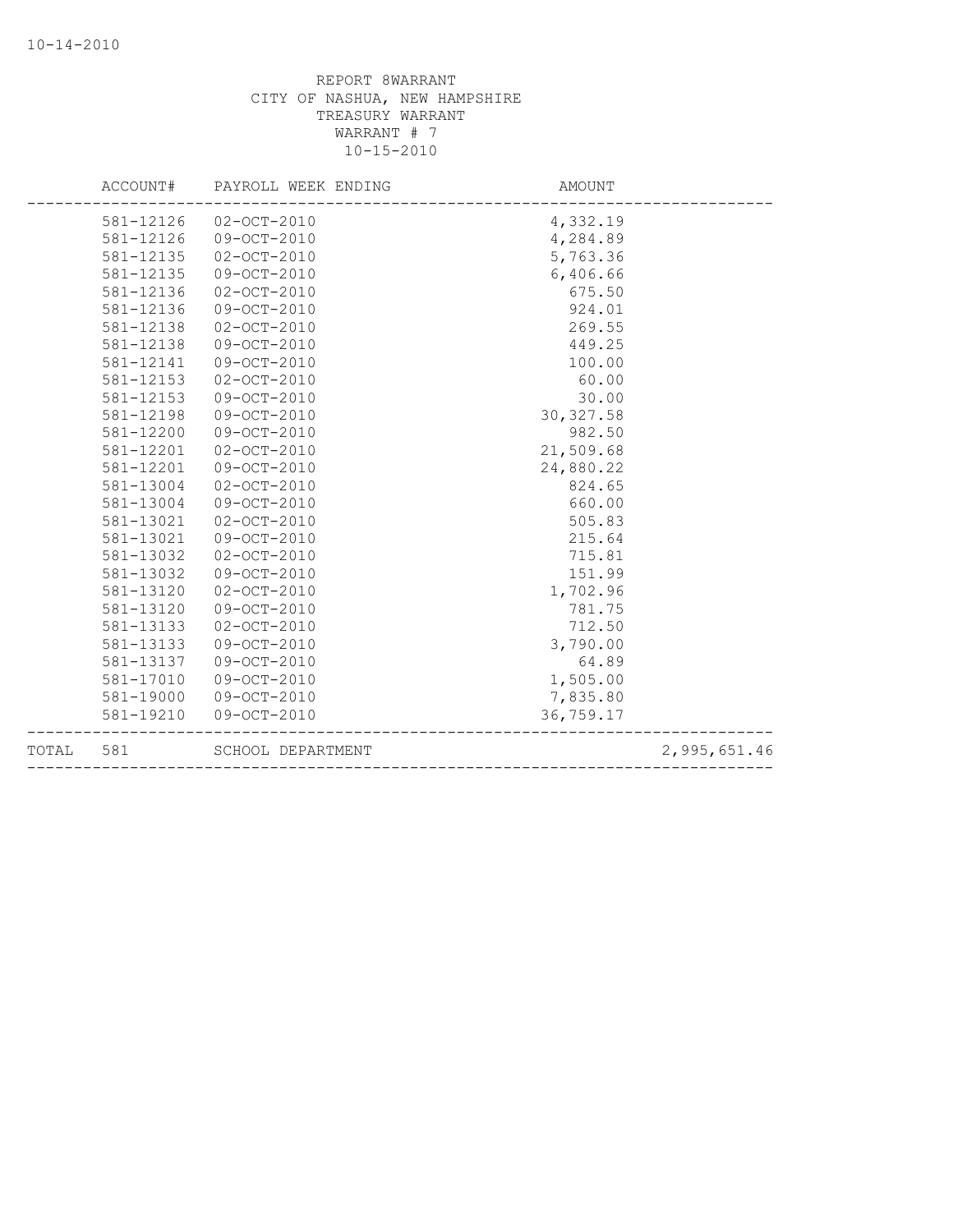|           | ACCOUNT# PAYROLL WEEK ENDING |  | AMOUNT |
|-----------|------------------------------|--|--------|
|           |                              |  |        |
| TOTAL 952 |                              |  |        |
|           |                              |  |        |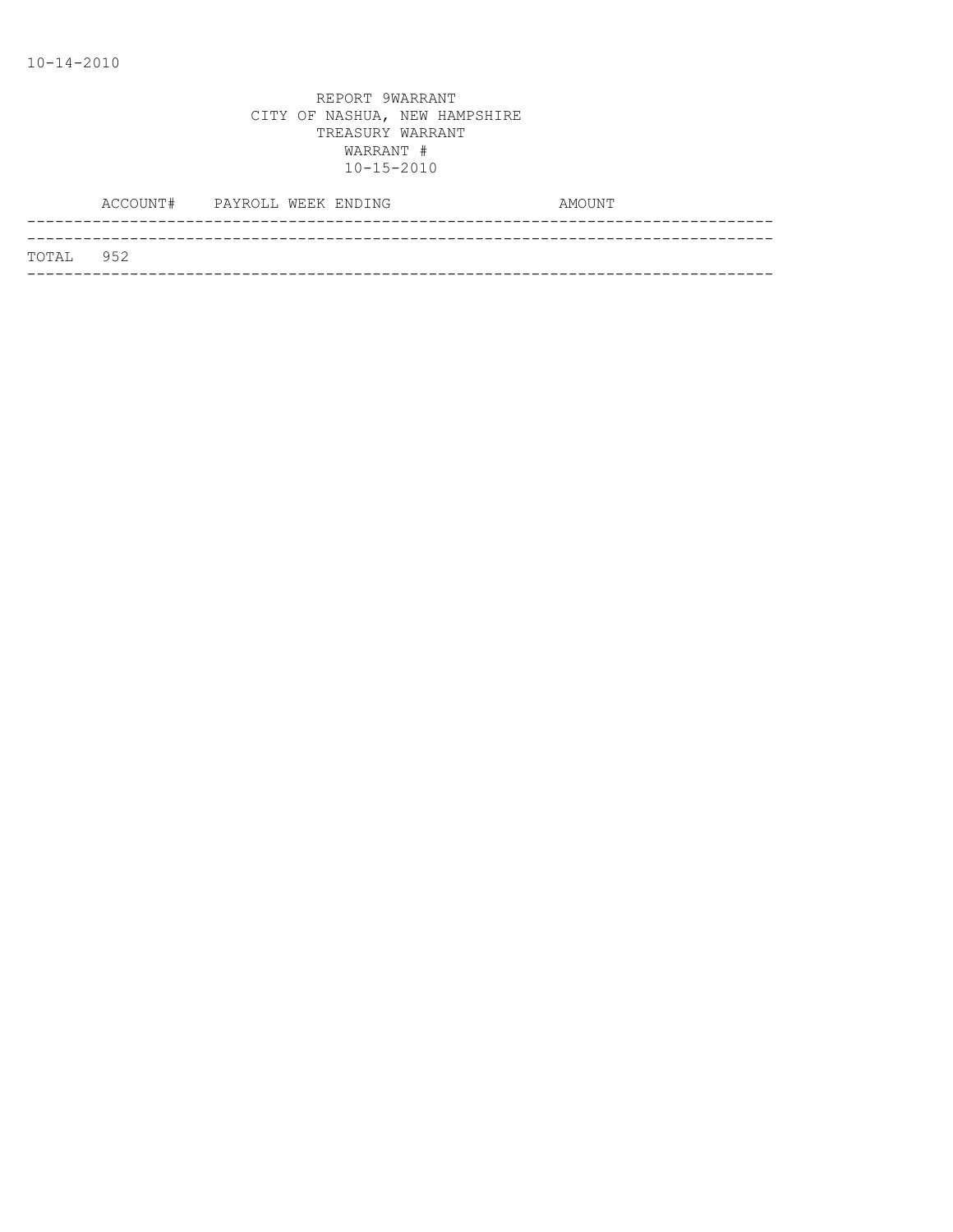| ACCOUNT#  | PAYROLL WEEK ENDING | AMOUNT    |  |
|-----------|---------------------|-----------|--|
| 801-11008 | $02 - OCT - 2010$   | 608.42    |  |
| 801-11008 | 09-OCT-2010         | 608.41    |  |
| 801-11024 | $02 - OCT - 2010$   | 655.23    |  |
| 801-11024 | 09-OCT-2010         | 511.76    |  |
| 801-11028 | $02 - OCT - 2010$   | 61.98     |  |
| 801-11028 | 09-OCT-2010         | 61.98     |  |
| 801-11064 | $02 - OCT - 2010$   | 144.64    |  |
| 801-11064 | 09-OCT-2010         | 144.64    |  |
| 801-11094 | $02 - OCT - 2010$   | 104.60    |  |
| 801-11094 | 09-OCT-2010         | 104.59    |  |
| 801-11188 | $02 - OCT - 2010$   | 368.61    |  |
| 801-11188 | 09-OCT-2010         | 368.61    |  |
| 801-11190 | $02 - OCT - 2010$   | 421.45    |  |
| 801-11190 | 09-OCT-2010         | 421.45    |  |
| 801-11193 | $02 - OCT - 2010$   | 1,025.44  |  |
| 801-11193 | 09-OCT-2010         | 1,025.44  |  |
| 801-11211 | $02 - OCT - 2010$   | 70.23     |  |
| 801-11211 | 09-OCT-2010         | 70.23     |  |
| 801-11222 | $02 - OCT - 2010$   | 217.50    |  |
| 801-11222 | 09-OCT-2010         | 217.50    |  |
| 801-11249 | $02 - OCT - 2010$   | 188.57    |  |
| 801-11249 | 09-OCT-2010         | 188.57    |  |
| 801-11268 | $02 - OCT - 2010$   | 139.32    |  |
| 801-11268 | 09-OCT-2010         | 139.31    |  |
| 801-11271 | $02 - OCT - 2010$   | 1,184.60  |  |
| 801-11271 | 09-OCT-2010         | 1,184.60  |  |
| 801-11276 | $02 - OCT - 2010$   | 4,498.40  |  |
| 801-11276 | 09-OCT-2010         | 4,498.40  |  |
| 801-11431 | $02 - OCT - 2010$   | 193.49    |  |
| 801-11431 | 09-OCT-2010         | 193.49    |  |
| 801-11435 | $02 - OCT - 2010$   | 281.02    |  |
| 801-11435 | 09-OCT-2010         | 281.02    |  |
| 801-11595 | $02 - OCT - 2010$   | 5,873.84  |  |
| 801-11595 | $02 - OCT - 2010$   | 4,154.00  |  |
| 801-11595 | 09-OCT-2010         | 5,865.20  |  |
| 801-11595 | 09-OCT-2010         | 4,154.00  |  |
| 801-11596 | $02 - OCT - 2010$   | 3,512.00  |  |
| 801-11596 | $09 - OCT - 2010$   | 3,512.00  |  |
| 801-11598 | $02 - OCT - 2010$   | 870.00    |  |
| 801-11598 | 09-OCT-2010         | 870.00    |  |
| 801-11599 | $02 - OCT - 2010$   | 1, 114.71 |  |
| 801-11599 | $02 - OCT - 2010$   | 1, 114.71 |  |
| 801-11599 | 09-OCT-2010         | 1, 114.71 |  |
| 801-11599 | 09-OCT-2010         | 1, 114.71 |  |
| 801-11606 | $02 - OCT - 2010$   | 725.29    |  |
| 801-11606 | 09-OCT-2010         | 725.29    |  |
| 801-11647 | $02 - OCT - 2010$   | 1,442.84  |  |
| 801-11647 | $09-OCT-2010$       | 1,442.84  |  |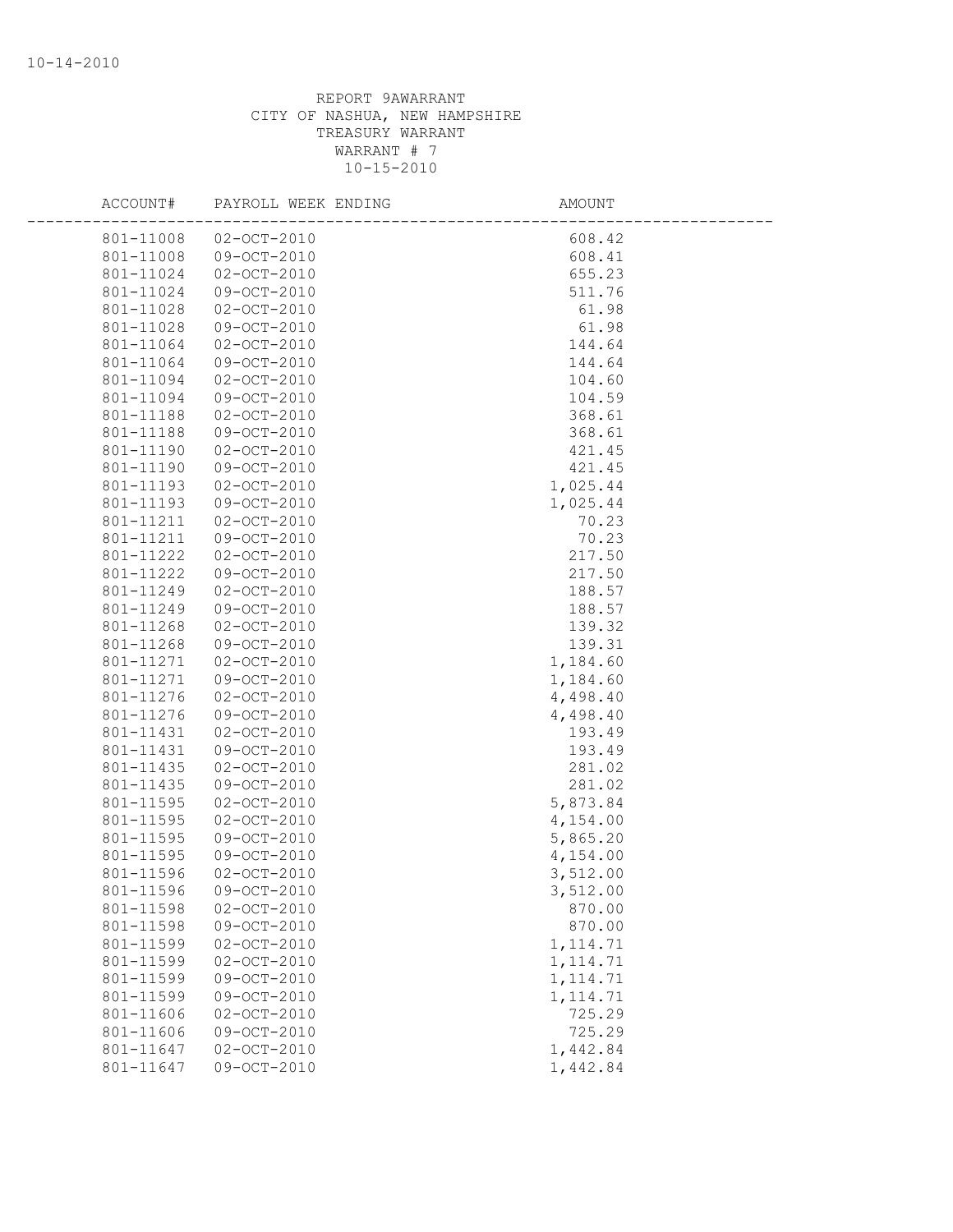|       | ACCOUNT#  | PAYROLL WEEK ENDING  | AMOUNT   |           |
|-------|-----------|----------------------|----------|-----------|
|       | 801-12594 | $02 - OCT - 2010$    | 3,536.00 |           |
|       | 801-12594 | 09-OCT-2010          | 3,584.75 |           |
|       | 801-13004 | $02 - OCT - 2010$    | 894.41   |           |
|       | 801-13004 | $02 - OCT - 2010$    | 694.07   |           |
|       | 801-13004 | $02 - OCT - 2010$    | 173.34   |           |
|       | 801-13004 | 09-OCT-2010          | 959.62   |           |
|       | 801-13004 | 09-OCT-2010          | 816.90   |           |
|       | 801-13004 | 09-OCT-2010          | 143.46   |           |
|       | 801-13004 | 09-OCT-2010          | 238.79   |           |
|       | 801-17001 | $02 - OCT - 2010$    | 300.00   |           |
| TOTAL | 801       | SOLID WASTE DISPOSAL |          | 69,130.98 |
|       |           |                      |          |           |
|       | 802-11024 | $02 - OCT - 2010$    | 155.94   |           |
|       | 802-11024 | $02 - OCT - 2010$    | 623.77   |           |
|       | 802-11024 | 09-OCT-2010          | 155.94   |           |
|       | 802-11024 | $09 - OCT - 2010$    | 623.77   |           |
|       | 802-11028 | $02 - OCT - 2010$    | 421.47   |           |
|       | 802-11028 | $02 - OCT - 2010$    | 198.34   |           |
|       | 802-11028 | 09-OCT-2010          | 421.47   |           |
|       | 802-11028 | 09-OCT-2010          | 198.34   |           |
|       | 802-11064 | $02 - OCT - 2010$    | 144.64   |           |
|       | 802-11064 | $02 - OCT - 2010$    | 144.64   |           |
|       | 802-11064 | 09-OCT-2010          | 144.64   |           |
|       | 802-11064 | 09-OCT-2010          | 144.64   |           |
|       | 802-11091 | $02 - OCT - 2010$    | 1,139.75 |           |
|       | 802-11091 | 09-OCT-2010          | 1,139.75 |           |
|       | 802-11092 | $02 - OCT - 2010$    | 825.60   |           |
|       | 802-11092 | 09-OCT-2010          | 822.40   |           |
|       | 802-11094 | $02 - OCT - 2010$    | 313.77   |           |
|       | 802-11094 | $02 - OCT - 2010$    | 313.79   |           |
|       | 802-11094 | 09-OCT-2010          | 313.79   |           |
|       | 802-11094 | 09-OCT-2010          | 313.78   |           |
|       | 802-11096 | $02 - OCT - 2010$    | 959.79   |           |
|       | 802-11096 | $09-OCT-2010$        | 959.79   |           |
|       | 802-11102 | $02 - OCT - 2010$    | 929.19   |           |
|       | 802-11102 | 09-OCT-2010          | 929.19   |           |
|       | 802-11105 | $02 - OCT - 2010$    | 1,037.27 |           |
|       | 802-11105 | 09-OCT-2010          | 1,074.36 |           |
|       | 802-11124 | $02 - OCT - 2010$    | 760.65   |           |
|       | 802-11124 | 09-OCT-2010          | 760.65   |           |
|       | 802-11155 | $02 - OCT - 2010$    | 1,050.42 |           |
|       | 802-11155 | 09-OCT-2010          | 1,050.42 |           |
|       | 802-11157 | $02 - OCT - 2010$    | 1,781.76 |           |
|       | 802-11157 | 09-OCT-2010          | 1,756.01 |           |
|       | 802-11158 | $02 - OCT - 2010$    | 942.40   |           |
|       | 802-11158 | 09-OCT-2010          | 942.40   |           |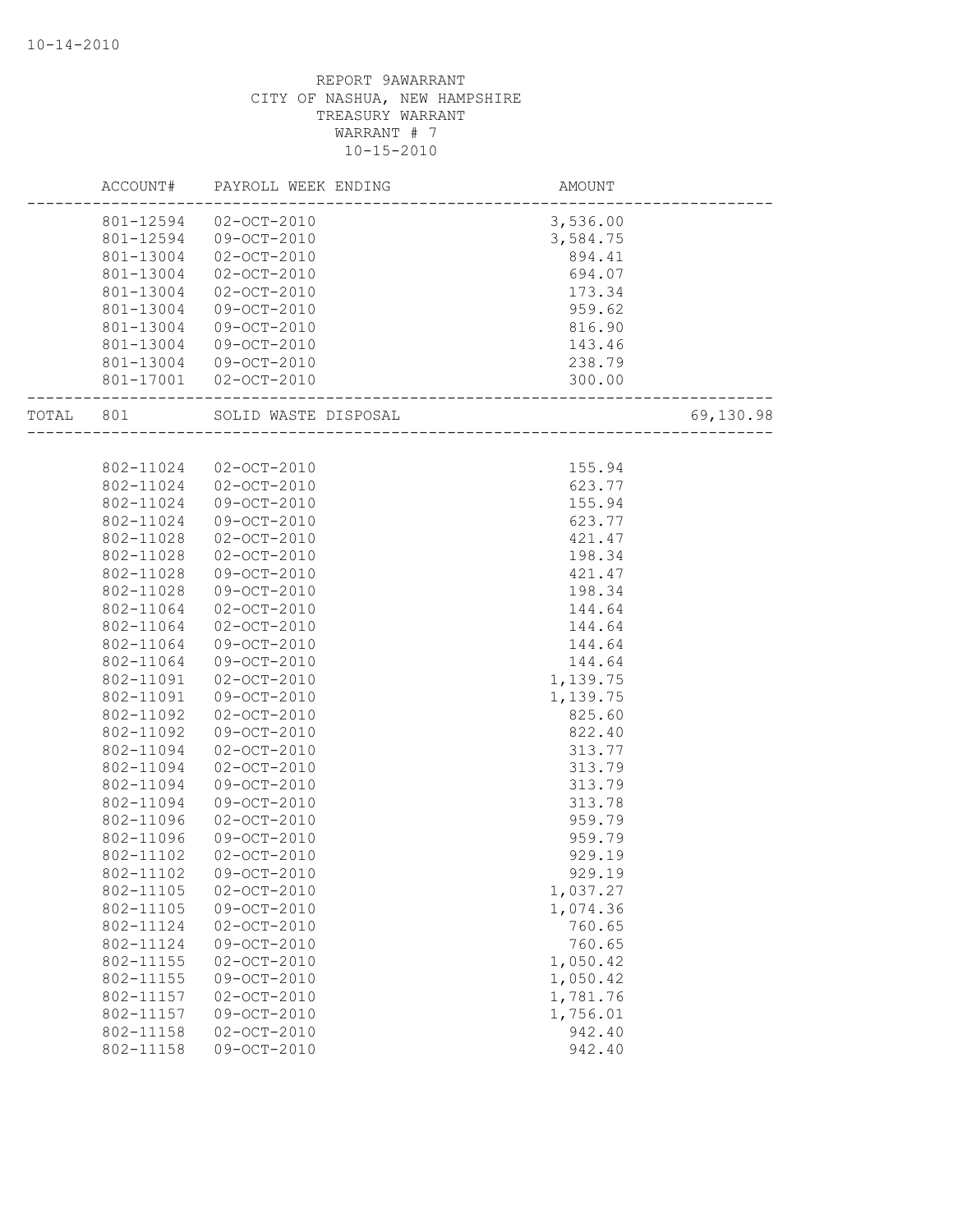| ACCOUNT#  | PAYROLL WEEK ENDING | AMOUNT    |
|-----------|---------------------|-----------|
| 802-11188 | $02 - OCT - 2010$   | 368.62    |
| 802-11188 | 09-OCT-2010         | 368.62    |
| 802-11190 | $02 - OCT - 2010$   | 421.44    |
| 802-11190 | 09-OCT-2010         | 421.44    |
| 802-11211 | $02 - OCT - 2010$   | 280.94    |
| 802-11211 | $02 - OCT - 2010$   | 421.41    |
| 802-11211 | 09-OCT-2010         | 280.94    |
| 802-11211 | 09-OCT-2010         | 421.41    |
| 802-11222 | $02 - OCT - 2010$   | 217.50    |
| 802-11222 | $09 - OCT - 2010$   | 217.50    |
| 802-11249 | $02 - OCT - 2010$   | 188.57    |
| 802-11249 | $02 - OCT - 2010$   | 188.57    |
| 802-11249 | 09-OCT-2010         | 188.57    |
| 802-11249 | 09-OCT-2010         | 188.57    |
| 802-11260 | $02 - OCT - 2010$   | 2,008.00  |
| 802-11260 | 09-OCT-2010         | 2,008.00  |
| 802-11268 | $02 - OCT - 2010$   | 46.44     |
| 802-11268 | $02 - OCT - 2010$   | 92.88     |
| 802-11268 | 09-OCT-2010         | 46.44     |
| 802-11268 | 09-OCT-2010         | 92.88     |
| 802-11270 | $02 - OCT - 2010$   | 1, 114.73 |
| 802-11270 | 09-OCT-2010         | 1, 114.74 |
| 802-11330 | $02 - OCT - 2010$   | 1, 114.71 |
| 802-11330 | 09-OCT-2010         | 1, 114.71 |
| 802-11431 | $02 - OCT - 2010$   | 193.49    |
| 802-11431 | 09-OCT-2010         | 193.49    |
| 802-11435 | $02 - OCT - 2010$   | 468.37    |
| 802-11435 | $02 - OCT - 2010$   | 187.35    |
| 802-11435 | 09-OCT-2010         | 468.37    |
| 802-11435 | 09-OCT-2010         | 187.35    |
| 802-11480 | $02 - OCT - 2010$   | 4,043.38  |
| 802-11480 | 09-OCT-2010         | 3,866.80  |
| 802-11513 | $02 - OCT - 2010$   | 6,778.82  |
| 802-11513 | 09-OCT-2010         | 6,778.80  |
| 802-11514 | $02 - OCT - 2010$   | 4,005.20  |
| 802-11514 | 09-OCT-2010         | 4,005.20  |
| 802-11681 | $02 - OCT - 2010$   | 324.42    |
| 802-11681 | $02 - OCT - 2010$   | 1,297.69  |
| 802-11681 | 09-OCT-2010         | 324.42    |
| 802-11681 | 09-OCT-2010         | 1,297.69  |
| 802-11693 | $02 - OCT - 2010$   | 1,230.75  |
| 802-11693 | 09-OCT-2010         | 1,230.75  |
| 802-11764 | $02 - OCT - 2010$   | 1,219.71  |
| 802-11764 | 09-OCT-2010         | 1,219.71  |
| 802-12154 | $02 - OCT - 2010$   | 222.75    |
| 802-12154 | $02 - OCT - 2010$   | 88.00     |
| 802-12154 | $09 - OCT - 2010$   | 343.75    |
| 802-13004 | $02 - OCT - 2010$   | 841.03    |